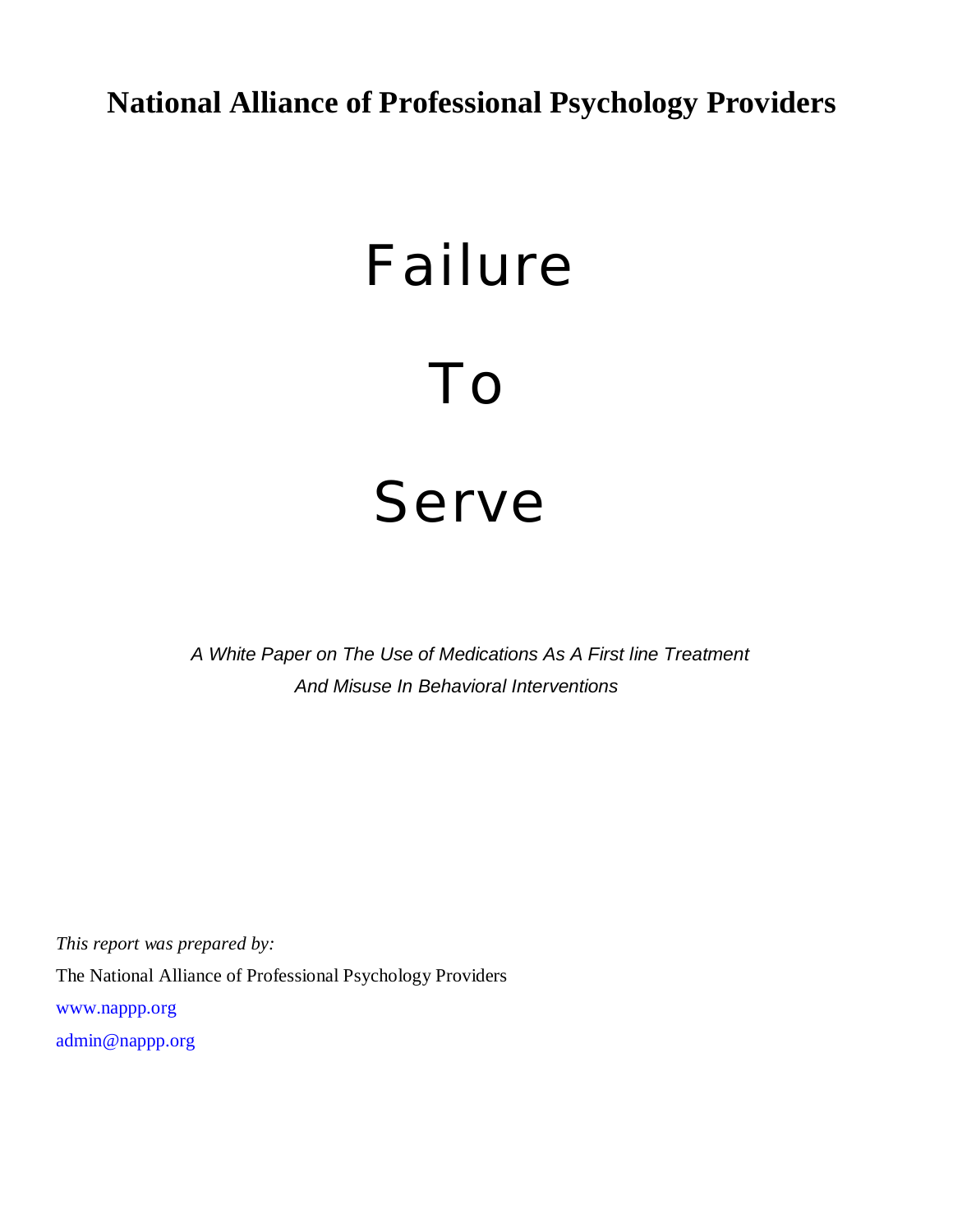#### **A Statement Of Concern From: The National Alliance of Professional Psychology Providers**

There is a crisis in our nation's behavioral health care system. Many factors contribute to this crisis, including financial, regulatory, and cultural issues. One of the most glaring problems in this crisis is the corporate healthcare industry's practice of placing earnings and exorbitant profits above the public interest at the expense of quality services to those in need. There is another significant factor contributing to the poor quality of services provided to patients suffering from behavioral disorders: a significant shift of behavioral healthcare from specialists, such as psychologists and psychiatrists, to primary care physicians. While well-meaning, the majority of primary care physicians is not trained or experienced enough to provide behavioral health treatment and diagnosis. These physicians have become naive distributors for drug manufacturers and collude with insurers in the face of solid research that shows that psychotropic medications are not effective or beneficial for an ever-growing number of patients. NAPPP accepts that not every primary care physician is a puppet of drug companies or the insurance industry. Most are caring and hardworking professionals. However, as a profession, primary care physicians know, or should know, that psychotropic medications are mostly ineffective and potentially dangerous to patients. As such, most physicians who prescribe psychotropic medication do so to the detriment of their patients.

The enclosed report, "A Failure to Serve," addresses this crisis by providing a perspective of the problems encountered by patients who need behavioral healthcare but are not receiving it. The authors provide solid solutions based on sound, up-to-date research to support our assertions and conclusions about this crisis in behavioral healthcare. The problems of the present system, in which behavioral health is provided in primary care settings, will become even more pronounced as the new healthcare mandates take effect. NAPPP is concerned that healthcare reform will continue and even exacerbate the violation of patient care that is ubiquitous and characteristic of the present system.

We believe that the concerns and problems addressed in this report need to be taken seriously as a public policy issue and that this issue should be a matter of public interest. Consumers of behavioral healthcare must be protected and provided with positive and cost-effective treatments. Should the current practices of behavioral health treatment be continued by primary care physicians, NAPPP strongly believes that patients in desperate need of these services will suffer as drug companies, healthcare insurers, and physicians all gain at patients' and the public's expense.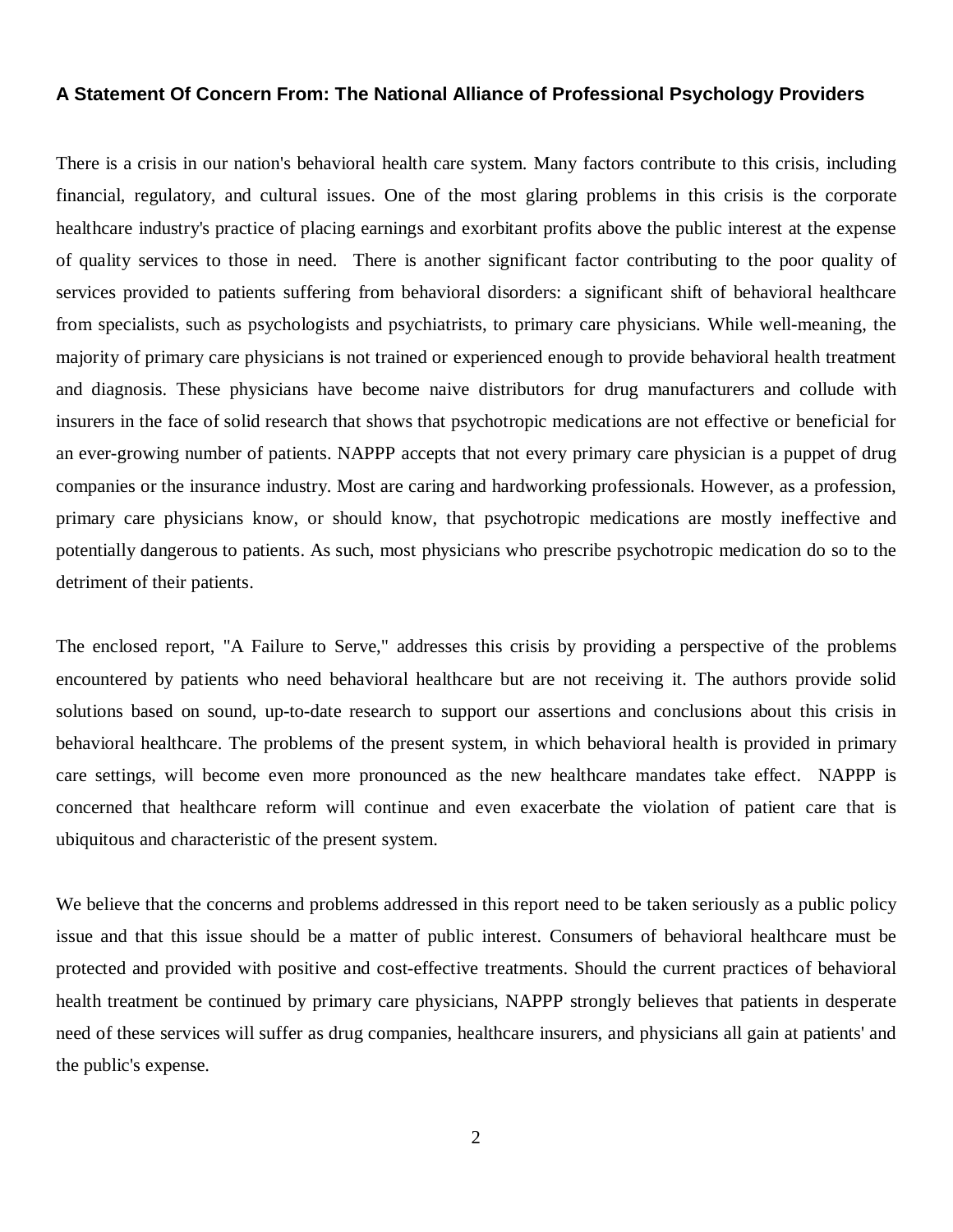Among the problems thoroughly documented and detailed in the report are:

- 1. Medication as a first line treatment for behavioral conditions is unsupported by the most recent outcome research.
- 2. Providing behavioral healthcare in a primary care setting without an appropriate evaluation by a doctoral level psychologist is ineffective, non-beneficial, costly, and denies patients the standard of care required to treat behavioral disorders.
- 3. The growing incidence of adverse drug events can be directly tied to the lack of skills and training provided to physicians in medical school and practice. On-the-job training to prescribe medications must be preceded by solid educational preparation. Even the best medical schools provide only 90 hours of pharmacological education over a four-year medical school curriculum. The vast majority of medical schools provide far less training.
- 4. There is a long-term shortage of psychiatrists that will not be resolved. Because of this shortage, primary care physicians have become the dominant prescribers of psychotropic medications. Drug companies, seizing on physicians' lack of training, have deceived them and the public about the safety, effectiveness, and benefit of psychotropic medications. Consequently, patients have been put at risk and become literal guinea pigs for questionable medications such as antidepressants, antipsychotics, and other drugs marketed to treat behavioral disorders.
	- 5. Children and the aged populations are at the most risk as they are receiving treatment from the least prepared physicians, and are the targets of drug companies, which see children and the aged as "profit centers" in the ever-increasing quest for market share. Off-label use of medications among these populations are promoted by drug companies simply to expand the profitability of their existing products.
- 6. Taxpayers are also victims of the healthcare industry. Healthcare reform will now require an additional 30+ million people to obtain healthcare insurance. For those unable to afford insurance, their costs will be subsidized. NAPPP supports healthcare reform and universal coverage. We advocate and agree to extending care to everyone who needs it. What we are most concerned about, however, is having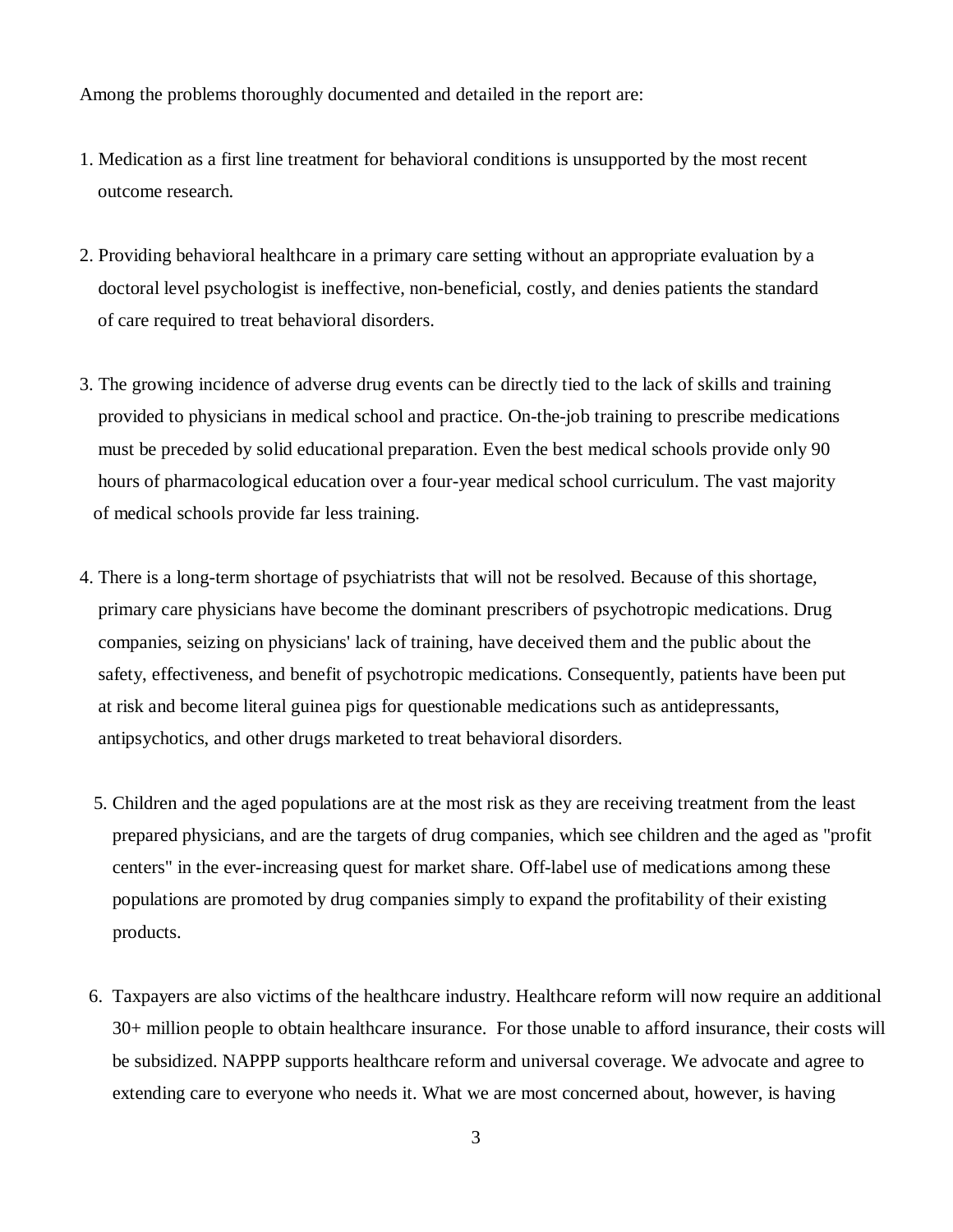taxpayers subsidize drug companies, insurers and providers whose products and services are not proven to work as advertised. Costs for medications will continue to increase to a projected \$400 billion by the time the new reform takes effect. We have a right and responsibility to require physicians to work in the public interest -- and not as mere distributors for drug companies and in collusion with insurers who gladly reimburse for ineffective medications because they are cheaper than providing effective care.

 7. Unlimited licensure of physicians contributes to a system in which patients are not being appropriately served and subjected to undue harm. Limited licensure can improve competence and treatment outcomes. It can greatly decrease the cost of healthcare while raising the standard of care provided to patients.

Patients suffering from behavioral disorders are among our most vulnerable citizens. We should not allow any profession or entity to hide behind selective science and the professional domination of healthcare to subject patients and the public to patently ineffective and non-beneficial treatments. We do not argue that the healthcare industry and providers should be denied making a profit. Profit, however, must be balanced with the public good and must honestly and ethically be earned, be based on real need, and be based on sound theories and outcome research. Failure to hold physicians, providers, drug manufacturers and insurers to these minimal standards will produce an even greater crisis in healthcare aside from the misery afflicted on a trusting population at the mercy of a system concerned more with profit than results.

NAPPP believes that we can all do better, and we should strive to so.

For the purpose of this document, behavioral disorders are defined as any mental, emotional, or behavior disorder included in the International Classification of Diseases-9th Revision Clinical Modification (ICD-9- CM) or the Diagnostic and Statistical Manual (DSM IV) diagnostic manuals.

Signed: John L. Caccavale, Ph.D., ABMP Executive Director, NAPPP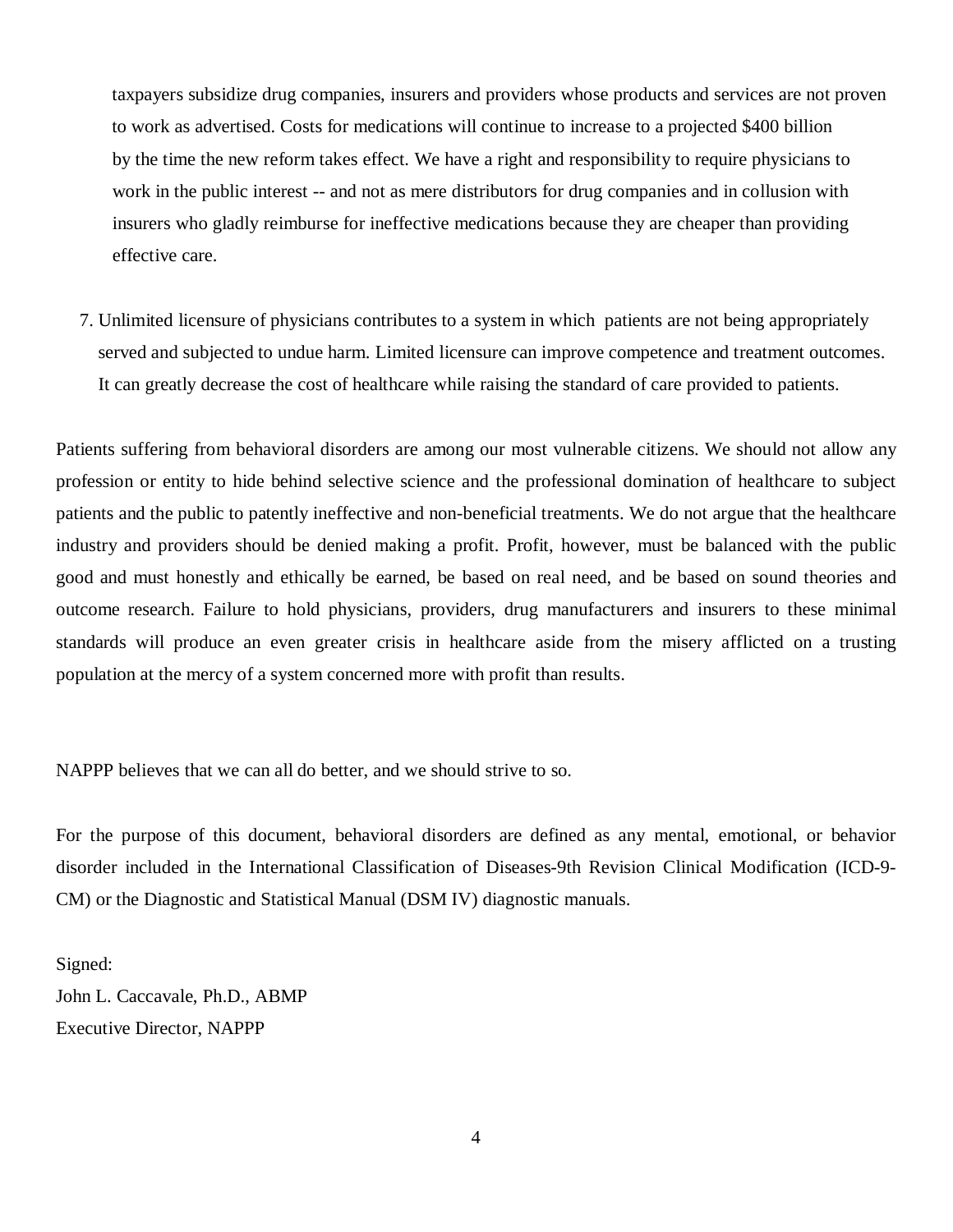### **Table of Contents**

| The complete report available at http://nappp.org/winte_paper.pdf |  |
|-------------------------------------------------------------------|--|
|                                                                   |  |
|                                                                   |  |
|                                                                   |  |
|                                                                   |  |
| I. The Evidence Against Primary Care Physicians Providing         |  |
|                                                                   |  |
| II. Reducing Adverse Drug Events                                  |  |
|                                                                   |  |
| III. Psychiatry In Crisis: Impacts                                |  |
| on Primary Care, Patient Safety                                   |  |
|                                                                   |  |
| IV. Antidepressant Medications Are Ineffective                    |  |
|                                                                   |  |
| V. Physicians Often Do Not Provide Patients                       |  |
|                                                                   |  |
| VI. Reducing Harm and Healthcare Costs: A Review                  |  |
|                                                                   |  |
|                                                                   |  |
| VIII. Patients Deserve To Be Evaluated And Treated                |  |
|                                                                   |  |
| IX. The Treatment Of The Elderly In                               |  |
|                                                                   |  |
|                                                                   |  |
|                                                                   |  |
|                                                                   |  |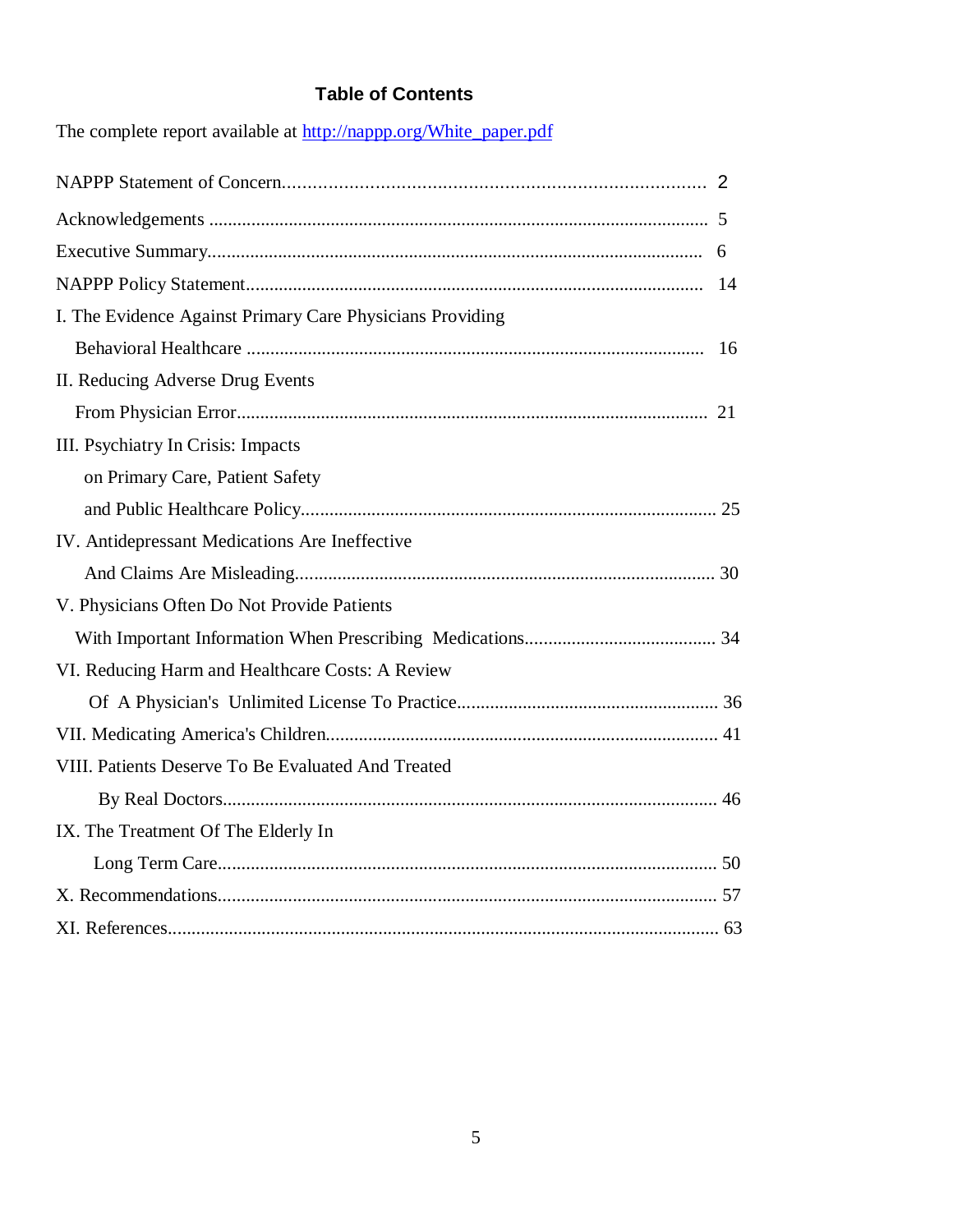#### **ACKNOWLEDGEMENTS**

NAPPP would like to acknowledge the contributions of the following individuals who have contributed to this report.

#### **The NAPPP Executive Committee**

 John Caccavale, Ph.D. ABMP Nicholas Cummings, Ph.D., Sc.D Jerry Morris, Psy.D., ABPP, ABMP Dave Reinhardt, Ph.D., ABMP Howard, Rubin, Ph.D., ABMP Jack Wiggins, Ph.D., ABPP

#### **Special Mention**

We extend our gratitude to the following NAPPP members. Dr. Joseph Casciani contributed his work on the treatment of the elderly in long-term care. Dr. Jerry Morris co-authored the sections on antidepressants. Dr. John Reeves contributed many valuable references to this report. To Drs. David Reinhardt, Howard Rubin and Elle Walker for reviewing and editing the report. A special note: Throughout many of our careers, we have been fortunate to have the counsel and wisdom of Drs. Cummings and Wiggins. These committed psychologists, both former presidents of the American Psychological Association, whose careers have spanned many decades, have contributed so much to the practice and advocacy of behavioral health, as they have shaped the practice of professional psychology and psychologists. This report is as much a tribute to their thoughts and concerns as it is for NAPPP.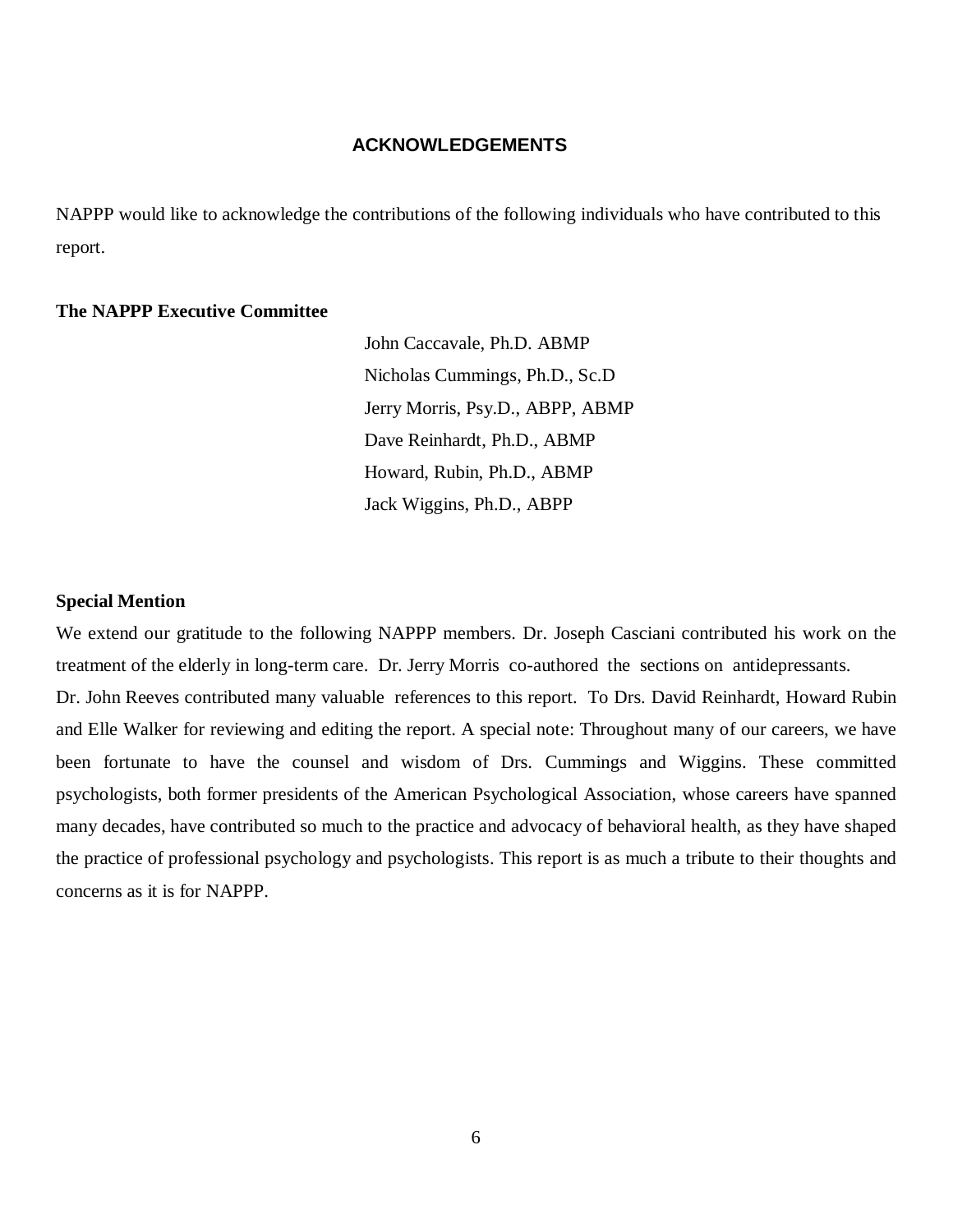#### **Executive Summary**

Behavioral healthcare in America has largely been reassigned to primary care physicians as a result of the overall penetration in healthcare of for-profit managed care companies and insurers; the long-term campaign by drug manufacturers to replace effective behavioral interventions with medications; and a two-decades long shortage of psychiatrists. All of these factors have contributed to patients being denied effective treatments as the profits of these companies continue to increase. The healthcare reform bill recently signed by President Obama is unlikely to resolve any of the issues discussed in this report. In fact, the more likely outcome is that patients seeking and needing effective behavioral healthcare will not get it because the new healthcare bill further concentrates treatment and health decisions in primary care settings under the influence of insurance corporations and other third-party payers. As gatekeepers for physical ailments, primary care physicians perform admirably under difficult circumstances. However, patients needing behavioral healthcare are not receiving and cannot receive effective treatment from primary care physicians who generally are unskilled and lack training evaluating, diagnosing and treating behavioral disorders. This report discusses the problems and solutions associated with medications when used as a first-line treatment for behavioral disorders.

#### **I. The Evidence Against Primary Care Physicians Providing Behavioral Healthcare**

- The healthcare industry composed of physician groups, insurers, large contract providers, medical device companies*,* and the pharmaceutical industry has achieved total control of the healthcare system that routinely misleads and colludes with government regulators.
- The healthcare industry has embraced the myth that a behavioral disorder is a medical problem and implies that it is either genetically or neurohormonally caused, typically lifelong in duration and requiring treatment with medications.
- Primary care physicians providing behavioral healthcare overwhelmingly favor medications as first-line treatments for behavioral disorders despite the evidence that many of these drugs do not perform better than placebos.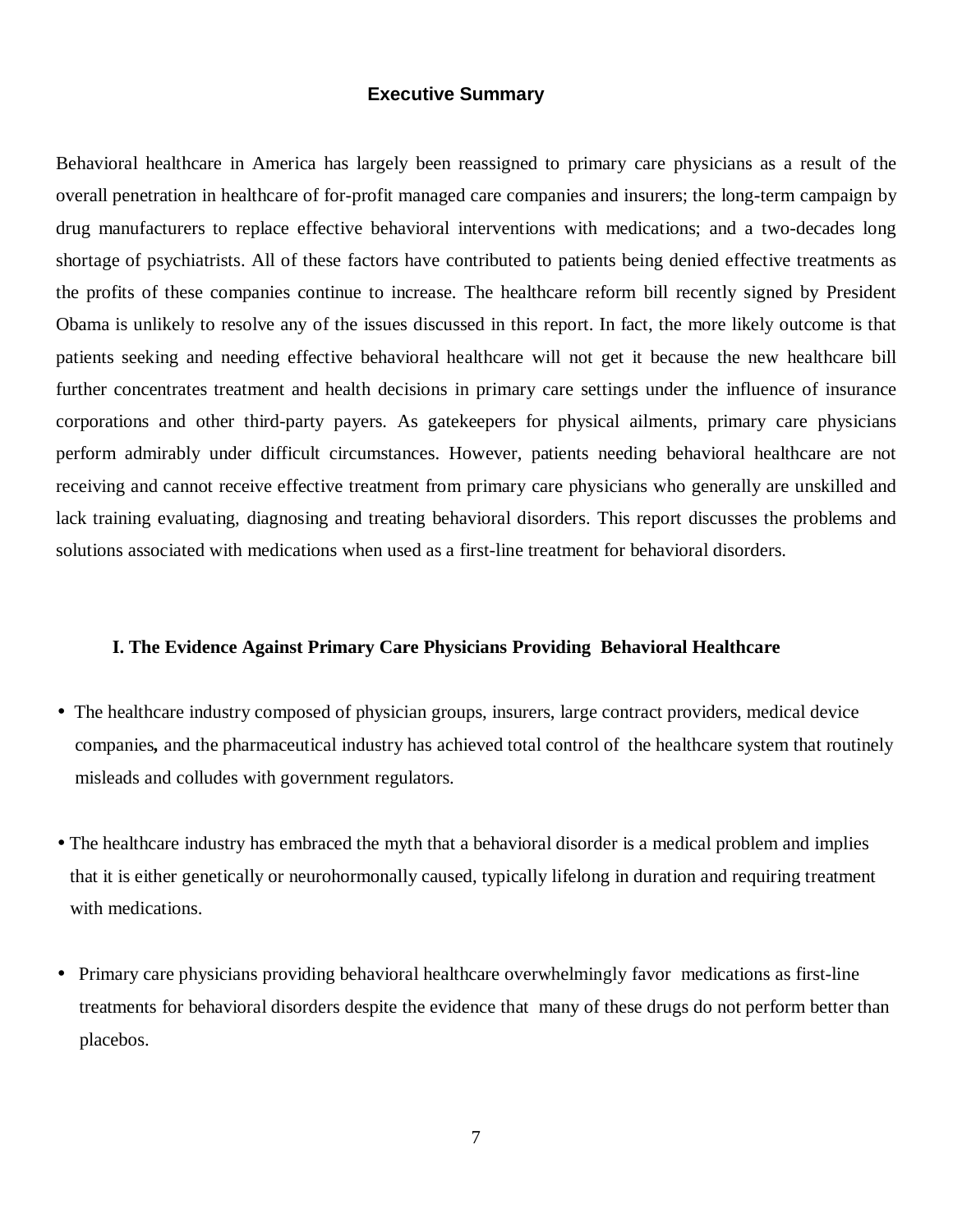- Renowned researchers have been writing voluminously for the need to require protocols, which include psychosocial and behavioral treatments with medications and, in some cases, in place of medications.
- Primary care physicians routinely provide drugs without obtaining an evaluation or appropriate diagnosis from a doctoral level psychologist or psychiatrist.
- Patients treated in primary care settings for behavioral disorders receive less than 50% of the standard of care that is required by medical guidelines.
- Behavioral healthcare patients are exposed to undue risk and harm as primary care physicians account for more than 80% of the prescriptions written for psychotropic medications. In effect, physicians have become virtual distributors for drug companies despite the mounting evidence that many of these drugs are unwarranted and risky to patients.
- Visits to emergency rooms for the abuse of pain medications and sedatives are now equal to or exceed visits for heroin and other illegal drugs. This is a direct result of physicians writing too many prescriptions for these drugs.

#### **II. Reducing Adverse Drug Events From Physician Error**

- Physician errors attributed to prescribing medications account for many deaths and harm to patients. The Institute of Medicine continues to report the risk to patients due to physician errors. While estimate may vary, the IOM believes that 100,000 deaths per year are caused by physician error. The IOM only counts deaths that occur in hospitals. There is no comparable data for harm occurring in outpatient settings because there is no formal reporting mechanism.
- Estimates of the annual cost due to increased harm from medication-related injuries ranges from a low of \$72 billion to a high of \$172 billion.
- Physician errors increase hospital costs on the average of \$6,000 per patient.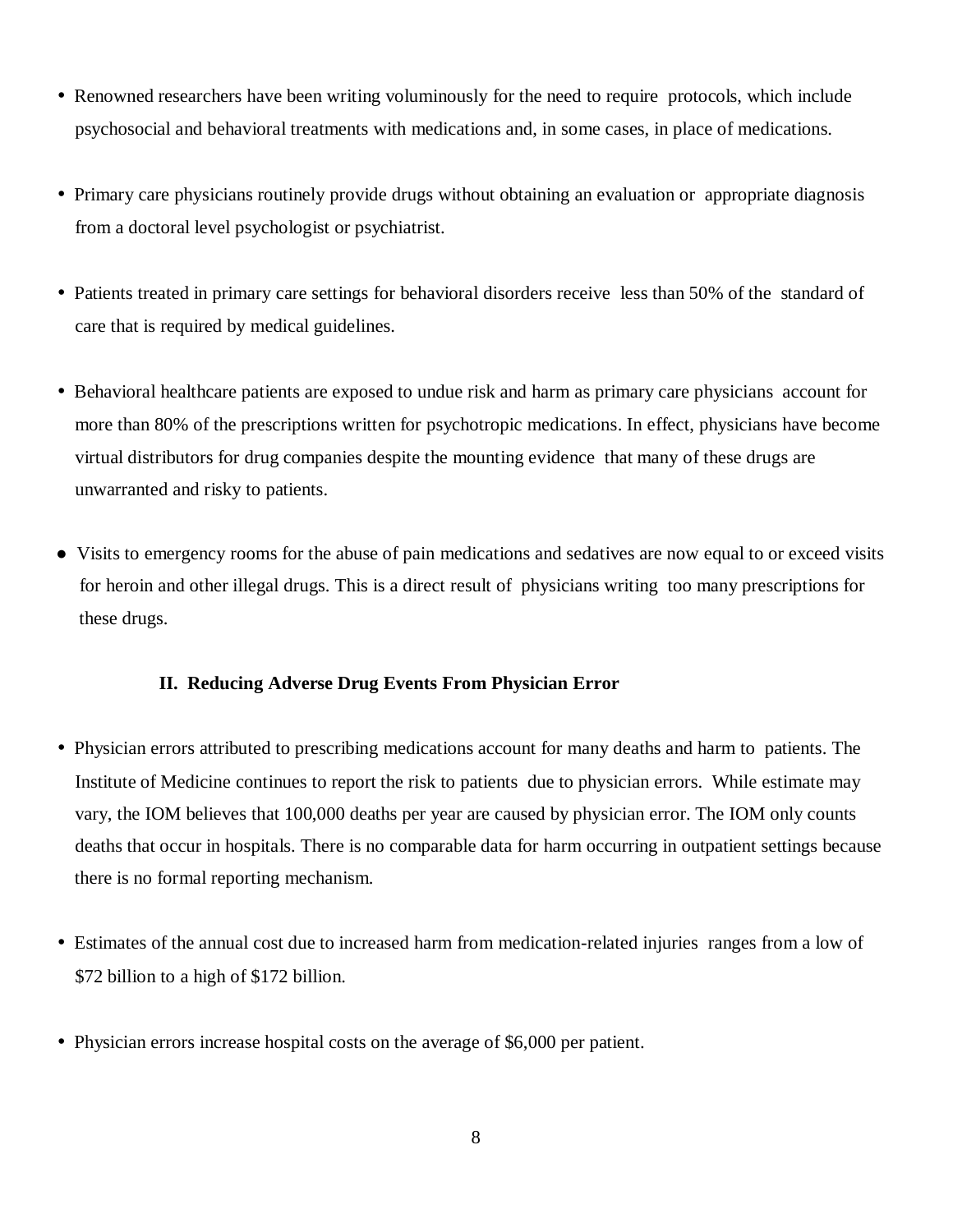- Annual non-fatal injuries from Adverse Drug Events (ADEs) are estimated to be about 650,000.
- Many of the errors attributed to medications can be reduced or eliminated by better education and training. However, few medical schools have developed a curriculum to confront this problem. Physicians, at the best medical schools, receive only 90 hours of training in pharmacology. Most provide far less. Even fewer provide training to reduce adverse drug events.
- Medical psychologists are in the unique position of being a positive factor in reducing ADEs and they can provide behavioral health services effectively and efficiently. Primary care physicians and other non psychiatric physicians are not behavioral health specialists or psychopharmacologists.

#### **III. Psychiatry In Crisis: Impacts on Primary Care, Patient Safety and Public Healthcare Policy**

- The number of medical students choosing psychiatry as a specialty has continued to decline over the past two decades. The shortage of psychiatrists has been so steep and there are no credible solutions that will impact the decline.
- As a result of this shortage, about 70% of primary care physicians have reported difficulty in obtaining high-quality outpatient behavioral health services.
- Psychiatrists, as a whole, have abandoned providing behavioral healthcare treatments outside of medications. Few have sought or receive behavioral training. As a result, psychiatry no longer is a stakeholder in advancing effective patient care. Their economic survival is tied to drug companies, making their allegiance to patients highly questionable.
- Public safety has been compromised as psychiatry refuses to consider and implement alternative strategies to deal with their shortage. Public policy and public safety have been held hostage to economic factors as psychiatry continues to reject collaborative practice with psychologists.
- Despite the overwhelming evidence showing that some of the most successful outcomes in behavioral health treatment are a result of medications when appropriately diagnosed and used concurrently with behavioral therapy or psychotherapy alone, psychiatrists continue to subscribe to medication-only strategies.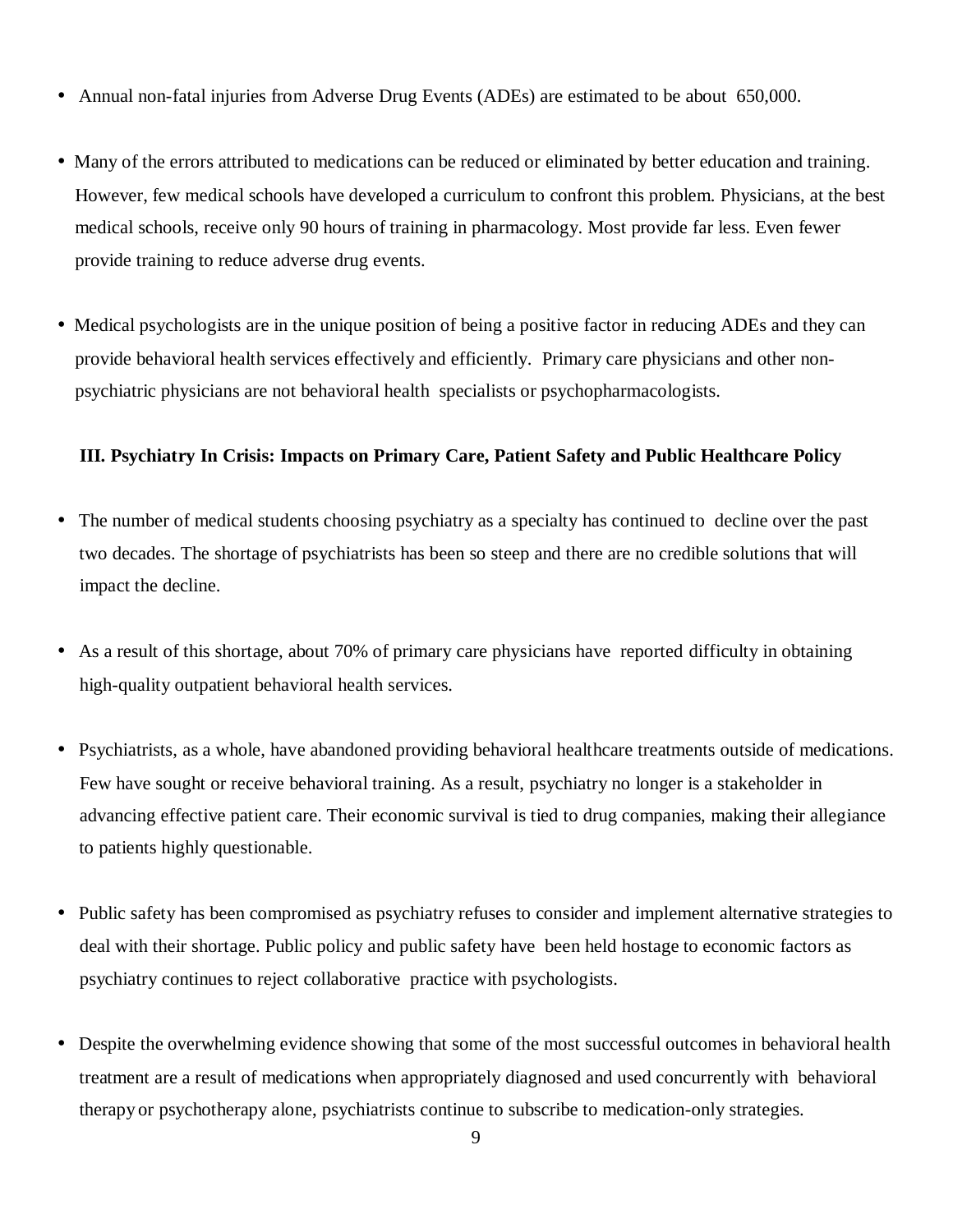#### **IV. Antidepressant Medications Are Ineffective And Claims Are Misleading**

- Biologically based imbalance theories have long been posited as a basis for antidepressant medications. These theories, although largely unfounded, untested and unproven, provide the foundation for medications sold by the millions of doses.
- There is no scientific substantiation or agreement that depression is caused by biological, chemical imbalances, defective genes, or that it is remedied in any significant way by available medications.
- Antidepressant medications actually build negatively impacts that ability to function without the drug and, over time, the condition becomes chronic. The data show that the longer one stays on this type of drug, the higher the likelihood of relapse of depression.
- The side effects of these drugs include cardiac complications, withdrawal, akathesia and motor abnormalities, sexual side effects, drug-induced violence, neuropsychiatric effects including insomnia, apathy, and mania. Physicians have responded to these side effects by prescribing additional medications, most of which are "off-label" and not authorized by the FDA.
- Behavioral approaches for depression are now well-established as effective first line treatments for depression. They are just as effective and, in many cases, more effective than antidepressants, and have no risk of side effects.
- The results of many clinical trials, meta-analyses and reviews point to one inescapable conclusion: Behavioral therapy works for the treatment of depression, and the benefits are substantial.
- Antidepressants only dampen or partially control some symptoms of the disorder and in a minority of patients, and therefore do not qualify as a "stand alone" or a "first line treatment."
- The evidence is clear that antidepressant medications work no better than placebos in nearly all patients with depression. The use of these chemicals on 32 million people, when they simply do not work, presents a moral dilemma and should be a major public policy concern.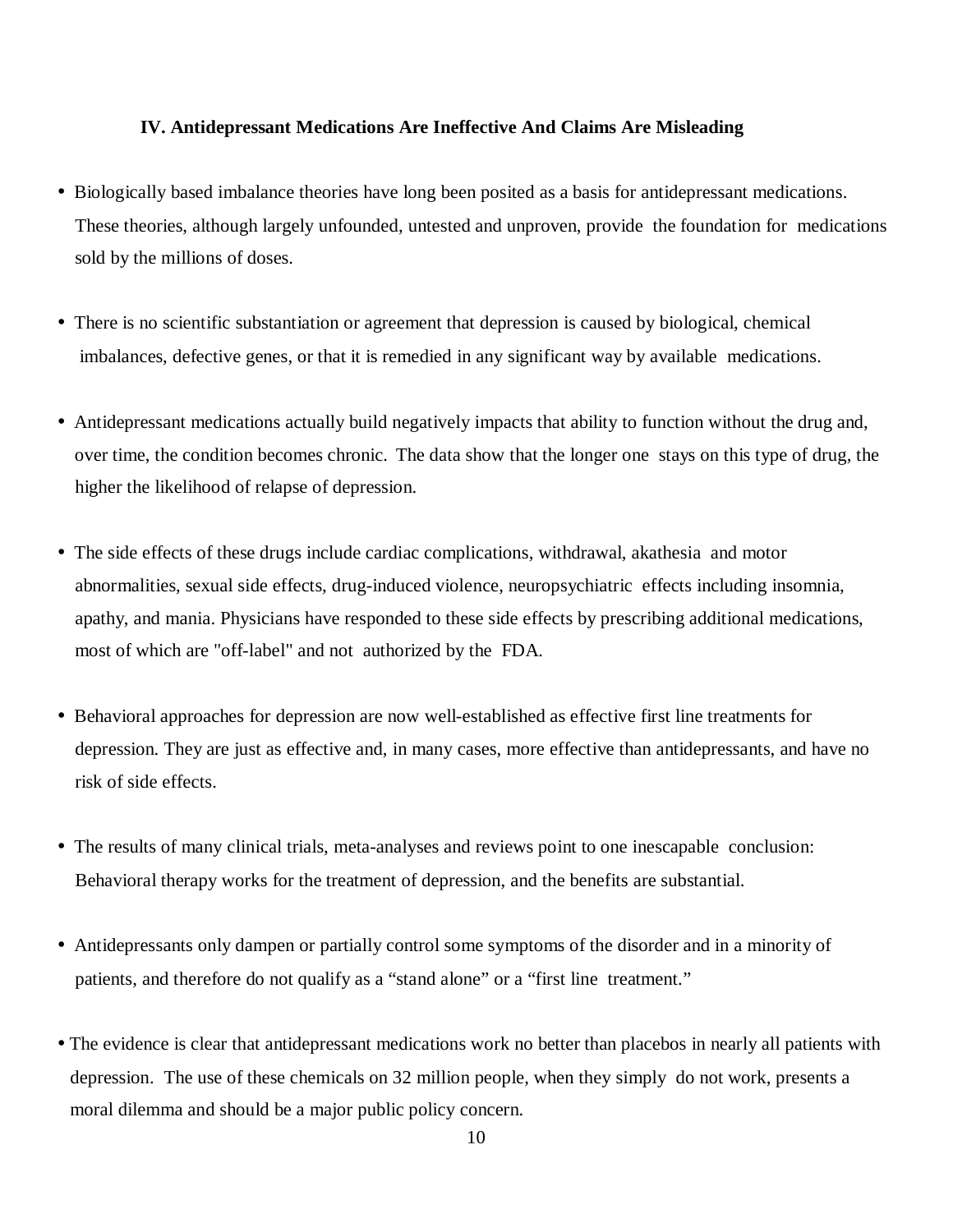- Research shows that most people will respond positively to behavioral intervention. Typically, 13 sessions of cognitive-behavioral intervention relieves symptoms and allows patients to resume work, family responsibilities and function well.
- Only a smaller number of patients, a minority of about 12-15%, respond solely to medications.

## **V. Physicians Often Do Not Provide Patients With Important Information When Prescribing Medications**

- Most physicians routinely do not provide important information to their patients when they prescribe a medication. Research shows that only 62% of the necessary information about a medication is communicated. to patients. Only 35% of physicians advised patients of the adverse effects associated with a medication. In attempts to address this problem, it has become public policy to require dispensing pharmacists to provide the missing information that the physician is either too under-informed or too rushed to provide.
- Among the most profitable and growing segment of pharmaceuticals are psychotropic medications and their use by physicians for conditions for which they were not developed or FDA-approved. Physicians continue to prescribe these medications with no research or data that can provide any clues of the side effects when prescribed for a condition that has not been studied.
- The Nonpartisan Center for Public Integrity reports that pharmaceutical companies spent more than \$855 million for marketing, which is more than any other industry, between 1998 and 2006. Marketing comprises a significant portion of the cost of medications. These are at the low end of the estimates for drug company advertising. Advertising is unnecessary and many times violates FDA rules for marketing a drug.
- Even higher cost estimates for advertising by the Kaiser Foundation show manufacturer spending on advertising was almost twice as much in 2008 (\$11.3 billion) as in 1998 (\$5.9 billion). After increasing every year since 1996, the total amount manufacturers spent on advertising declined from 2004 to 2005 (from \$12.1 billion to \$11.7 billion), then rose to \$12.0 billion in 2006, falling to \$11.8 billion in 2007 and \$11.3 billion in 2008. The share directed toward consumers in 2008, through advertising on television,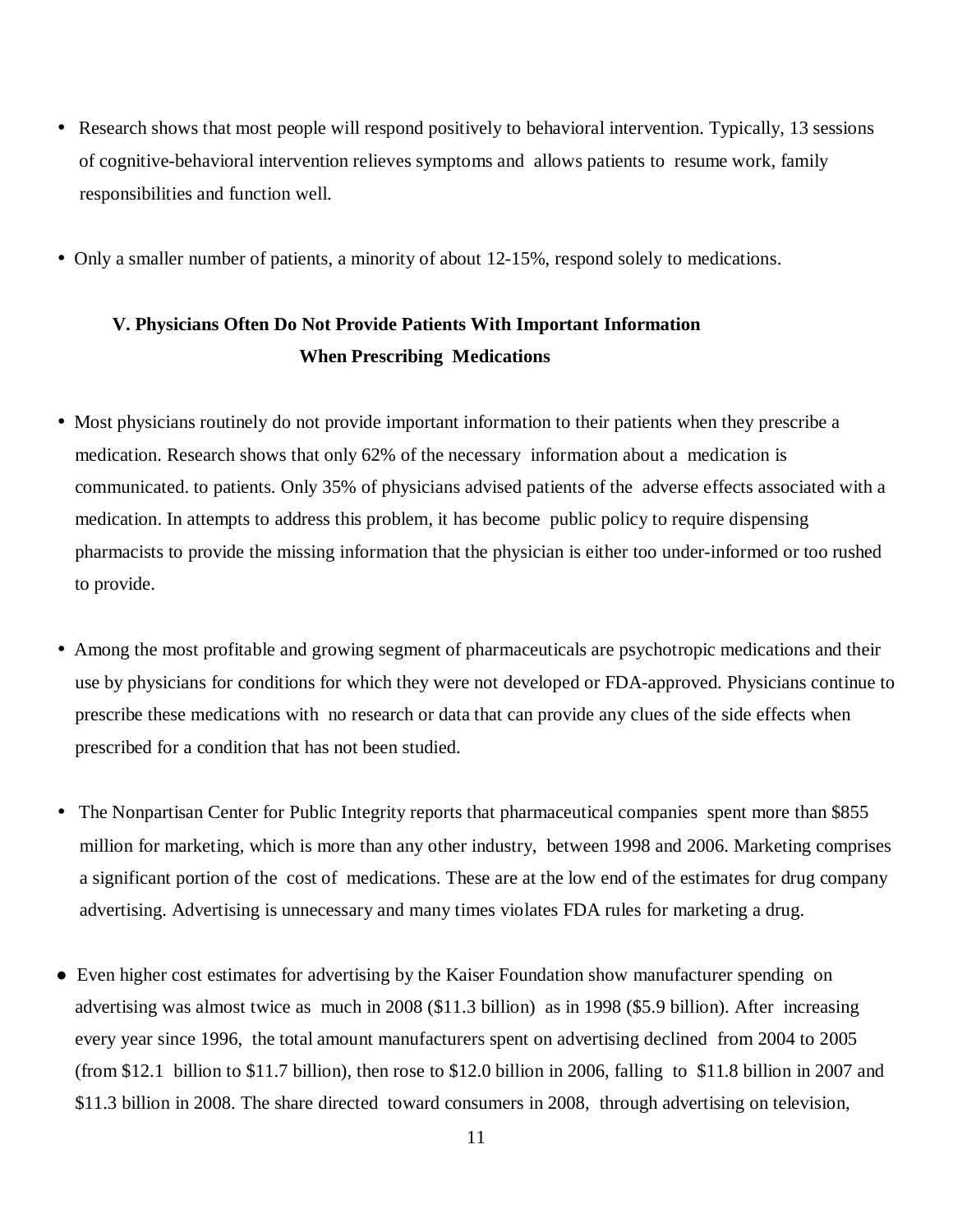radio, magazines, newspapers, and outdoor advertising, was more than 3 times that spent in 1998, \$4.4 billion compared to \$1.3 billion, though spending decreased 10% from 2007 (\$4.9) to 2008 (\$4.4 billion).

- The marketing strategy used by drug companies is similar to that employed by cereal makers, who line supermarket shelves with tens of boxes of the same sugar-laden cereals. Patients are being prescribed unnecessary medications and are not provided with important information and are not receiving the appropriate treatment because psychologists are being kept out of the treatment mix and because drugs, in the short term, are cheaper than more appropriate and proven care.
- The use of medical psychologists, those trained in applying behavioral interventions to medical problems and clinical psychopharmacology, are an effective solution to control the unnecessary rise and subsequent costs for psychotropic medications while providing patients with the necessary information to make decisions.

#### **VI. Reducing Harm and Healthcare Costs: A Review Of A Physician's Unlimited License To Practice**

- Generally, physicians are licensed under what is termed an "unlimited" license. Underlying the intent of unlimited licensure is the expectation and requirement that physicians only provide those services for which they have received specific training and education. Unfortunately, there is no entity that can police or oversee that physicians adhere to the intent underlying the justification for unlimited licensure. As a result, unlimited licensure contributes to undue harm to patients and is a public policy issue that needs to be addressed and modified.
- Psychologists, nurses, nurse practitioners and other healthcare professionals practice under what is termed a "limited" license. This means that these professionals can only practice what is stated in their scope of practice law. They can legally provide only those services for which they have specific training, education, and experience.
- State licensure boards establish procedures for granting initial licensure. However, in virtually all states, it is possible for a physician to practice medicine for a lifetime without having to demonstrate to the state medical board that he or she has maintained an acceptable level of continuing qualifications or competence.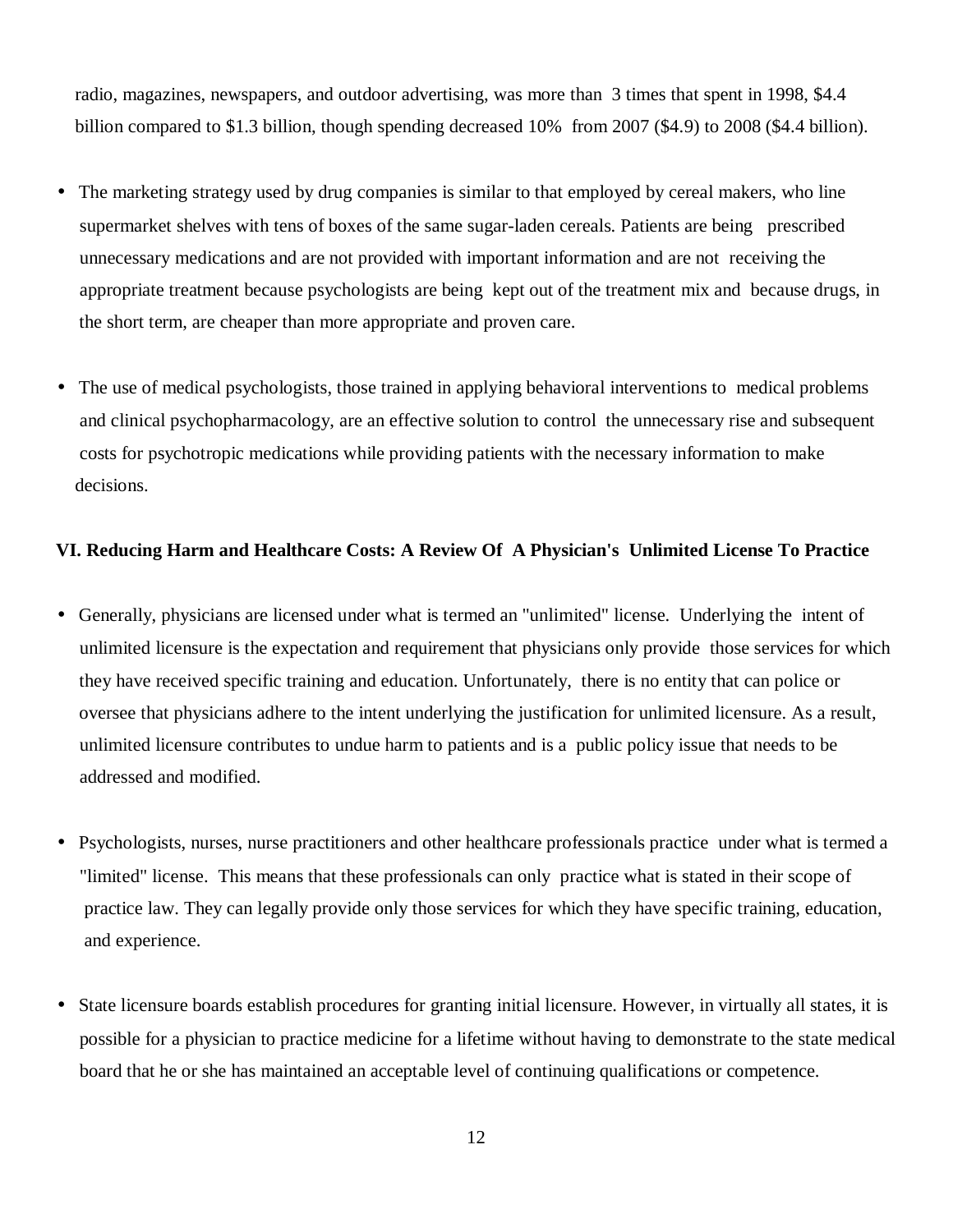- The Federation of State Medical Boards, raising the concern about on-going physician competency and the consequences that lack of training and competence can have on patient care and outcomes, believes that leniency extended to physicians is no longer acceptable.
- The ongoing advances in science and technology and the knowledge that is required to digest and make use of this knowledge by physicians is at the core of why unlimited licensure is bad for patients and is a direct cause of excessive healthcare costs.
- The FSMB issues a report that raises concerns about the generally poor quality of medical school applicants; the small amount of time that physicians have to devote to patients; and the shortage of American-trained physicians and the increased reliance on foreign-trained physicians with limited language skills.
- There needs to be a balance between professional autonomy and patient care. Unlimited licensure subverts treatment and ethical considerations because of economic issues, or the interests of corporations such as drug manufacturers and insurers. It does not promote a balance. It sabotages professional ethics and the foundation for an effective and efficient healthcare system.

#### **VII. Medicating America's Children**

- Prescriptions for antipsychotic medications to children aged 2 to 5 years doubled between the years 1999- 2001 and 2007. The top-selling medicines in 2008 were anti-psychotics for schizophrenia and bipolar disorder, with \$14.6 billion in sales.
- The age of children being medicated with psychotropic drugs is getting younger, and the number of children given prescriptions is increasing every year. Yet, there is compelling research demonstrating the effectiveness of behavioral treatment to rapidly stabilize ADD and ADHD symptoms and without medication.
- There appears to be little evidence, if any, that these drugs are efficacious with this population of patients, yet physicians continue to prescribe drugs to children "off label" and at doses developed for adults.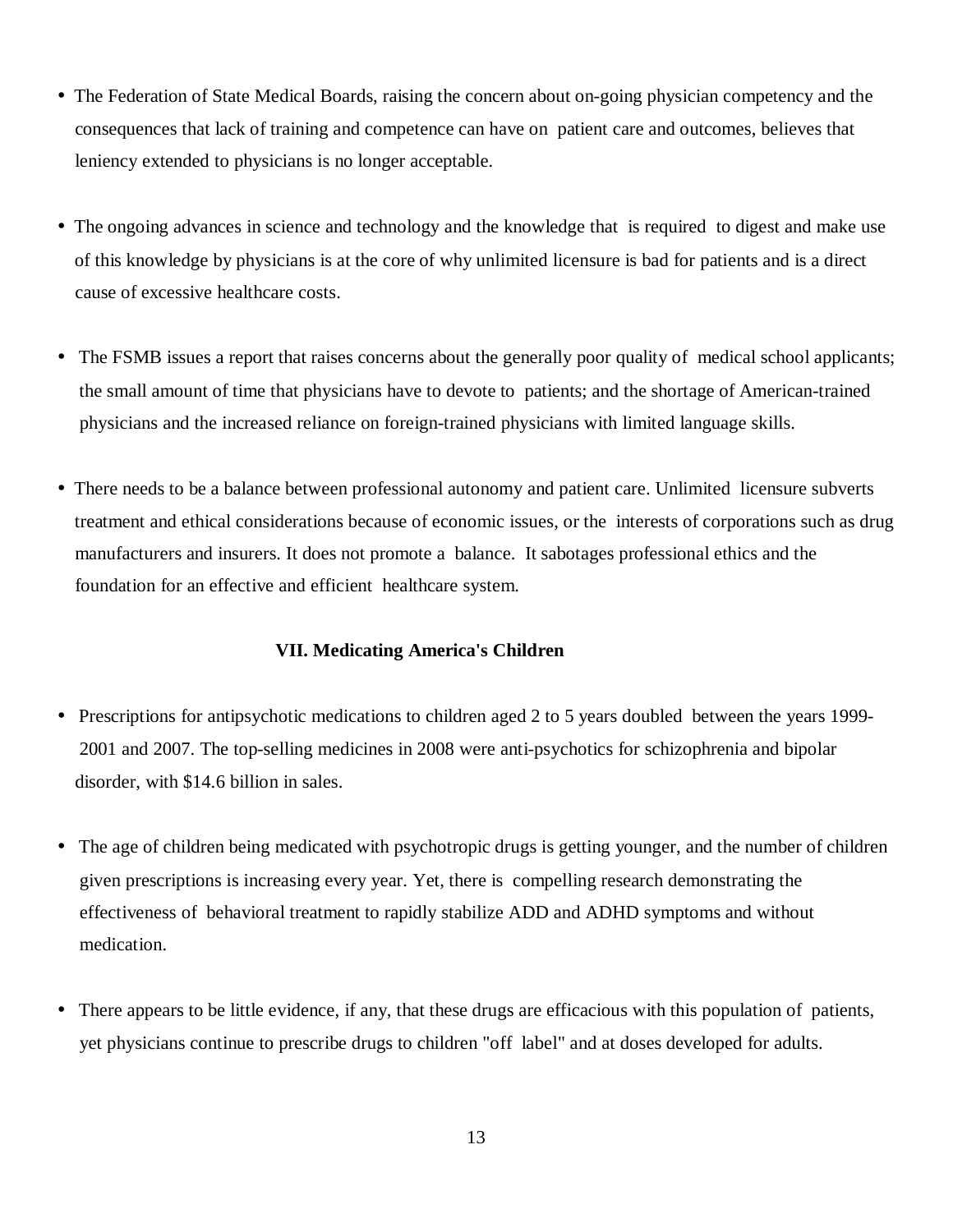- Drug manufacturers have been charged with hiding, obscuring and falsifying the results of clinical trials. The efficacy of Prozac, for example, could not be distinguished from placebo in 6 out of 10 clinical trials. The FDA, nevertheless, allowed Prozac to be prescribed to millions of patients including children.
- It is clear that bipolar disorder is being over-diagnosed in children and adolescents. Many of these patients are being treated in primary care settings. This is wrong, ill advised, and potentially dangerous to the patient. Patients diagnosed with bipolar disorder need to be evaluated and diagnosed by a doctoral psychologist or psychiatrist and regularly followed by both during the course of treatment.
- Many children are prescribed psychostimulants for attention-deficit problems. To date, not a solitary cause has yet been identified for ADHD. The National Institutes of Health Consensus Development Conference and the American Academy of Pediatrics agree that there is no known biological basis for ADHD. These drugs are top sellers for manufacturers.
- Large-scale research shows that children who are prescribed psychostimulants and are provided behavioral intervention have less need for these medications and experience rapid stabilization of their symptoms.
- Children are at great risk when taking psychostimulant drugs. In 2007, the FDA issued an administrative order that require that all makers of ADHD medications to develop and provide patients with Medication Guides. The FDA took this action because of complaints and the increasing data that concluded ADHD patients with heart conditions had a higher risk of strokes, heart attacks, and sudden death when using these medications.
- The psychological symptoms associated with these drugs include: hearing voices, experiencing hallucinations, becoming suspicious for no reason, or becoming manic.
- Strattera, a psychostimulant prescribed to children and teenagers, is more likely to produce suicidal thoughts in children and teenagers than in those who do not use this medication. Children who use Strattera must be supervised and their behavior carefully monitored because they may develop symptoms suddenly, and they are a serious threat to the child.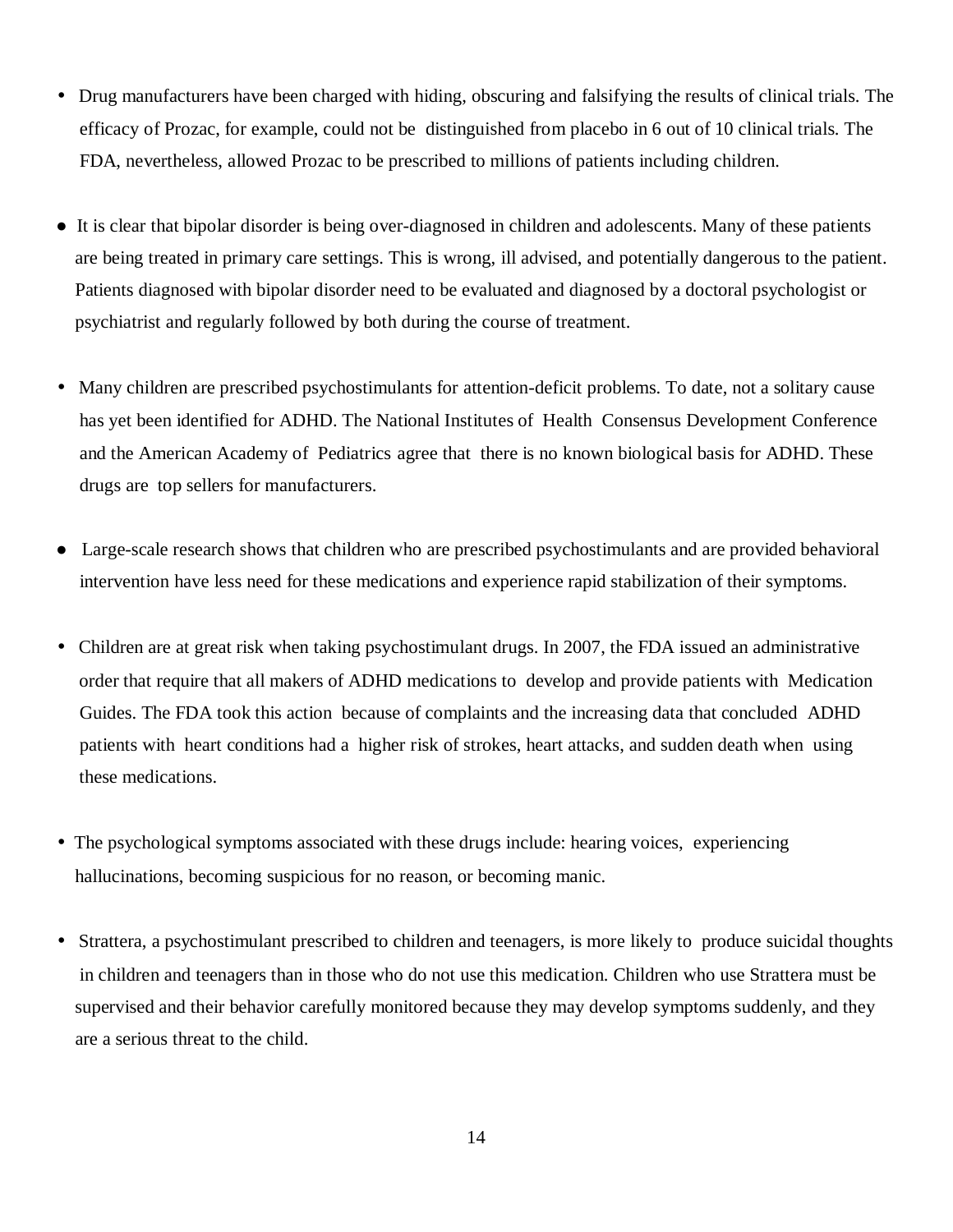- ADD/ADHD are not the only conditions for which children are being prescribed potentially dangerous medications. Increasingly, children as young as five years old are being diagnosed with bipolar disorder by physicians, without even an evaluation by a psychologist.
- The use of antidepressant medications is commonly prescribed for pregnant women. The use of these drugs during pregnancy is based upon the false assumption that they are safe to the fetus and the mother. They are not and they can cause serious medical impairments for newborns.

#### **VIII. Patients Deserve To Be Evaluated And Treated By Real Doctors**

- Since the penetration of managed care as the gatekeepers to healthcare, behavioral health services have been the most negatively impacted.
- As managed care became the gatekeeper for behavioral health services, costs dropped 40% as a result of delaying services , denying claims, arduous utilization review procedures, phantom panels, and the use of non-doctoral level providers.
- The U.S. Surgeon General, in a report on mental health, admitted that private health insurance is generally more restrictive in coverage of mental illness than in coverage for somatic illness.
- Mental health parity legislation has not remedied the disparity in treatment for behavioral health patients. Insurers and managed care companies employ sophisticated utilization review procedures to delay and deny treatment.
- Insurers state that they need these procedures to contain costs. Studies by health economists have concluded that unlimited mental health benefits under managed care cost virtually the same as capped benefits: The average increase was about \$1 per employee compared with costs under a \$25,000 cap, which is a typical limit under cost-containment plans.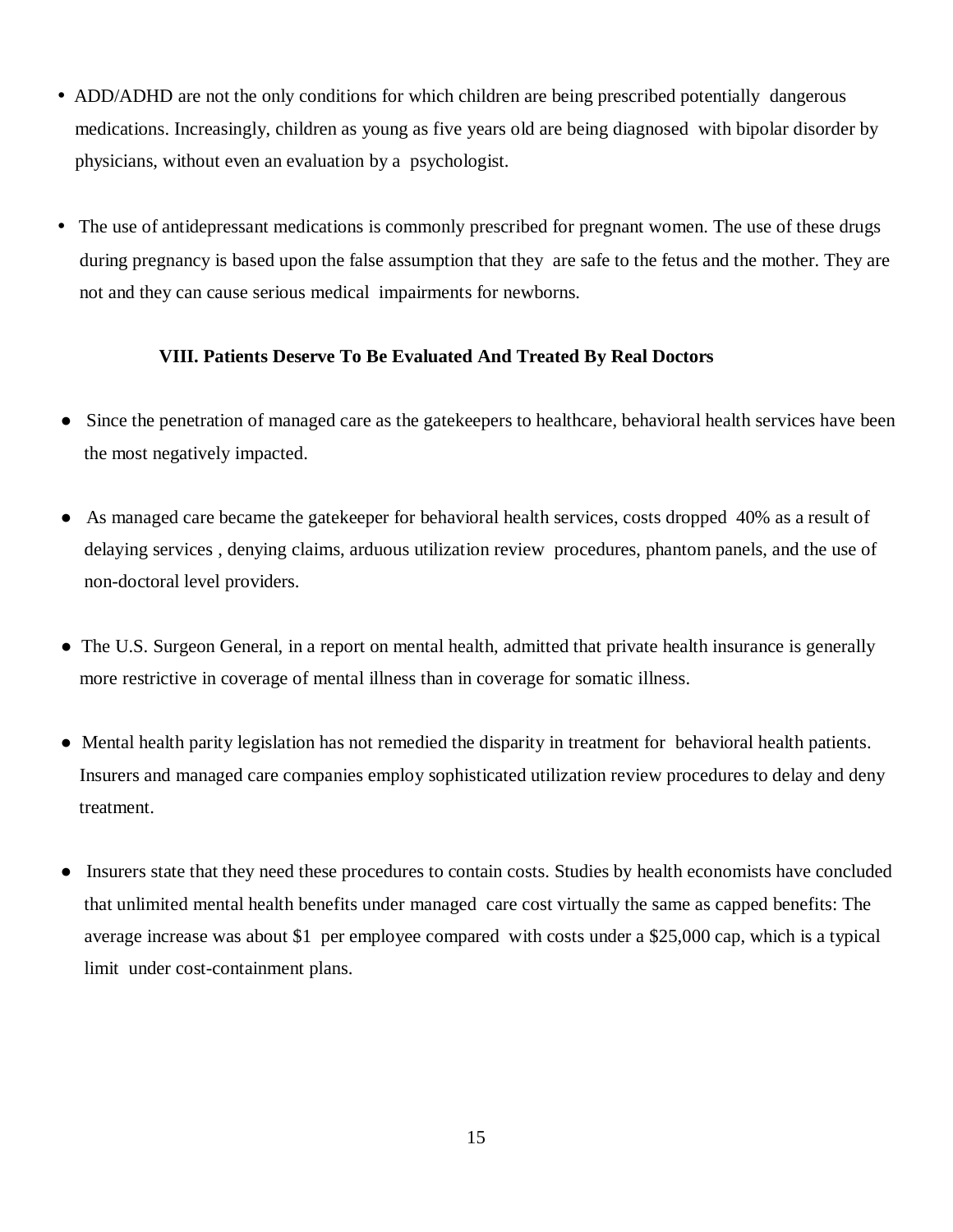#### **IX. The Treatment Of The Aged In Long Term Care**

- The services psychologists provide patients in long-term care results in benefits to patients and the healthcare system. However, the underutilization of psychologists in these facilities remains a significant problem.
- The shift from a custodial care model to a functional capacity model that utilizes psychologists and other healthcare providers has increased the quality of care provided to nursing home patients.
- According to the American Geriatric Society, there are 1.5 million older adults in nursing homes. Anywhere from 65% to 91% have symptoms of a psychiatric disorder. Beyond these primary psychiatric diagnoses, many of the medical conditions presented on admission have underlying psychological factors that contribute to or exacerbate the conditions.
- Many research studies have repeatedly shown that higher costs and reduced quality of life for medically ill individuals are associated with depression, stress, and negative future outlook.
- The Institute of Medicine in a recent report projects significant shortages of all health professionals with specialized training in geriatrics and aging.
- Despite this prevalence of psychological disorders in nursing homes, psychological services, as elsewhere, have been negatively impacted by the medicalization of behavioral health. Elderly patients in nursing homes continue to be over-medicated and not provided the level of behavioral interventions that are needed.
- The Department of Health and Human Services published a report saying that 7 out of the 10 leading health and illness indicators are psychological, such as inactivity, obesity, smoking, substance abuse, behavioral illness, irresponsible sexual behavior, and violence. Many elderly patients never receive the appropriate treatment for these symptoms and are instead treated with ineffective drugs.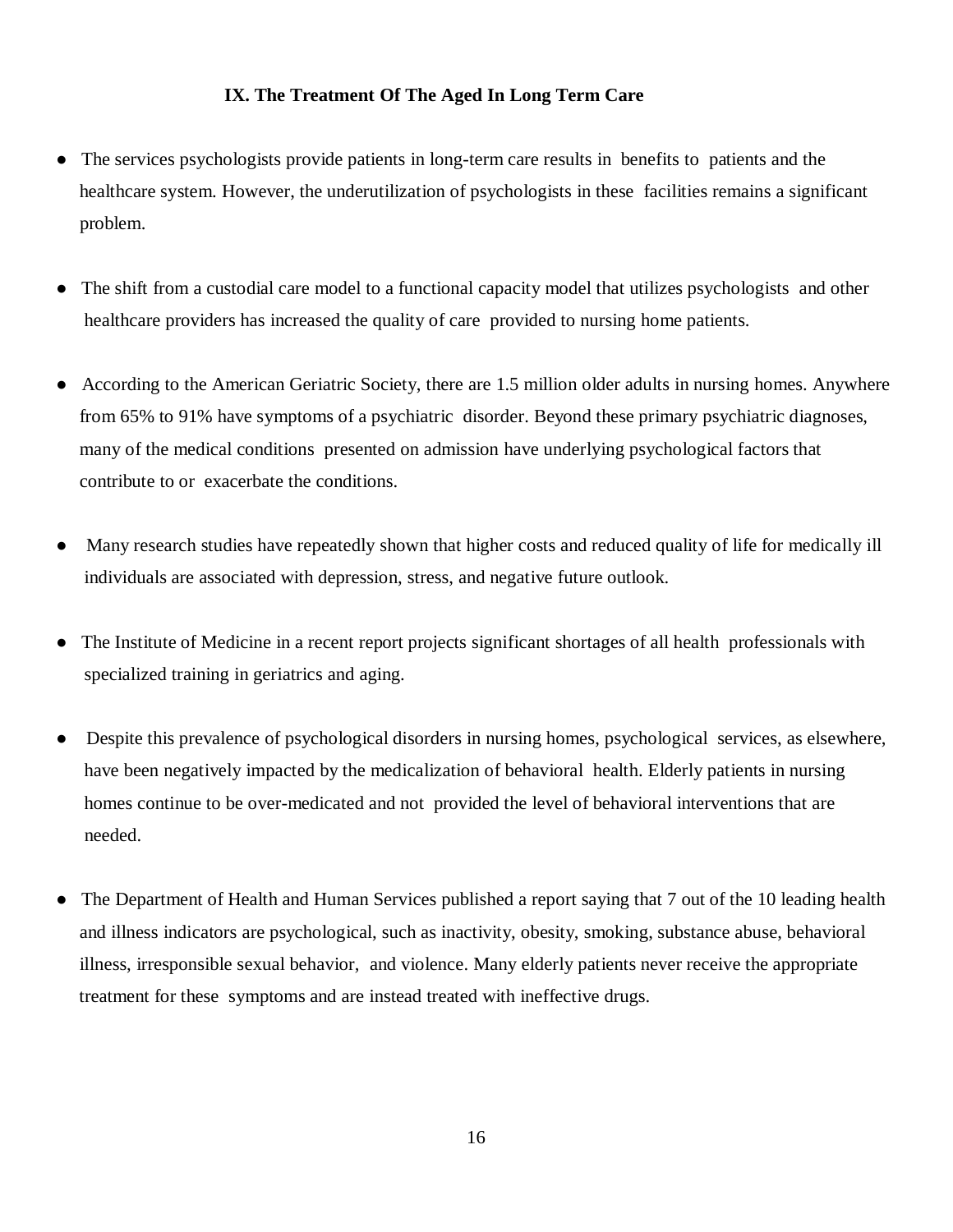- Numerous studies looking at the effect of psychological interventions on medical utilization found that 90% of the studies showed reduced medical utilization following some psychological intervention and a corresponding reduction in cost.
- Studies show that there is an over-reliance of drugs in nursing home settings. These studies show that it is not uncommon for patients in nursing homes to be prescribed between 5 and 13 medications. The adverse drug events from this practice causes deaths and other harms to elderly patients.
- Ɣ The increasing costs for medications clearly can be reduced if physicians, more often than not, would include behavioral interventions into the treatment plan.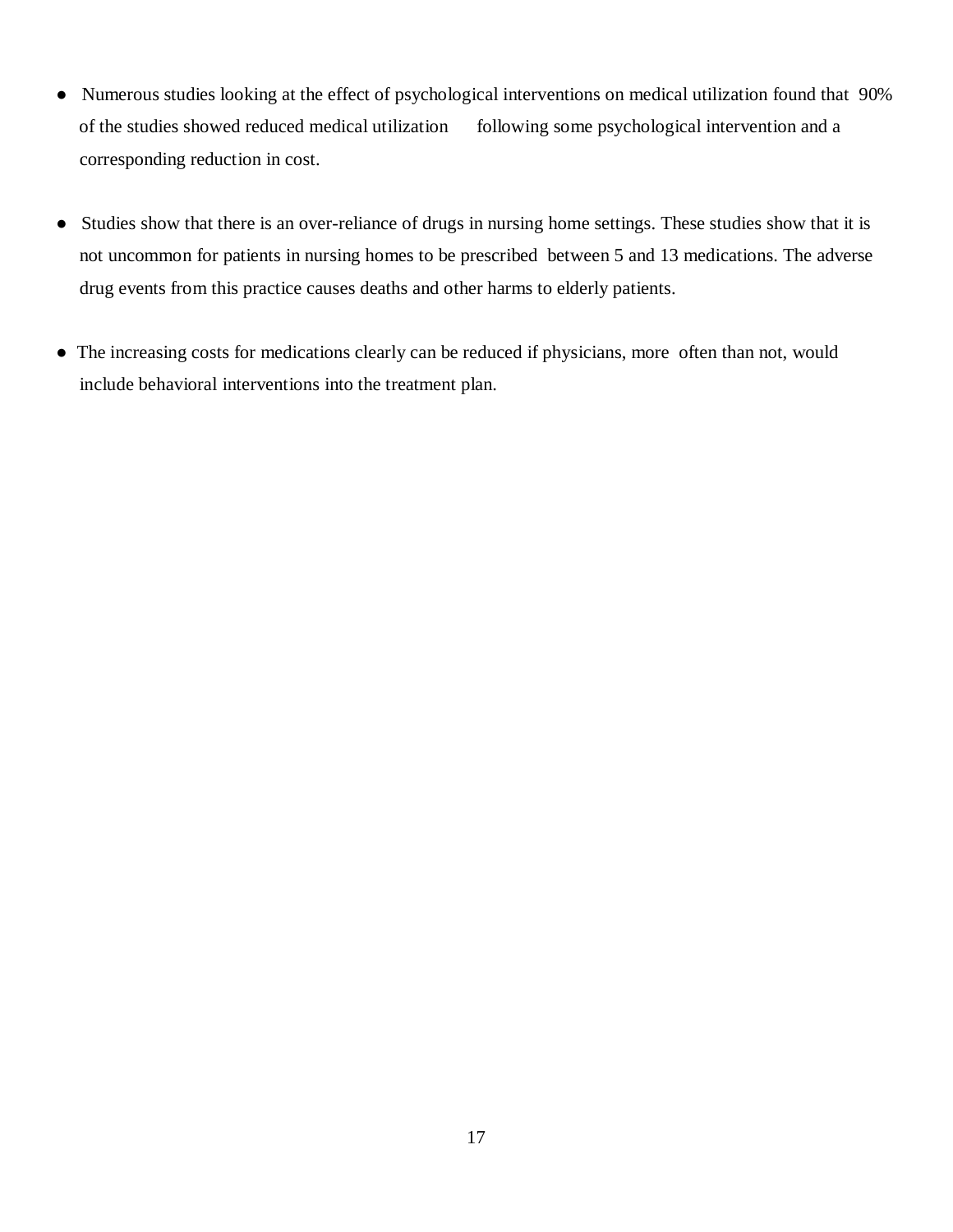#### **Policy Statement**

The National Alliance of Professional Psychology Providers (NAPPP) is a voluntary association of licensed doctoral-level psychologists. As an organization, we are not against the use of medications in the treatment of behavioral disorders. In fact, a large portion of our membership hold postdoctoral graduate degrees in clinical psychopharmacology and are board-certified medical psychologists. NAPPP has authored and introduced three legislative bills that would have authorized specially trained psychologists to prescribe medications. NAPPP has supported similar bills and statutes that have been introduced in many states. Because of our expertise in this matter, NAPPP believes that we have a responsibility to address the problems associated with using medications as a first-line treatment for behavioral disorders.

The positions we take on this matter are firmly rooted and based in scientific research as well as doctoral-level practice. The contributors to this report all are very experienced psychologists who are board-certified medical psychologists and highly trained in psychopharmacology. We do have a bias, however, and that bias is a desire to ensure that the public and our patients receive the safest, best and most efficacious treatment for their behavioral conditions. As providers in a vast and expensive healthcare system, we also are concerned that tens of billions of dollars are being spent on medication treatments that are not effective or safe for our patients.

We are concerned that billions more have been transferred to primary care providers who have little, if any, training in evaluating, diagnosing and providing the necessary treatment to patients experiencing behavioral difficulties. In a healthcare system that requires provable outcomes as well as cost effectiveness, NAPPP believes that we must act quickly and responsibly to alert the public, policymakers and physicians that the science and experience simply do not support this continued mismanagement of patients and the resources of our healthcare system. The positions and recommendations that are offered in this paper conform to best practices and the standards of care required to treat behavioral disorders. They are supported by the most recent and rational research findings. If adopted by physicians and policymakers, these recommendations will result in:

- 1. Significant increases in positive outcomes for patients.
- 2. A decrease in overall treatment costs for both physical illness and behavioral disorders.
- 3. A concomitant increase in patient safety.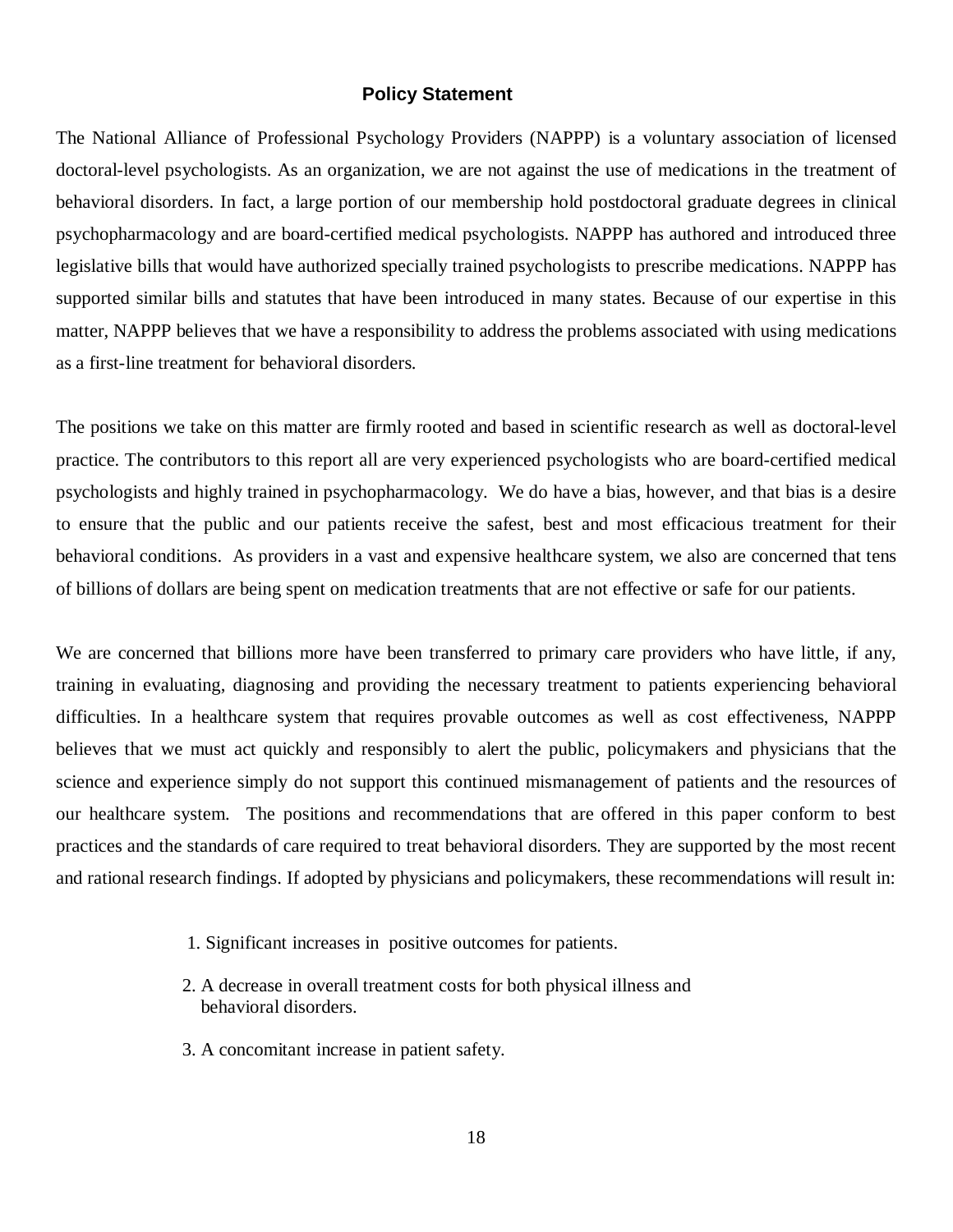Achieving these goals is not difficult or complex. It will, however, require organized medicine and insurers to put patients ahead of turf issues and their alliances with the pharmaceutical industry. Drug manufacturers have long asserted to the public experiencing behavioral health problems that the medical treatments they receive from drugs are a result of a long and rigorous process that demonstrate these medications are safe and effective. However, this assertion is far from what is scientifically proven or, in fact, a reality. Safety and effectiveness have proven to be little more than marketing slogans used by these companies to lure naive patients into a false sense of security. Moreover, many physicians, lacking the experience, knowledge and time to research the claims made about these drugs, also have naively accepted these generally false claims and have become the distributors for a host of drugs that simply do not work as advertised.

In fact, a number of legal actions for fraud, both criminal and civil, have been filed in the United States against psychiatrists, pharmaceutical companies and others for selling, distributing and prescribing psychotropic drugs that have no valid medical purpose. Unfortunately, organized medicine has a long history of not dealing with and covering up the reality that many of the treatments physicians provide to patients are not beneficial, are ineffective and, many times, even harmful.

In 2007, a report<sup>1</sup> published by the Congressional Budget Office outlining scientific evidence relied upon by the public and physicians with respect to medical treatments used and prescribed by physicians, authors found no hard evidence that demonstrates which treatments work best for which patients and, moreover, whether the added benefits of more-effective but more expensive services even warrant their use. Nevertheless, physicians tend to use more expensive treatments even in the absence of data on whether they work or are cost-effective. This study is not unique. In 1978, in a first for this type of study, the US Office of Technology Assessment reported that only 10% to 20% of medical treatment showed any evidence of their effectiveness.<sup>2</sup> With respect to treatment with psychotropic medications, both the biological theory that they are based upon and their efficacy is highly questionable given the poor scientific evidence relied upon by patients prescribed these drugs and practitioners prescribing them.

More recently, an important article published in the New England Journal of Medicine (NEJM) reported that, as a whole, patients experiencing a wide range of conditions are not receiving the standard of care by their physicians required for the conditions for which they are being treated. The authors report that patients being treated for depression, for example, only receive 57% of the standard of care required for that diagnosis.<sup>3</sup> By any definition, a patient who only receives half of the standard of care required to treat a condition is being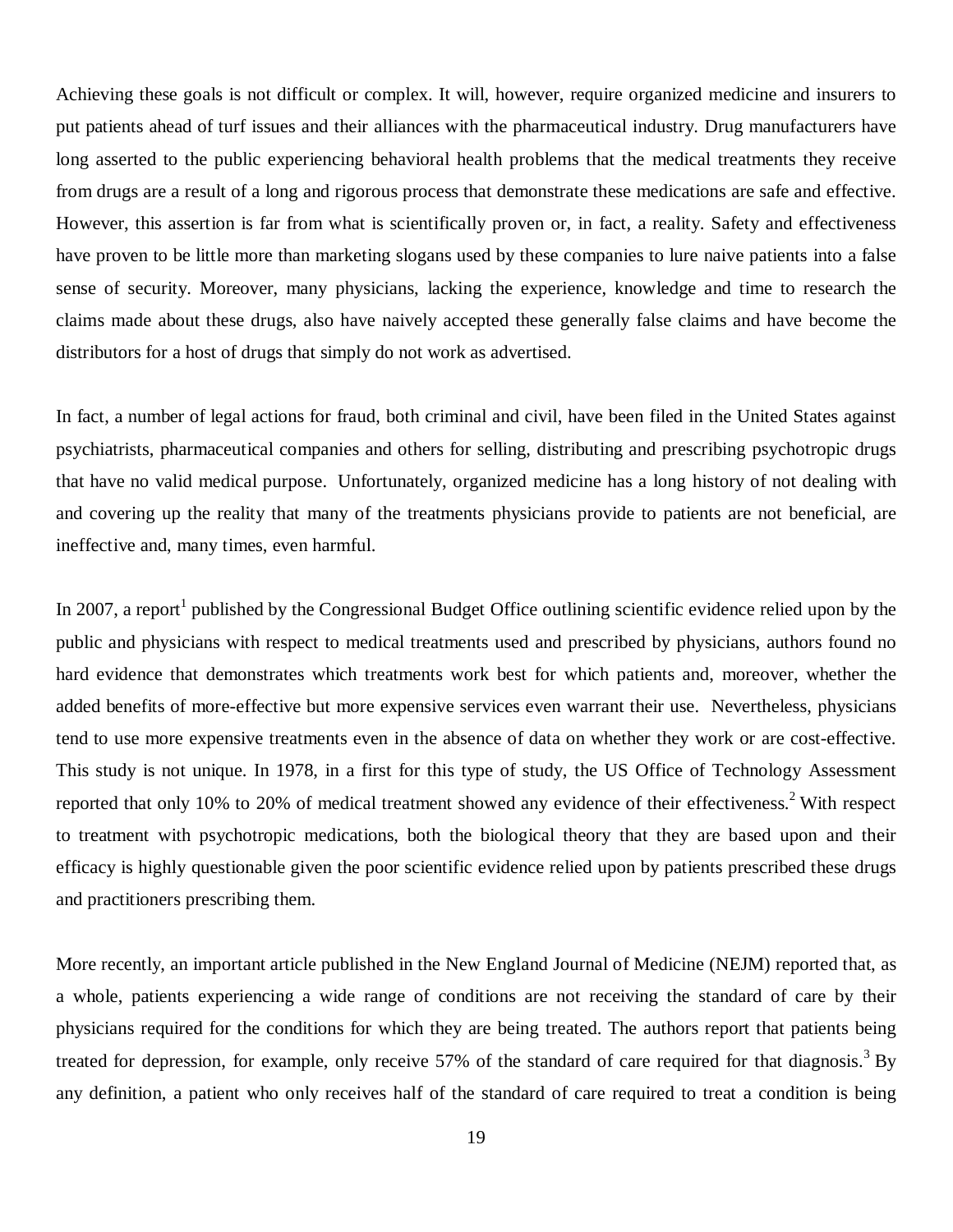shortchanged and put at risk. Moreover, the healthcare system, as a whole, is literally being defrauded of resources that could be better saved or used elsewhere. It is not unreasonable, therefore, to require physicians to obtain an evaluation and appropriate diagnosis from a doctoral-level psychologist or psychiatrist who is uniquely trained and qualified to provide these services, before writing a prescription for a medication that is not indicated or useful to the patient. This is a sound and rational procedure that is easily implemented and costeffective.

To this end, the NAPPP advocates and calls for the American Medical Association and all other medical specialty groups, such as the American Academy of Family Physicians, to adopt guidelines and policies to require physicians to seek and obtain an evaluation and diagnosis from a doctoral-level psychologist before considering medication as a first-line treatment for behavioral disorders. NAPPP also advocates and calls upon these medical associations to require their physician members to adhere to and provide 100% of the standard of care for patients requiring behavioral treatments.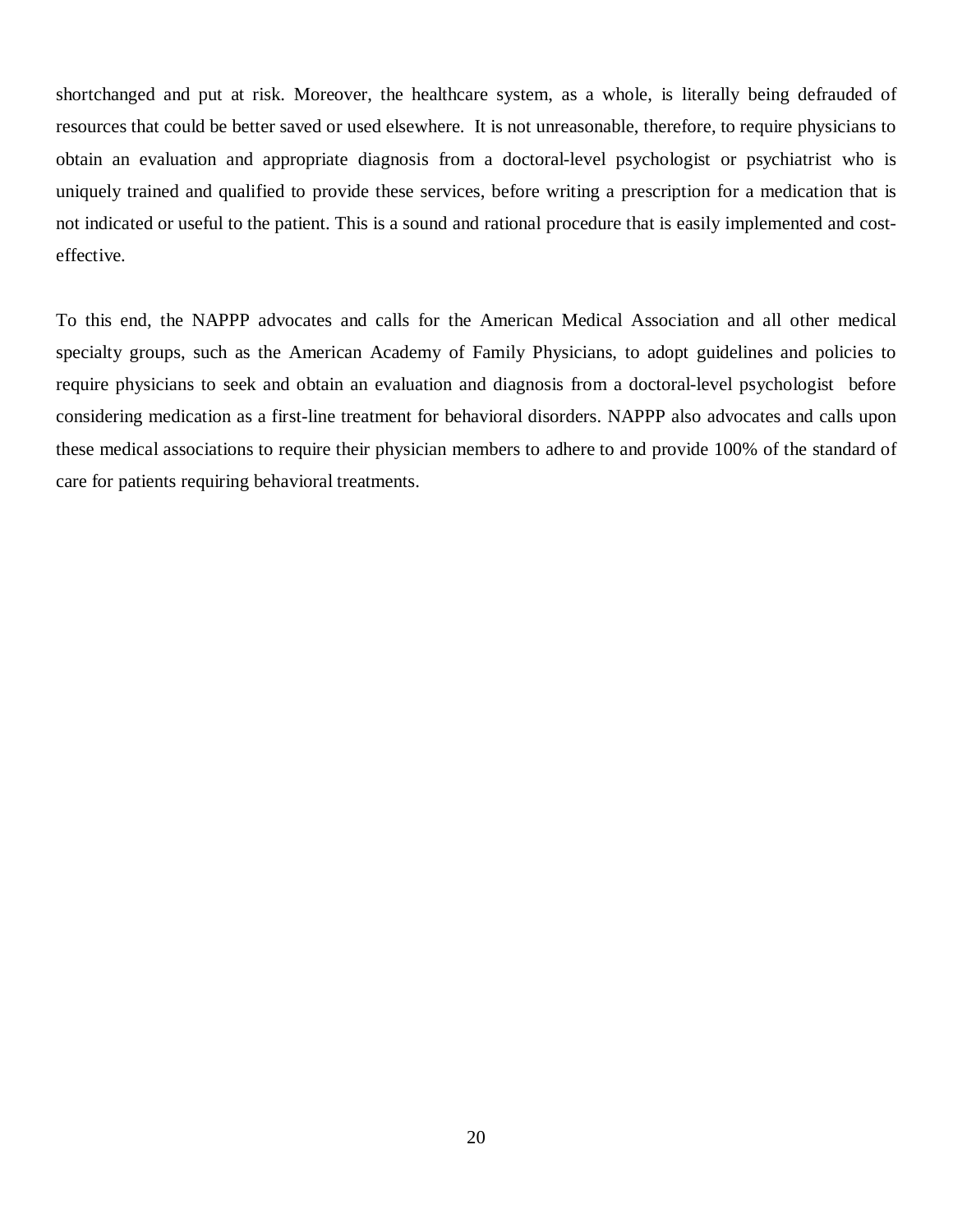#### **I. The Evidence Against Primary Care Physicians Providing Behavioral Healthcare**

Absent from the discussion about patient care is the relationship of science, population demographics and epidemiology to the healthcare system. Field-tested providers have been locked out of any substantive opportunities to express their views about coverage, effective best practices and cost controls. Going forward, NAPPP will advance some very bold and, for some, controversial statements. Given the crisis that confronts the healthcare system, timidity is not an option.

NAPPP believes that the public needs to hear from very experienced healthcare providers who have made the long journey through a broken and co-opted healthcare system that is being driven further into the hands of the Primary Care Medicine and the marketing system that uses physicians, primary care and specialists as vehicles for unproven and costly treatment regimens. The result has been a system that largely is unresponsive to reform and a healthcare system that, in fact, promotes illness, habituation to analgesics and addiction to other drugs*,* large expenditures for ineffective care and a drain on the economies of local, state and federal governments. Businesses, both large and small, are diverting funds into healthcare expenditures that could very well provide greater benefits if directed to the appropriate providers and if physicians were required to adhere to the standards of care for behavioral conditions. As a result of this medical mismanagement, healthcare reform has little to do with health but more to do with:

- 1. Organized medicine's unwillingness to admit its shortcomings and desire to maintain physicians as the "masters" of all healthcare.
- 2. Political contributions to politicians who, naively or otherwise, fail to pass legislation that provides any real regulatory oversight over healthcare stakeholders.
- 3. The misplaced trust in the stated mission of the overall healthcare system.
- 4*.* Continued corporate control of health care.

Many studies have chronicled reports from consumer groups, government reports, and research that indicates the American healthcare system is substandard, ineffective and inefficient when it comes to the evaluation and treatment of individuals with substance abuse and mental health problems.<sup>4-6</sup> These problems emanate from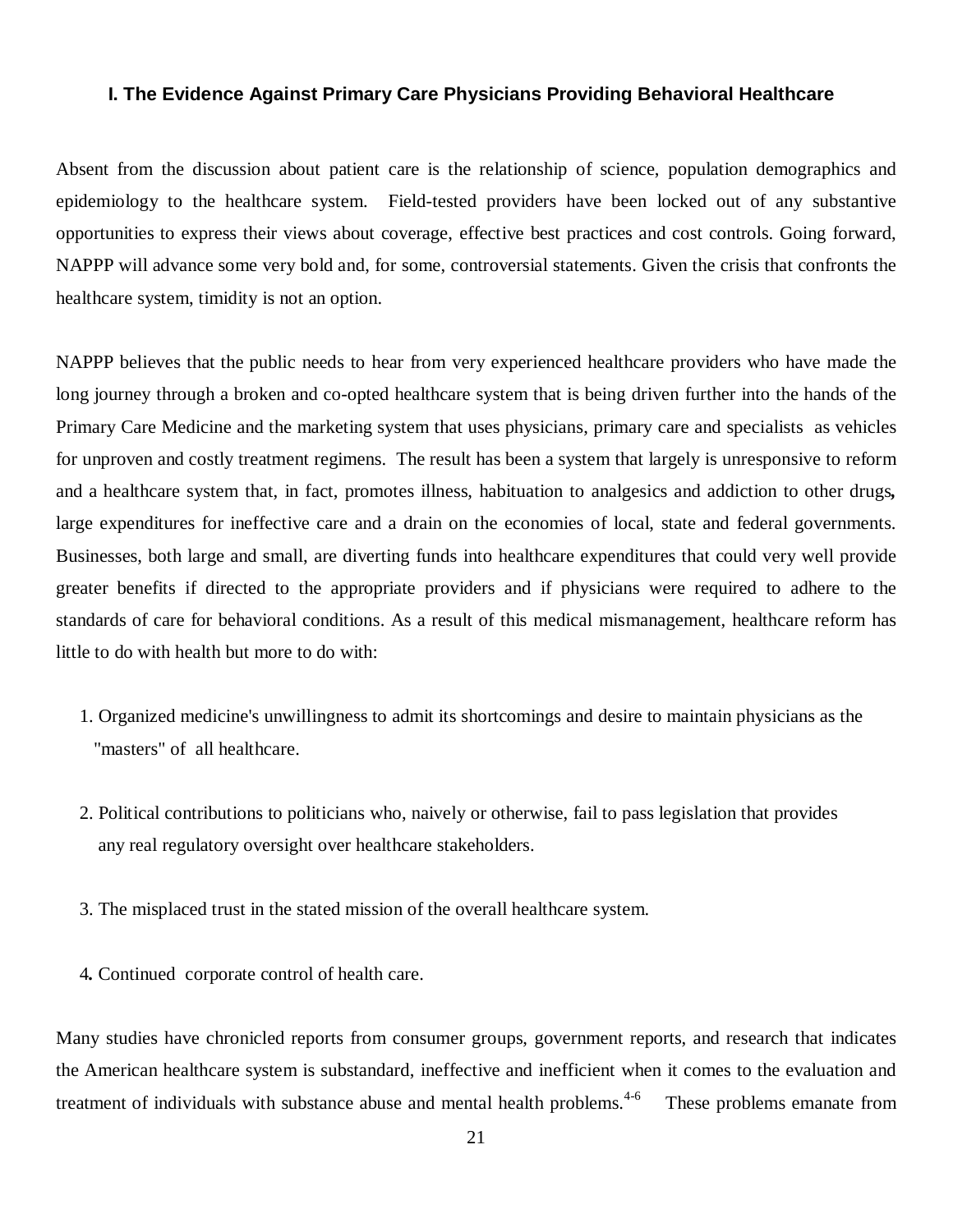an outdated health care belief that "primary care physicians can lead and manage the healthcare system". This belief holds that because the primary care physician is available and accessible in most communities, they will "screen" and "link" patients to the appropriate specialists for needed care. The system has several flaws and simply does not work this way for the following reasons.

**First**- Financial incentives are powerful primary reinforcers that have been scientifically proven to rapidly shape and maintain new behaviors. Unfortunately for patients and the public, these reinforcers have become perverse economic incentives. Physicians, however, have been financially rewarded for keeping mentally ill and chemically dependent patients in treatment and under their care rather than seeking an appropriate specialist assessment, much less transferring them to specialist treatment.

The primary care industry developed partial, inadequate, and even unproven treatments with no real rational, scientific, or amplitude of effect on mental illness and substance abuse.<sup>4,7,8</sup> Physicians devised short and marginally valid "screening instruments" that have a huge misidentification ratio and developed assessment protocols that are used in the absence of a well-done psychosocial history, mental status examination, collateral family interviews and family assessment, and psychological testing when indicated. These unproven and unreliable procedures miss most behavioral illness and chemical dependency identification in primary care centers and hospitals. They are so bioreductionistic that they focus only on the sequalae physical problems or diagnose "feelings and behaviors" such as "anxiety, depression, anger or marital problem, sleep disturbance, etc." rather than an appropriate diagnosis. Patients are then prescribed antidepressants or benzodiazapines with no rational to support these treatments. These treatments have been proven incomplete, inadequate, and ineffective. $9-11$ .

Despite this, primary care physicians and the primary care industry continue these inadequate treatments despite the evidence about their inadequacy, widespread articles exposing the problems with the approach and longterm costs and waste of human potential associated with it.<sup>12</sup> Patients and the public have every reason to suspect that a major cause of escalating healthcare costs is economically motivated.

Second- The healthcare industry composed of physician groups, insurers, large contract providers, medical device companies, and the pharmaceutical industry has achieved total control of the healthcare system that routinely misleads and colludes with government regulators. Regulators frequently put primary care physicians in control of nearly all of the system (community hospitals, state and federal clinics, primary care clinics, third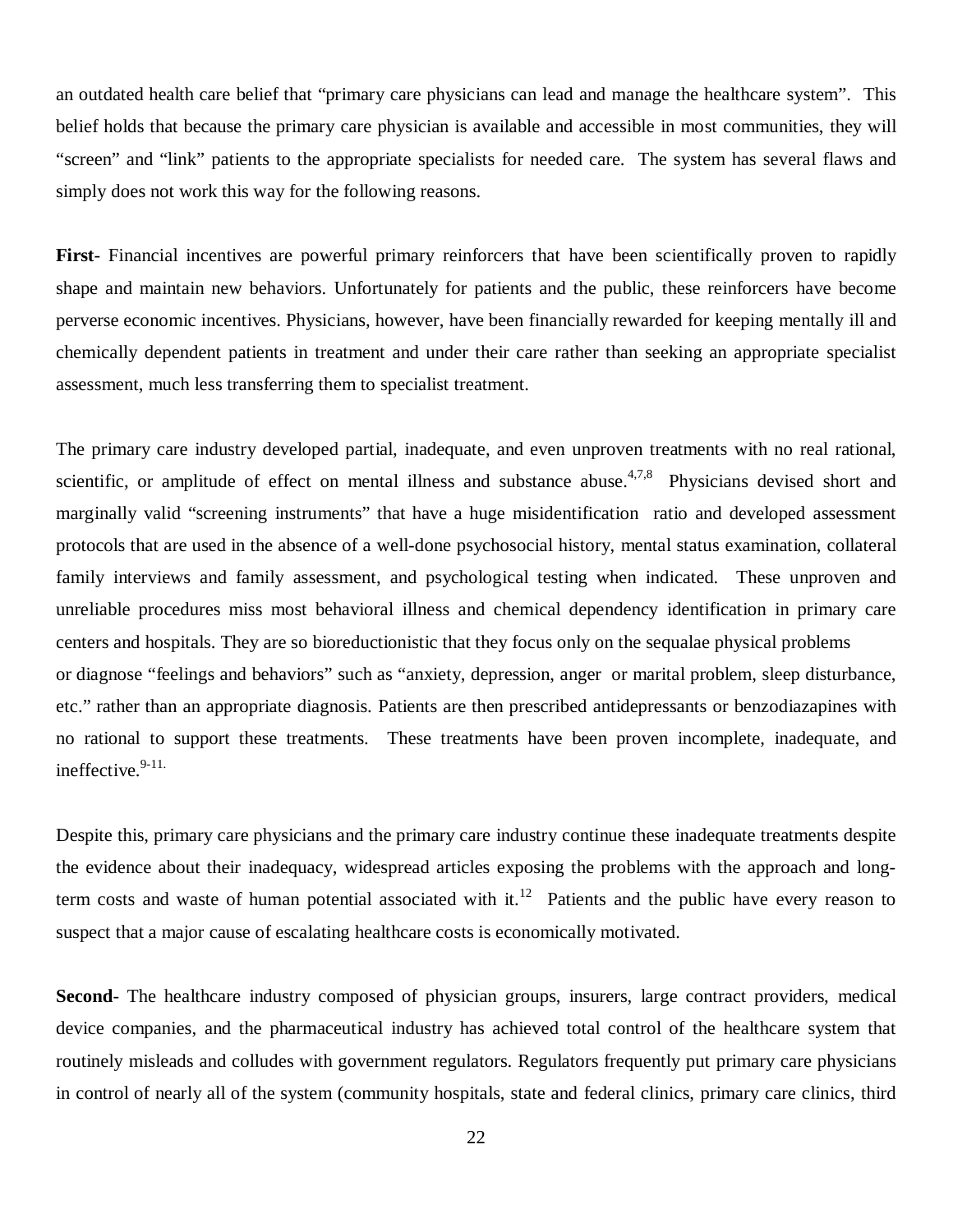party payer systems, and healthcare law and standards development). Yet, there are no psychologists or psychiatrists staffing requirements before primary care centers can qualify to be certified for reimbursement from Medicare and Medicaid. Similarly, there are no such requirements enforced by hospital, nursing facility, or residential care facilities. Primary care physicians are simply "trusted" and "given the option" concerning when to staff these centers with such specialists, when to call them in on cases, and whether or not realistic treatment protocols beyond a tranquilizer, antidepressant or antipsychotic is used.

When we look at the effect and outcome of this approach, we find it has been an abysmal failure with catastrophic results. Patients are partially treated with weak or ineffective medications, their mental illness or substance *abuse* is rarely identified or it is ignored. Worse yet, they are given naive medical practitioner advice or "talks" masquerading as a much more complex process, referred to as "counseling". Many patients have been seriously harmed, injured or killed by these approaches. Others have had years of their lives wasted or damaged. People have lost marriages, children, jobs, productivity and income, and have lived in ongoing and unnecessary stress that has undermined their physical health and longevity. Even when these things become widely described in the literature, the control of the primary care industry is maintained as "necessary" and as "the best way".

**Third**- The healthcare industry has embraced the myth that a behavioral disorder is a medical problem and implies that it is either genetically caused or neurohormonally caused and, typically, lifelong. This myth maintains the medicine's control of revenue streams and patients as chattel within the healthcare system. Even though the scientific literature shows that there are no genetically determined mental disorders, and that even the most genetically loaded mental disorders (a minority of mental disorders) have a small percent that can be ascribed to or explained by a genetic component, the medical establishment perpetuates the insinuation that the mentally ill are suffering from "defective protoplasm" or genetic disorders.

Every parent raising young children knows there is a complex interplay between genetics, neurohormones and the environment and very slow autoplasticity of the central nervous system. They understand that hundreds of focused and intense hours are needed to grow the neural connectors and autoreceptor breaks to gain the coordinated and appropriate self regulation necessary to create complex awareness and behavior such as potty training, bedtime skills, table manners, impulse control and judgment processes such as learning not to dash into the street.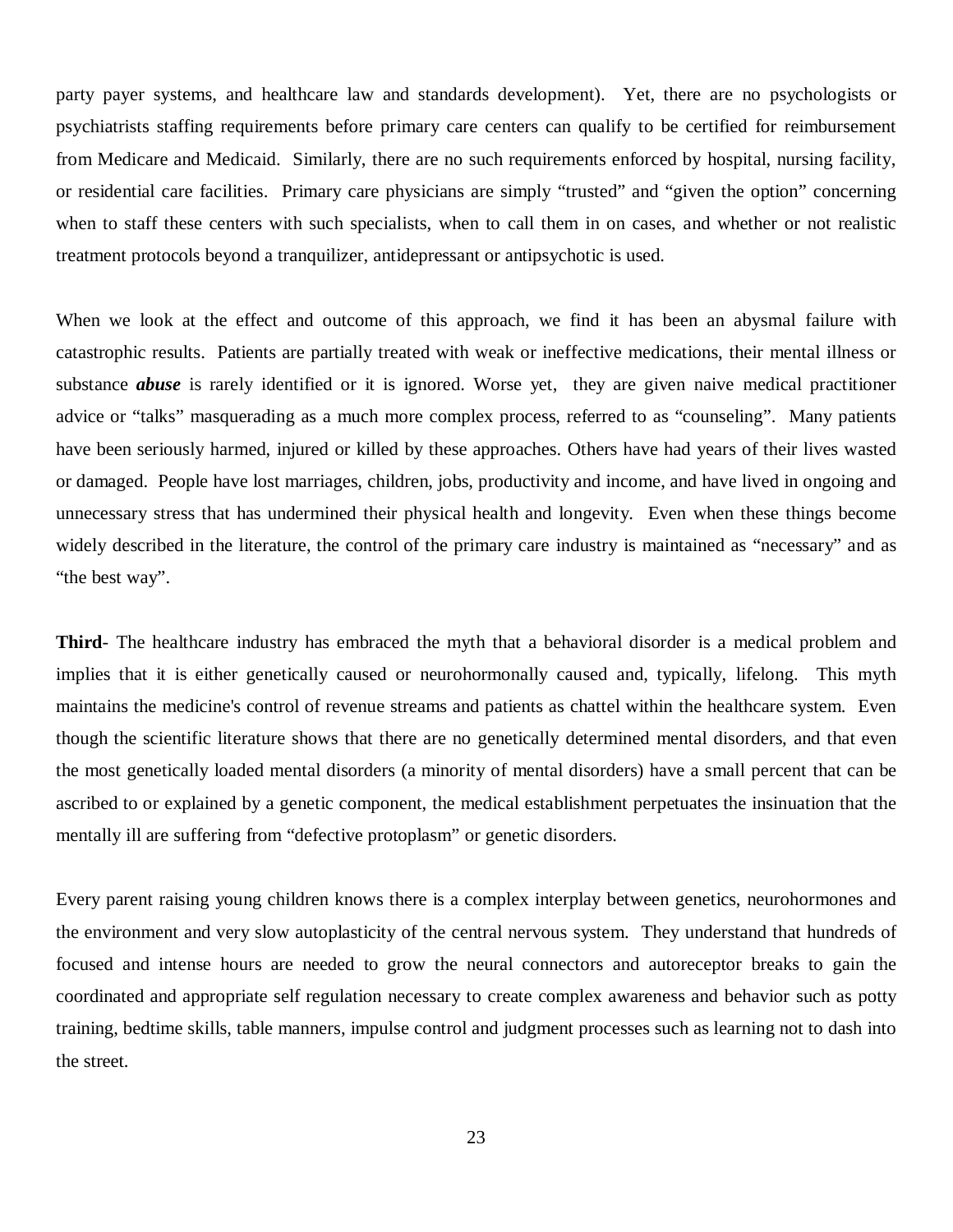Relying on the unproven genetic based theory, each generation of patients is repeatedly, cyclically, and incessantly provided with ineffective and costly treatments based on "new" neurohormonal hypotheses for their behavioral conditions, even though top scientists have long since concluded these are "only theoretical" as one hypothesis after another is proven false. Even with the growing scientific evidence about the brainchanging effects of the environment and experience, and the autoplacity of the central nervous system, the primary care system perpetuates its myth.<sup>13-15</sup>

Highly trained psychologists, psychiatrists and brain research scientists with many years of experience with mental illness have been raising the alarm about biologically based theories of behavioral disorders for decades.<sup>16-18</sup> The public also has been warned by other experts in mental illness  $19, 20$  and by research authors in the legal arena<sup>21</sup> that medicines as the only and first-line treatment in a treatment plan is a dangerous and ill thought-out approach to treatment, with significant, highly probable and predictable costs. Consequently, patients and the public have been left at the mercy of the primary care industry for their explanations of available science and health education.<sup>22, 23</sup>

Renowned researchers have been writing voluminously for the need to require protocols that include psychosocial and behavioral treatments with medications  $24$ ,  $25$  and in some cases in place of medications<sup>6.</sup> With such data, one would think that the government and certification and quality assurance organizations would require that primary care centers, hospitals, nursing homes, and residential care centers have staff psychologists or psychiatrists available. Although such a practice would be in the interest of the patient and would make good economic sense in the long run, one rarely sees psychologists routinely staffed and used in these situations. In fact, when such specialists attempt to get staff privileges and rules in place that allow them to be easily accessed by patients without going through the primary physician, they must go through the executive committee of the medical staff (primary care physicians). The committee rarely approves such access in spite of many statutes that requires it to place psychologists on medical staffs.

Thus, in primary care and health facilities in America, the primary care physician acts as a "gatekeeper." But, more often than not, they screen out the possibility that a patient will get effective care or receive the standard of care mandated by guidelines rather than provide symptom screening and automatic referral and linkage with such specialists when behavioral health symptoms are encountered. Whatever the rationale and whatever the intent, it is wrong and patients and the public are paying a high price for this negligence.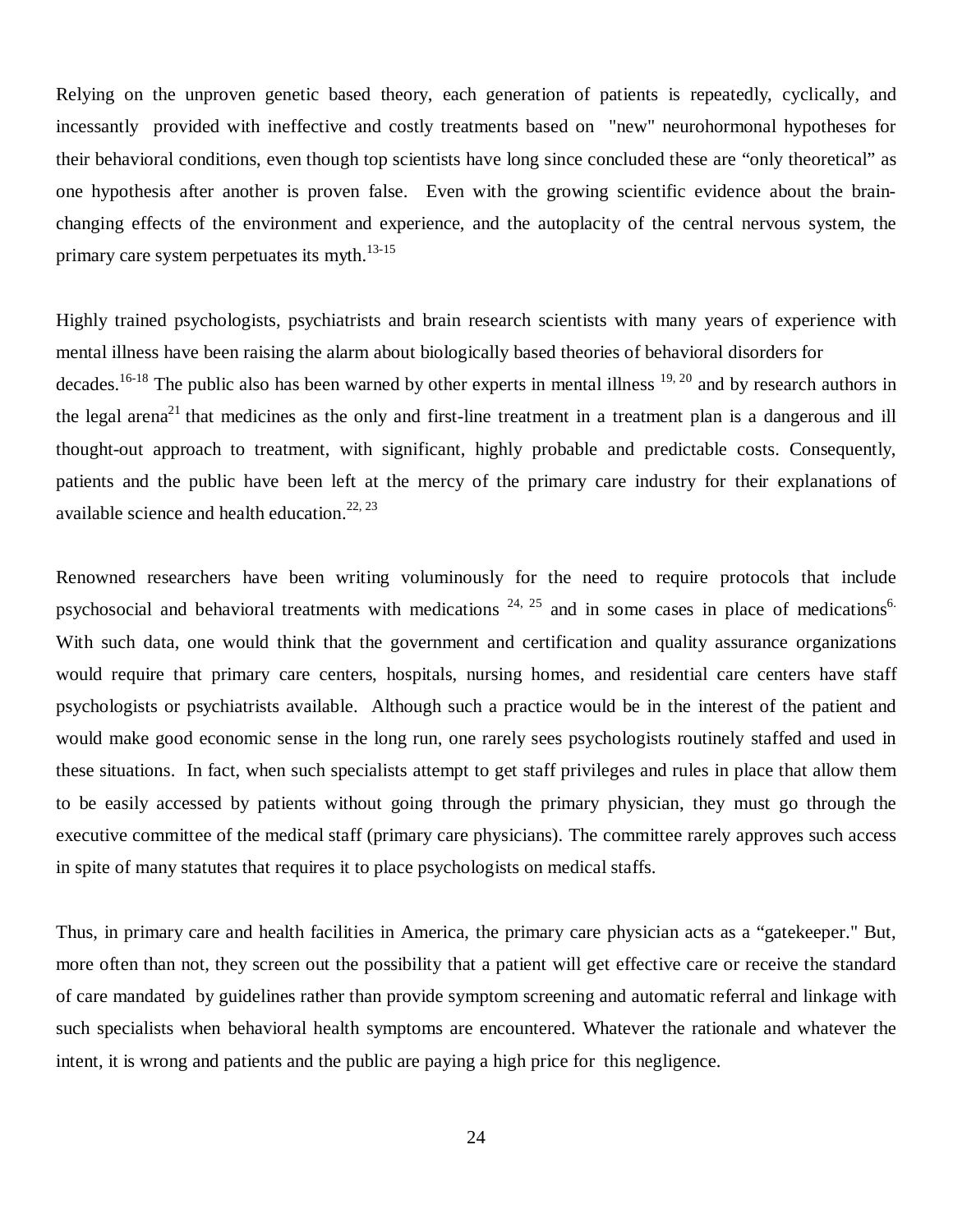**Fourth**- Another myth that permeates the primary care system is how identifying a feeling or surface symptom, such as sleep problems or aggression, can determine a diagnosis and thus trigger the appropriate protocol to treat the patient. Anxiety manifests itself, for instance, in many behavioral disorders and is simply misdiagnosed by physicians as hypomania or a stress response. Other emotions, such as feeling "down" or "blue," anger, or fear are similarly not definitive of which mental disorder may be present. Yet, primary care physicians in clinics, nursing homes, and hospitals frequently treat these feelings and behavior disruptions as if they are a "diagnosis" and subsequently prescribe the wrong medications and unrealistic behavioral regimens that often make the condition worse. Presently, the over-prescription of pain medications and sedatives has resulted in visits to emergency rooms for abuse related to these drugs being equal or exceed visits for illegal drugs.<sup>25a</sup>

This often is seen when physicians prescribe to drug-addicted individuals, whose lives are splintering and creating great concern and anxiety, benzodiazapine medications. These medications increase depression and sleep problems, increase already noteworthy memory problems, and exacerbate the aging process already driven by the addiction and related nutrition deficits, lifestyle effects, and vitamin depletion. Moreover, one of the critical issue with practicing in nursing homes is the disturbing policy of patients being chemically restrained and addicted.<sup>26-29</sup>

Insurers and managed care companies reimburse for this approach since they understand that a patient does not need to be provided treatment that might cost more in the short run when they can be prescribed a few antidepressants or tranquilizers, which are very inexpensive. In such cases, which are all too common, the primary care physician and the managed care company are providing ineffective and dangerous treatment by using medications instead of using an integrated approach that is both beneficial and cost-effective.

Organized medicine has contributed to a virtual "War on Behavioral Treatment" with the overmedicalization of behavioral illness and by not using psychologists in all health facilities.<sup>30</sup> Hospital administrators, legislators and government officials, and even state and government employed psychologists, have gone along with this out of fear of retaliation of the health care industry and primary care physicians. This is understandable, since primary care physicians and insurers have effectively captured the American healthcare system, including facilities and third party reimbursers, who are in a position to withhold medical treatments, revenue, and cooperation and collaboration if challenged or exposed.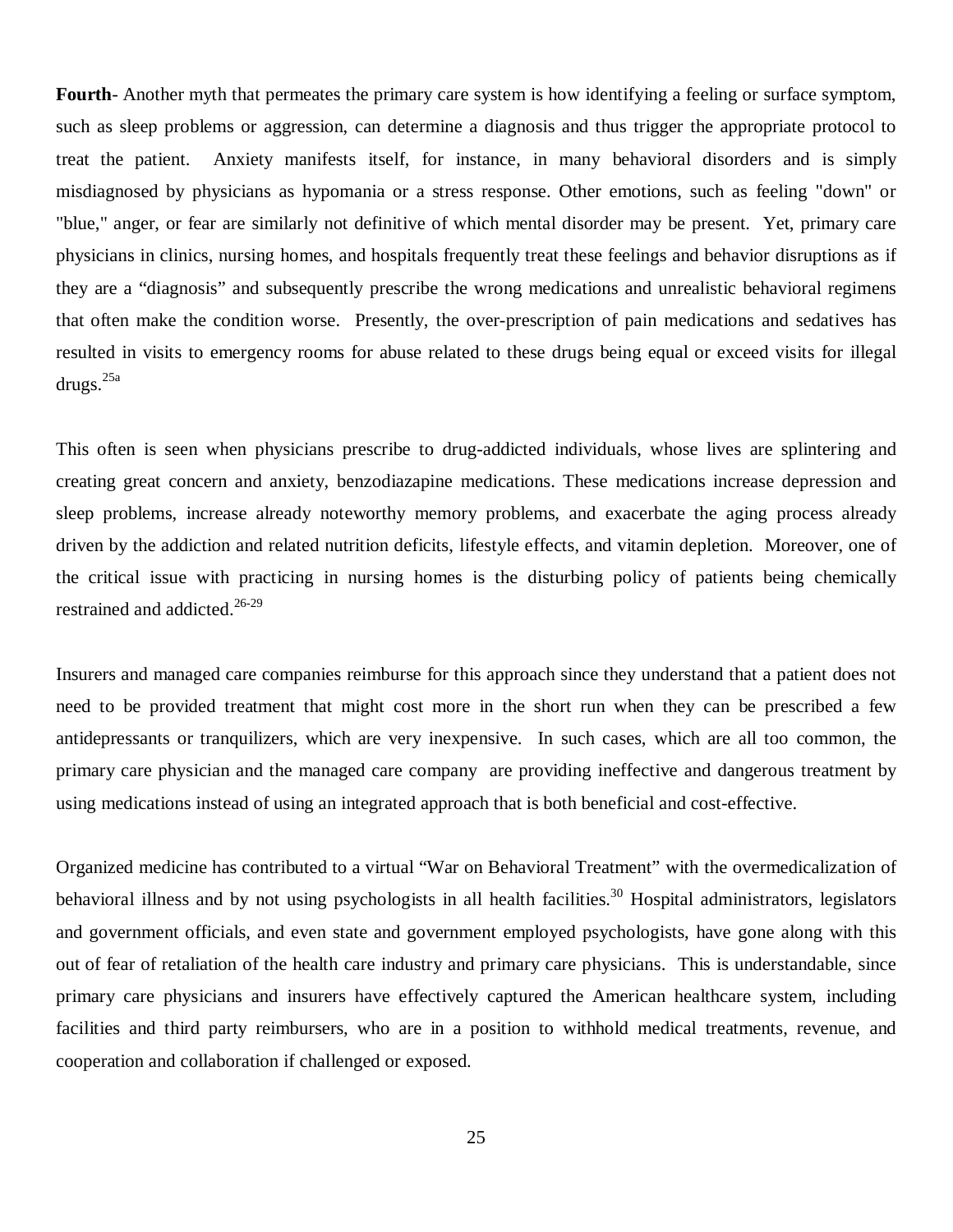Often patients do not come to a healthcare provider for change or long-term health interests. Many patients simply want comfort and symptom control. The primary care system has built its industry on this awareness and has used the "right of the consumer" to remain silent and capitalize on a broken system for which they are rewarded. This mercantile vision and awareness is an economic and not a healthcare leadership role. It recognizes that many patients want short-term, passive, and palliative care and may be uneducated, uninvested, or simply don't believe in the possibility of change without a drug. Such patients want a very specific productcomfort/ Medications that offer minor or major tranquilization (increased tranquility), a little more pep, or interfere with normal membrane or cell functioning to inhibit impulsiveness or mood volatility are all they focus on. However, do physicians have a responsibility to act in the patient's interest or assent to a patient's request knowing that it is wrong? We think they do. No psychologist would treat a patient for depression knowing or suspecting that they might have a brain tumor that is responsible for the symptoms, no matter how much the patient is in denial or wants to avoid a consult with a specialist. Should physicians not be held to the same standard?

#### **Summary**

Moving more services and responsibility into primary care centers and breaking down the silos in the health and mental health systems is a long-held goal. It requires not just a change in where services are geographically located, but change from the bioreductionistic philosophy and hierarchy of decision making that is deeply embedded in the culture and traditions of the primary care and medical services industry. We will not achieve improvements in the quality and costs of care if we do not improve the leadership, traditions, and the broad application of science in these systems. Physicians and nurses are not trained or philosophically equipped to do this alone. There will have to be strong and enforced systemic and accreditation and reimbursement systems that require a broader staffing and presence of psychologists and other healthcare providers at all levels of the primary care and hospital system. The limits of medical care in decision-making, designing care plans, creating opportunities to deliver long-term care rather than palliative interventions, and with regard to limiting costly and debilitating side effects of care has been well established. The system has simply not been redesigned to accommodate this knowledge and science.

Real healthcare requires real change rather than minor changes in failing philosophies and systems. The public and patients are right to demand that the government demonstrate the will and intelligence and power to check the considerable influence of the medical, pharmaceutical, and hospital corporation establishment and truly redesign and maintain a vastly different system. The anxiety and fear of these powerful dominating forces in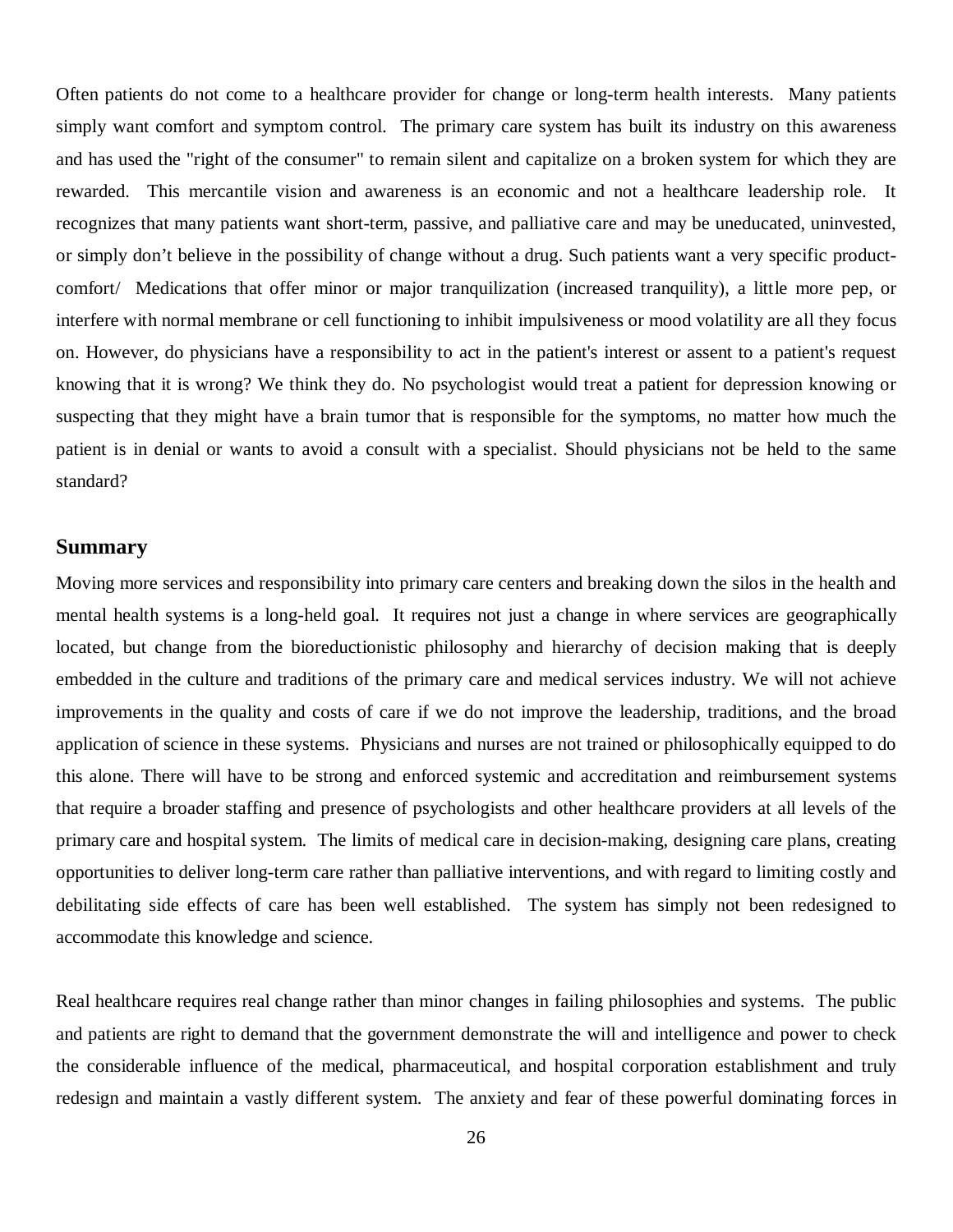the current failed healthcare system is realistic. However, the needed changes to this system may not be expensive and ineffective as the industry will have us believe. What is required is a change in attitude and philosophy that physicians do not and should not be expected to know everything about illness. They alone have the power to significantly change the healthcare outcomes for patients. They alone can be instrumental in changing a system that makes a profit on non-beneficial and ineffective treatment. They alone are in a position to make healthcare cost effective. It will mean, however, that they must first acknowledge that a license to practice medicine should not be construed as a license to collude with insurance companies, pharmaceutical companies, and medical device companies to exercise undue influence and power over healthcare.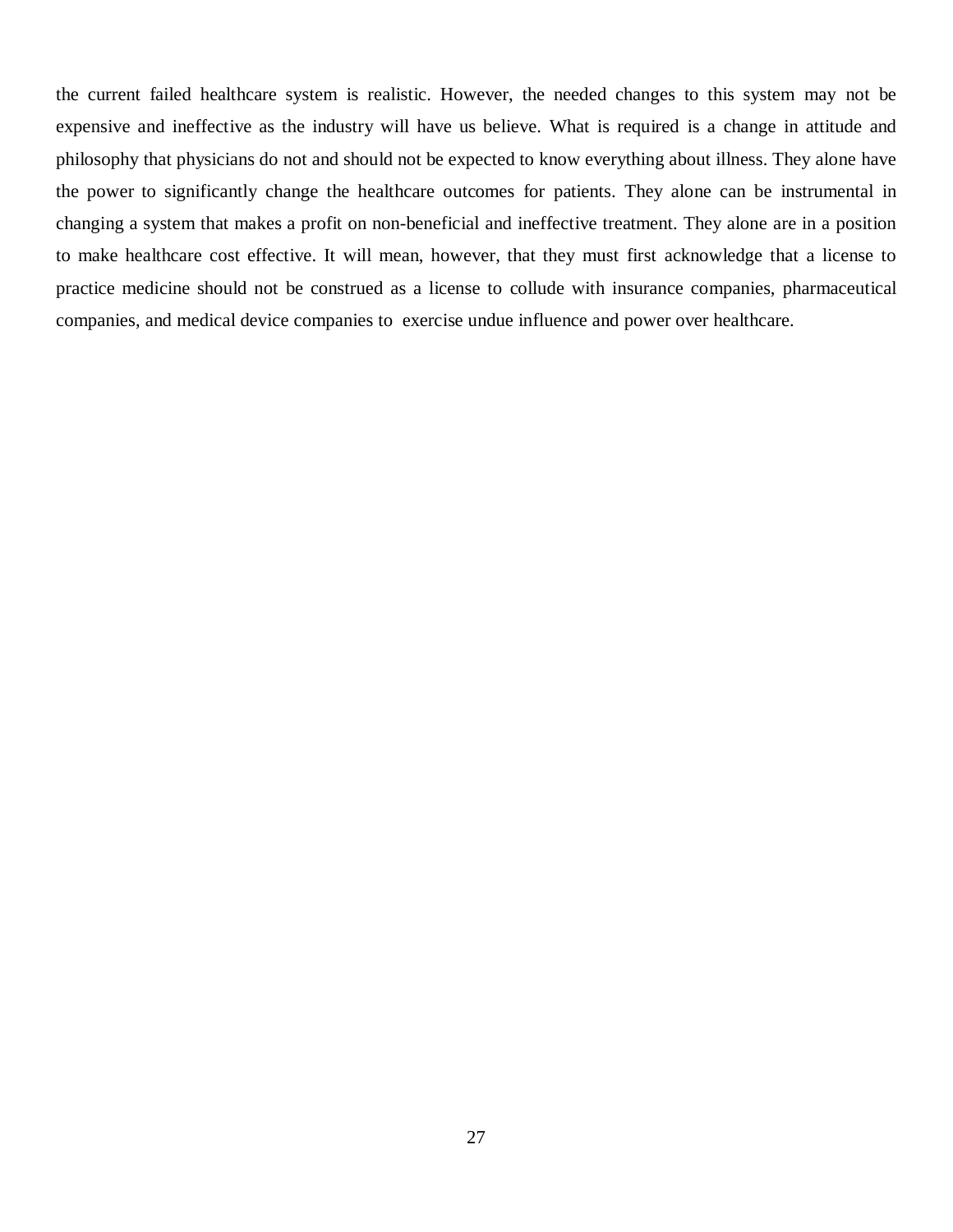#### **II. Reducing Adverse Drug Events From Physician Error**

During the calendar year ending 2001, more than 3 billion prescriptions for medications were written in the United States at a cost of more than \$132 billion dollars.<sup>32-34</sup> Estimates project this cost to rise to more than \$400 billion by the year 2014. The passage of the prescription benefit bill during the Bush II administration greatly increased these costs. The growing use and reliance on prescription medications presents American society with major health, public safety, and public policy dilemmas. The helpfulness and efficacy of many prescribed medications is unarguable. When used appropriately for the conditions indicated, pharmaceuticals can contribute to the quality of life. On the other hand, medications are not without risk.

Estimates of the annual cost due to increased harm from medication related injuries ranges from a low of \$72 billion to a high of \$172 billion.<sup>32</sup> The fact that the increased harm and costs from medications may actually exceed the total annual cost of medications themselves begs for further study. Fatalities from adverse drug events in the United States are estimated to exceed 100,000 people on a yearly basis.<sup>35</sup> Annual non-fatal injuries from Adverse Drug Events (ADEs) are estimated to be about  $650,000$ .<sup>35,36</sup> These statistics are alarming, but they only represent fatalities and harm to those patients in hospital settings. Data for ambulatory patients is sorely lacking due to an absence of an enforceable policy for systematically reporting ambulatory ADEs.

It is important for all healthcare providers to be knowledgeable regarding adverse drug events associated with prescription medications. Psychology, as a health care profession, is no exception. Knowledge of ADEs is particularly important for those psychologists seeking prescriptive authority. Knowledge on the types and incidence rates of ADEs also can shed light on whether medical school training is a necessary prerequisite to safely prescribe medications as argued by opponents of non-physician prescribers. Medical studies have long been concerned with patient safety related to the use of medications.<sup>37, 38</sup> The Harvard School of Public Health conducted one of the first studies to look at ADEs associated with prescription medications.<sup>39</sup> This Harvard benchmark study was a first attempt at trying to quantify the types and incident rates of medication errors in a large population of hospitalized patients. In a sample of more than 30,000 hospitalized patients, they concluded that medication errors were associated with serious outcomes that negatively affected patient safety. Overall, they found that adverse events from medications comprised about 20% of total errors.

All prescription medications approved by the US Food and Drug Administration (FDA) are for specific purposes. Most medications are of little use outside their stated purpose, although many medications are used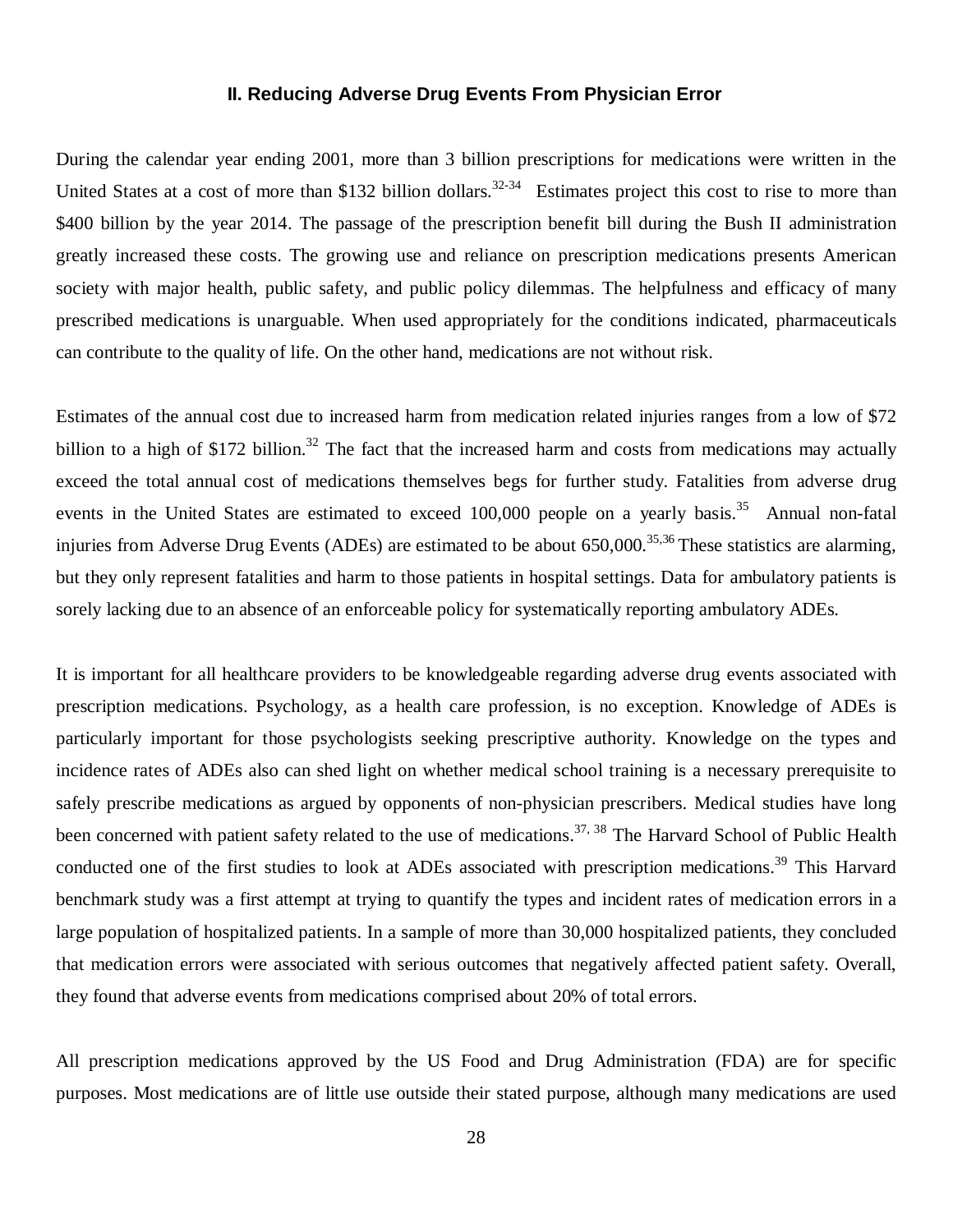"off label" with little or no data to support their use.<sup>40</sup> Cardiovascular, gastrointestinal, endocrinological, antibacterial and hematological drugs are examples of medications that have little or no use for conditions other than purposes for which they are approved. These classes of medications comprise the greater share of fatalities and serious ADEs.<sup>41-43</sup>

The FDA delineates two types of drug related adverse events. Type A ADEs are harms resulting from prescription medication errors and other avoidable errors. Harms can range from a simple and minor rash to death. Type B ADEs are harms not related to errors but to the unique response of the patient to the drug, e.g., anaphylactic shock. "Undetected hypersensitivity or unknown inherited response to a medication" comprise this category of ADEs. The types of errors described in studies reporting on ADEs seem to change very little from year to year. $44, 45$ 

Prescribing of the wrong dose or the wrong medication, even when known allergies to a medication exist, is a major problem. Overdosing is another serious problem. When errors such as these occur time and again, chance occurrence is not a viable explanation.<sup>46</sup> In response to the escalating ADE problem, many hospitals have implemented ADE reduction programs such as using pharmacists to review physician medication orders.

A review of physician orders by pharmacists in order to provide medication counseling on all new prescriptions is now required by Medicare. This federal requirement has resulted in pharmacists being granted limited prescriptive authority in more than 40 states. Many of these prescription review programs have reduced ADEs associated with the types of errors presented in the cited studies.<sup>47,48</sup> There are many variables that can explain ADEs, e.g., physician distraction, workload, unfamiliarity with a specific medication. Specific training on ADE pitfalls in all pharmacological training is recommended for safe prescribing.

The Institute of Medicine (IOM) of the National Academies of Sciences performed a comprehensive investigation of medical errors and published this landmark study as To Err Is Human (2000).<sup>34</sup> One of the major findings of that study was that annual fatalities from medication errors surpassed deaths from motor vehicle accidents (43,458), breast cancer (42,297), and AIDS (16,516). Many of the findings and conclusions of this study, however, have been challenged.<sup>49,50</sup> Generally, these studies dispute both the incident rate and seriousness of ADEs cited in the IOM study. Acknowledging that some of the findings on ADEs may be overstated, the IOM study sheds much light on the risks associated with current prescribing practices.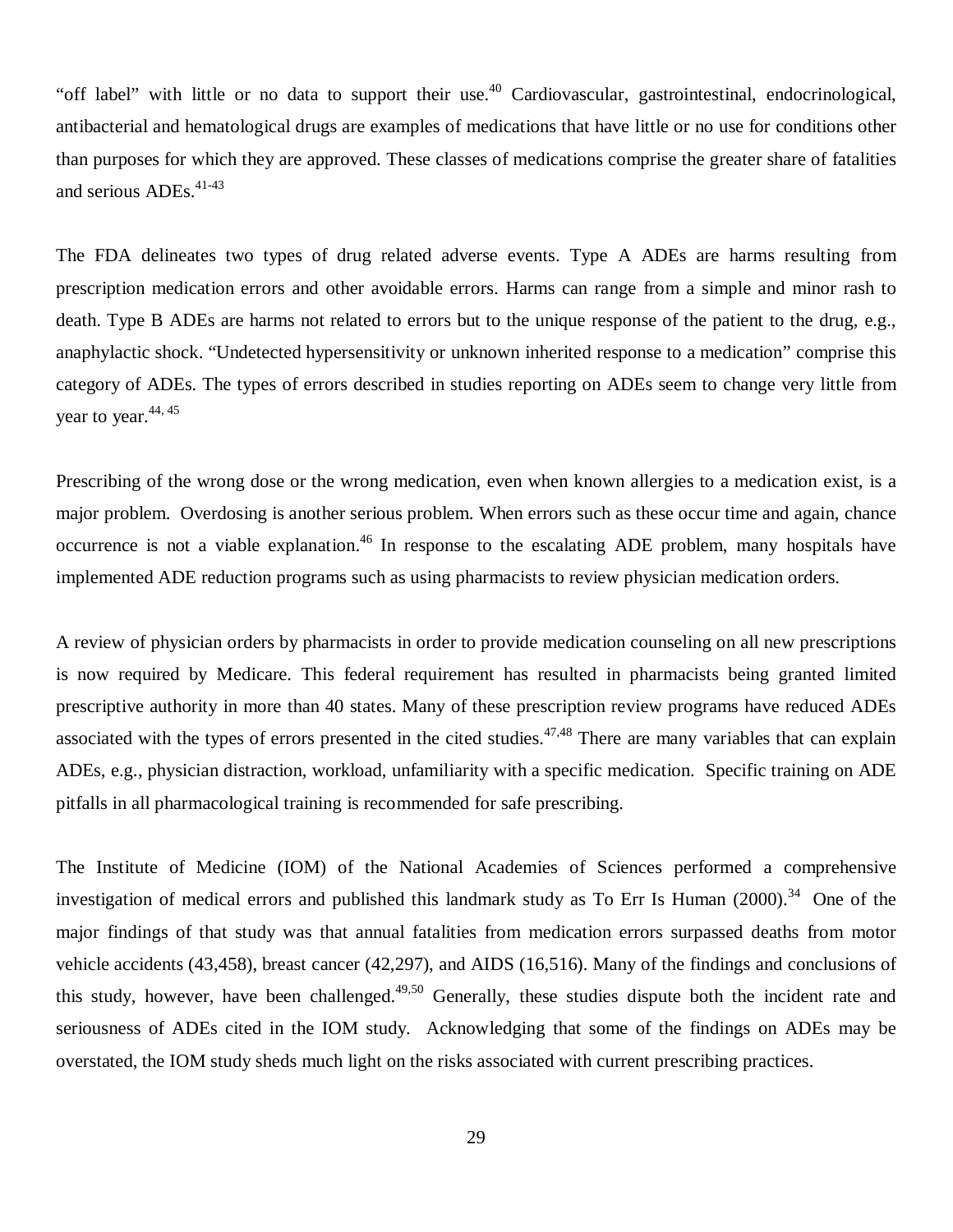#### **Classes Of Medicines Most Related To Injury And Harm To Patients**

Opiate and cardiac medications contribute the greater share of all ADEs and fatalities.<sup>51,52</sup> Available data suggests that the risks of ADEs associated with psychotropic medications may be far less than those of drugs used for other disorders but nonetheless potentially dangereous.<sup>53,54</sup> Although the data cited in many studies is more than 10 years old, the more recent studies generally are consistent with the earlier studies.

 In the year ending 2000, more than 16,000 deaths from gastrointestinal complications were attributed to nonsteroidal anti-inflammatory drugs.<sup>43</sup> In addition, several thousand more deaths involving cardiovascular complications also were attributed to this same class of medication, which is used to treat common inflammation.<sup>48</sup> Increasingly, we see psychotropics being used for conditions for which they are not approved and with populations never intended. Psychotropic drugs are often used by managed care organizations as a less costly substitute for psychotherapy. Weight loss, dermatological problems, student behavioral control, autism, inappropriate behavioral restraint, podiatry, pain management, and in dentistry, are examples of applications not indicated by research or, in many cases, by logic. Antidepressant medications are being prescribed for an everexpanding catalog of newly created problems.<sup>55,56</sup> Uses of these medications, like many medications, go beyond those initially indicated and their use becomes more questionable.

Newer atypical antipsychotic medications, for example, are finding even greater use for non-psychotic conditions such as insomnia, and with children<sup>57</sup>, who are populations generally excluded from drug trials. The incidence rates of injury and hepatotoxicity from psychotropic drugs are an area that physicians need to be concerned and remain alert about when prescribing these drugs. The standard of care requires baseline blood tests, which should be repeated to insure against liver and kidney damage. However, few primary care physicians follow these requirements. Greater risk to patients from psychotropic medications occurs when these types of medications are prescribed by medical professionals who are not specifically trained in clinical psychopharmacology, and in the diagnosis and treatment of behavioral disorders.

An analysis of ADE studies, including fatalities, associated with psychotropic medications shows that psychotropic medications need strict monitoring when prescribed alongside other drugs.<sup>58-60</sup> These studies show that opiates, cardiovascular and non-steroidal anti-inflammatory drugs (NSAID) medications comprise the greatest share of serious ADEs. Clozaril, a drug used to treat schizophrenia in a population of treatment resistant patients, registers about 10-15 fatalities for every 10,000 patient years.<sup>58</sup> This is why behavioral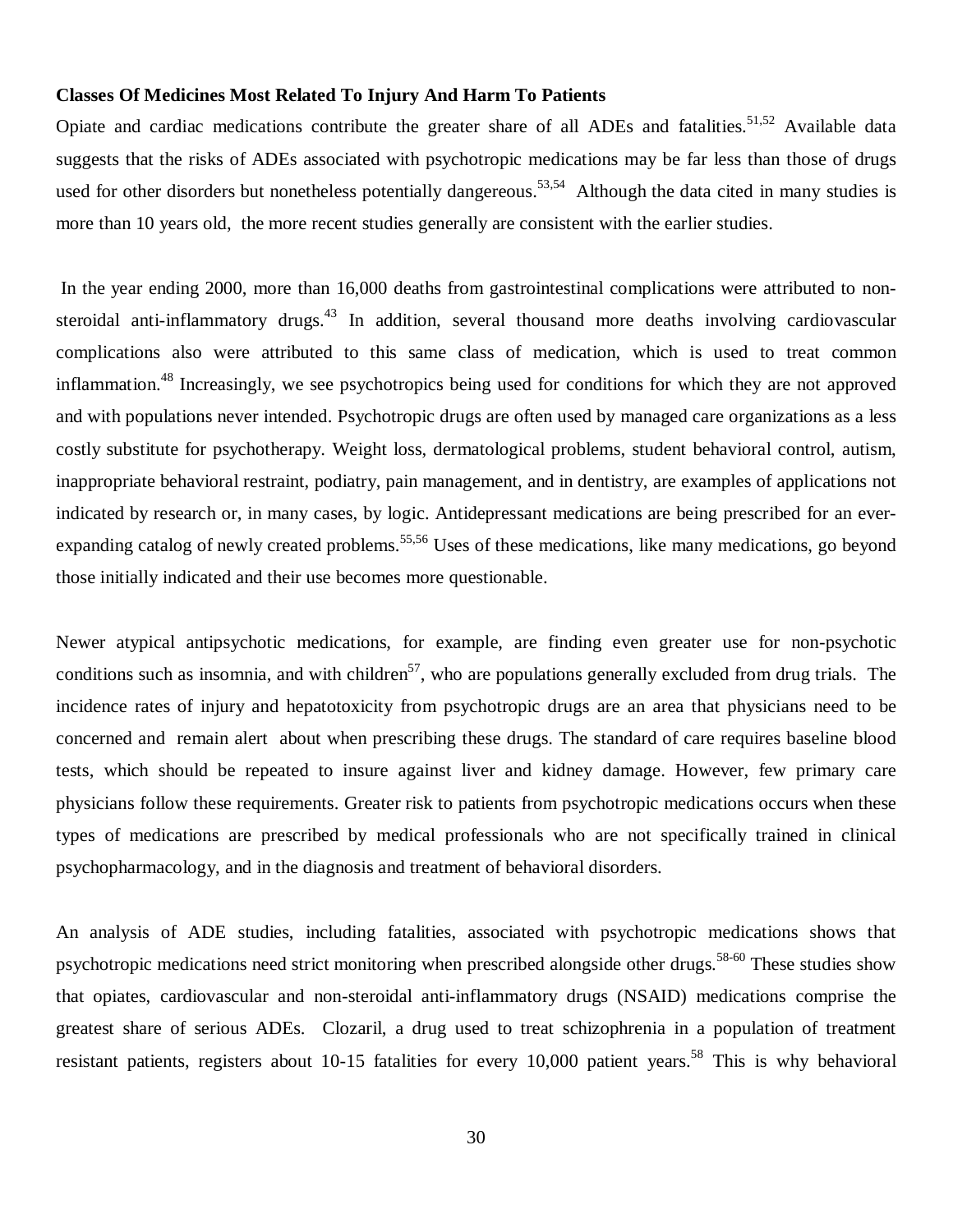healthcare requires that patients be seen for follow-up care while on psychotropic medications. Primary care physicians do not have the time or inclination to provide this care.

The intention here is not to scare, but to warn of the potential harms that can result from the inappropriate use of psychotropic medications. When ADEs do arise from the use of psychotropics, they can be attributed to prescribing the drug for the wrong populations, errors in the prescriptions<sup>31</sup> and to the inherent uniqueness in response of the patients receiving them. A few studies have provided some insight into the classes of drugs most associated with ADEs in hospitalized and outpatient settings.

#### **Medical School Is Not The Most Effective Way To Reduce Prescribing Errors**

Steel <sup>61</sup> argues that many ADEs are related to limited medical training in pharmacology and calls for physicians to be licensed to prescribe medications only in their specialty. Wiggins & Cummings<sup>62</sup> reported 1 million episodes of mental health care where psychologists with documented training in psychopharmacology managed both the combined use of psychotherapy and psychotropic medications without patients' complaints of how psychologists dealt with their medications. Several studies of the effectiveness of prescribing psychologists in the military show that they perform safely and with high standards.<sup>63</sup> These data suggest that the greatest danger to patients may not be a function of who prescribes but the content and quality of training one gets to learn how to prescribe.<sup>64,48,39</sup> Thus, the available data does not support the broad assertion that medical school education can fully prepare physicians to prescribe safely.

Physicians need to go beyond medical schools' more limited training experiences in pharmacology by focusing greater attention on preventable ADEs. Given what we know about many of the causes of ADEs, specific training recommendations can easily be implemented to significantly reduce Type A ADEs. One positive recommendation would be to provide training in drug-drug interactions between drug classes. With more than 8,`000 medications now in general use, it is almost impossible to recall specific drug-drug interactions between single medications. Since most medications in a class behave similarly, this could reduce ADEs. For example, generally, non-steroidal medications (NSAIDS) can have serious drug-drug interactions with anti-hypertensives. Knowing this can alert physicians to this interaction and would require a more detailed look into specific drugs that are being considered in these classes. Conversely, a more thorough understanding of the patient would reduce errors resulting from polymorphisms and other significant pharmacodynamics.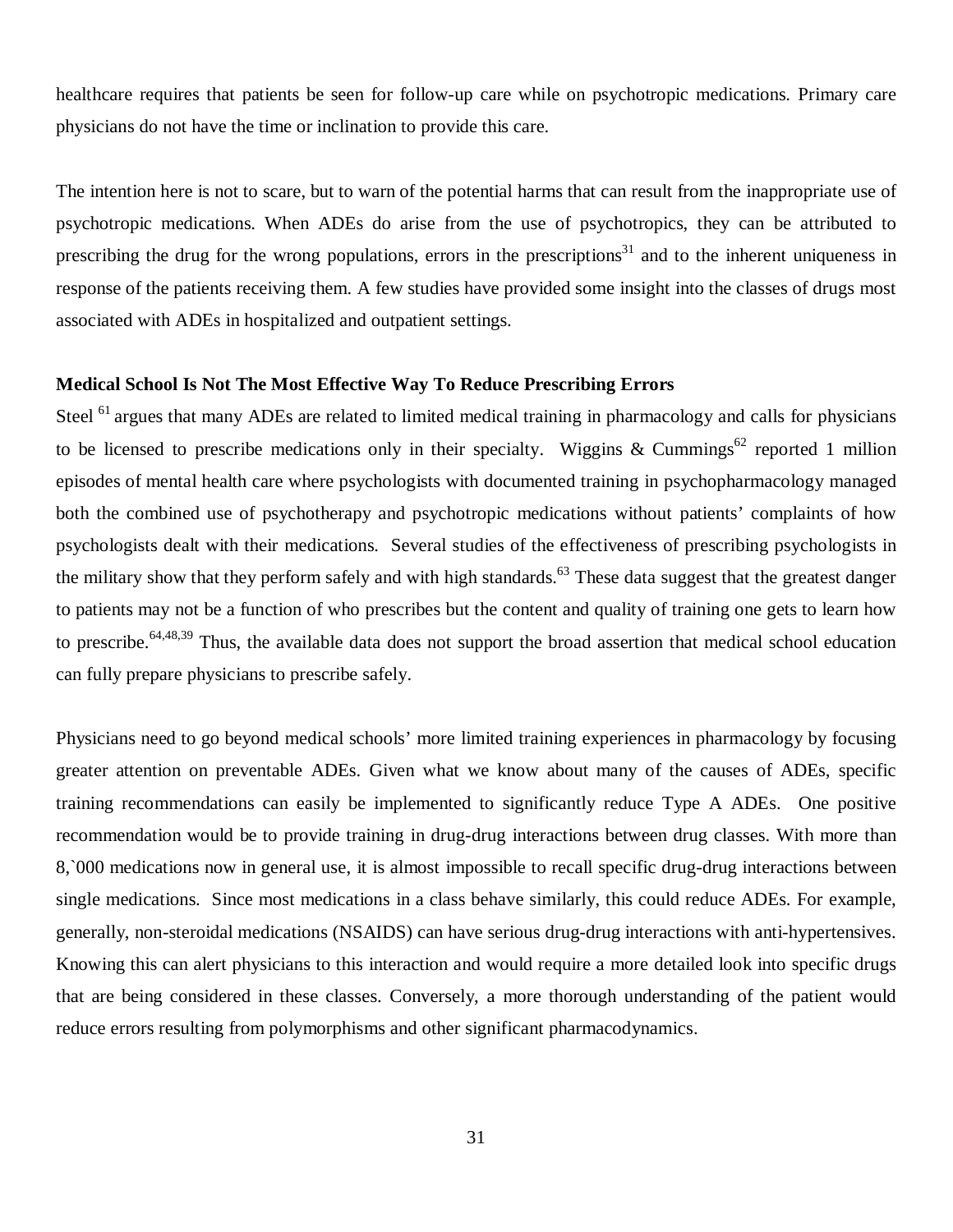We now have available very detailed, but easy to use, computerized pharmacology. These programs are easy to update and take very little time to master. In cases in which multiple medications are being used, performing a simultaneous drug-drug interaction search can take seconds. Pharmacology programs should train in their use and require students to acquire and use this technology. Yet, many physicians resist newer technology and still use written prescriptions which are difficult to read and cause many errors.

Many ADEs occur due to prescribers writing an incorrect dose of a medication. For example, medications, such as Levoxyl, a thyroid hormone substitute, must be prescribed in microgram doses. This drug is responsible for a significant number of ADEs with serious consequences simply because the prescriber writes the dose as milligrams. Reducing this type of ADE can be accomplished simply by providing training in dosing arithmetic similar to that required of nurses and physician assistants. Along this line, ADEs related to writing errors, which bad handwriting is the cause, can be significantly reduced by eliminating hand written prescriptions. Students who are trained from the beginning to order prescriptions in type will tend to use this method when they gain authority to prescribe.

Clearly, prescribing medications requires skills that must start with early training. As in many professions, there are those who may lack the skills needed to correctly and competently perform tasks.<sup>65</sup> Training that addresses ADEs is not prominent and included in the core subject matter of the majority of medical schools.<sup>66</sup> While this type of training may not guarantee the competence of any one prescriber, without specific training in ADEs, we may invite only more ADEs and their consequences.

Medical psychologists are in the unique position of being a positive factor in reducing ADEs while at the same time providing behavioral health services effectively and efficiently. General practitioners and other nonpsychiatric physicians are neither mental health specialists nor psychopharmacologists. Commenting on a recent study on ADEs, Steel,<sup>61</sup> in his article, advocates that non-physicians and sophisticated computer systems need to be part of the prescribing process if ADEs are to effectively be controlled.

#### **Concluding Statements**

Collaboration between psychologists and physicians can result in more effective and safer treatment for behavioral health patients by reducing ADEs. Their knowledge of ADEs, pharmacological training, and the practice by psychologists to spend as much time with patients to develop working differential diagnoses, allow them to promote higher-quality behavioral healthcare, while being a conduit to physicians about their patients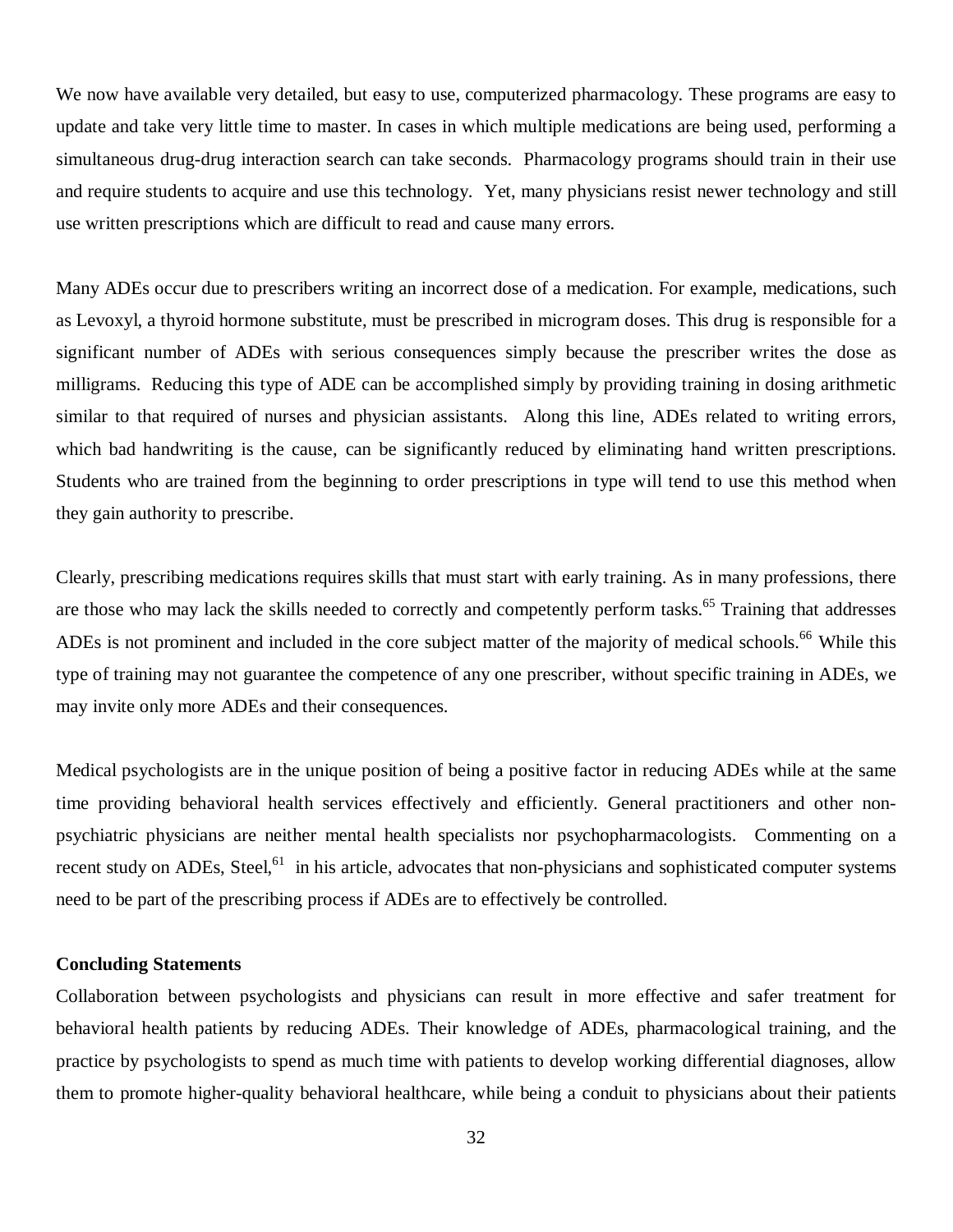condition. With better treatment comes efficiency and a significant reduction in overall health care costs.<sup>72-74</sup> The Therapy in America Survey  $^{71}$  reports that an estimated 59 million people received some form of mental health treatment in the two years reported on in the study. However, an estimated 24 million people received no treatment, even though they reported having symptoms severe enough to warrant a diagnosis and treatment.

Patients experiencing depression and seeing a general practitioner are often undiagnosed or misdiagnosed. McGynn<sup>3</sup> reports that only 53% of patients with depression receive an adequate standard of care; their symptoms go untreated or they are given medications for something they may not even need. Misdiagnosis, inappropriate medications, insufficient training in mental disorders, and poor pharmacology skills can all increase the likelihood of ADEs. Suicide rates among people who are not being seen by a mental health professional are several times greater than those patients receiving treatment.<sup>75,76</sup> Psychologists can fill a significant gap in behavioral healthcare by prescribing psychotropic medications, when appropriately indicated, and providing related psychological services.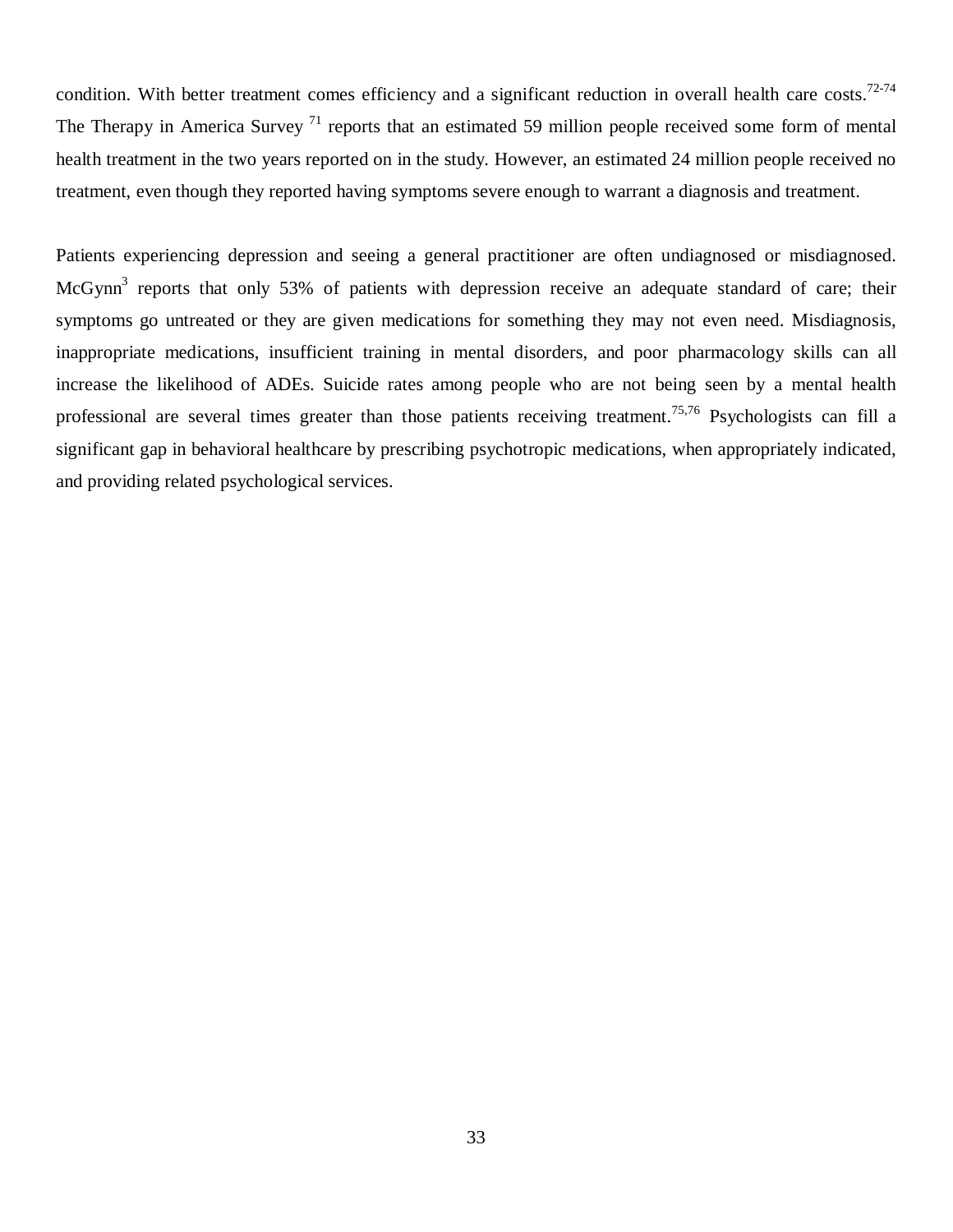#### **III. Psychiatry In Crisis: Impacts on Primary Care, Patient Safety and Public Healthcare Policy**

There is a general shortage of healthcare providers, ranging from physicians to physical therapists. These shortages will reach crisis levels when more than 30 million people are mandated in 2103 to acquire healthcare insurance and are added to pool of prospective patients. Even now, absent those more than 30 million, it is difficult to schedule an appointment with a primary care provider. Thus, healthcare reform will not and cannot guarantee access to care or to timely medical care. This holds true particularly in locations where physicians are in short supply, are not accepting new patients, or where physicians reject certain types of medical insurance, such as Medicare and Medicaid.

We can see the results of shortages by looking at what has happened in one medical specialty. There is a growing shortage of psychiatrists in the USA. This shortage has fueled a mental health crisis by severely limiting access to psychiatric care for those in need of mental health services.<sup>77-80</sup> As a result, it is estimated that 70 percent of primary care physicians nationwide reported difficulty in obtaining high-quality outpatient mental health services.<sup>81,82</sup> Shortages in psychiatry is a not a new phenomenon. The AMA reports that the supply of U.S. psychiatrists shrank 27 percent between 1990 and 2002.<sup>82</sup> Meanwhile, physician staffing industry data indicate that demand for psychiatrists increased by 16 percent over that same time period (www.LocumTenens.com *2005 Compensation and Employment Survey-Psychiatry*). The factors driving this crisis are, indeed, complex. For example, medical students are increasingly less attracted to mental health rotations. The number of American medical school graduates choosing psychiatric residencies is also dwindling, further adding to the shortage and the problem of access to psychiatric services.<sup>83</sup>

At the same time, the aging of the psychiatrist population is decreasing access. Almost half (46%) of the more than 20,000 U.S. psychiatrists are 55 years or older, compared to approximately 35% of all U.S. physicians, according to the AMA.<sup>84</sup> Adding further to the problem of psychiatric access is the fact the pool of available physicians across all categories also is shrinking. The government estimates that it would take an additional 16,000 physicians to serve the needs of the 35 million Americans who live in underserved areas.<sup>85</sup> This gap is expected to widen to 24,000 physicians by 2020. Psychiatry is well aware of this access problem. Data presented at the American Psychiatric Association Annual Meeting concluded that these trends in the psychiatric workforce are leading to access problems (APA's Office of Research and the American Psychiatric Institute for Research and Education (*APRIE*)).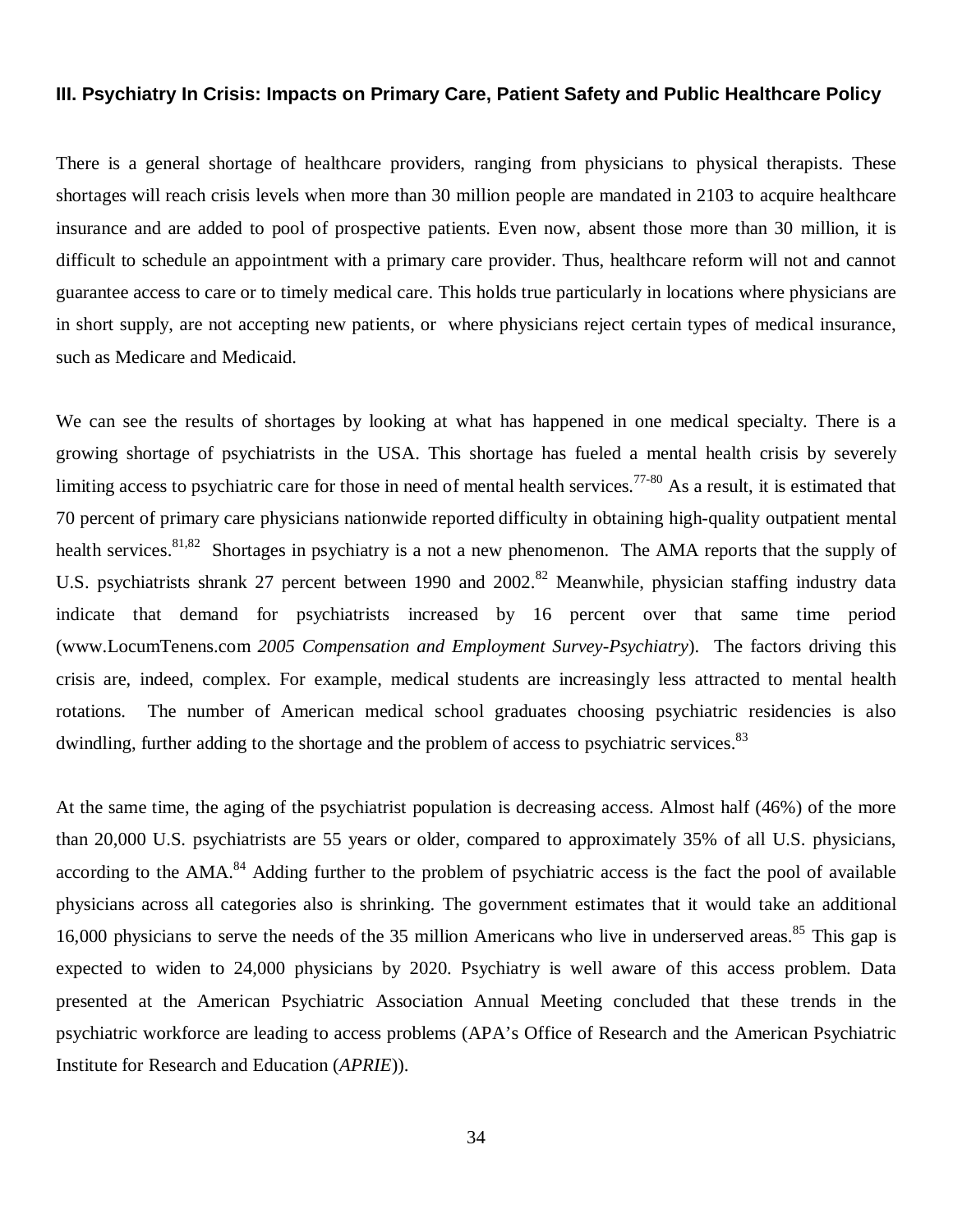The access issue in California, for example, is quite severe. With about 36 million people, there are about 5 available psychiatrists for every 100,000 Californians. The shortage of psychiatrists in California has been a continuing problem for the past two decades.<sup>86</sup> Other states also have reported shortages of psychiatrists. With one out of five American's experiencing a diagnosable mental health condition, a Harris Interactive Survey conducted in 2004 conducted on behalf of *Psychology Today* and Pacific Behavioral Health showed that only one-third receive the treatment they need.<sup>87</sup> The reality is that currently there are not enough psychiatrists, nor in the future will there be enough psychiatrists to fill the exploding needs of those seeking psychiatric care in California or elsewhere.<sup>88</sup> The shortage of psychiatrists has profoundly affected the penal systems, state hospitals, and county mental health facilities that provide services to millions of patients, nationwide. For fiscal year ending 2004, the state of California reported that it was unable to fill 191 vacancies for psychiatrists to serve in positions in county-operated mental health programs and state hospitals.<sup>89</sup>

States are experiencing vacancies for psychiatrists across every program category, especially in programs servicing children, adolescents and the elderly.<sup>90</sup> Experience in California demonstrates what others states have long faced. There are only 209 psychiatrists listed in the California Children Services Provider Panel that serves children through the state MediCal Program (Medicaid) or through other state funded programs. Although the panel serves children, not all of the psychiatrists on this panel are board-certified as child and adolescent psychiatrists. Only 44% of California psychiatrists listing a specialization in child and adolescent psychiatry are board-certified, compared to 63% who are board-certified in general psychiatry. Board certification in family practice and internal medicine is more than 75%. The shortage of child and adolescent psychiatrists has reached a crisis level and the American Academy of Child and Adolescent Psychiatrists (AACAP) describes it as "staggering."<sup>91</sup> But, urban areas and large states such as California are not the only ones affected by psychiatric shortage. As a general statement, access to healthcare in rural areas of America is severely limited, access to behavioral healthcare even more so.<sup>138</sup>

No one disputes the need or the extent of the shortage in psychiatry. As is true with the shortage in general psychiatry, the shortage in child psychiatry is not likely to be reversed. Geriatric populations are even in more desperate need of psychiatric care, especially when one considers that only 40% of the geriatric psychiatry residency slots are filled each year. "There are not enough trainees in the pipeline, so we won't even be able to keep up with those who are retiring," Dr. Kenneth Sakauye, chair of APA's Council on Aging told "Psychiatric News."<sup>91</sup> What is important about the shortage in psychiatry is the impact that it has on behavioral healthcare, primary care, and overall healthcare policy. As the shortage of psychiatrists has increased dramatically over the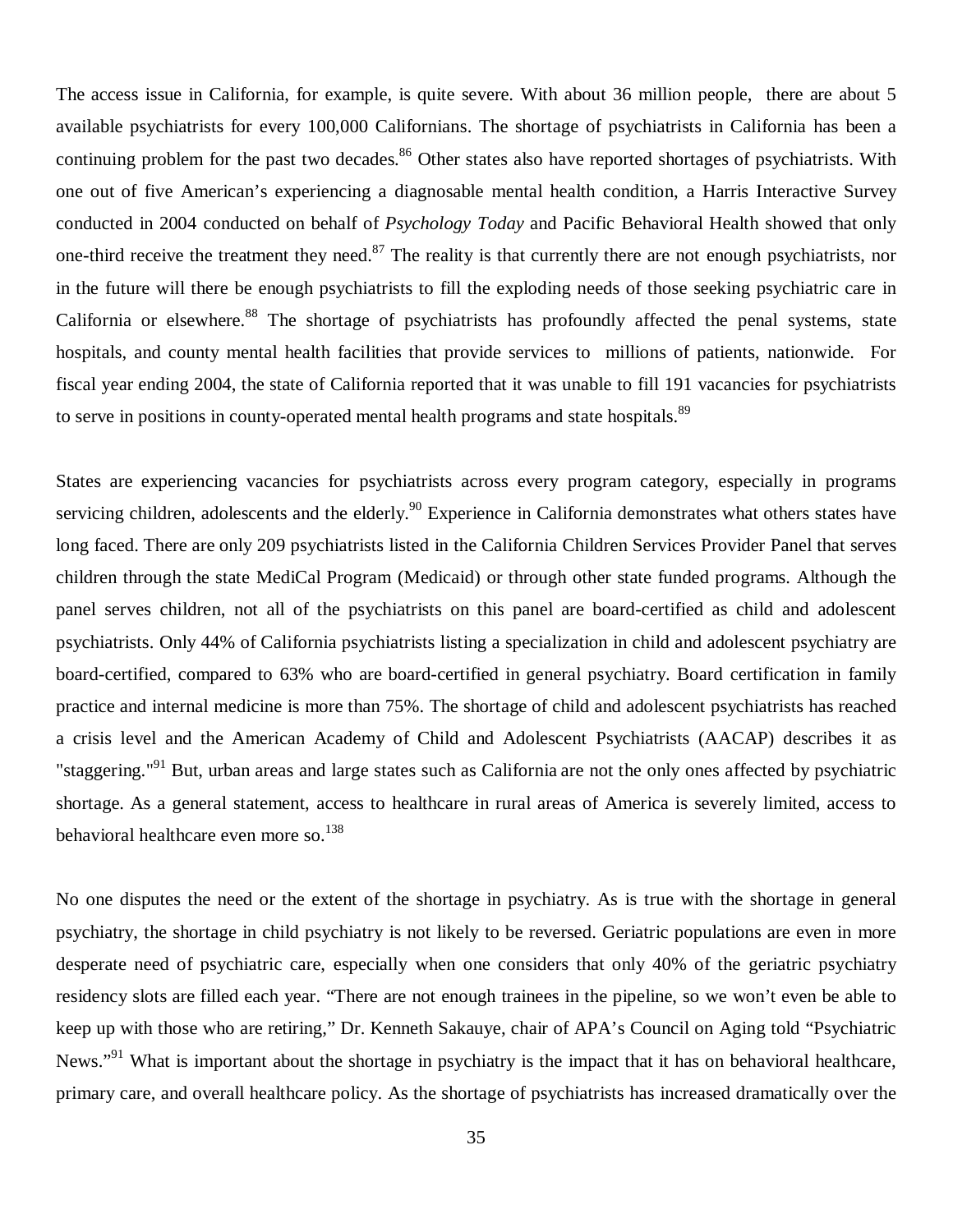past two decades, primary care physicians have had to take up the slack for their colleagues. Behavioral healthcare has been shifted to primary care physicians even though they lack the training, skills, and time to treat these disorders. Consequently, about 83% of the prescriptions for psychotropic drugs are issued in primary care settings. The effect on patients has been disastrous as behavioral health treatment simply cannot be effectively or efficiently provided in a primary care venue. The following discussion addresses some key issues regarding the problem of psychiatric access resulting from psychiatric shortages.

#### **Primary Care and the Treatment of Behavioral Health Disorders**

Psychotropic medications have become the first line treatment for most mental health conditions. Shortages of psychiatrists have forced primary care physicians to shoulder the burden of providing first line medication treatment. The use of antidepressant medications has become so ubiquitous that more than 70% of all antidepressants are prescribed by primary care physicians.<sup>92-97</sup> Another factor explaining this trend is that physicians and patients have been lulled into believing that these medications are safe and without serious side effects. Now, with many more years of data, many studies are showing that antidepressant medications are not as safe as previously thought, especially without careful and knowledgeable monitoring.<sup>98</sup> This places many primary care physicians in a very difficult and potentially high-risk situation. Due to lack of psychiatric access, they are *de facto* prescribing the psychotropic medications that patients *may* need and hoping that no adverse drug events occur. Unlike behavioral health practitioners, primary care physicians cannot provide the important follow-up care and concurrent psychotherapy that the majority of these patients require.

Primary care is not the best venue for the evaluation, diagnosis, and treatment of mental disorders. Studies repeatedly demonstrate that many primary care physicians do not provide mental health patients the requisite minimal standard of care.<sup>99-101</sup> In fact, one of the largest studies looking at the standard of care provided in primary care settings shows that patients who are depressed or experiencing problems from substance abuse receive care significantly below the minimal standard of care with only 53% of the standard designated for depression and 10% of the standard for substance abuse issues being met.<sup>3</sup> These failures can be ascribed to the challenges inherent in evaluating mental disorders and finding an appropriate medication regimen, if even necessary, that will help these patients. Recognition of major depressive disorder in primary care remains a challenge<sup>102</sup> and one study showed that primary care physicians missed the diagnosis of major depression in 66% of patients with the illness.<sup>103</sup> Adding to the problem, psychiatric clerkships are not popular choices in medical school, further adding to the primary care physician's inability to correctly diagnose and treat the broad range of mental health concerns that present in their offices.<sup>104,105</sup>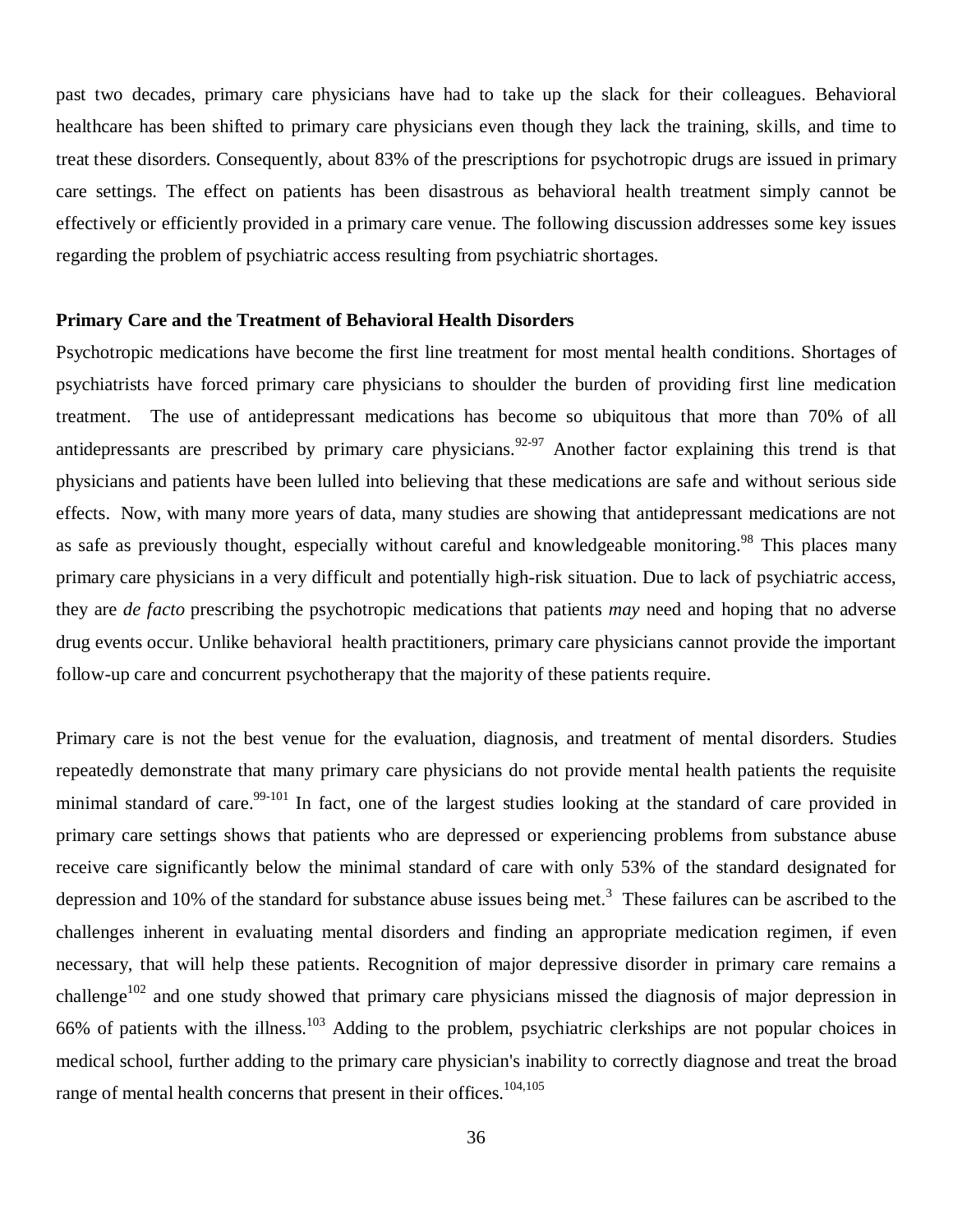The inherent problems of providing mental health care in primary care settings directly impacts access to care. If the care received is not adequate to the needs of the patient and the standard of care to treat behavioral disorders is not met, then those patients do not have access to appropriate care. Ability to get an appointment in a reasonable time period and at a reasonable price will be of little value if a patient cannot receive care appropriate to his condition and need.

#### **Public Policy Questions That Psychiatry and Primary Care Must Answer**

Psychiatry has failed to increase its numbers despite several proposals that have been advanced since at least 1980.<sup>79</sup> These include increasing the number of psychiatric nurse practitioners and physicians' assistants to be psychiatric "extenders"; the use of teleconferencing, and training primary care physicians to prescribe psychotropic medications.<sup>106</sup> The continued and growing shortage raises many serious longevity issues for psychiatry as a medical specialty and for organized medicine as a whole. To patients, however, this issue has much more importance. The long-term prospect for psychiatry to remain relevant to behavioral health practice and policy is poor and questionable. The challenge to organized medicine resulting from severe psychiatric shortage raises many questions. Can primary care physicians continue to provide adequate mental health services to their patients as the number of psychiatrists decline as the number of patients increases? Will patients continue to accept primary care physicians as their primary behavioral healthcare provider? As the number and complexity of psychotropic medications grows will primary care physicians continue to be willing to put their patients and themselves at risk by prescribing psychotropics? Given the shrinking supply of all categories of physicians, will there be enough primary care physicians to deliver behavioral health services? Lastly, is a primary care setting the best alternative to providing behavioral health treatment?

The answers to these questions and the policy decisions underlying them will determine whether or not psychiatry and organized medicine act in the best interests of patients or continue to sit back and watch the access crisis grow. Until now, both psychiatry and primary care physicians have not advanced a single workable solution to any of these questions. Moreover, both have fought and resisted any effort by psychologists, nurses, and other healthcare professions, who have advanced workable and safe solutions, to remedy this crisis. Organized medicine has used the same slogan, "concern for patient safety", that they used at the turn 20th century when they tried to restrain others from providing "hot baths" as a medical treatment. Medicine has a long history of using patient safety as a tool to protect, expand, and save its own practice. The control that medicine has over healthcare practice and policy is probably the single most important factor in explaining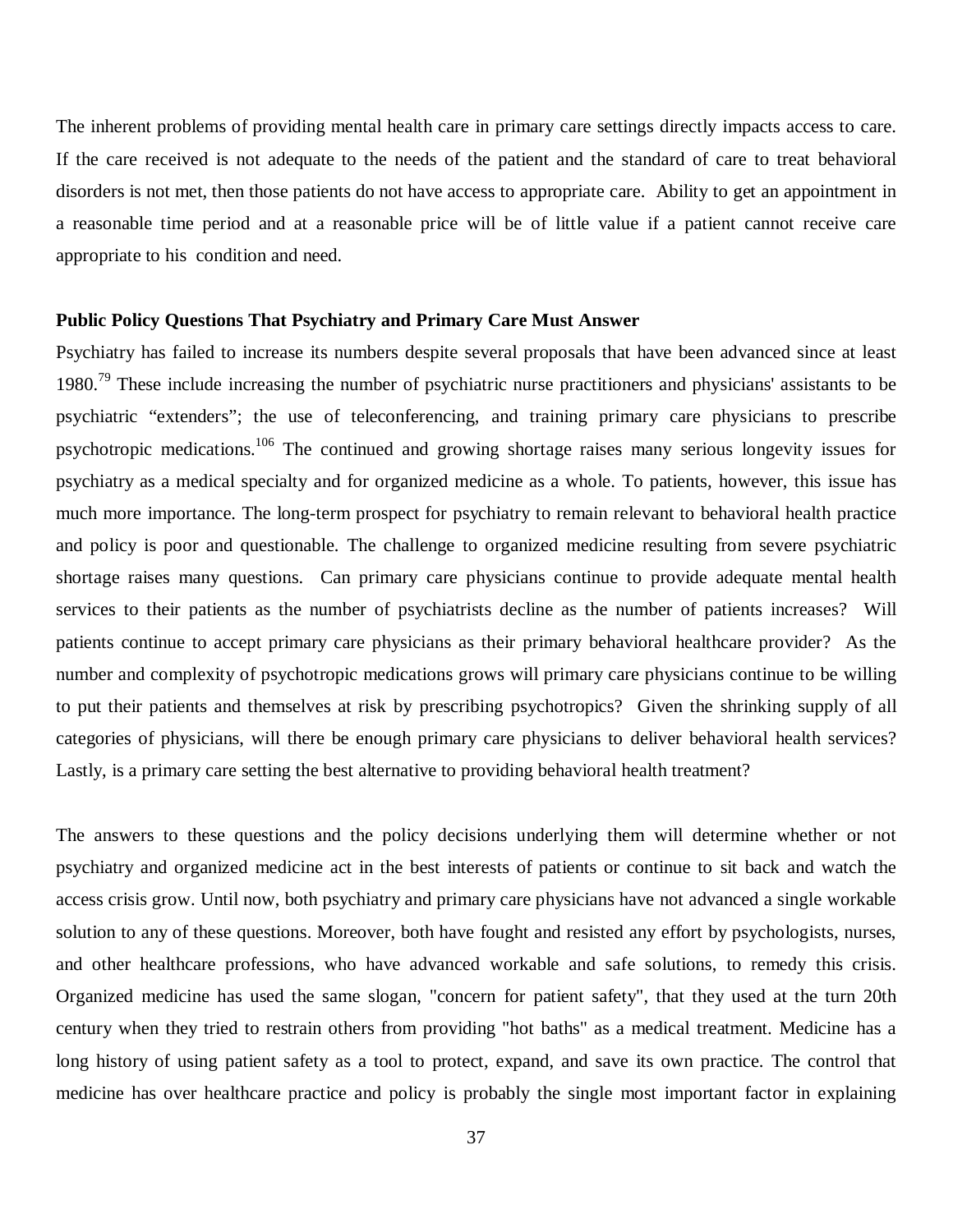rising healthcare costs while at the same time decreasing outcomes when compared to other developed healthcare systems.

# **Prescriptions For Medication Only Are Not The Answer**

Prescriptions for many types of psychotropic medications are starting to decrease. Prescriptions for SSRI antidepressants have decreased about 20% from their 2003 levels.<sup>107</sup> This is mostly ascribed to the reports of increases in suicidal behaviors and the subsequent "black box" warnings ordered by the FDA for these types of medications.107a-111 Similarly, prescriptions for psychostimulants to treat ADD and ADHD have decreased due to reports of deaths associated with their use.<sup>112-114</sup> Many studies show that atypical antipsychotics are not as safe as once thought and may not be as effective as many "old" line antipsychotics.<sup>115-125</sup> In fact, the overwhelming evidence shows that the most successful outcomes in mental health treatment are a result of medications used concurrently with psychotherapy<sup>126-128</sup> or psychotherapy alone.<sup>129,130</sup> In spite of the clear findings of the outcome research on this issue, the vast majority of physicians continue to write prescriptions they know to be ineffective and non-beneficial without first establishing a valid diagnosis from a psychologist or psychiatrist, when available. It is inconceivable that this situation will improve when so many more patients will be added to the treatment rolls.

The lessons from these studies together with the problems of treating behavioral health disorders in a primary care setting are clear: one model for providing this health care in the short--term is an integrated model in which both medications, when necessary, and psychotherapy are provided by a psychologist and a collaborating physician.131,132 In the long term, specially trained psychologists who can prescribe medications is the best model. The severe shortage of psychiatrists, coupled with their abandonment as a profession of providing psychotherapy, make it difficult for psychiatry to be part of the overall solution. In fact, psychiatry may be the obstacle. Primary care physicians are simply unable to provide effective integrated treatment due to lack of time and appropriate training. In those states where psychologists are authorized to prescribe, access to care, patient care safety have been increased without a single complaint or case of harm being reported. Nevertheless, both psychiatry and organized medicine have fought and resisted psychology prescribers for almost two decades.

### **Changes In Public Policy Are Needed**

Assuming the obvious that psychiatry is unlikely to increase in sufficient numbers to make a difference and primary care settings are not the best venue for treating mental disorders, alternatives must be found. A proven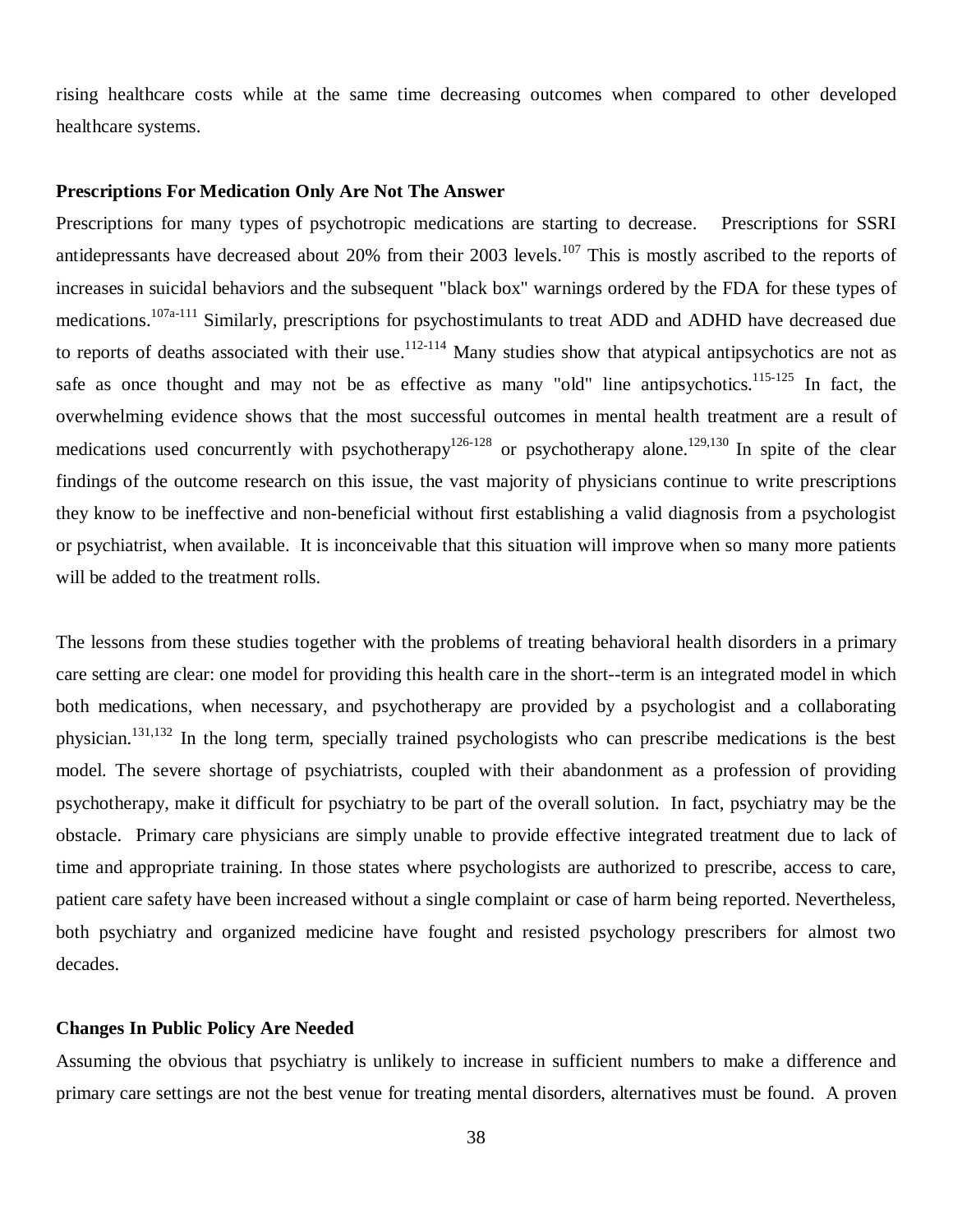solution exists. Clinical psychologists with advanced post-doctoral training in psychopharmacology should be granted prescriptive authority and used to prescribe and monitor medications for patients suffering from behavioral disorders when indicated. These skilled healthcare professionals have and will continue to become partners with physicians, ensuring patients have access and receive a higher standard of care than is now available. Several states and the United States Armed Forces have already turned to psychologists to prescribe psychotropic medications. Putting aside "turf" issues, psychologists trained in clinical psychopharmacology and medical psychology afford the best chance for patients to receive competent treatment where access to psychiatrists is restricted or absent.

The arguments that psychiatry and medicine have raised against psychologists prescribing should no longer be looked at by the public or policymakers as valid. The argument that the only way psychologists can safely prescribe is through medical school training simply has no merit. Let's be clear on these issues: Harm to patients through errors in prescriptions are a result of those trained in medical school. Thus, simply having graduated from a medical school has not protected patients from harm. It is the type of education and training that is the salient issue. Appropriately trained psychologists have written hundreds of thousands of prescriptions to military personnel and their families without any incidents or reports of patient harm<sup>133-137</sup>.

Moreover, psychologists in New Mexico and Louisiana and those prescribing under military contract serving soldiers in Iraq and Afghanistan have demonstrated that they can prescribe safely and provide high quality service. These psychologists work side by side with primary care providers and psychiatrists as colleagues. Collaboration is inherent in all psychological practice and continues with those prescribing psychotropic medications. Surely, doctoral-level psychologists with many years of experience evaluating, diagnosing, and treating mental disorders, who have undergone post graduate training in clinical psychopharmacology, and have passed both a supervised internship in prescribing and national boards in psychopharmacology, can perform safely and effectively.

Many psychologists already are *de facto* prescribers. Routinely, psychologists recommend and advise physicians and other prescribers regarding the appropriate psychotropic medications to be prescribed for a patient's mental health condition. Prescriptions are filled and the psychologist monitors and manages the patient while on the medications. Physicians rely on psychologist's expertise in evaluating, diagnosing, and treating mental disorders. Now, with their extensive training in clinical psychopharmacology, physicians can also rely on psychologist's stellar safety record of prescribing psychotropic medications.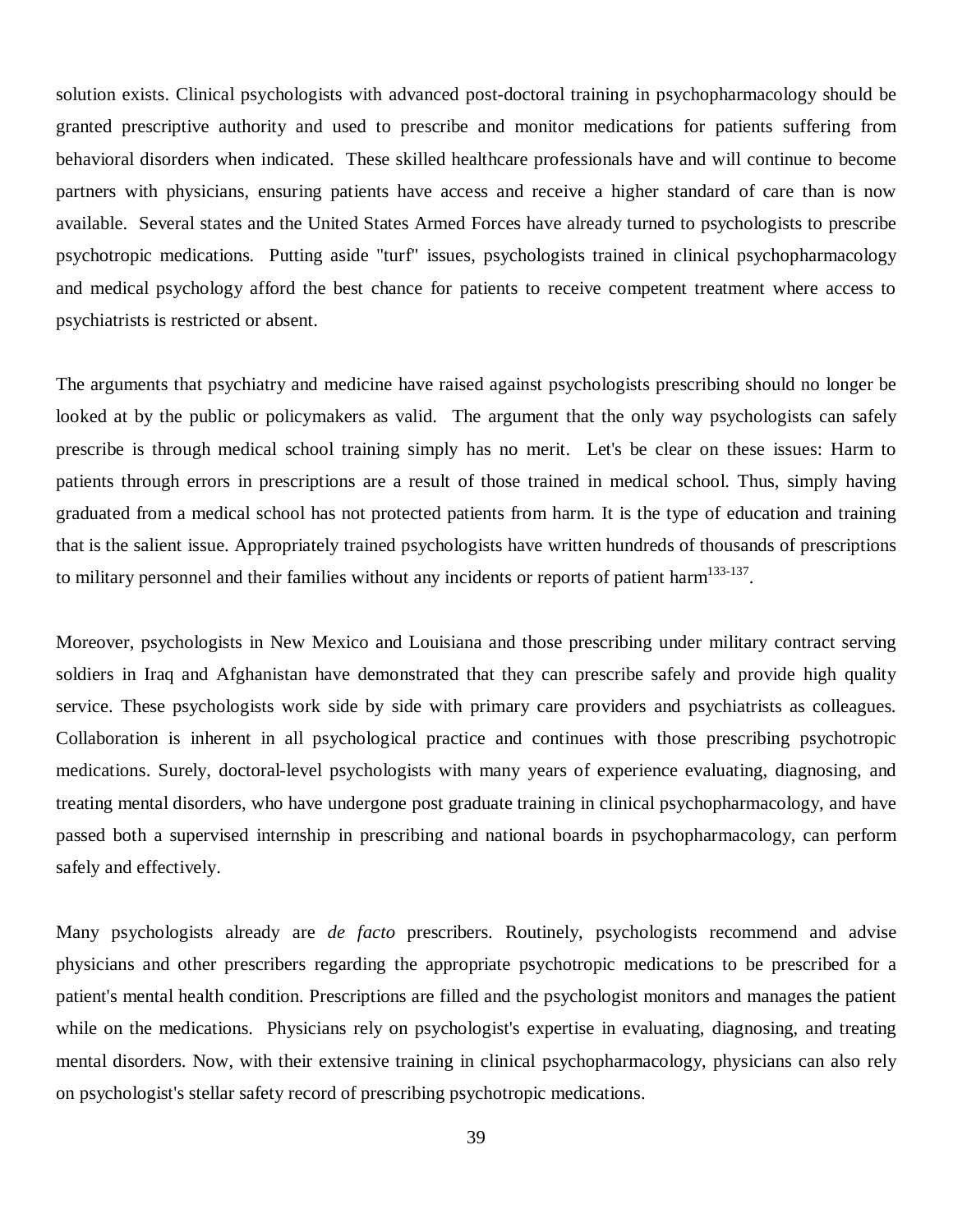We can see an example of the impact that prescribing psychologists can have on access by revisiting the vacancy problem in California State mental hospitals and County mental health facilities discussed earlier. The statewide mental health system typically has several hundred vacancies for psychiatrists at any given time due to the shortage. Statewide, there are more than 600 psychologists presently employed in the mental health system, excluding contract providers. Many of these psychologists have completed training in psychopharmacology. If the state and county mental health system were able to use the full training and skills of these psychologists, there would be no shortage of personnel in a very short period of time. These psychologists can provide medication management services to patients without any increase in costs since they are already in the system.

With the exception of electroconvulsive shock, which many psychologists find objectionable and not an effective treatment, there are few services psychiatrists provide and that psychologists could not. In California, psychiatrists are prohibited by law from providing routine medical work-ups on incarcerated patients or patients in state hospitals. They must employ an internist or general practitioner for medical services. Private hospitals generally follow the same practice. Aside from prescribing medications, psychologists perform the same services as psychiatrists do, with the important addition that psychologists deliver psychotherapy and most psychiatrists do not. Both have hospital privileges and both are licensed as independent practitioners. So why does psychiatry and organized medicine fight and resist what would obviously be a sound solution to the present and growing crisis?

In California, as elsewhere, the answer is clearly economic. Based on the newly established salary of more than \$250,000 that a psychiatrist is paid, the State of California could save a minimum of \$50,000,000 if psychologists were used to the full extent of their training. This dollar savings does not include the costs of benefits. Moreover, with the numbers of psychologists already employed in these settings, there would be no future shortage. Other savings can be realized because psychologists pay for their own psychopharmacology training while psychiatric training is subsidized through Medicare and other government programs. However, the greater cost is to patients, who are unable to have adequate access to psychiatrists, who simply are not available.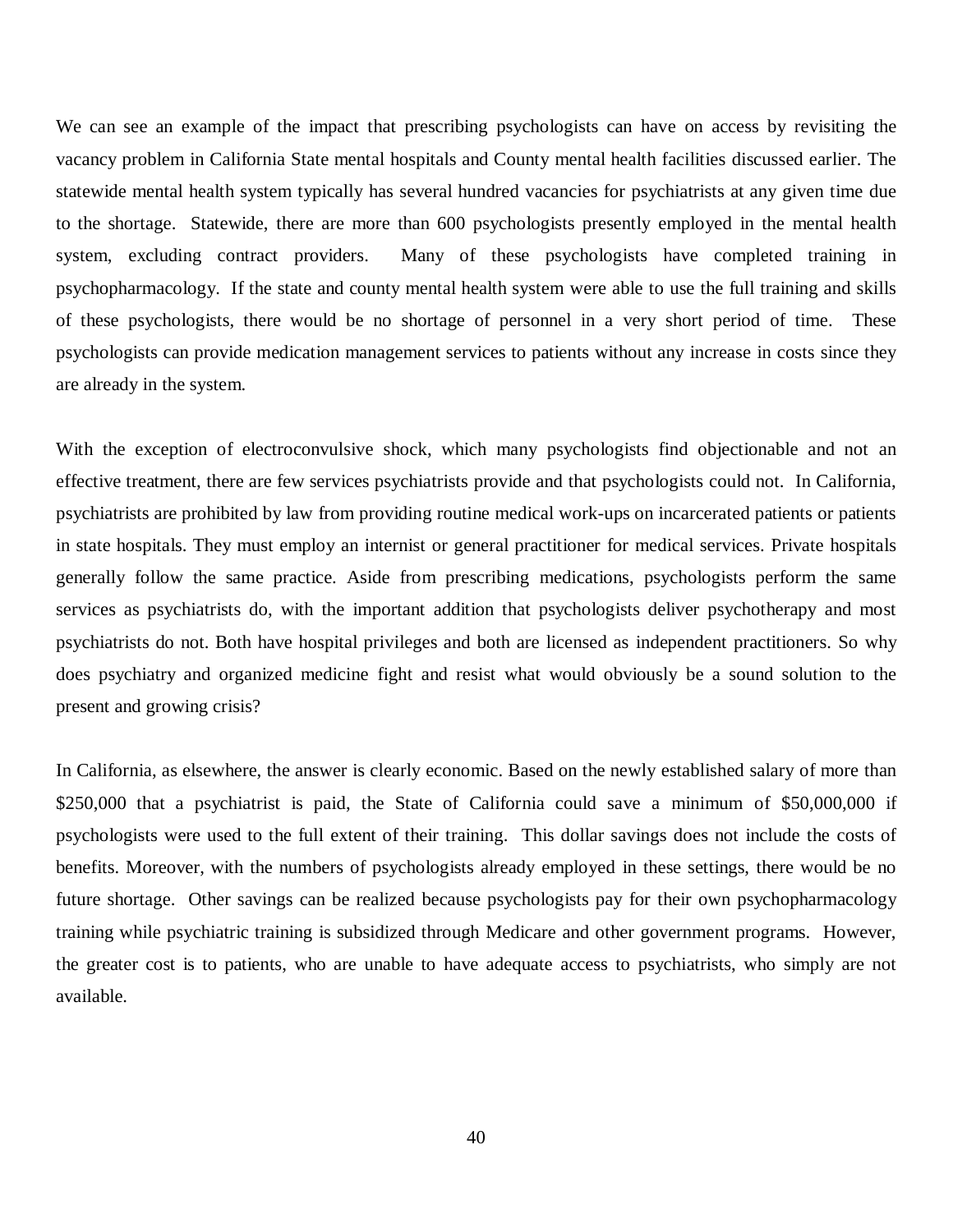Clearly, while psychiatry and some in organized medicine attack the scope of psychologist's training in psychopharmacology, the objective comparison of that training to other healthcare professionals who are allowed to prescribe medications shows that psychologists have greater training where it is needed and require greater testing as well as a formalized supervisory period. Yet, nowhere in the many proposals advanced by psychiatry to address and alleviate psychiatric shortage are psychologists given any consideration, despite clear and objective evidence that psychologists are a safe and cost-effective solution that can provide patients with quality care. This glaring omission can be ascribed to many factors, including well-intentioned concerns by some. However, as psychologists are economic competitors of psychiatrists, one must suspect that this is a major factor for resisting a proposal that is both workable and accepting to patients.

Opposition from psychiatry and organized medicine will continue to disenfranchise patients and hurt their credibility with legislators who must respond to the mental health crisis. As just a few more states pass prescriptive authority legislation, other states will quickly follow as the positive experiences from states allowing prescriptive authority are seen. All parties to an adversarial struggle may have a lot to lose with a continued turf battle but patients will be the real collateral casualties.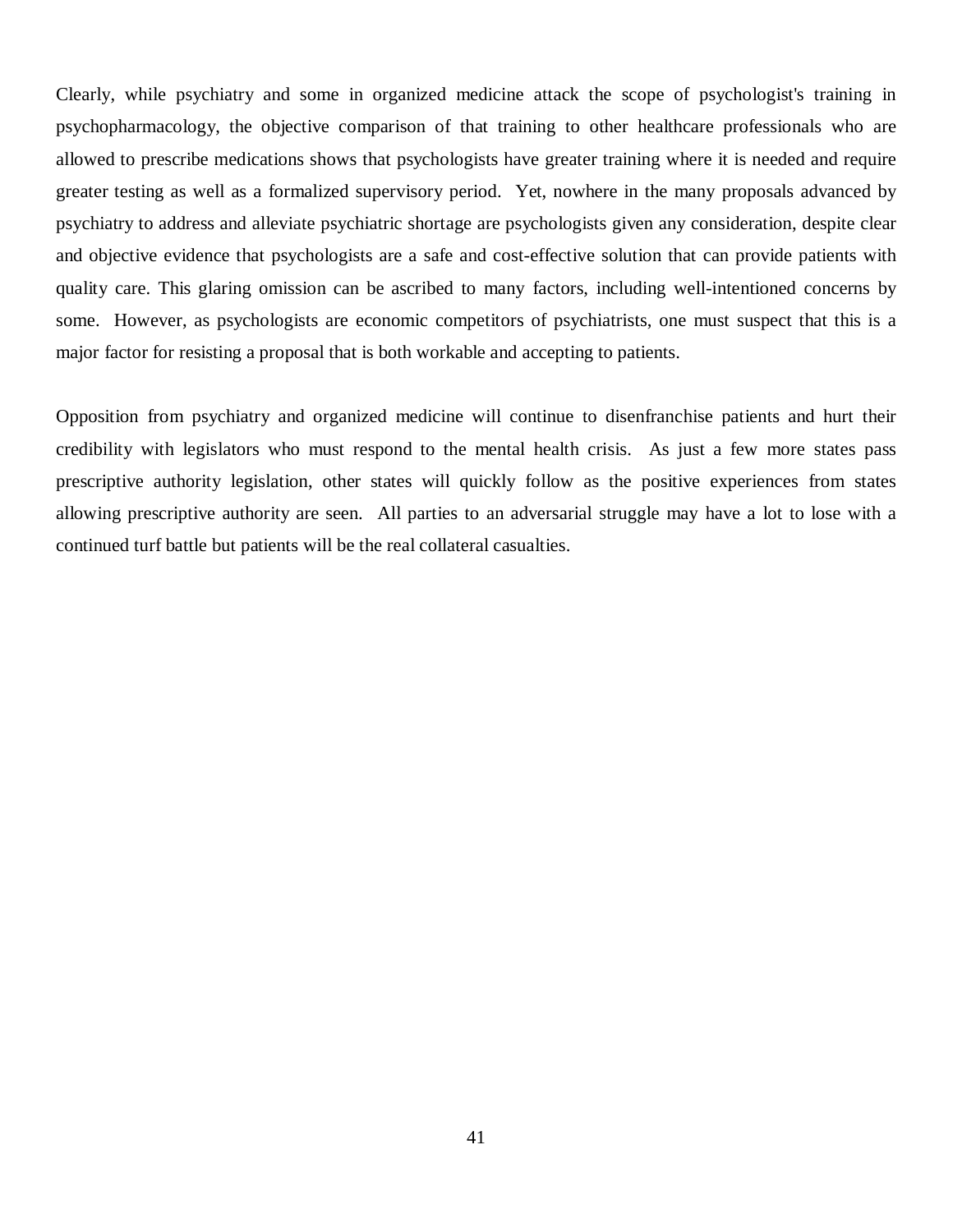#### **IV. Antidepressant Medications Are Ineffective And Claims Are Misleading**

Practitioners in psychology are ethically bound to remain conversant with and informed about the scientific foundations for our interventions, and to adapt our techniques to those proven conceptualizations of disorder and appropriate interventions. Using scientific findings and practices, the psychologist must first assess patients in such a way so as to establish an accurate diagnostic picture, which are based on specific scientific findings and aid in the selection of the most appropriate treatment.

Psychologists have long been the leaders in the development of a broad range of diagnostic tools, understanding of brain physiology, psychopharmacological agents, learning, social, and behavioral skills based on scientific bodies of evidence and related theories and techniques. As the premier diagnosticians, providers of behavioral healthcare, and compilers of scientific evidence in the behavioral health fields, psychologists have a duty to speak out and make the public aware of effective treatments, choice of treatments, the limitations of certain treatments, and of the risk/benefit analysis of certain treatment choices.

Psychologists have a moral, ethical, scientific, public service, and legal (informed consent) interest in complying with these duties. Unfortunately, our colleagues in medicine, who also share these same ethical considerations, have allowed drug manufacturers to obscure and manipulate the science behind the use of psychotropic medications. Clearly, no physician explicitly prescribes medications they do not believe will help their patients. We make no such claim or imply that they do. Nevertheless, on a whole-scale and widespread basis, physicians routinely prescribe psychotropic medications despite the evidence that the underlying science is absent, contradictory and, in some cases, clearly manipulated by the drug companies.

## **Antidepressant Medications**

We start our discussion with antidepressants because they are the most widely prescribed psychotropic medications; yet few studies have comprehensively analyzed the conditions for which these medications are prescribed. Depression is a disorder that affects millions of Americans and people around the world, robbing them of their productivity, creativity, ability to function effectively in their families; in some studies, one in five people, directly or indirectly, die due to depression. The disorder increases the likelihood of addiction, shortened life span, and of divorce and disability. Biologically based imbalance theories have long been posited as a basis for antidepressant medications. Followed and joined by genetic etiologies, these theories, although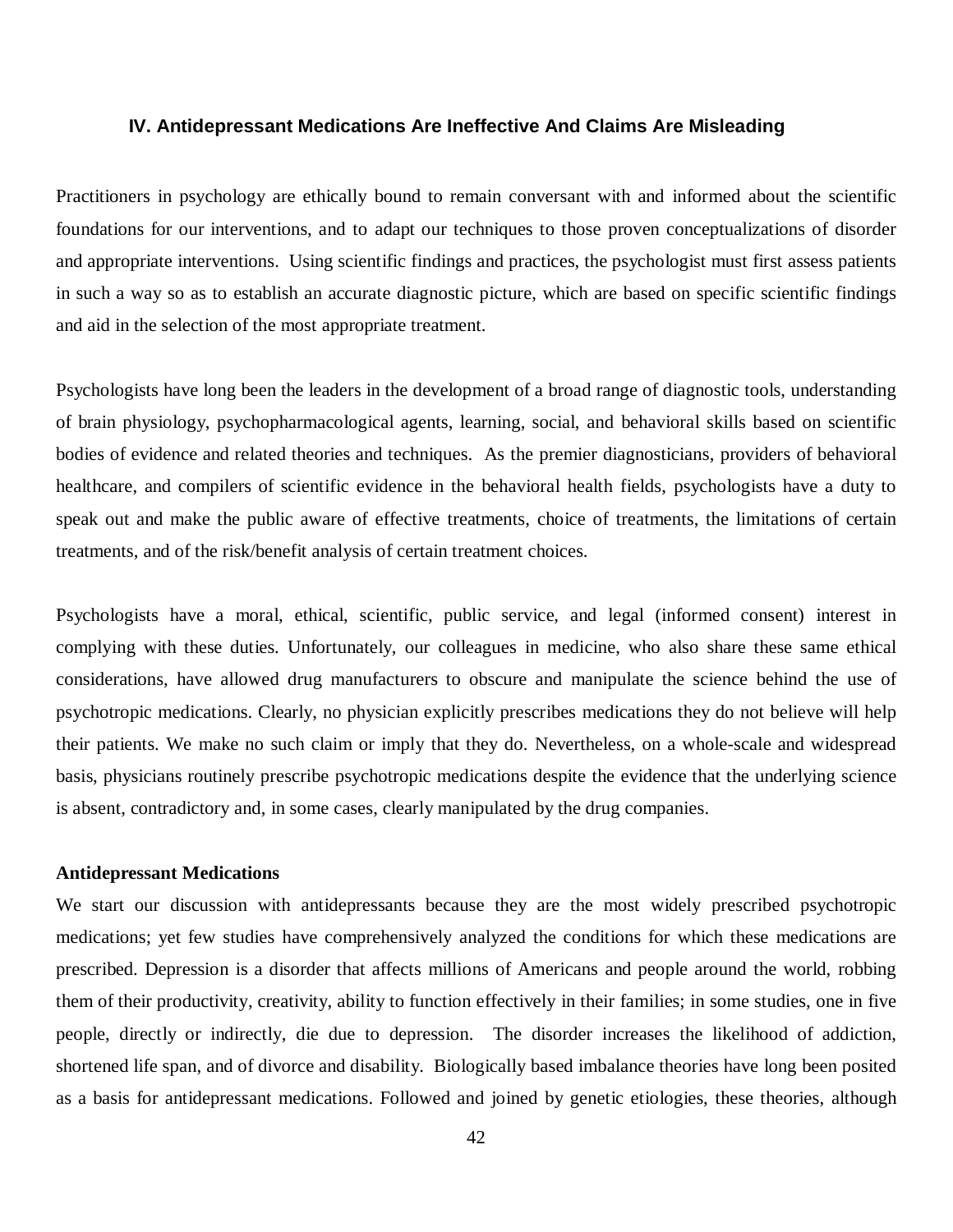largely unfounded, untested, and unproven, provide the foundation for medications sold by the millions of doses. The science is clear: There is no scientific substantiation that depression is caused by biological, chemical imbalances, defective genes, or that it is remedied in any significant way by available medications.<sup>159</sup> Psychopharmacology interventions for depressive illness are not an effective stand-alone or first line treatment plan. On the other hand, there are effective behavioral interventions for the various types of depression.

With respect to antidepressants, the scientific evidence shows that this class of medication is not appreciably more helpful in treating depression than placebo<sup>8,9,12,139,142,146,151,157,158,159, 162,168,169,170,171,174,177,178,183,179,181.</sup> The research on antidepressant medications shows they only work in a small minority of the most severely depressed patients, and then only on a minority of the depressive symptoms and syndromes.<sup>164,182,185</sup> Research scientists and psychiatrists in Canada, Germany, Britain, the Netherlands, the U.S.A,, as well as a host of other countries, have chronicled the limits of these medicines in the treatment, eradication, and prevention of future episodes of depression.<sup>155,161,170</sup>

As early as 1990, NIMH joined researchers and psychiatrists in the world to finally conclude that patients treated with antidepressants relapse rapidly upon cessation of the drug, and that cognitive therapy-treated depressed patients fare better in the long term and have the highest "stay well rate."<sup>167,172,175</sup> Antidepressants are therefore not curative of even the minority of symptoms they affect, with most relapsing within a short period of discontinuing the drug. Moreover, taking the medication actually builds up less and less ability to function without the drug, and the condition becomes chronic.<sup>148,149,153</sup> In other words, the longer one stays on this type of drug, the higher the likelihood of relapse.<sup>184</sup>

 Leaders in the psychiatric field have noted that they, the government, and the industry are not really interested in the problems that these data point out, and is not likely to vigorously investigate them.<sup>160</sup> The scientific data regarding the efficacy of antidepressants has been so poor that world leaders in psychiatry have publicly stated in major scientific journals and publications, calling the first-line use of these drugs everything from unscientific to magical thinking, myth, and wishful thinking. Others have looked at the data and concluded that the elevation of antidepressants to the level of the first-line treatment for depression is a hoax.<sup>5,6,22</sup>

Further, the side effects of these drugs include cardiac complications, metabolic complications due to significant changes in body weight, withdrawal, akathesia and motor abnormalities, sexual side effects, drug-induced violence, neuropsychiatric effects including insomnia, apathy, and mania. Serotonin Syndrome is a life-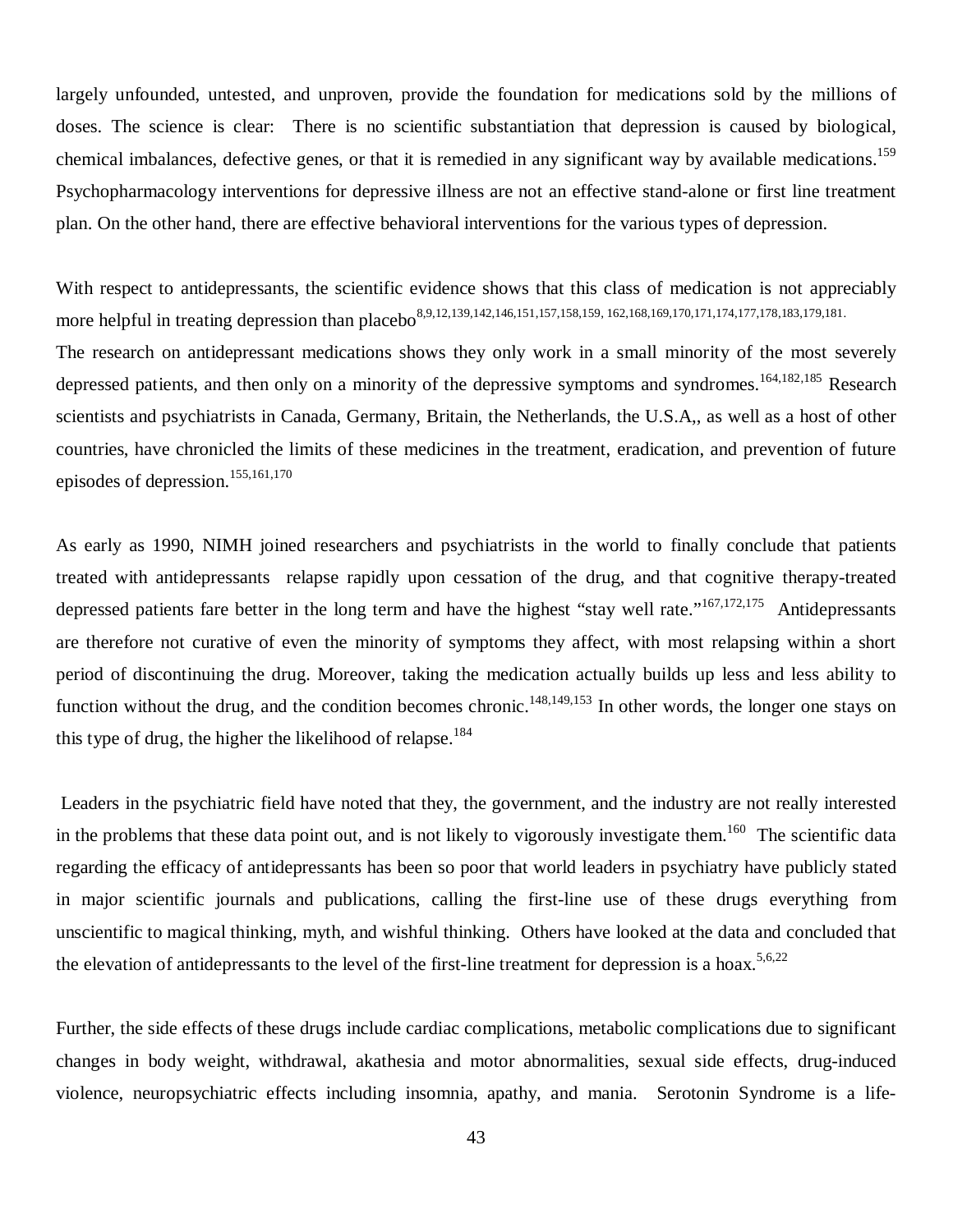threatening side effect that can be caused by drug interactions with other antidepressants. The long-term side effects of antidepressants include the induction of brain adaptations which may be depressogenic (cause depression) and pathogenic.<sup>154,161,184</sup> Some animal studies tend to show that antidepressants modulate the expression of genes, <sup>141,164</sup> providing a basis for suspecting that permanent effects the long-term administration of antidepressant medications can have a negative effect on the glial cells of the brain or the brain in general. These drugs are therefore very much in the high-risk category of interventions.

### **Psychotherapy Is Effective And Without Side Effects**

Psychotherapy approaches for depression are now well-established as effective first line treatments for depression and just as effective and, in many cases, more effective than antidepressants without the risk of side effects.<sup>143,144,145,161</sup> In a review of the published research on psychotherapy and depression,<sup>159 p2</sup>, the author concludes, "The results of these clinical trials, meta-analyses and reviews point to one inescapable conclusion: Psychotherapy works for the treatment of depression, and the benefits are substantial." In fact, when psychotherapy is compared to antidepressant interventions on the long-term, it outperforms antidepressants for both the severely and non-severely depressed patients <sup>156.</sup>

### **Medications Can Control Only Some Symptoms Some Of The Time**

Medication interventions as first-line treatments are potentially effective in controlling some symptoms in a minority of patients, but all have significant risk of dangerous side effects and drug interaction effects. Depressive spectrum disorders are disorders that have psychological, social, physiological, chemical, family and relational, occupational, self-regulation, and financial components. It is unrealistic and misleading to assume that an antidepressant can change and control all of these components and produce relief or a cure. When a person recovers from depression using skills learned in psychotherapy, neuroplasticity produces changes in the central nervous system from learning, and literally changes his brain structure and response pattern. Changes in self-esteem, self identity, and decision-making should not be attributed to an external element like a drug Again, there is no scientific basis to conclude otherwise.

According to Kirsch <sup>159 p. 162</sup>, "It is like learning to read, write, or ride a bicycle." He notes that patients have changed and have new skills that they can reuse as needed. Antidepressants only dampen or partially control some symptoms of the disorder and in a minority of patients, and therefore do not qualify as a "stand-alone" or a "first-line treatment." When such changes are attributed to a medication, they are misleading. Medications can only represent an adjunctive or second-line intervention, or a minor component of a realistic treatment plan.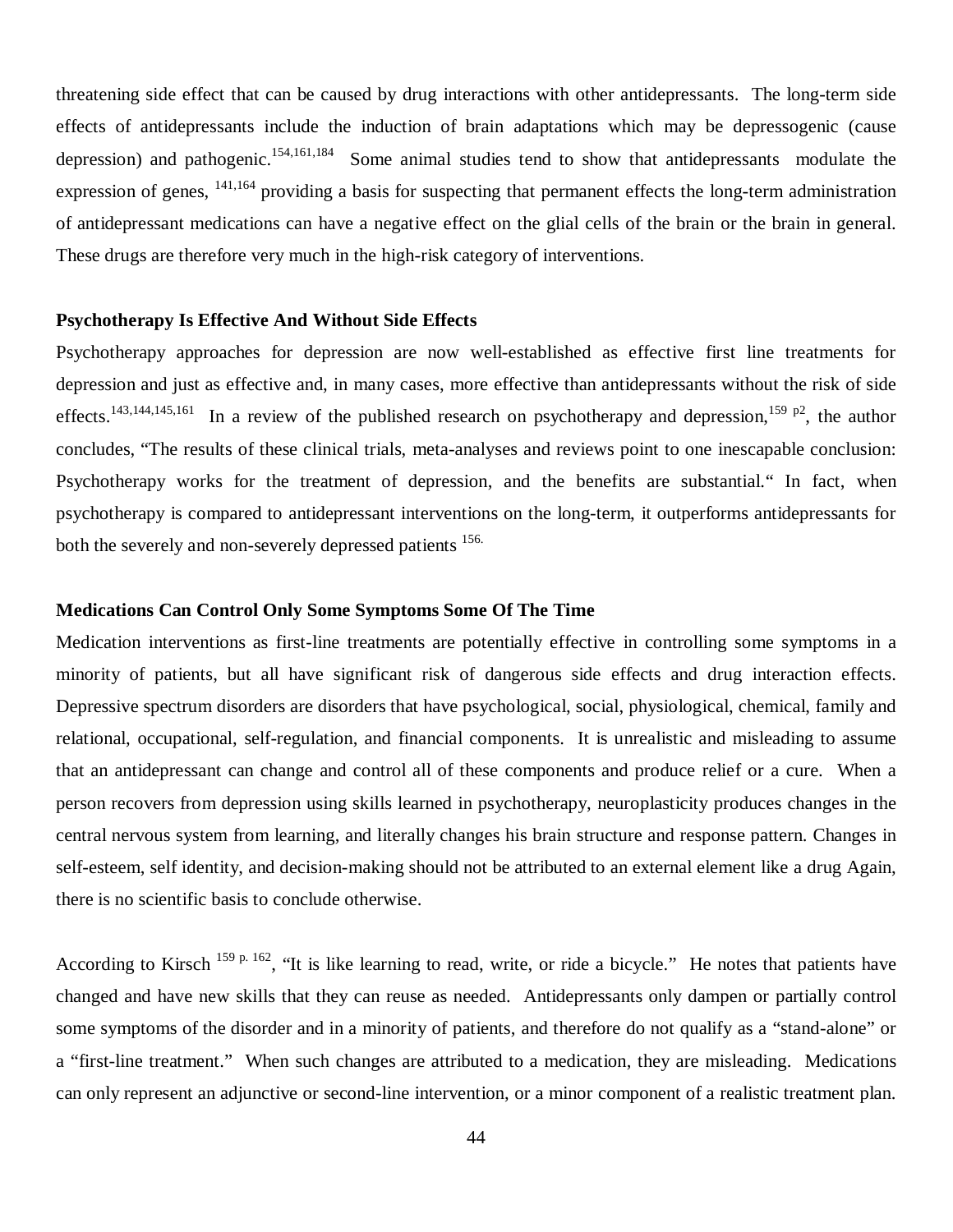Antidepressants research shows the medicine only works in a small minority of the most severely depressed patients, and then only on a minority of the depressive symptoms and syndromes.

### **There are No Laboratory Tests That Can Show A Chemical Imbalance**

The basis for using medications to treat behavioral disorders rests upon a foundation that has yet to be scientifically established. When a medication is prescribed for depression, there is an implicit assumption that the brain is lacking a significantly less amount serotonin, for example. How does the physician know this? Does the physician have a test to substantiate this? Presently, there are no laboratory tests that can indicate any amount of neurotransmitters, which form the basis for prescribing antidepressant medications. In fact, there are no established parameters that indicate what is the "normal" amount of serotonin, or any other neurotransmitter that psychotropic medications are based upon. All of this is assumed and helps explain why different people react differently to these medications. It's a guessing game that is costly, ineffective, and sometimes harmful. Nevertheless, some advocates ask: Why do some patients respond to these medications? One factor that has been established is the placebo effect. Some people respond positively to anything even something that has absolutely no value, such as an inert starch.

Antidepressant medications represent the most frequent treatment for major depressive disorder. However, there is little scientific evidence, if any, that they have a specific pharmacological effect relative to pill placebo for patients with less severe depression.<sup>150</sup> Leuchter<sup>163</sup> and his researchers at UCLA examined the brain functioning of responders to selective serotonin reuptake inhibitors (SSRIs) compared to a placebo. After nine weeks of treatment for major depression using quantitative electroencephalography, they concluded that placebo responders showed a significant increase in prefrontal concordance (i.e., a measure of cerebral perfusion), whereas medication responders showed a decrease in this area. In an article published in Newsweek, the author concluded that the news about depression was "depressing" because the evidence is clear that they work no better than placebos and there was a "moral dilemma" in that how can 32 million people who suffer from depression be told that their medications simply didn't work?  $140$ 

The question, of course, is do we continue to engage in and collude with drug companies and "morally conflicted" physicians simply to keep patients from learning their medications may be worthless? NAPPP thinks we should not. To do so is misplaced and harmful to patients, particularly when there are effective treatments available. The problem is that drug companies cannot make a profit on psychotherapy. Moreover,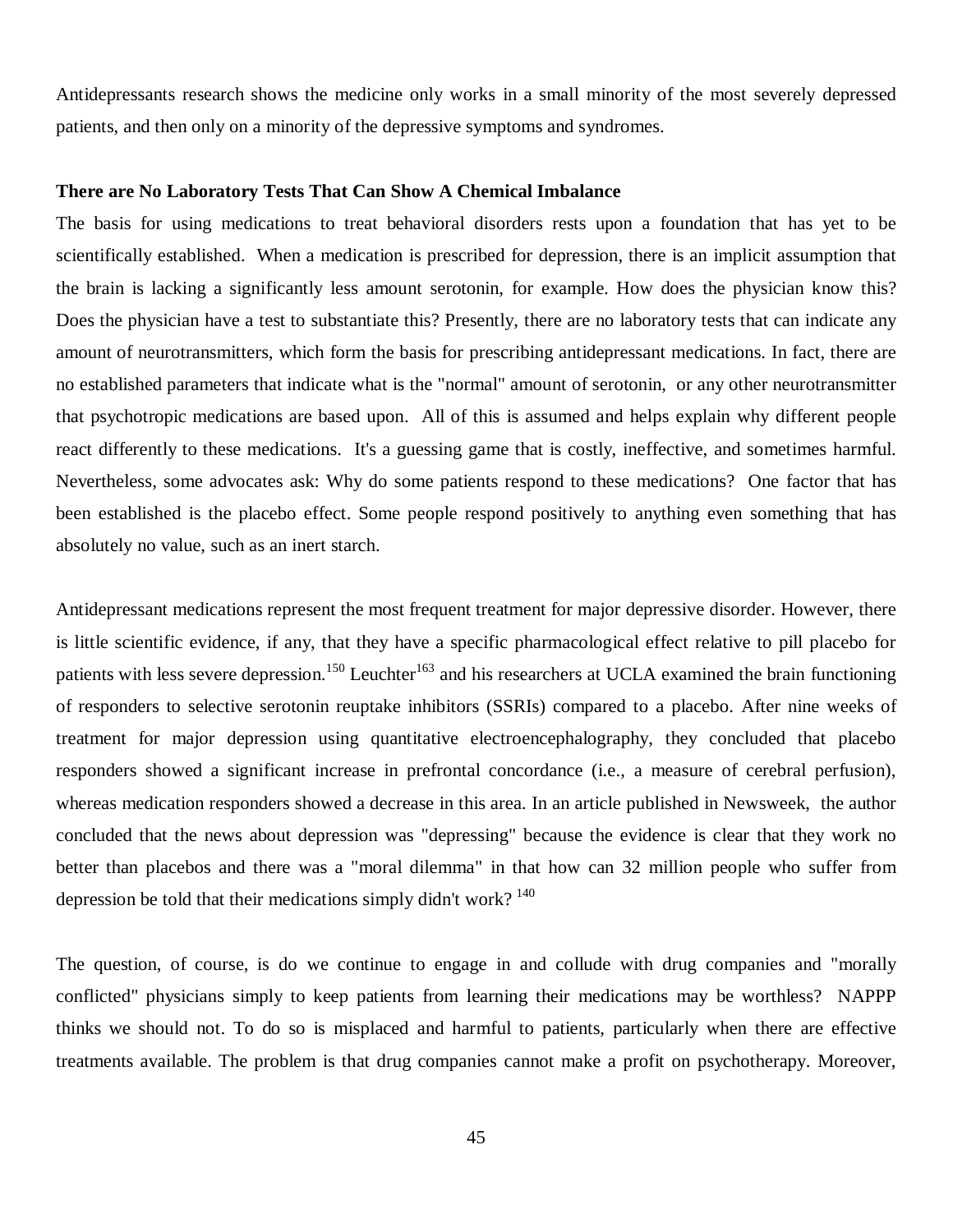insurers, who really do know that these medications are essentially ineffective, go along with the ruse and are part of the collusion because medications are cheaper than behavioral intervention.

With all the data pointing to the ineffectiveness of antidepressant medications, some might wonder: Why not simply give patients a placebo? Would it not be safer and less expensive to do so? If one is relying strictly on economic arguments, yes, placebos would be less expensive. However, depression is a serious disorder and can kill. Many people suicide because they are depressed. Placebos will not and cannot cure depression -- they just perform as well or better than medications.

To relieve or cure depression, the scientific data shows that:

- 1. Most people will respond positively to behavioral intervention. Typically, 13 sessions of cognitive-behavioral intervention will do it.
- 2. A smaller number will respond positively to medication along with behavioral intervention.
- 3. A smaller number of patients, a minority of about 12-15%, respond solely to medications.

The challenge is to discern who will respond best to which treatment. The most important factor is to obtain an appropriate evaluation and diagnosis. If a patient is going to be treated for depression, would it not be important to know that they actually are experiencing depression? Herein lies the real dilemma, both clinical and moral. The vast majority of patients are not evaluated or receive an appropriate diagnosis from a doctoral psychologist or psychiatrist before medications are prescribed. It is clear that those patients who do best with behavioral intervention do so relatively quickly. They do so because they have been correctly diagnosed and treated appropriately. Non-responders, who also have been appropriately evaluated and prescribed a medication and followed by a psychologist also do well for the same reasons, plus the addition of the placebo response. The minority of responders who do well on medications do so for many reasons. First, their response is simply a matter of luck -- a chance occurrence. Second, they may in fact be one of the group that do have a genetic variation. Last, this group may be the most responsive to the placebo effect. Nonetheless, the key issue for all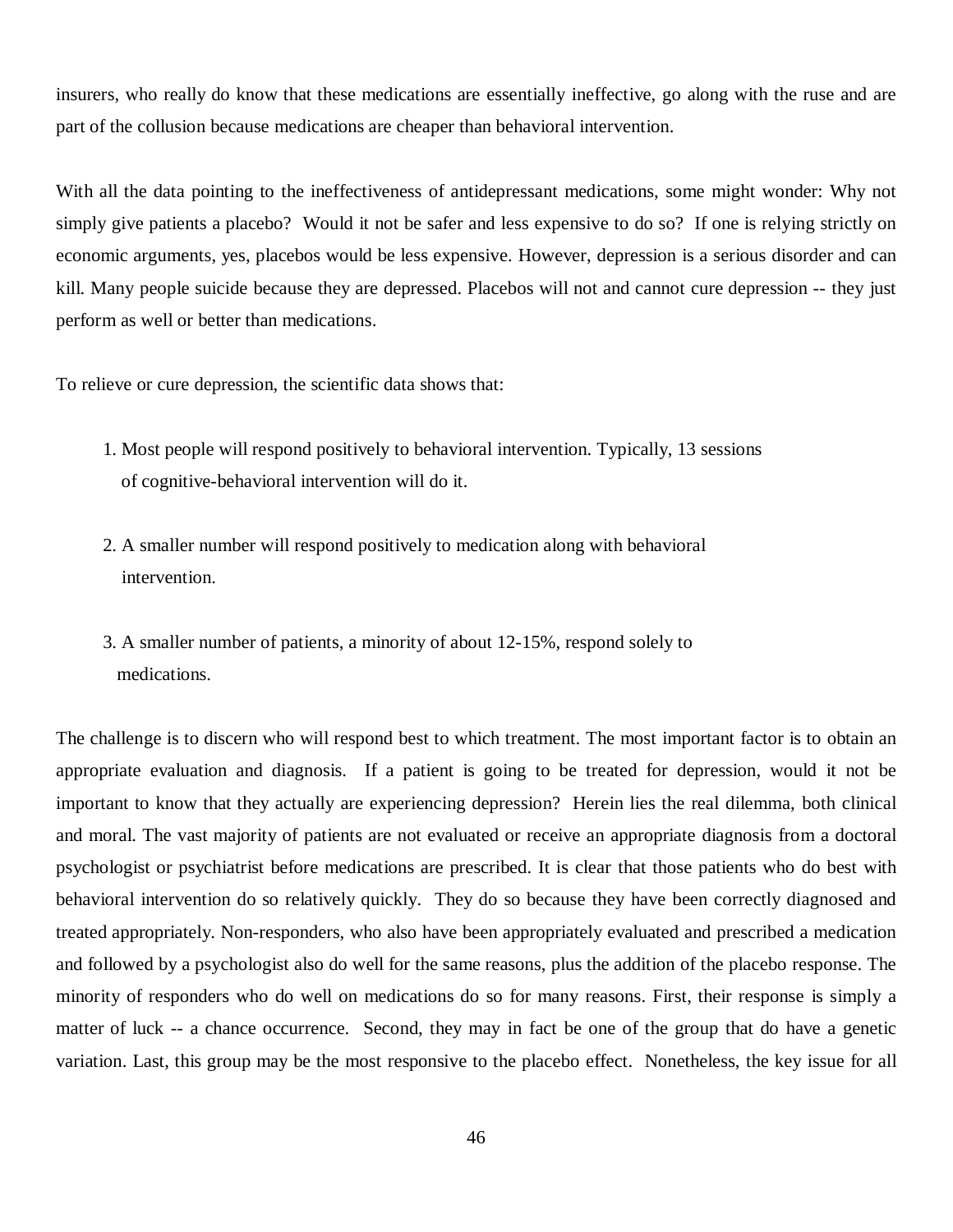of these patients is to have an appropriate evaluation and diagnosis before any treatment plan is implemented. This ensures the best outcome and becomes the most cost effective in the long run.

## **Feelings Are Not A Diagnosis**

Diagnosing feelings such as anxiety, depression, anger is not defining a psychiatric disorder or diagnosis, and often leads to inappropriate medication selection and application. To use the knowledge and findings of the available and updated science base, one must first start with accurate diagnoses. General medical personnel are ill-equipped and ineffective in accurately identifying, diagnosing, and effecting linkages with mental health services and specialists.<sup>4,6</sup> No psychopharmacological intervention has ever demonstrated efficacy in changing personality or eradicating mental illness. The effectiveness of antidepressants diminish quickly, and the vast majority of patients treated with these drugs relapse soon after treatment. There is evidence that the longer the treatment with antidepressants alone, the more significant the relapses.<sup>159</sup>

The brain has scientifically demonstrated autoplasticity and can change with training, experience, and specialized interventions, such as psychoeducation and behavioral intervention. Every patient and family suffering from serious mental illness deserves an accurate diagnosis from a doctoral-level psychologist and a comprehensive treatment plan to include behavioral intervention, family therapy and psychoeducation, behavioral case management, and appropriately selected and monitored palliative techniques such as medications (where indicated), crisis intervention, and psychiatric hospitalization (when indicated). Every hospital, primary care center, nursing home, and other healthcare facility should be required to staff doctors of psychology for the purpose of specialty diagnoses and treatment planning, and mental health service design and delivery.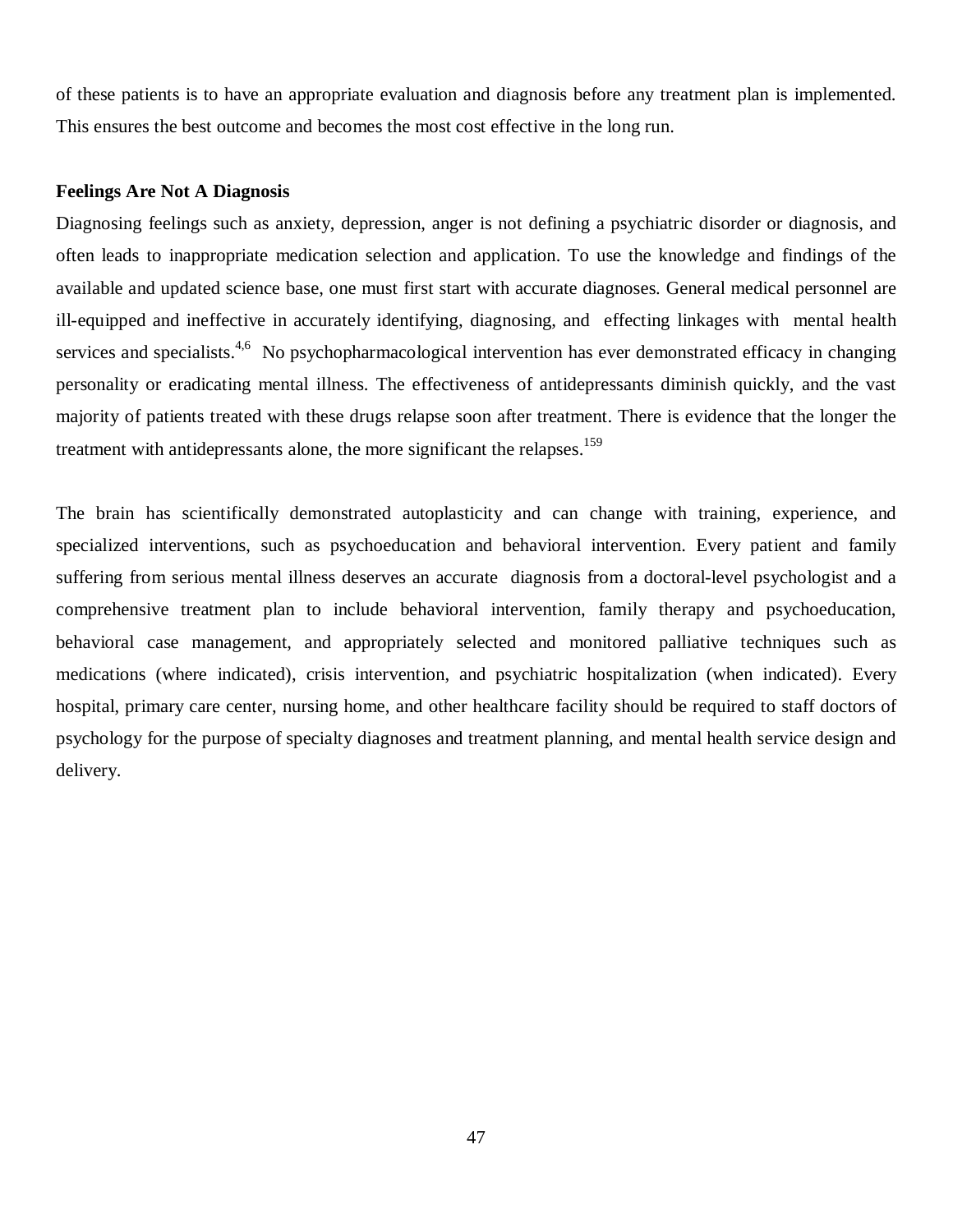## **V. Physicians Often Do Not Provide Patients With Important Information**

# **When Prescribing Medications**

Discussing and providing patients with the necessary information when prescribing medications should be a hallmark and ethical practice. However, many physicians routinely fail to provide important information to patients when they prescribe medications. By not providing adequate information, they hinder a patient's ability to adhere to the medication regimen and introducing more potential risk to the patient's health. The authors of the study graded physicians using a 5-point Medication Communication Index. The average mean score was 3.1 out of a possible 5, where 5 was the highest and best score. They found that only 62% of the necessary information about a medication was communicated. to patients. Only, 35% of physicians advised patients of the adverse effects associated with a medication.<sup>185</sup>

The result of this failure to communicate places unneeded risk on the patient and contributes to the patient not improving. This leads to further prescribing of additional medications because the patient is not improving. This cycle of polypharmacy continues until something works, or the frustrated and ill patient seeks other help. A simple remedy that requires physicians to spend more time with patients winds up misusing resources and while subjecting patients to ineffective treatments. Patients who present with behavioral disorders typically have attention and focus problems, and are among the most victimized by this type of physician failure.

## **Off Label Prescribing And Drug Company Advertising**

It is no secret that the pharmaceutical industry is garnering huge profits and is likely to make even more under what will pass as healthcare reform. Among the most profitable and growing segment of pharmaceuticals are psychotropic medications, and their use by physicians for conditions for which they were not developed or FDA-approved.<sup>186,187</sup> For example, The Nonpartisan Center for Public Integrity reports that pharmaceutical companies spent more than \$855 million for marketing, which is more than any other industry, between the years of 1998 and 2006.<sup>188</sup> True marketing expenditures, however, are hard to come by.

In 1996, the industry as a whole spent \$32 million on direct-to-consumer (DTC) antidepressant advertising. By 2005, that number grew to \$122 million. The figure for 2008 has not been reported, but it is clear that advertising does work. More than 164 million antidepressant prescriptions were written in 2008, totaling \$9.6 billion in U.S. sales. Today, whether in ubiquitous television commercials or magazine advertisements,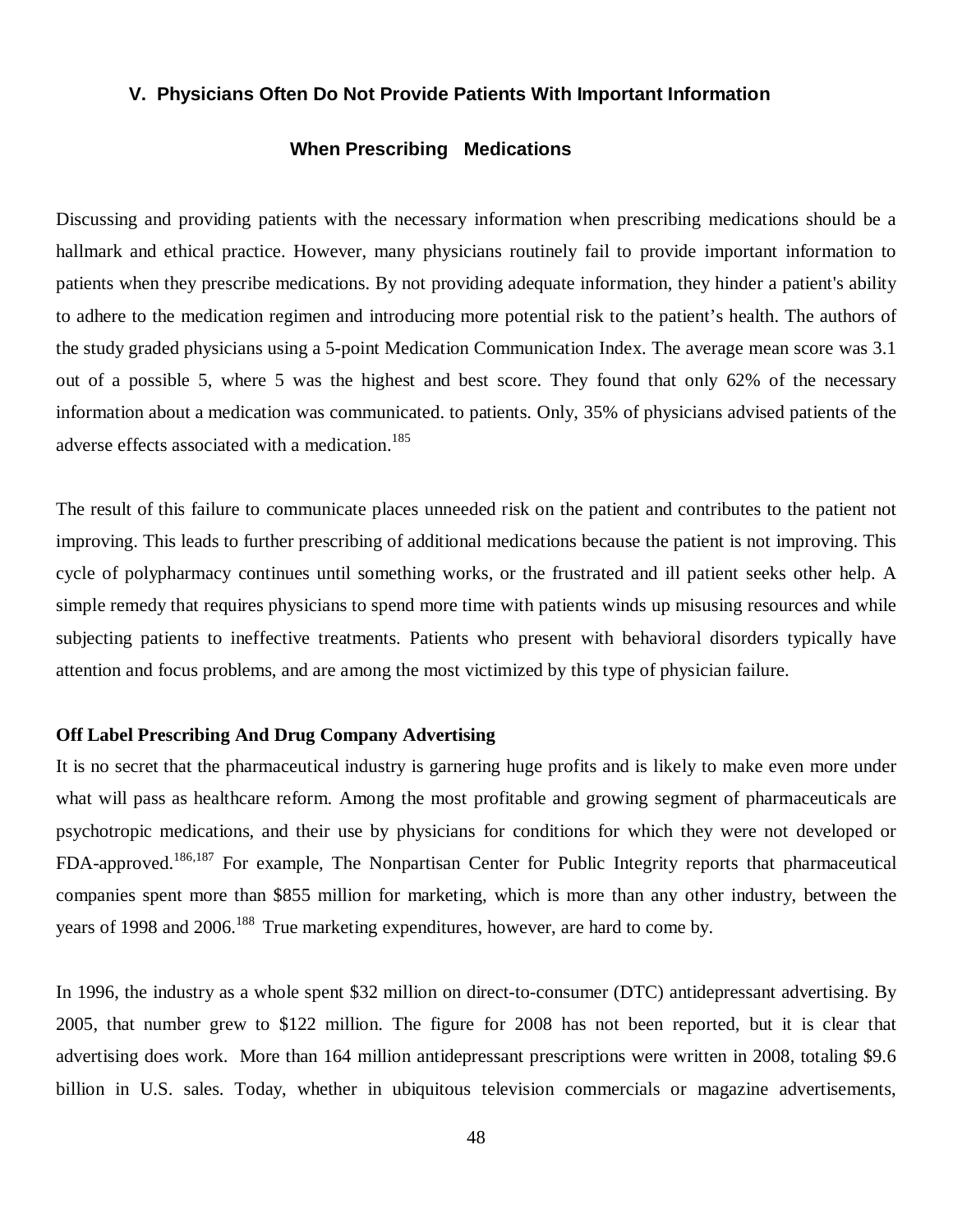consumers are exhorted to tell their physicians the name and type of medication that they want. Physicians, for the most part, willingly respond. Yet, with respect to antidepressants, the latest science casts great doubt that there is any significant difference between any of the SSRI medications and, moreover, whether they really work as advertised. One obvious question is whether the ads are driving the incidence rate of depression, or is greater awareness of depression driving the increasing number or prescriptions? The answer to this question is important not only for its clinical significance, but also because it is important to the economics of healthcare reform.

### **Is Depression A Function Of Advertising Dollars Or Greater Awareness?**

One could make the case that depression is being diagnosed more frequently today than a decade ago because of greater public awareness, and because primary care physicians have become the first-line providers of mental healthcare. However, study after study shows that primary care physicians, as a group, lack the expertise to diagnose depression as well as other mental disorders.<sup>189,190</sup> In fact, patients who are clinically depressed receive less than 60% of the standard of care<sup>3</sup> that organized medicine requires in their treatment guidelines. And, not just by mere coincidence, patients who are clinically depressed typically go for several years before getting the appropriate diagnosis and treatment from primary care physicians. This does not mean that primary care physicians are bad people or incompetent. Most are not. The problem is they just aren't skilled clinical psychologists and, problematically, the "training" they do get, typically comes in the form of a young*,* attractive drug sales representative.

On the other hand, why would an industry quadruple its advertising budget for a single class of drug if advertising was ineffective? These are not new facts but they are relevant. Psychotropic medications are proliferating. We call this the "Cerealization of Medications." The marketing strategy is no different than that employed by cereal manufacturers who line supermarket shelves with tens of boxes of the same sugar laden cereals. It's called getting and holding market share. Patients are being prescribed unnecessary medications and not getting the appropriate treatment because psychologists are being kept out of the treatment mix and because pills, in the short term, are cheaper than more appropriate and proven care.

## **Medical Psychologists Can Reduce Costs And Provide Needed Services**

Very few primary care physicians use any established instruments to diagnose depression or to help them to manage this disorder. Many physicians have admitted that, if they do use some type of instrument, they do so primarily to enhance patients' acceptance of the diagnosis when they anticipated or encountered resistance to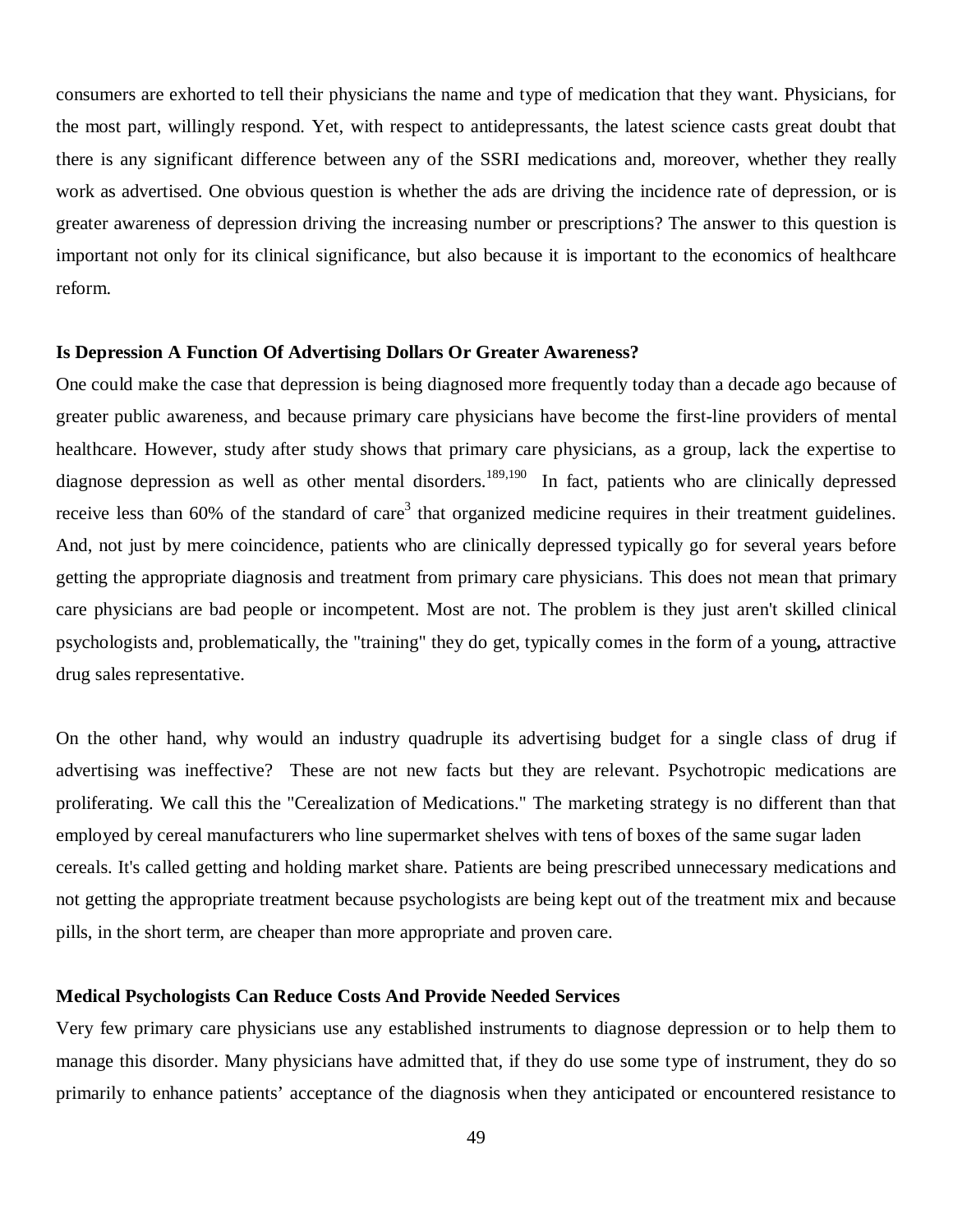the diagnosis. The major reasons why physicians do not use any established diagnostic tools is primarily due to the competing demands for the physician's time, the unfamiliarity of the objective criteria of depression, and how the physician views the patient from subjective behaviors.<sup>191</sup> Many physicians simply reinvent tests that have no application in the way physicians use them.

The use of medical psychologists, those trained in applying behavioral interventions to medical problems and clinical psychopharmacology, can be and are an effective solution to control the unnecessary rise and subsequent costs for psychotropic medications. It appears that psychologists are the only behavioral health profession speaking out against the proliferation and overuse of psychotropic medications. As trained professionals, we read the literature and understand its implications. We are specifically required as a condition of our license to know and understand diagnostic instruments. All doctoral-level psychologists are trained and have experience in psychological testing, their use, and interpretation. Where psychologists prescribe medications, we prescribe less. Our training as psychologists allows us to diagnose mental disorders quickly and accurately and we provide the most effective behavioral interventions when treating. Because medical psychologists rely less on medications than other practitioners, drug companies align themselves with psychiatry and other physicians against prescriptive authority for psychologists. The result is increased use and costs for medications and less effective treatment for patients.

So why do primary care physicians do it their way? Primarily, psychologists are not generally consulted because behavioral health has essentially been transferred to primary care. The bulk of healthcare dollars go to physicians. The behavioral health part of all healthcare expenditures is about 5%. Lastly, organized medicine wants to keep its turf intact. Anything that allows psychologists to practice to the full extent of our education, training, and skills is a threat to medicine. They are naïve in taking this approach because the role that a psychologist takes in the healthcare system with respect to medications is to modify downward or eliminate the number of medications a patient may take and we prescribe medications as a last resort. This is why drug companies support the move of behavioral health into primary care. They know that appropriate treatment will cost them money and profit. Patient care is only a consideration when it is profitable. Physicians are in the sole position of remedying the lack of care provided to patients.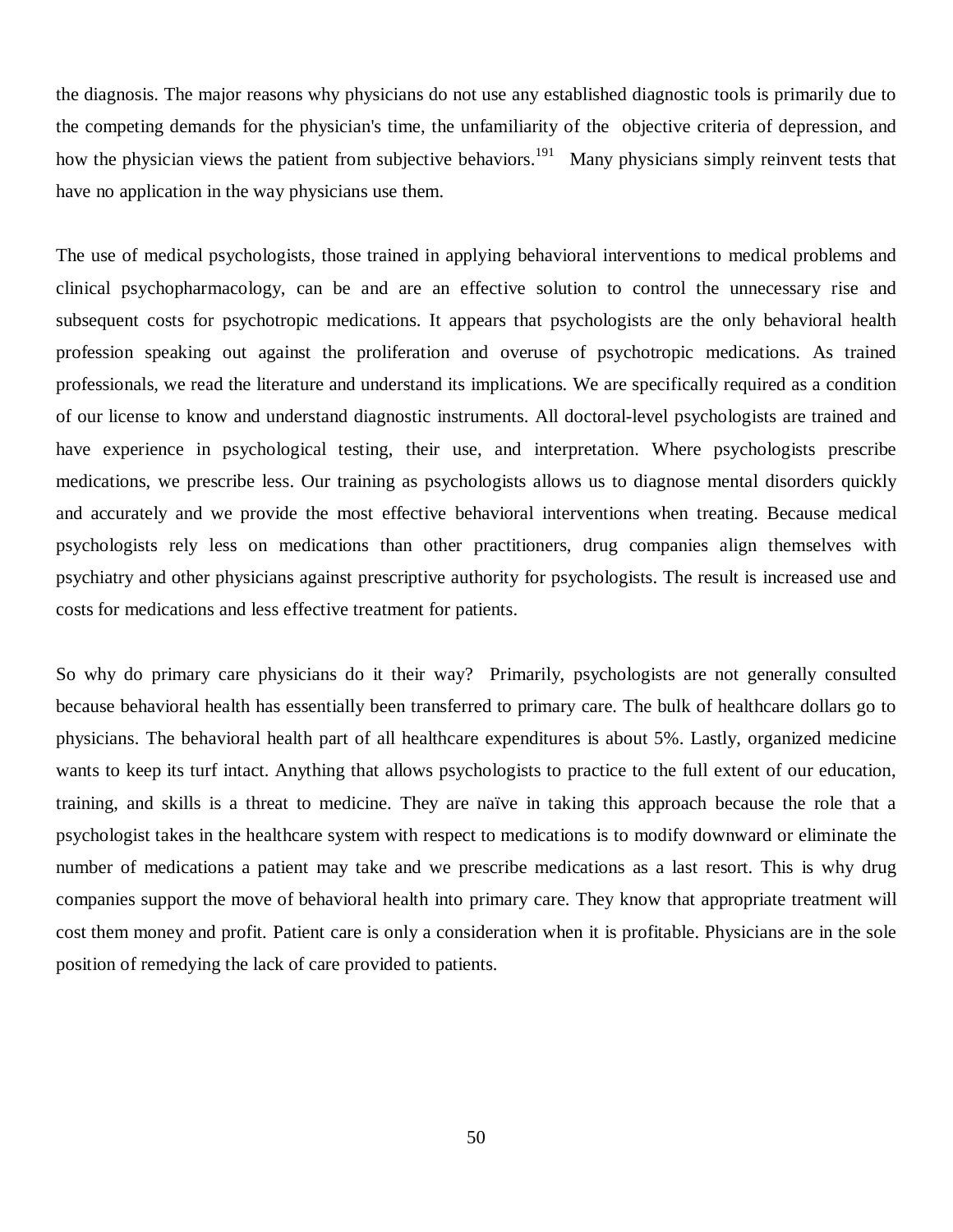## **VI. Reducing Harm and Healthcare Costs: A Review Of A Physician's**

# **Unlimited License To Practice**

Generally, physicians are licensed under what is termed an "unlimited" license. Underlying the intent of unlimited licensure is the expectation and requirement that physicians only provide those services for which they have received specific training and education. Unfortunately, there is no entity that can police or oversee that physicians adhere to the intent underlying the justification for unlimited licensure. As a result, unlimited licensure contributes to undue harm to patients, and is a public policy issue that needs to be addressed. There are few, if any, restrictions as to what they can practice under their scope of practice. With little risk of liability, physicians can incorporate into their practice whatever services that any other licensed healthcare professional provides. No other healthcare professional enjoys such protection in law. In fact, this concept was implemented at the turn of the last century, and is clearly out of date and out of touch with current knowledge. The justification for licensure of healthcare professionals is to protect the public. The justification by physicians for unlimited licensure was that rural America had so few physicians that they needed to provide a wide range of services, and limited licensure would result in patients being denied care. America no longer is an agrarian society, and unlimited licensure has not resulted in better patient care.

Psychologists, nurses, nurse practitioners and other healthcare professionals practice under what is termed a "limited" license. This means that these professionals can only practice what is stated in their scope of practice law. Typically, they can legally provide services that they have specific training, education and experience and that fall only into the categories of services that are specified in their practice law. The concept of limited licensing was designed to protect the public from practitioners who are not qualified to provide a specific service due to lack of training, education and experience. It is easy to see that limited licensing is a very good way to achieve this goal. The question is: Why are physicians granted this exception when it is clear that the lack of specific behavioral health training and education significantly contributes to ineffective treatment, runaway medical costs, and harm to patients?

## **The Federation of State Medical Boards**

The Federation of State Medical Boards (FSMB) is a tax-exempt organization representing the 70 medical boards of the United States and its territories. The mission of the FSMB is "To continuously improve the quality, safety and integrity of health care through developing and promoting high standards for physician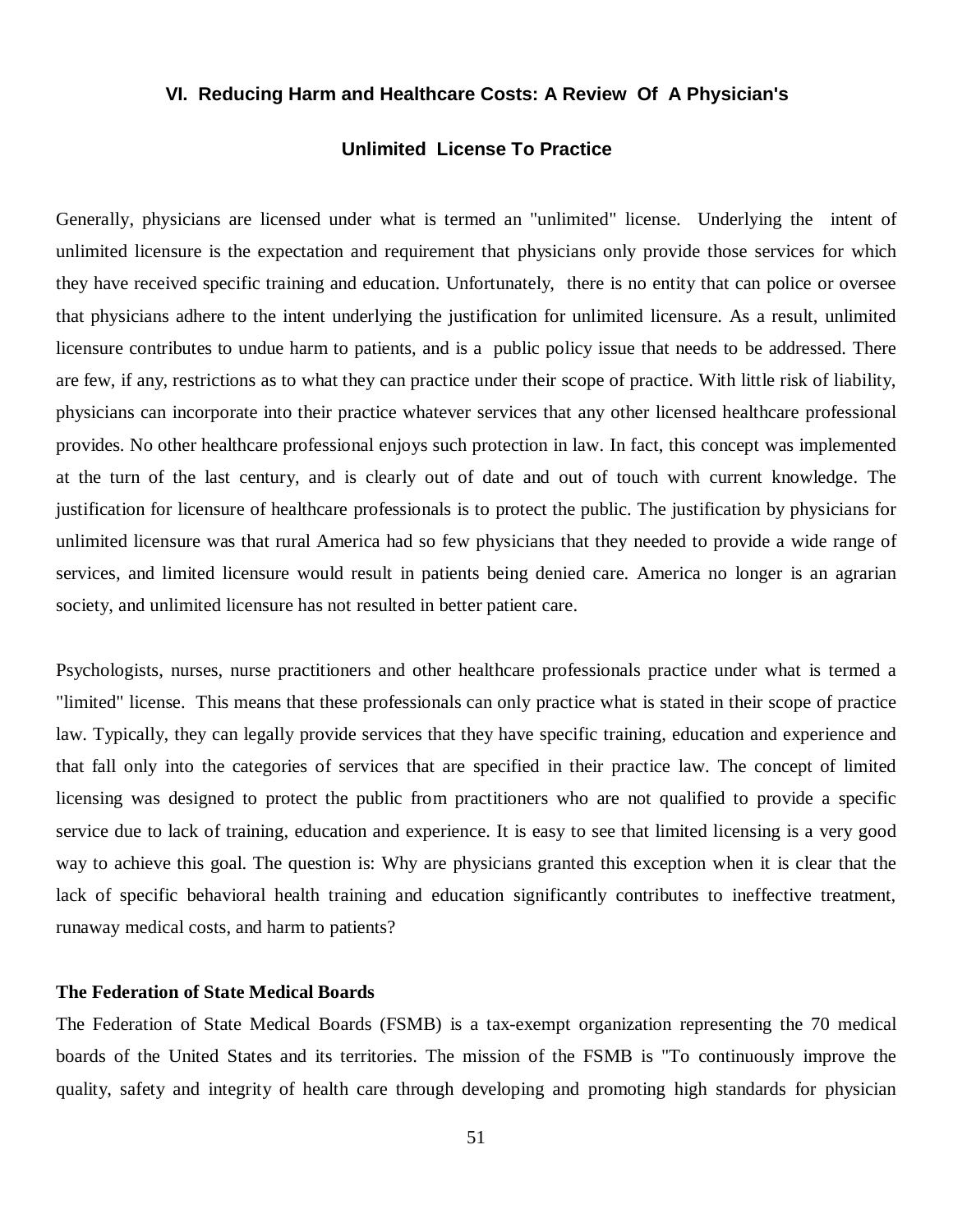licensure and practice."<sup>192</sup> The FSMB produced a study specifically relating to the problems inherent to the unlimited licensing of physicians. In its report, the FSMB concluded:

 "While state licensure boards may establish a rigorous procedure for granting initial licensure, in virtually all states, it is possible for a physician to practice medicine for a lifetime without having to demonstrate to the state medical board that he or she has maintained an acceptable level of continuing qualifications or competence."<sup>193</sup>

Interestingly, in its response to the FSMB, the Association of American Physicians and Surgeons *(*AAPS) advocates that one way to improve the quality of care would be for physicians to employ evidence-based principles in diagnosing problems and prescribing remedies. <sup>194,195</sup> NAPPP agrees with the AAPS, and we would like to see this implemented particularly with respect to patients receiving treatment by primary care physicians for behavioral disorders.

The AAPS also addresses many of the concerns that NAPPP has with respect to the lack of behavioral health education and training with non-psychiatric physician care. They cite: 1) The general poor quality of medical school applicants; 2) The small amount of time that physicians have to devote to patients; 3) The shortage of American-trained physicians and the increased reliance on foreign-trained physicians with limited language skills. NAPPP agrees with all of these factors. In fact, these issues impact patients suffering from behavioral disorders more than any other malady. Behavioral disorders and their treatment require clear and specific training and intellect, clear communication, a clear knowledge of the patient's culture and a significant amount of time to be spent with the patient.

Moreover*,* for the past 15 years, psychiatry, as an example, has had to recruit foreign-born residents to fill their declining training slots. All of these issues are present in a primary care setting where only minutes can be provided to the patient by a physician with *little or no training in behavioral health*, who increasingly is foreign born and trained, who may possess limited language skills, and cultural understanding.

## **The Medical Home Model**

The concept of the "medical home" model is one in which a primary care physician essentially is responsible for the overall health of a patient and arranges for the total needs of a patient to be met. This means getting the appropriate referrals to specialists and other healthcare professionals when necessary. Ideally, the model calls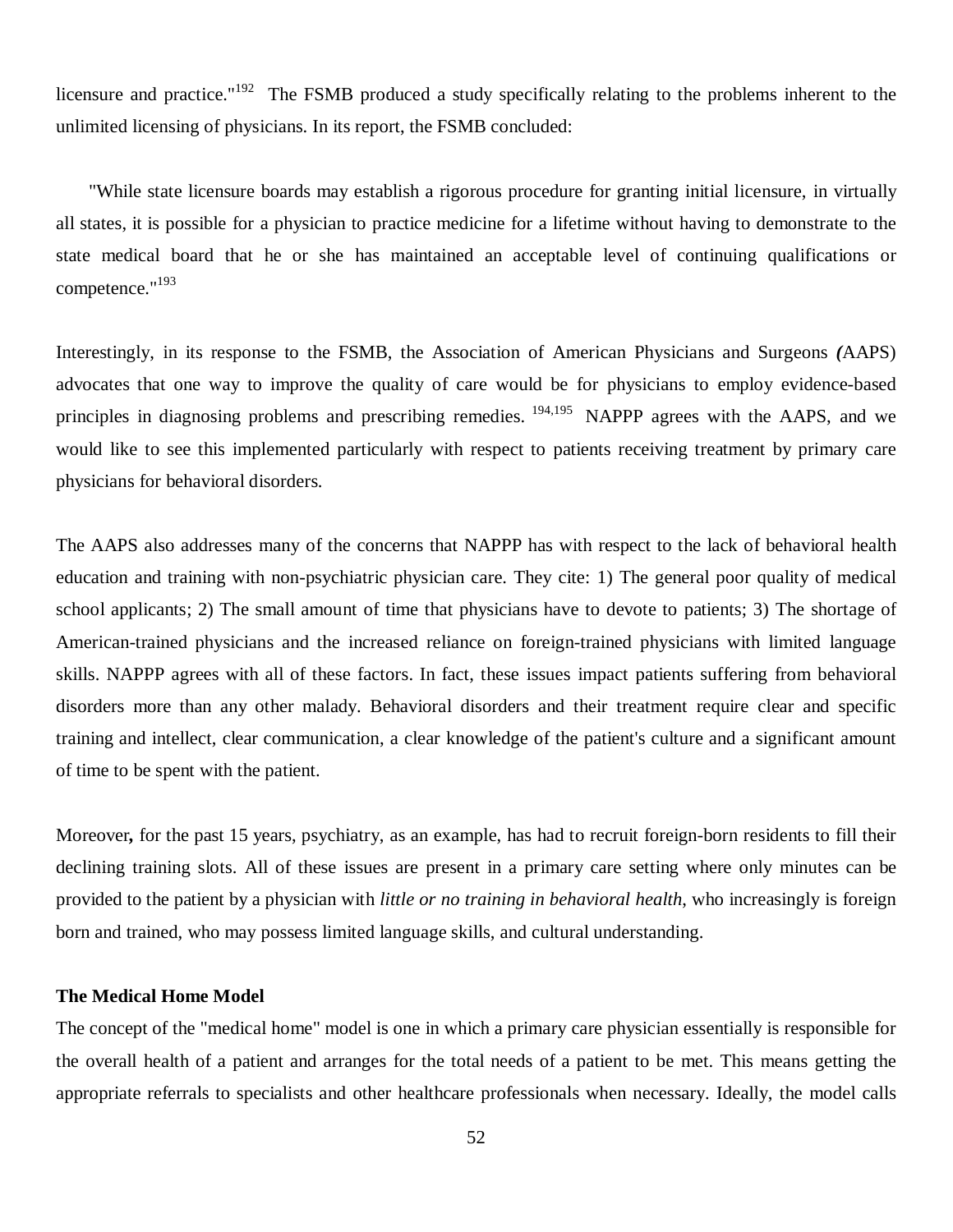for many specialists and healthcare providers being housed under the same roof. The concept was initially formulated by the American Academy of Pediatrics (AAP) in 1967. In 2002, AAP issued a formal policy statement expanding the concept to include accessibility, continuity, and comprehensive, family-centered, coordinated, effective care. The American Academy of Family Physicians (AAFP) and the American College of Physicians (ACP) have issued statements, separate from the AAPS, on their own models for improving patient care. What is important about the medical home concept is that two of the guiding principles are based upon having physicians refer patients to an appropriate provider for treatment and employing evidence-based medicine to provide the best treatments available based on objective research.<sup>195a</sup>

No one could argue or disagree that the "medical home" concept has the potential for improving patient care and outcomes. The problems, as has been pointed out throughout this document, is that physicians have accepted the medicalization of behavioral healthcare, prescribing medications for mental, emotional, and behavioral conditions when the best data shows medications are the least effective. Most primary care physicians prescribe medications without an appropriate evaluation and diagnosis by a psychologist or psychiatrist. They prescribe medications off-label for conditions for which there are proven behavioral treatments. One of the more egregious and dangerous practices is prescribing antipyschotic medications for patients presenting with relatively simple sleep problems.

Moreover, if physicians were committed to employing evidence-based medicine, few, if any, would be prescribing antidepressants and the host of psychotropic medications now prescribed. The objective clinical data on these medications, at least those that are published and have not been suppressed by drug manufacturers, show that, on the whole they are not effective. Then there is the issue of expecting a primary care physician to be a supervisor not only of the patient's care, but also of the independently licensed professionals who provide treatments to patients.

In order to be an effective supervisor, as opposed to an administrator, primary care physicians would have to have specific knowledge of the presenting problem, but also know which provider and which treatment would be the safest and most effective for the patient. In our opinion, this is asking too much of primary care physicians. They would need specific education and training on when and to whom they should be referring a patient. This type of training, while fundamental in the training of psychologists and other healthcare professionals, is relatively absent from medical training and practice. Yes, primary care physicians know when to refer to a medical specialist, but they lack the knowledge base when a referral is needed to a healthcare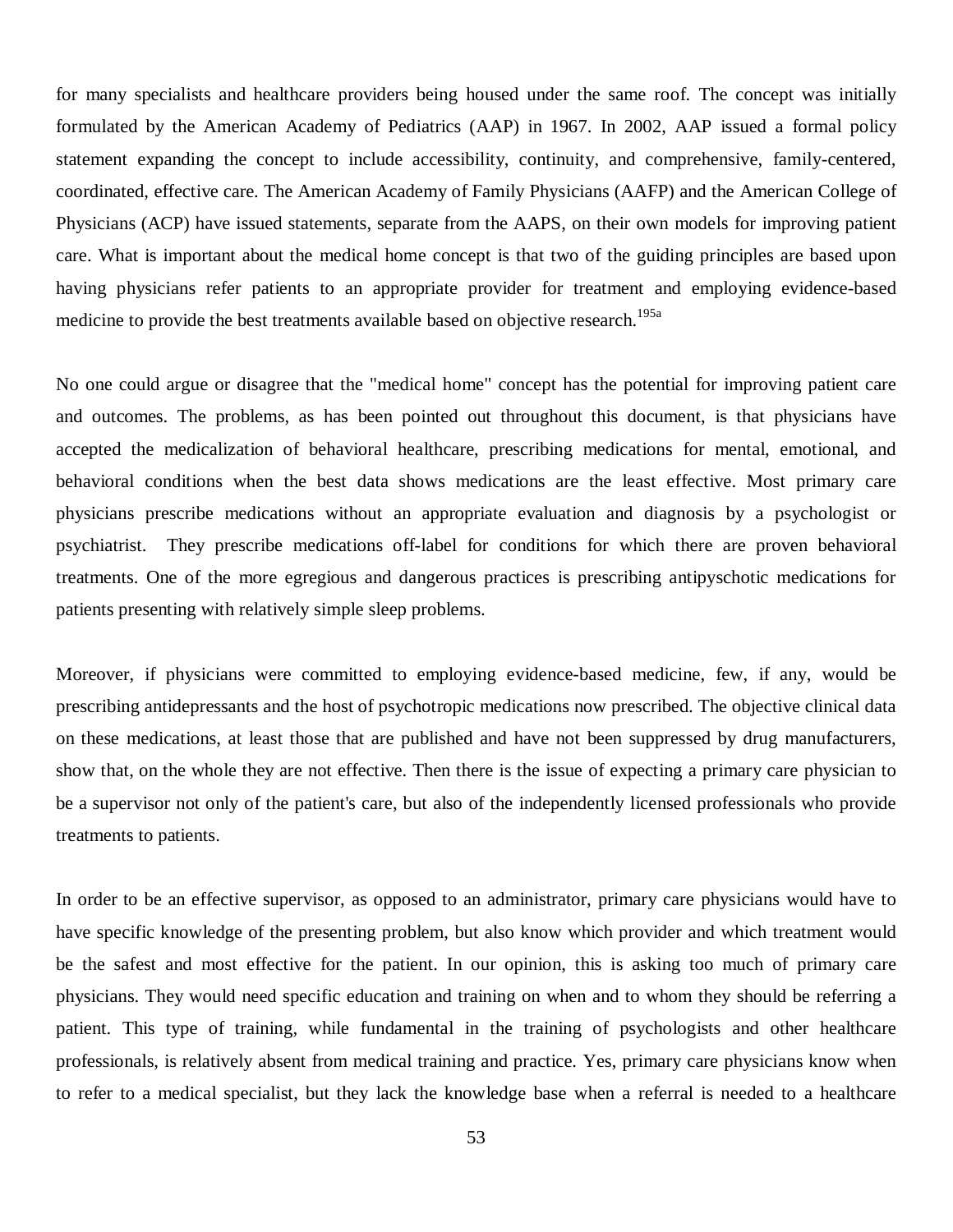provider outside of medicine. This is the rationale behind the medicalization of all health and health-related maladies. If there is a problem, the assumption is that it is a medical problem and there is a medical solution.

## **Physicians Are Not Trained To Review Drug Company Research**

It has been widely reported that pharmaceutical companies many times will report only "positive" results of clinical trials concerning their products. They routinely will omit the non-findings or negative findings in which a new drug or procedure may have proved more harmful than helpful.<sup>195b</sup> The basic motivation for this practice clearly is the financial interests that pharmaceutical or medical device companies have when they are the source of a study's funding. For example, pharmaceutical maker GlaxoSmithKline suppressed and hid results from several clinical trials that not only failed to show treatment effectiveness for off-label use of its SSRI among children and teens, but also showed possible increased risk of suicidal tendencies in this age group.

Another example of how drug manufacturers fool physicians and the public can be seen with the drug Abilify. The antipsychotic drug Abilify is an FDA-approved medication for treating schizophrenia. The FDA later approved it to also treat mania and depression. Yet, the more important information about this drug is that there is no real scientific evidence that it contributes to any reduction in symptoms related to depression. Moreover, this is an antipsychotic medication that can cause death in the elderly who have dementia. It can also cause a significant and dangerous increase in blood sugar, resulting in both cardiovascular problems and diabetes.

Physicians rely upon these reports from drug companies to make important clinical decisions. The problem is that the average physician has little, if any, research experience or training in statistical methodology.<sup>195c</sup> As a result, physicians who lack this training accept bogus findings about the efficacy of these drugs and prescribe them to patients. With respect to behavioral disorders, cases in which drug manufacturers apparently find it easier to suppress and manipulate negative data, these patients are put at high risks when prescribed many of these medications. In comparison, psychologists are trained in all aspects of research and statistics starting in undergraduate school all the way through their doctoral training. Using statistics to hide, manipulate or simply lie is easily detected by psychologists.

The practice of modern medicine centers on drug therapy. How many patients visit a physician and come away without a prescription? Not many, if at all. Given this reality, does it make any sense for physicians to have an unlimited license to prescribe when they cannot even demonstrate a working knowledge in how to detect statistical manipulation of the studies that they rely upon to prescribe these medications? We think not. Limited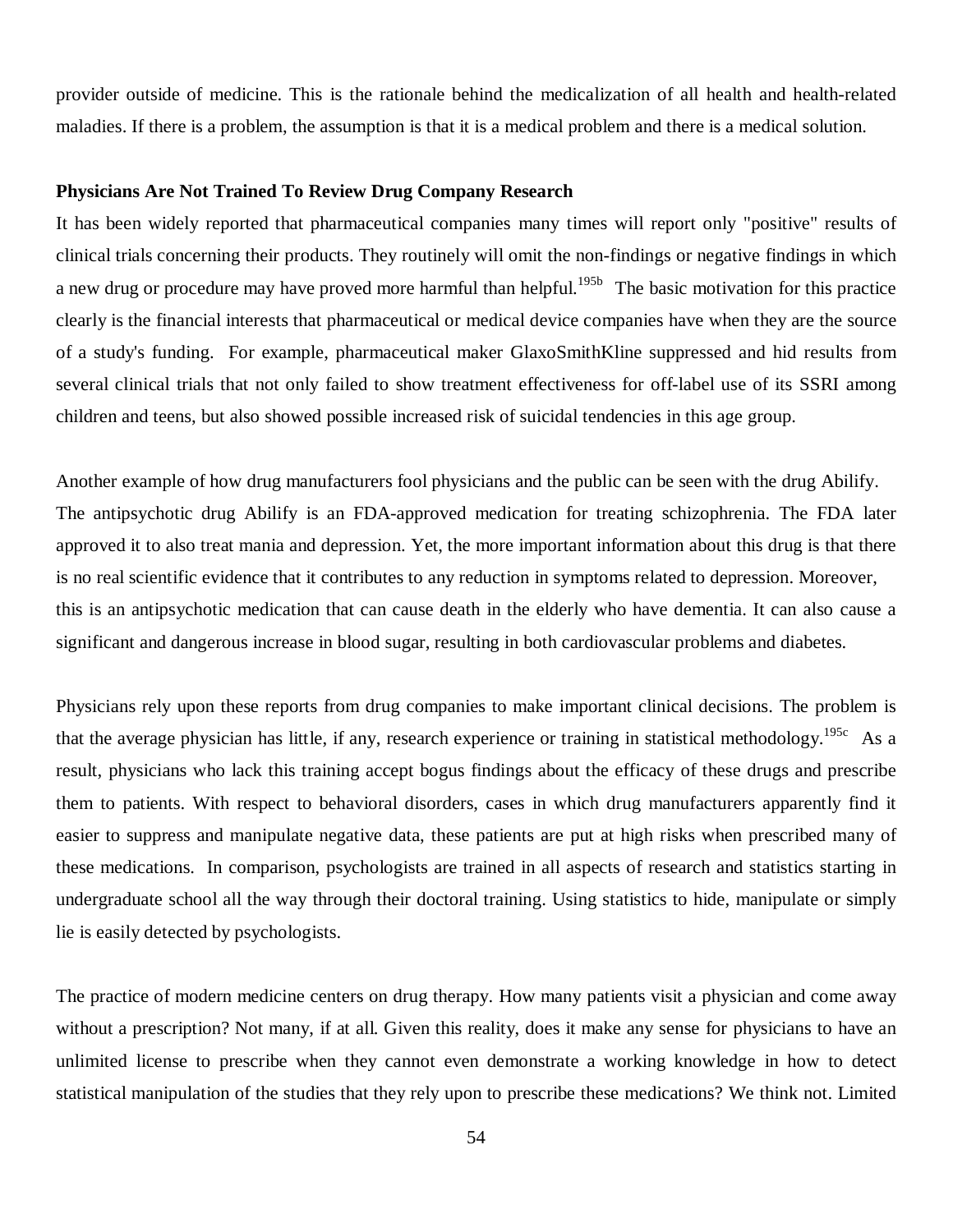licensure can reduce many of the problems and risks due to faulty prescribing because physicians will have far less medications to learn about. Risks due to of-label prescribing will be reduced. Moreover, the expenditures for relatively worthless medications will decrease. Everyone is a winner with limited licensure: Physicians, the public, patients and taxpayers all gain.

## **The NAPPP Proposal**

The remedy is simple: Medical licensure boards should subject physicians to the same limited licensing under which every other healthcare professional provides services. Physicians should only provide services when they can specifically demonstrate that they have had and passed the requisite education as determined by their respective medical and specialty boards. They should be limited to providing services only in their proven fields of specialization. This also means that physicians should be required to refer patients to qualified specialists both inside and outside of medicine. Limited licensing would require that physicians could not prescribe medications for conditions outside of their specialty. This would allow physicians to concentrate on the medications to treat conditions that they legally are able and licensed to treat.

Presently, any physician can prescribe any approved medication and can also prescribe medications for conditions for which the drugs are not FDA-approved. For example, we see many physicians prescribing harmful anti-psychotic medications such as Zyprexa and Seroquel to patients complaining of sleep interruption. These anti-psychotic medications have grave side-effects including significant weight gain, cardiovascular problems, diabetes and heavy sedation. When used to treat sleep disorders, which even the FDA states are best handled by behavioral intervention, non-psychiatric physicians are exposing their patients to harm that far exceeds the benefits of sedation.

Limited licensing is not an intrusion on professional autonomy. Psychologists have worked under these restrictions since our inception as licensed providers. In fact, psychologists are the only healthcare practitioners who must determine that a patient's condition is not one that is physical in origin and, if it is physical, must be referred to a physician for treatment. Only after ascertaining that the patient does, in fact, present with a behavioral disorder, can we proceed to treat. We do not see this as an intrusion to our professional autonomy.

We accept limited licensure as a safeguard for patients and because it is the rational and ethical thing to do. We accept scope of practice limitations and seek legislative changes only when we can make the case that we are able to provide a new service and are qualified to do so. Yet primary care physicians are put in the untenable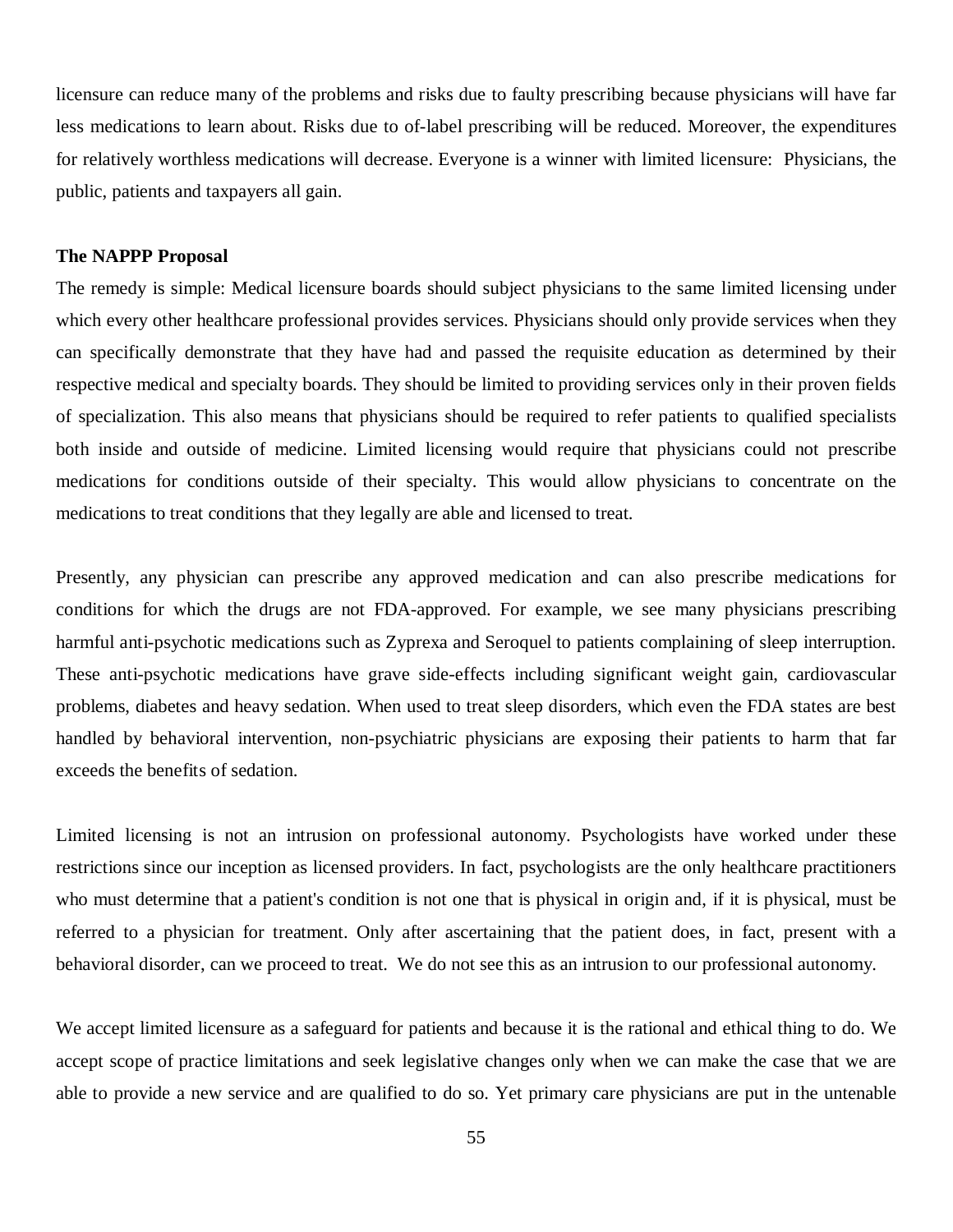position where they must treat patients for behavioral disorders for which they have little or no training. This situation does not bode well for patient safety, and exposes primary care physicians to increased professional liability, a contributing factor to malpractice insurance and awards and increased healthcare costs.

One would think that primary care physicians would appreciate being relieved from the liability they are subjected to when treating patients with behavioral disorders. Yet organized medicine resists changes to scope of practice of other healthcare professionals under the guise of patient safety. This resistance is odd, because primary care physicians routinely prescribe medications for behavioral disorders without the necessary education and training for safe and successful outcomes. These patients are at risk, and pay a heavy price for the assertion that physicians have the ability to diagnose and treat any malady even though they do not have the expertise to do so. NAPPP believes that specially trained medical psychologists would provide this relief to physician colleagues by integrating behavioral health into primary care, resulting in physicians limiting their care to their specific expertise*.*

## **Professional Autonomy**

Clearly, physicians go through a rigorous training process to obtain their initial medical degree. But so do other healthcare professionals. Professional autonomy is a concern for all of us. There must, however, be a balance between the patient's interest and professional autonomy. To subvert treatment and ethical considerations because of economic issues, or the interests of corporations such as drug manufacturers and insurers, is not a balance. It is sabotage and represents a wholesale disregard for the reasons one enters healthcare. As consumers and providers, we are stakeholders and our concerns also must be heard. America has become a culture that is reactive to events only after disaster strikes. NAPPP believes that the deaths of more than 100,000 patients a year from medication errors qualifies as a disaster. We believe that we must be proactive. Following the concerns presented in the FSMB report is one way to produce a balanced remedy. Limiting scope of practice to areas of expertise developed through education, training, and experience is another and, in our opinion, an additional option.

Yes, a license is an intellectual property right and should be protected. Nevertheless, a license is a stateauthorized privilege that can be changed. This privilege can be properly taken or modified, as long as there is a process safeguarded in law. It is unacceptable for physicians to resist and fight against a limited license while at the same time advocating for malpractice reform that limits their liability for negligence. This is a prime example of wanting to have one's cake and it eat it, too. Quality and safety are improved by stated limitations.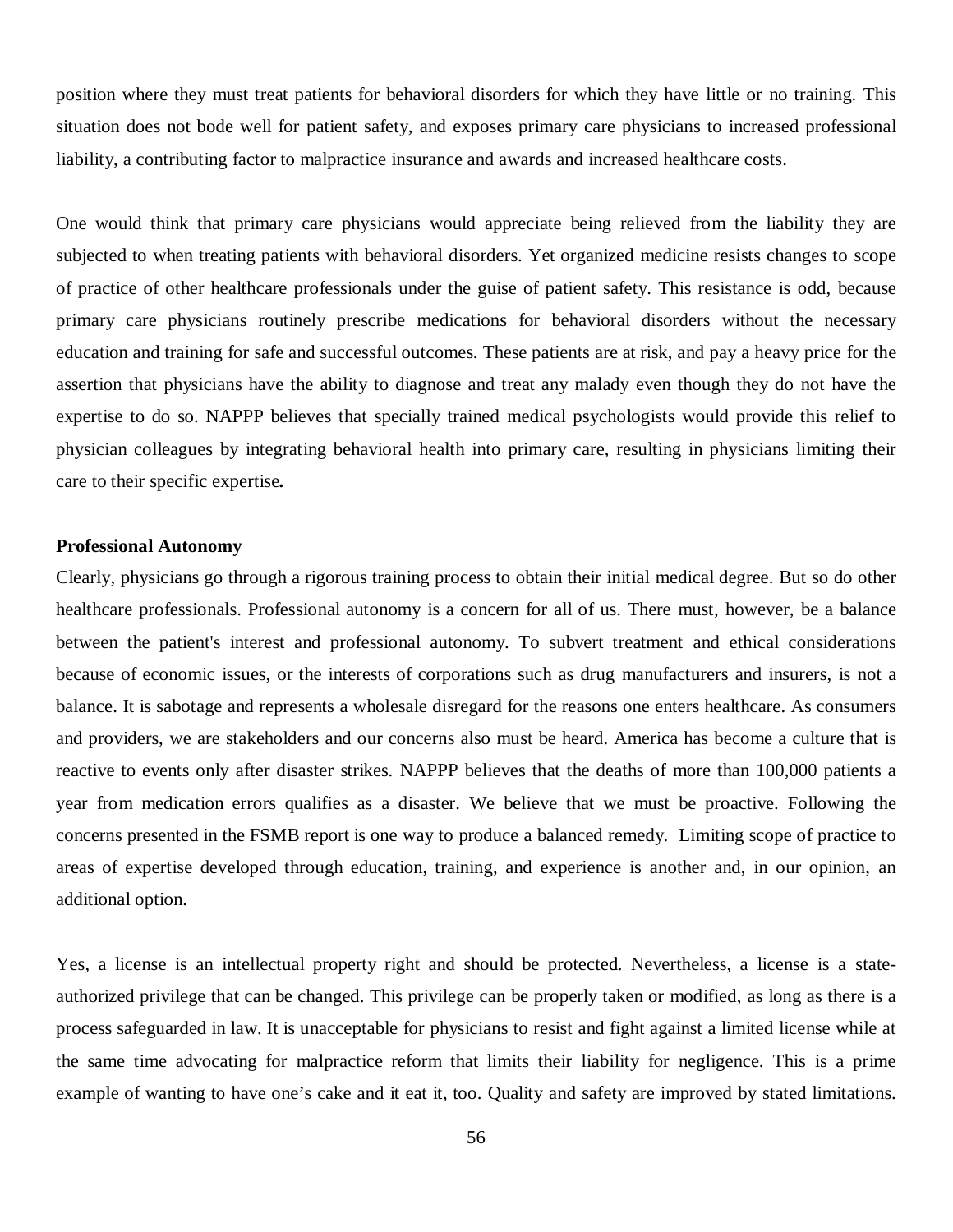Competition also can improve quality and decrease overall healthcare costs. Organized medicine needs to become part of the solution and not remain a major part of the problems plaguing healthcare.

## **Concluding Statement**

There is evidence that physicians practicing outside their education and training contributes to a system in which patients are not being appropriately served and are being subjected to undue harm. Limited licensure of all healthcare providers to practice within the scope of their education and training can improve competence, treatment outcomes, and greatly decrease the cost of healthcare while raising the standard of care provided to patients.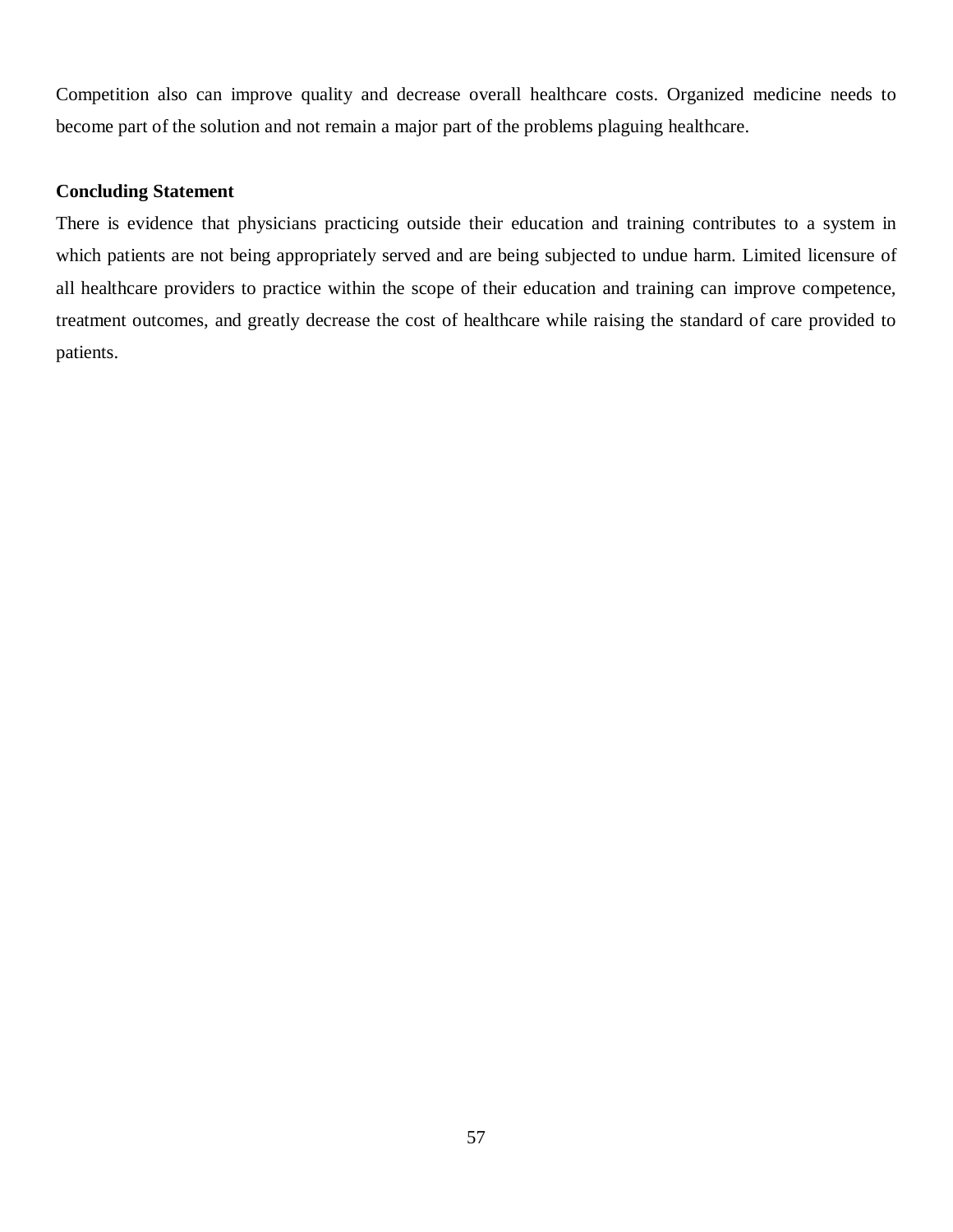## **VII. Medicating America's Children**

NAPPP is concerned about the increased prescribing of psychotropic medication in the child and adolescent population. A very recent study new study from Rutgers University and Columbia University shows that prescriptions for antipsychotic medications to children aged 2 to 5 years doubled between the years 1999-2001 and 2007. The top-selling medicines in 2008 were anti-psychotics for schizophrenia and bipolar disorder with \$14.6 billion in sales.<sup>198</sup> The studied group was a population of privately insured children. Moreover, the age of children being medicated with psychotropic drugs is getting younger and the number of children being medicated increasing every year. These same researchers produced a previous study in a population of children enrolled in a government Medicaid program.<sup>199</sup> They concluded that children seen by physicians insured under Medicaid are about four times as likely to be prescribed an anti-psychotic medication.

What is more problematic about this growing practice is there appears to be little evidence, if any, that these drugs are effective in this population of patients. Physicians, on the other hand, seem unconcerned about the lack of evidence or effectiveness of these drugs. They are aware, however, that children are not part of the population included in clinical trials, so why the rush to prescribe wholesale these potentially dangerous medications to such a vulnerable population? This is an important question. What we do know is that these drugs are dangerous in adult and aged populations. Given the lack of data, can we rationally infer there is a great likelihood that danger extends to children? We believe we can.

## **The Role Of The Federal Drug Administration (FDA)**

The manifest role of the FDA is to approve the use of medications, medical devices and other drugs for their use in medical treatment. It is supposed to be both a licensing agency and a watchdog to protect the public from dangerous drugs and devices. Few would argue that the FDA has accomplished or achieved its stated mission. The FDA is essentially controlled by the drug industry. Its overview of medications and the research supporting manufacturer's claims to market these drugs simply are appalling. Drug manufacturers have been charged with hiding, obscuring and falsifying the results of clinical trials. The efficacy of Prozac could not be distinguished from placebo in 6 out of 10 clinical trials.<sup>200</sup> The FDA, however, was quick to authorize its use. When introduced, Prozac was almost immediately prescribed to children. Even though many researchers pointed out to the FDA that many antidepressant trials have serious methodological weaknesses, the FDA still approves these drugs. Moreover, the FDA was well aware there is an industry practice in which negative results are less likely to be published than those with positive results. $^{201}$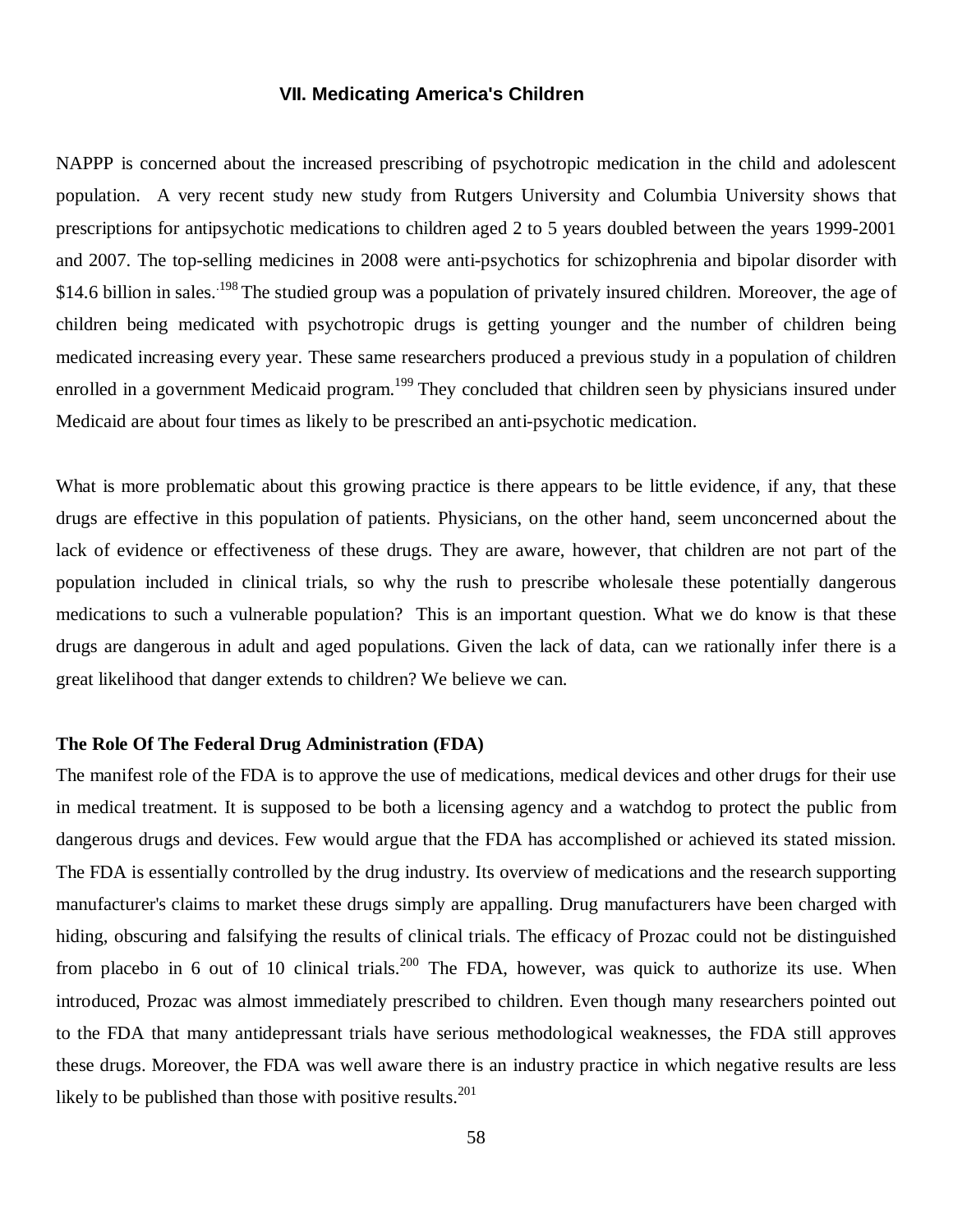This practice makes it difficult to ascertain the effectiveness or meaningfulness of studies actually showing differences or improvements to existing drugs. It is because of these issues that NAPPP questions the specific efficacy of antidepressants relative to pill placebo, particularly when these drugs are prescribed to a vulnerable population of children. The FDA needs to perform its job more effectively. Physicians, on the other hand, need to be less "pad happy" when prescribing these drugs. Patients will be better served by a physician who looks at the underlying research before using his patients as guinea pigs for the drug companies. Better yet, refer these patients to a psychologist, who is more qualified to make an appropriate diagnosis and who will recommend a treatment plan based on the latest outcome research.

### **Does ADD/ADHD Qualify As A Real Diagnosis?**

Before even considering ADD/ADHD as a medical problem, it seems to us that the current use of psychostimulants also should be scrutinized as a treatment option. Many of the patients are treated after being referred for ADD/ADHD had long-standing but undiscovered sleep disorders.<sup>201-203</sup> Not surprisingly, psychostimulants do produce gains in performance with these patients. One would expect these results if a sleep disorder is present. For too long, many have accepted that ADD/ADHD are established conditions that need medical as opposed to behavioral treatment.

To date, not a solitary cause has yet been identified for ADHD. ADHD will likely prove to be an umbrella term for a number of behavioral and/or neurologically based disorders. Furthermore, there hasn't been any identified cause specific to ADD, leaving open the likelihood that ADD may be a catch-all condition. The National Institutes of Health Consensus Development Conference and the American Academy of Pediatrics<sup>204</sup> agree that there is no known biological basis for ADHD. The more one reviews the literature on hyperactivity or ADD, the less certain we are about what it is, or whether it really exists as a stand-alone disorder. So, at issue is not only the question of drugs for the treatment for attention-deficit problems, but also the question of why physicians prescribe these medications for children when other factors may be the cause of the problems. In May 2010, The American Medical Association issued a news release on this specific issue, detailing the numerous comorbidity conditions found along side ADD/ADHD. In that release, several researchers made the following statement: "Among children and adolescents with attention-deficit/ hyperactivity disorder, more than 80

> percent had a diagnosis of at least one other psychiatric disorder, most commonly oppositional defiant disorder and conduct disorder, according to new research presented at the American Psychiatric Association's Annual Meeting. (AMA News lease, May 26, 2010)"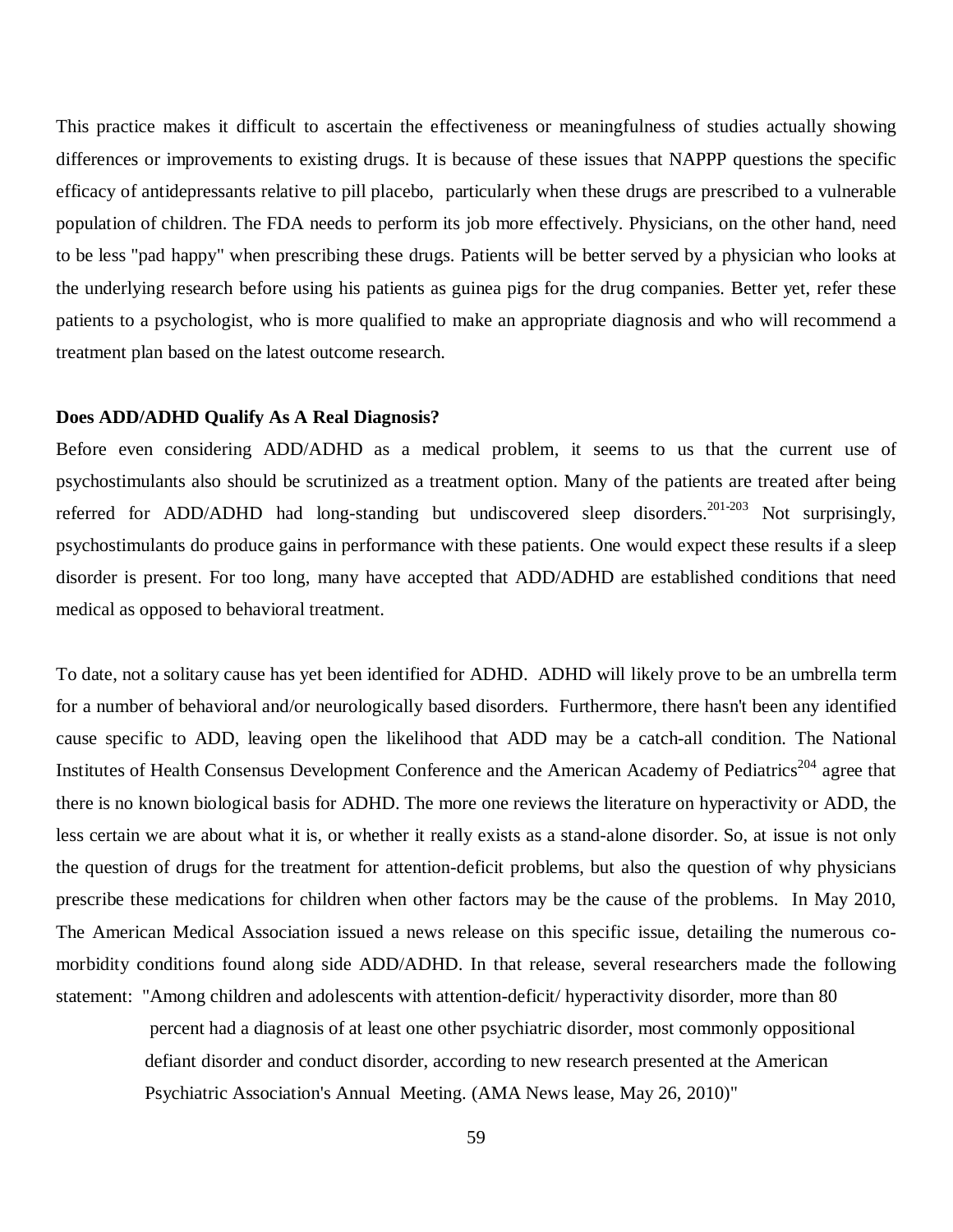It is important to note that the conditions specified in the news release are behavioral disorders. Moreover, the issue is whether the condition labeled ADD/ADHD is a primary diagnosis or a symptom related to other, established behavioral disorders. It appears that the latter is the case, and raises to the question of why these children are being treated with drugs when they more than likely are experiencing a behavioral disorder amenable to non-drug treatment.

## **Children Diagnosed With Attention Deficit Problems**

In 2007, the FDA issued an administrative order that requires that all makers of ADHD medications to develop and provide patients with Medication Guides. The guides must contain and warn patients, in clearly readable language, to possible heart and psychiatric problems related to ADHD medicine. The FDA took this action because of complaints and the increasing data that concluded ADHD patients with heart conditions had a higher risk of strokes, heart attacks, and sudden death when using these medications. The psychological symptoms associated with these drugs include hearing voices, having hallucinations, becoming suspicious for no reason, or becoming manic. The FDA found that these symptoms occurred in patients who had no history of behavioral disorders. Ritalin is a psychostimulant medication prescribed primarily to children.

In addition to Ritalin, the non-amphetamine based medication prescribed to children with ADHD is Strattera. The FDA warns that children and teenagers who use Strattera are more likely to have suicidal thoughts than children and teenagers with ADHD who do not use this medication. Child who use Strattera must be supervised and their behavior carefully monitored. Symptoms may develop symptoms suddenly, and they are a serious threat to the child.

These medications have become ubiquitous in schoolyards across America. In 2001, the average total annual expected cost per patient was \$1,631 for Concerta, and \$2,080 for Ritalin. Adderall, another widely used psychostimulant cost \$2,232 per patient.<sup>205</sup> In 2003, psychostimulants had sales of \$2.4 billion. By 2008, sales of Adderall reached \$1.1 billion while sales of Starttera were \$479 million.<sup>206</sup> Clearly, these medications are big profit-producers for the drug companies, but are dangerous when prescribed to children. The FDA has been derelict in its duties and too industry-friendly. The FDA appears unwilling to challenge the drug companies, no matter how demonstrable the research on the dangers and ineffectiveness of these medications.

The FDA, as well as every pediatric physician group, are aware of the effectiveness of non-drug treatment for attention-deficit problems.<sup>207-209</sup> They also are aware of the problems with the long term use of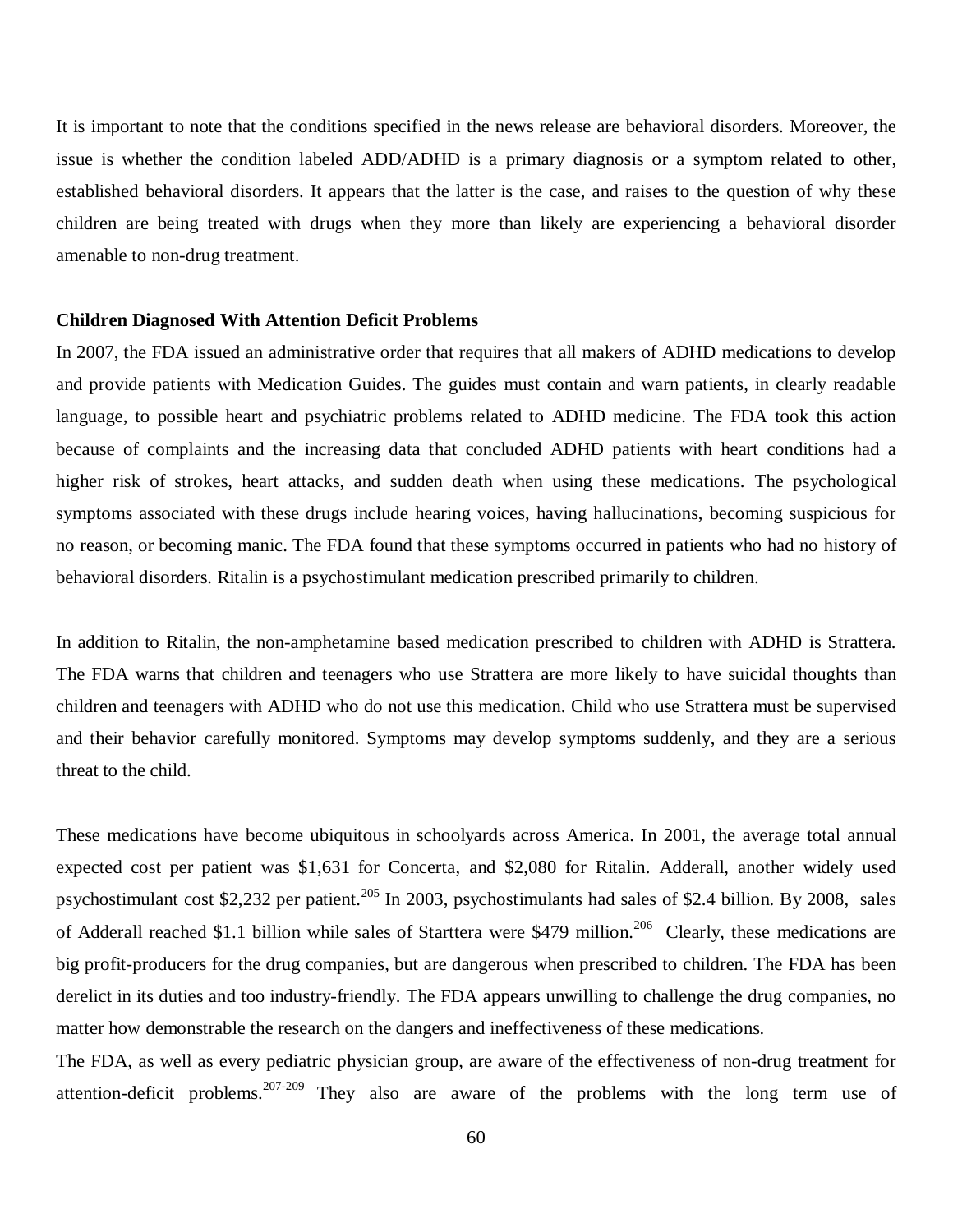psychostimulants.210, 211 These medications can change brain structure and inhibit growth in children. Moreover, these drugs are sold on school grounds as a "drug of choice" because they are so easy to get.  $2^{12,214}$  It seems that these drugs are viewed by so many professionals as potentially dangerous to children that some in the psychiatric community prefer that marijuana be prescribed instead of psychostimulants.

An important study by Cummings and Wiggins published in  $2001$ ,  $2^{14a}$  looking at children and adolescents diagnosed with ADD/ADHD and prescribed psychotropic medications when entering treatment, showed a dramatic reduction in the use and amount of medications at the conclusion of treatment when these patients were provided with behavioral interventions. Cummings and Wiggins advocated for a collaborative model between primary care physicians and psychologists to bring about a rapid stabilization of the patient's condition while at the same time reducing or eliminating medications. This was not a small study. The records of 168,113 episodes of children and adolescents over a four-year period, who received behavioral intervention while on medication, was reviewed for the study. At the conclusion of treatment, only 13% of the children remained on medications contrasted with about 67% of children and adolescents who were on medication when they first entered behavioral treatment. More importantly, 95% of the 5 to 6 year olds and 92% of the 1 to 17 year olds did not need any medication at the end of treatment. This success was achieved with an average of only six sessions of behavioral intervention. The implications for cost control are obvious. However, the rapid stabilization of symptoms without medication and over such a short time is impressive and important.

Contrast these results with the meager clinical trials reported by the drug manufacturers of psychostimulants. Although this data comprises a large number of data points, both the number of prescriptions for psychostimulants continues to increase along with the costs for these medications. In the same time period, behavioral intervention has significantly been diminished. But even as the use of psychostimulants is questionable, some psychiatrists have called for adding marijuana to be used in treating attention deficit symptoms.

Recently, an article appeared in the New York Times <sup>215</sup> reporting on the use of marijuana for treating children with ADD/ADHD. The Times article is just one of several that have been popping up since medical marijuana initiatives have been passed a handful of states. Initially, the use of marijuana to treat pain and suffering related to the side effects of chemotherapy and to increase appetite in HIV patients were used as the rationale for the medical marijuana initiatives. Right now, however, a patient can get a prescription for almost any type of complaint. Anxiety, depression and other behavioral disorders are now at the top of the complaint list. Thus, it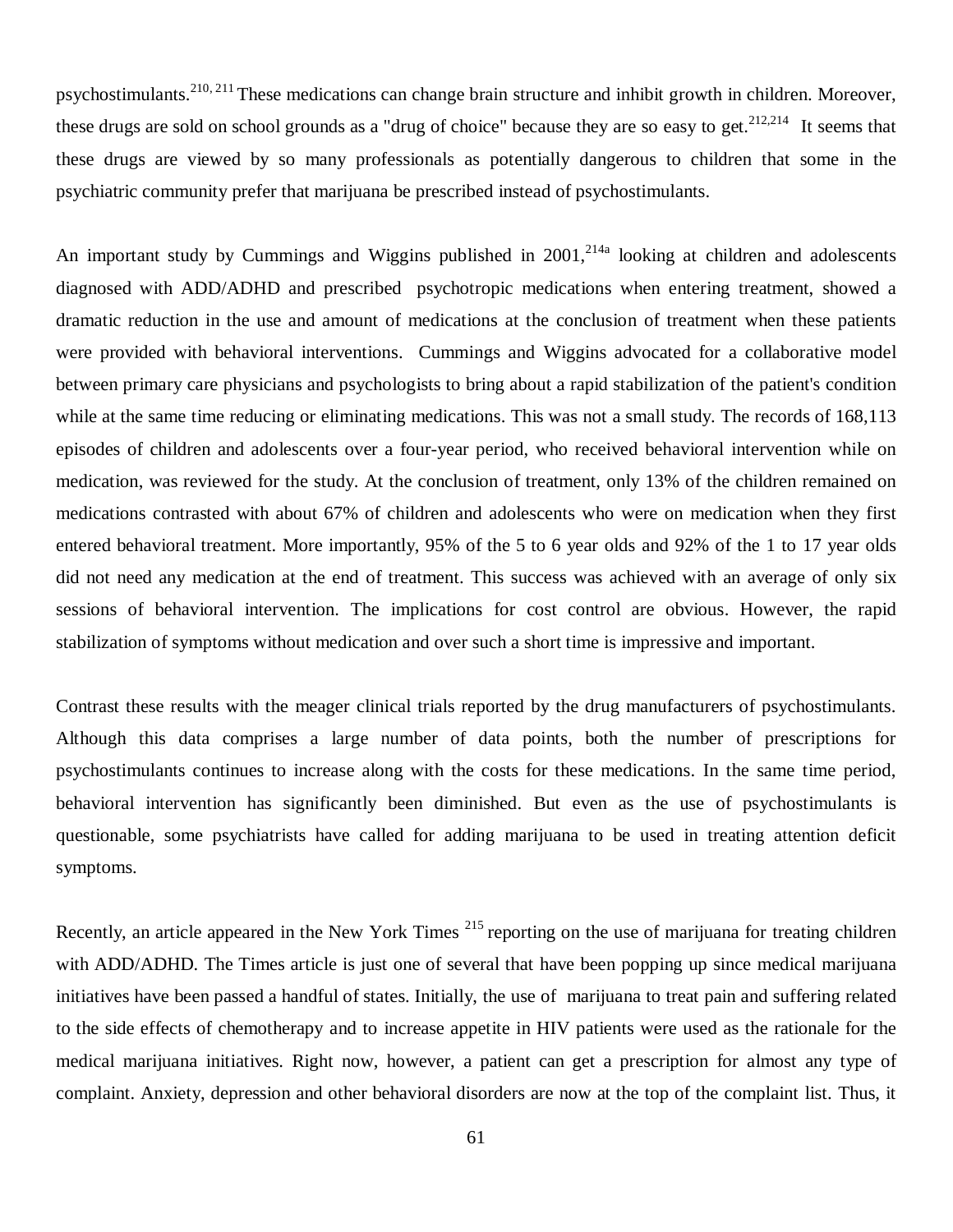is not surprising that more disorders are being added to the list.<sup>216</sup> How safe can a drug be when psychiatrists are advocating that these patients would be better off with marijuana?<sup>217</sup>

#### **Childhood Bipolar Disorder**

Psychostimulants are not the only drugs to which children and adolescents have been subjected. Increasingly, children as young as 5 years old are being diagnosed with bipolar disorder by physicians without even a thorough evaluation by a psychologist. Every psychologist has had a patient who was diagnosed by a psychiatrist or physician as having "Bipolar Disorder." In the case of children, adolescents and young adults, this label appears more frequently than any objective analysis shows it should. A 2005 study by Jennifer Harris, a clinical instructor at Harvard Medical School, published an article in the Journal of the American Psychiatric Assn. that clearly shows that much of the evidence that juvenile bipolar disorder is as widespread as currently diagnosed is highly suspect. A major finding of this research is: "Diagnoses for children are generally far less precise and meaningful than they are for adults. These uncertainties should be discussed with patients and their families, particularly when bipolar disorder is being considered as a "diagnosis."<sup>218</sup> Dr. Harris' alarm is not a singular call that questions the overdiagnosing of bipolar disorder. <sup>218,219,220.</sup>

Frequently parents have no place to turn to get appropriate information when their child's behavior appears different. Many articles on bipolar disorder available on the Internet imply that a simple pill prescribed by a psychiatrist will make everything better. What these articles do not tell parents, or anyone else for that matter, is that the physician most likely has received many "incentives" for prescribing medications as opposed to ordering an evaluation to find out if the child really does have bipolar disorder. Thus, getting labeled with a bipolar disorder diagnosis has increasingly been part and parcel of medical practice.

Typically, by the time psychologists are recommended, patients are resistant to make appointments because, as the truism goes, "psychologists do not prescribe medications." In those infrequent cases in which a psychologist is consulted, we become the referral source for psychiatrists and we lose the patient. I am not suggesting we lose the patient because psychologists cannot prescribe medications. We lose the patient because psychologists typically are not part of the treatment process. The ability to prescribe not only gives one control over the treatment process but also the ability NOT to prescribe. Many physicians and parents simply do not understand this, as they want relief for their children and are not provided with the information that physicians often withhold. As a consequence, patients are reluctant to listen about alternative diagnoses or alternatives to medications. Physicians gain, patients lose. It is not uncommon for patients and parents to hear that, "You must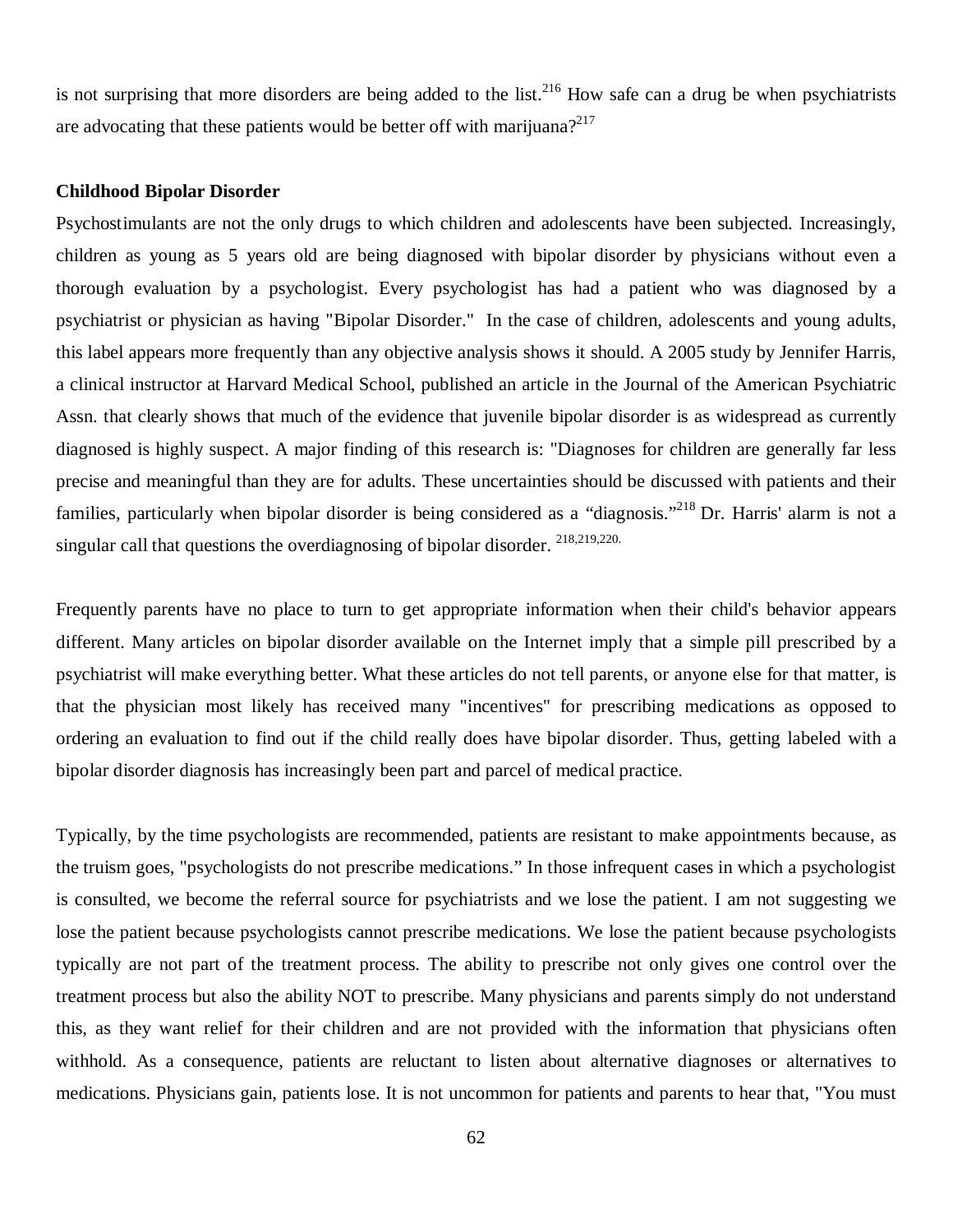take this pill for the rest of your life. Bipolar is a lifetime diagnosis." Imagine, some people take solace in finally getting a diagnosis before realizing how desperate they were that getting a lifetime diagnosis of mental illness made them happy.

Then reality sets in. Most psychiatrists these days prescribe Abilify for bipolar disorder. Yet, Abilify, as is true of most or all psychotropic medications, has not been tested in children or teenagers. These are serious drugs, and a 15-minute session or shorter that leads to a lifetime prescription is patently absurd and unwarranted. Psychologists can provide a proper and appropriate diagnosis that can spare parents and their children a lifetime of misery. We are specialists at looking at differential diagnoses. We can do better because we are not standing in line at the drug company counter waiting for a handout. As to cost-effectiveness, having an appropriate diagnosis is key to controlling healthcare costs. Bipolar disorder is now replacing the pediatric diagnosis du jour of Attention Deficit Hyperactivity Disorder. NAPPP does not think that there is any absence of a connection between the increase in these diagnoses and the push by drug companies in the psychiatric and medical communities.

NAPPP believes that ceding ground to physicians at the expense of our patients is unacceptable. Psychologist specialists need to be part of the treatment process. To get this, we need to have the ability to question medications as being the first and only consideration in a treatment plan. There are just too many psychotropic medications being prescribed for our children and for the wrong reasons. Medicine will never admit to this, because it is part of a drug distribution system that maintains its status and provides physicians with too many perks and incentives to prescribe medications. We need to change this process. Medicating without thorough, professional diagnosis and research into alternative treatments is not only wrong, but abusive to the patient. Medications may be necessary for some patients, but their irresponsible overuse is a serious problem.

Some solutions, which NAPPP endorses, is to regulate when and how some of these medications are used. We advocate eliminating ads for prescription drugs from television and magazines. We did this for alcohol because, as a society, we recognize that advertising is directly related to substance abuse. Also, physicians should be empowered and mandated to better inform parents of the possible harms many drugs can cause their children, and that no medications will be prescribed unless there is a thorough evaluation by a qualified, doctoral-level psychologist. Physicians need to be trained and directed to shift more of their concentration on the underlying causes of behavioral disorders in children. Today's society can be very difficult for many people. Stress can produce many symptoms that can lead to many problems. Learning to manage stress is a long-term solution.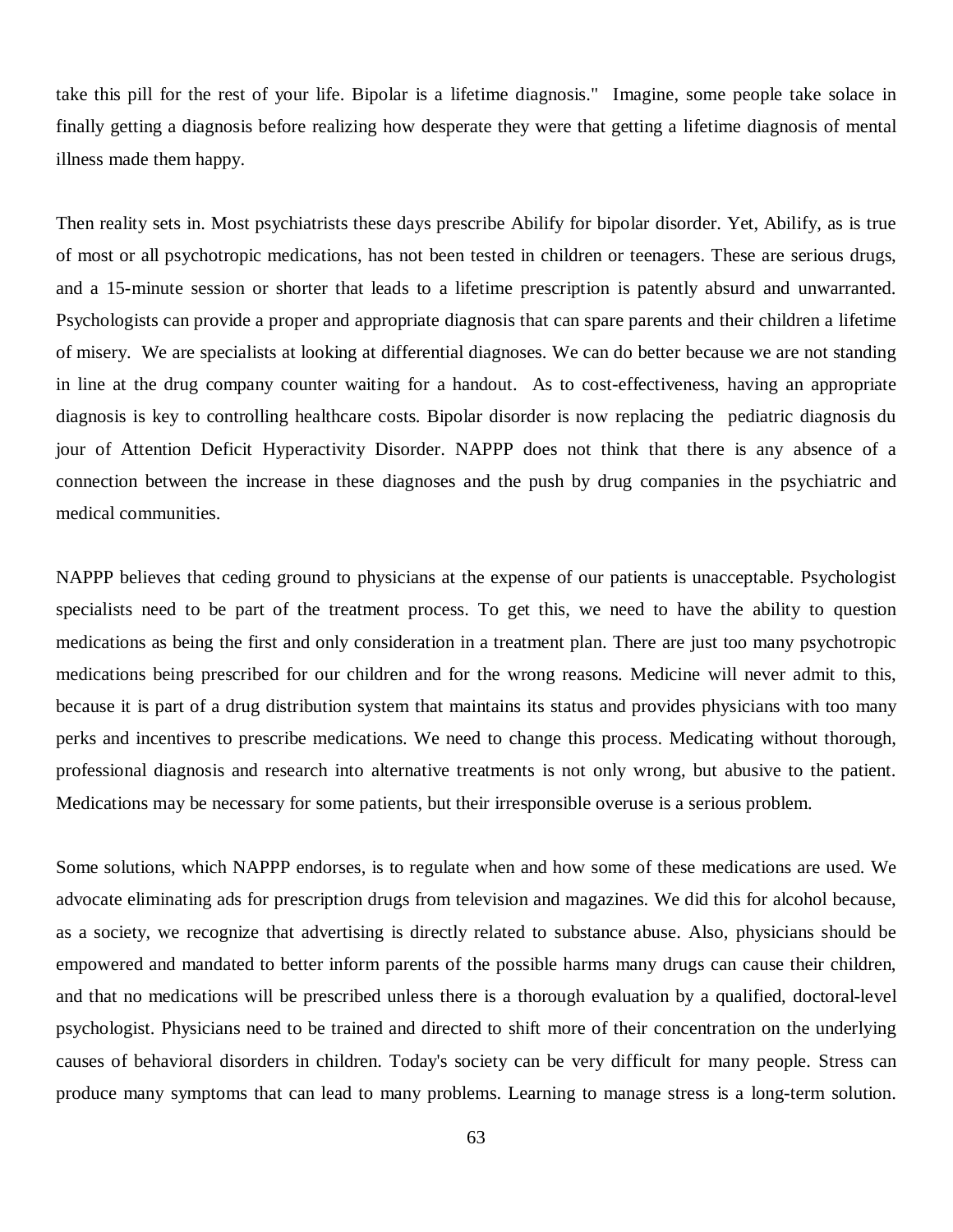Medications are short-term, at best. Medicating a child without a substantial evaluation should never be equated with good medical treatment, counseling and professional guidance.

## **Even Fetuses Are Not Safe From The Misuse of Antidepressants**

The use of antidepressant medication is commonly prescribed for pregnant women. The use of these drugs during pregnancy is based upon the false assumption that they are safe to the fetus and the mother. A recent study, however, challenges this assumption.<sup>221</sup> Women who are pregnant and who are prescribed Selective Serotonin Reuptake Inhibitors (SSRIs) may increase their risk of having a miscarriage by 68 percent. Clearly, physicians strive to relieve a patient's symptoms. They typically justify the use of antidepressants in pregnancy invoking the idea that, while taking antidepressants during pregnancy may pose health risks for the fetus, stopping may pose risks for the mother.<sup>222</sup> Overall, drug manufacturers' studies conclude that the risk of birth defects and other problems for the fetus is low, but these studies may be suspect because manufacturers are notorious for downplaying and even hiding studies that show harm. Few medications have been proved safe without question during pregnancy, and some types of antidepressants have been associated with health problems in newborns.

Although SSRIs comprise similar compounds and act similarly, they seem to produce a different set of problems to newborns. Lung problems, septal heart defects; brain and skull abnormalities, and abnormalities of the abdominal organs have been reported with  $SSRIs$ <sup>223-225</sup> Tricyclic antidepressants and Monoamine Oxidase Inhibitors, two other classes of drugs used to treat depression, also present significant risks to newborns.<sup>226</sup> If medications were the only alternative to treat women who are pregnant and severely depressed to the point where they were a danger to themselves or their fetus, then perhaps some of these risks would be acceptable. However, there are available behavioral treatments that work well and pose no risks to mothers, the fetus, or the newborn. Moreover, since primary care physicians have such a dismal record diagnosing depression, there is no reason to believe that OBGYNs are any better at evaluating and diagnosing behavioral disorders.

What appears to be the case is that physicians, with some exceptions, no matter their motivation to relieve symptoms, simply are not up to the task, and are putting their patients and newborns at risk when they prescribe antidepressant medications in and out of pregnancy. Consequently, every population is at risk when behavioral healthcare is seen as a "medical" disorder and treated by physicians who are not trained in behavioral health or are not inclined to refer to a psychologist, who are trained to evaluate, diagnose and provide treatment to these vulnerable populations.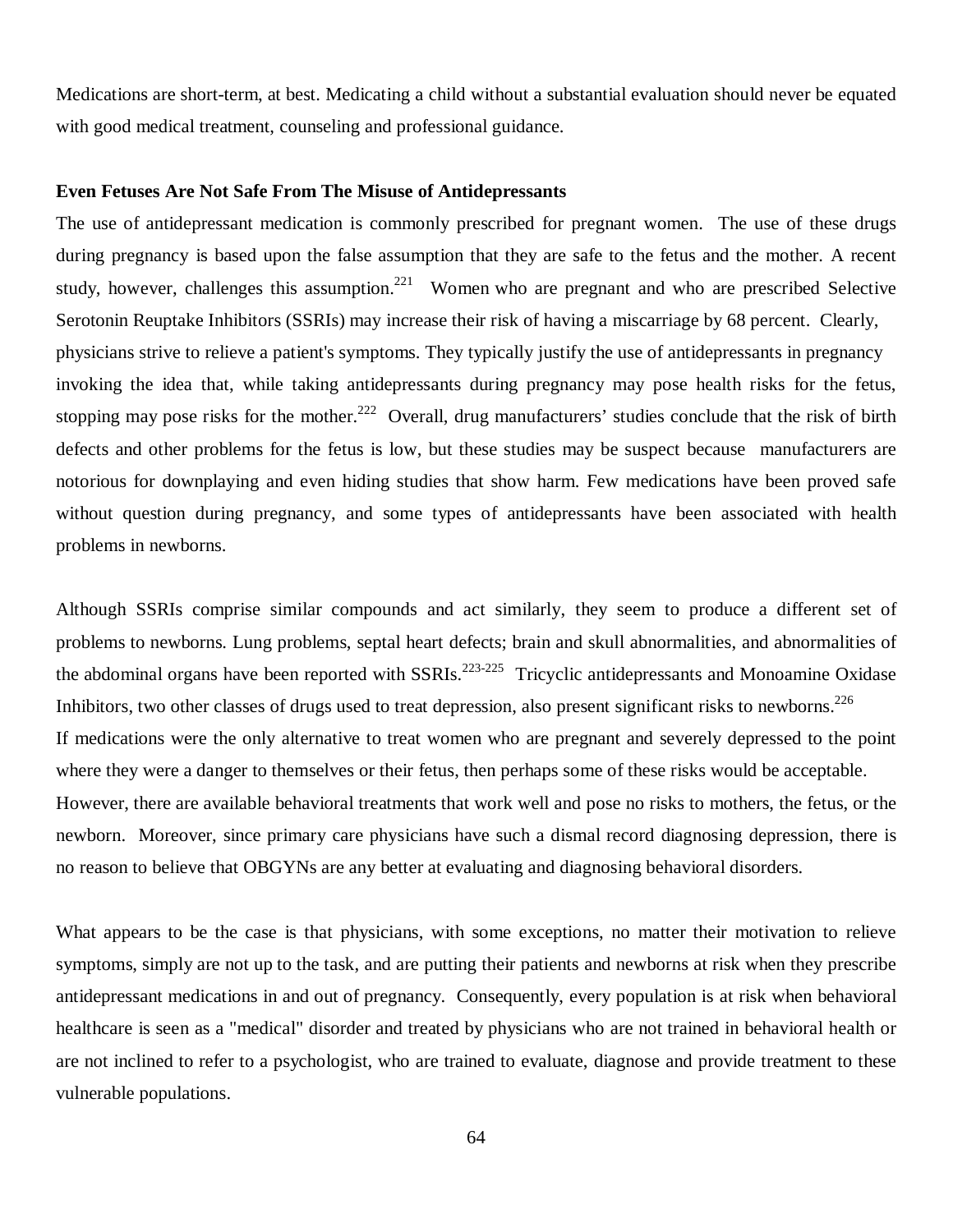## **VIII. Patients Deserve To Be Evaluated And Treated By Real Doctors**

It is reasonable for patients to be confused when trying to decipher the many types of professionals who provide behavioral health services. One thing is clear, however: There are distinct differences between how these professionals are trained and the services they are legally allowed to provide. Notably, the most confusion is between a psychologist and a psychiatrist. A psychologist is a doctor-level behavioral healthcare provider who received his doctoral degree from a university or professional school of psychology. Psychologists are not medical doctors. Psychiatrists attend medical schools and, upon graduation, typically complete a residency in psychiatry. However, a physician may practice as a psychiatrist without any additional training beyond medical school. Both professionals have doctor's degrees.

Psychologists typically hold undergraduate and postgraduate degrees in psychology, in addition to their doctoral degree. Psychologists complete residencies in behavioral health. Psychiatrists typically complete residencies in treating behavioral disorders with medicines only. It is uncontested, however, that psychology doctors have the most extensive training and experience in treating, assessing, researching and objective diagnosing of behavioral disorders. Doing a Google search on each profession's contribution to knowledge of the human brain yields the following results: There are 4,850,000 citations for psychology and 1,620,000 for psychiatry. This does not mean that psychiatrists are less capable than psychologists. This simply suggests that psychiatry has generally morphed into a limited practice of prescribing medications. Most psychiatrists do not provide therapeutic services beyond medications.<sup>227,228</sup> Depending upon the state where both are licensed, psychologists and psychiatrists provide services both in inpatient and outpatient venues. The behavioral health services include treatment, evaluations, and prescribing of medications.

Both psychologists and psychiatrists can obtain specialty certifications, and most do. Psychologists also specialize and receive certifications and additional education and training in a wide array of specialties, including clinical psychology, neuropsychology, child psychology, medical psychology, family psychology, forensic psychology, gerontology, psychopharmacology and many others. Psychiatry also has these specialized areas of training. To obtain these specialties, both professionals must have additional education, training, supervision and testing. Psychologists and psychiatrists can receive board certification for their additional training. Non-doctoral level personnel cannot be board certified in any specialty area of practice. These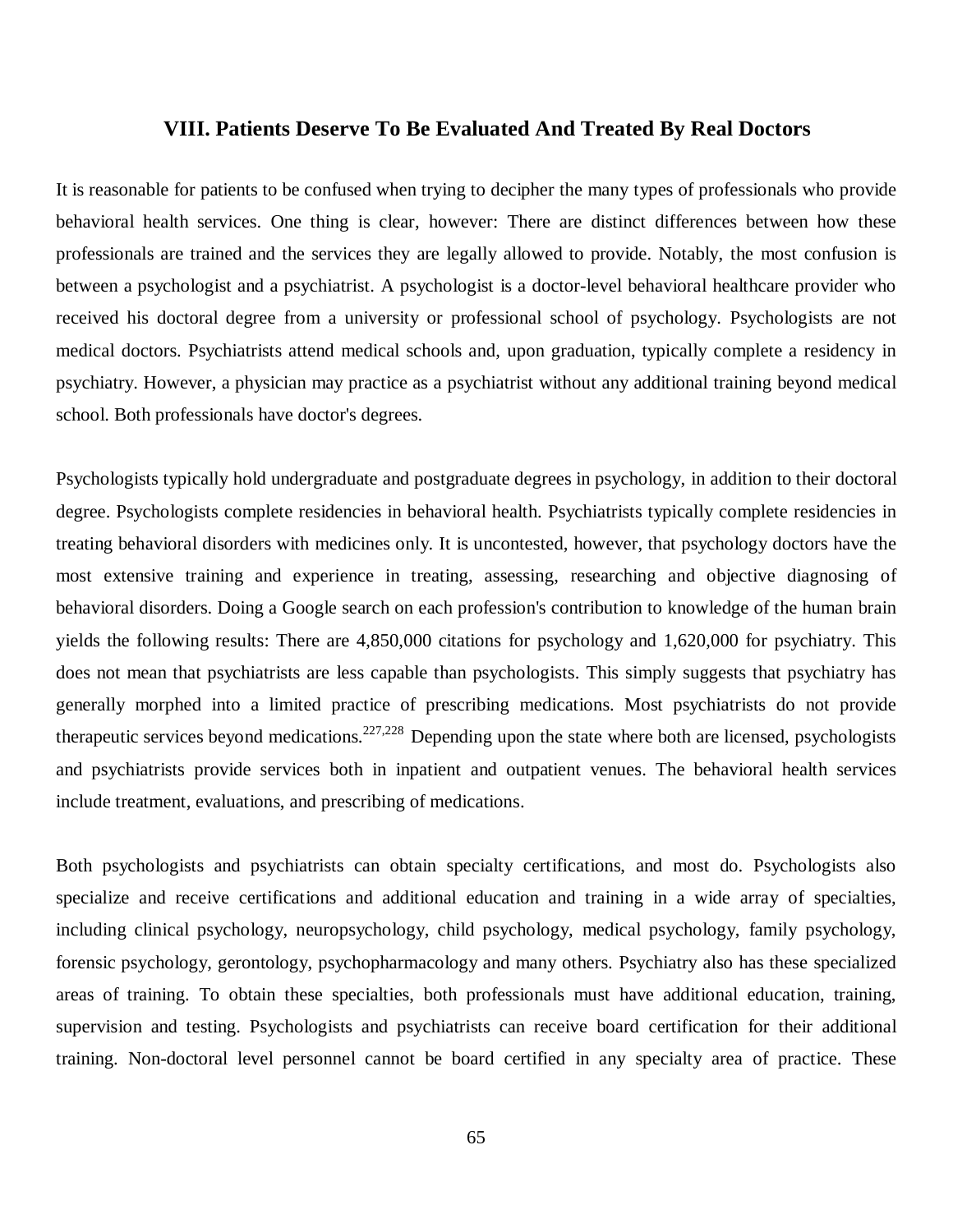personnel "specialize" by virtue of on-the-job training. There is no testing or other objective means to assess their claims of specialized training.

The following is a comparison of the training and services provided by different practitioners who provide behavioral services.

#### **Licensed Clinical Social Workers (LCSW)**

A Licensed Clinical Social Worker generally possesses a master's degree in social work. LCSWs have experience in social and human services; clinical social work includes providing services in the fields of medical and public health, families and children or substance abuse and mental health. The National Association for Social Workers, [www.socialworkers.org,](http://www.socialworkers.org,) reports that most states require a master's degree in social work as a prerequisite for licensure. In addition to a master's degree, obtaining a license for social work typically requires two years of intern experience and a licensing exam. Some states provide a different type of license for those social workers with undergraduate-level degrees. LCSWs provide many important services to rural America and to underserved populations in urban areas. They are highly skilled clinicians and may very well be the foundation for the mental health system due their large numbers and the areas they serve. While LCSWs do provide many important services, they are much more limited in their scope of practice compared to psychologists and psychiatrists.

### **There Are Many Types Of Counselors**

Counselors are non-doctoral level providers. They work in a wide variety of community venues. Their duties vary greatly depending on their scope of practice law. Typically, counselors will have completed a one-year post-baccalaureate degree. They cannot provide services to Medicare or Medicaid patients. They do not have hospital privileges or are allowed to provide services beyond counseling. Many are allowed to use the title "psychotherapist," but their scope of practice law generally does not allow for psychological testing, evaluations or treating all but the least serious problems. Counselors, as the name implies, are not behavioral healthcare providers or specialists.

Counselors employed in educational, vocational, and school settings provide individuals and groups with career, personal, social and educational counseling. School counselors work with students, other individuals and organizations to promote the academic, career, personal, and social development of children and youth. School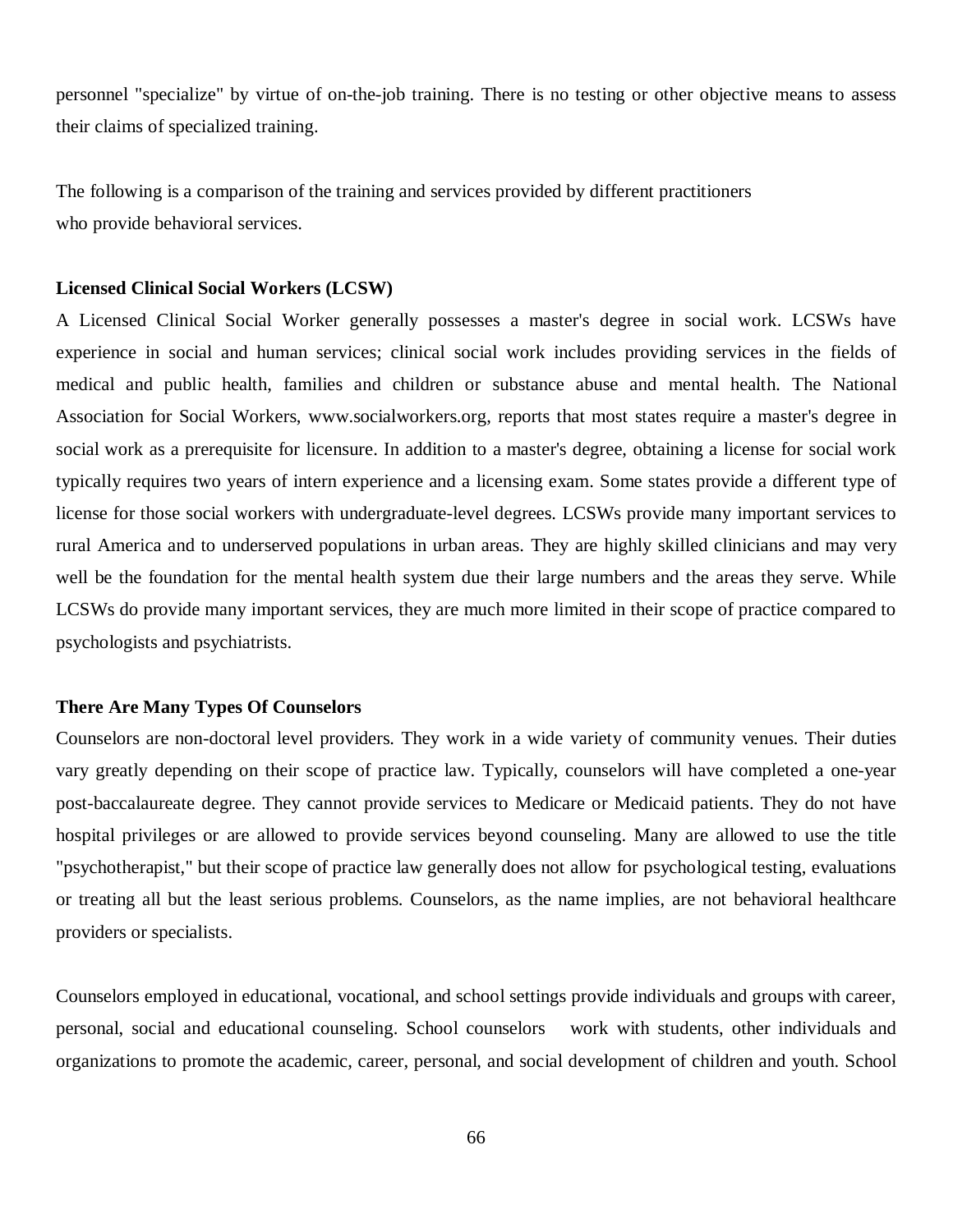counselors help students to select academic and career goals. Counselors also advise students. Some counselors specialize with students who have academic and social development problems or other special needs.

#### **Marriage And Family Therapists**

Marriage and family therapists (MFTs) are non-doctoral level providers. MFTs, as their title implies, provide services to individuals who are having difficulties in their relationships. MFTs enhance communication and understanding for families and deal with family and individual crises. They provide their services to individuals, families, couples, and groups. Marriage and family therapy differs from traditional therapy. Much less emphasis is placed on an identified psychological conflict. MFTs focus on looking and understanding their clients' interactions within their existing family or the relationship's environment. Marriage and family therapists also may make appropriate referrals to psychologists and other doctoral-level professionals.

#### **Substance Abuse Counselors**

Substance abuse counselors generally have limited, specific training and are considered paraprofessionals. These counselors work with people who have problems with alcohol, drugs, and other addiction problems. They seek to help people to identify behaviors and problems related to their particular addiction. Counseling can be done on an individual or a group setting. They are trained to assist in developing personalized recovery programs that help to establish more positive behaviors and coping strategies. Often, these counselors are former patients who were addicted to alcohol and drugs. Many counselors are part of a team of community outreach professionals aimed at preventing addiction and educating the public.

# **Less Training And Experience Means More Profit For Insurers**

## **Insurers Prefer Less Expensive Providers**

Since the penetration of managed care as the gatekeepers to healthcare, behavioral health services have been the most negatively impacted. One of the earliest studies on the impact of managed care on mental health services found that immediately after managed care became the gatekeeper for behavioral health services, costs dropped 40%<sup>229</sup> The decreased cost was not due to greater efficiencies. Although some proportion is attributed to both delays and denials of services, the single contribution to the decrease in costs is due to insurers using counselors and other non-doctoral level personnel in place of psychologists and psychiatrists. Typically, non-doctoral level counselors cost about 40% less than psychologists or psychiatrists. What is important about this development is not that counselors work for less and are cheaper. The fact that they do clearly has an economic impact for the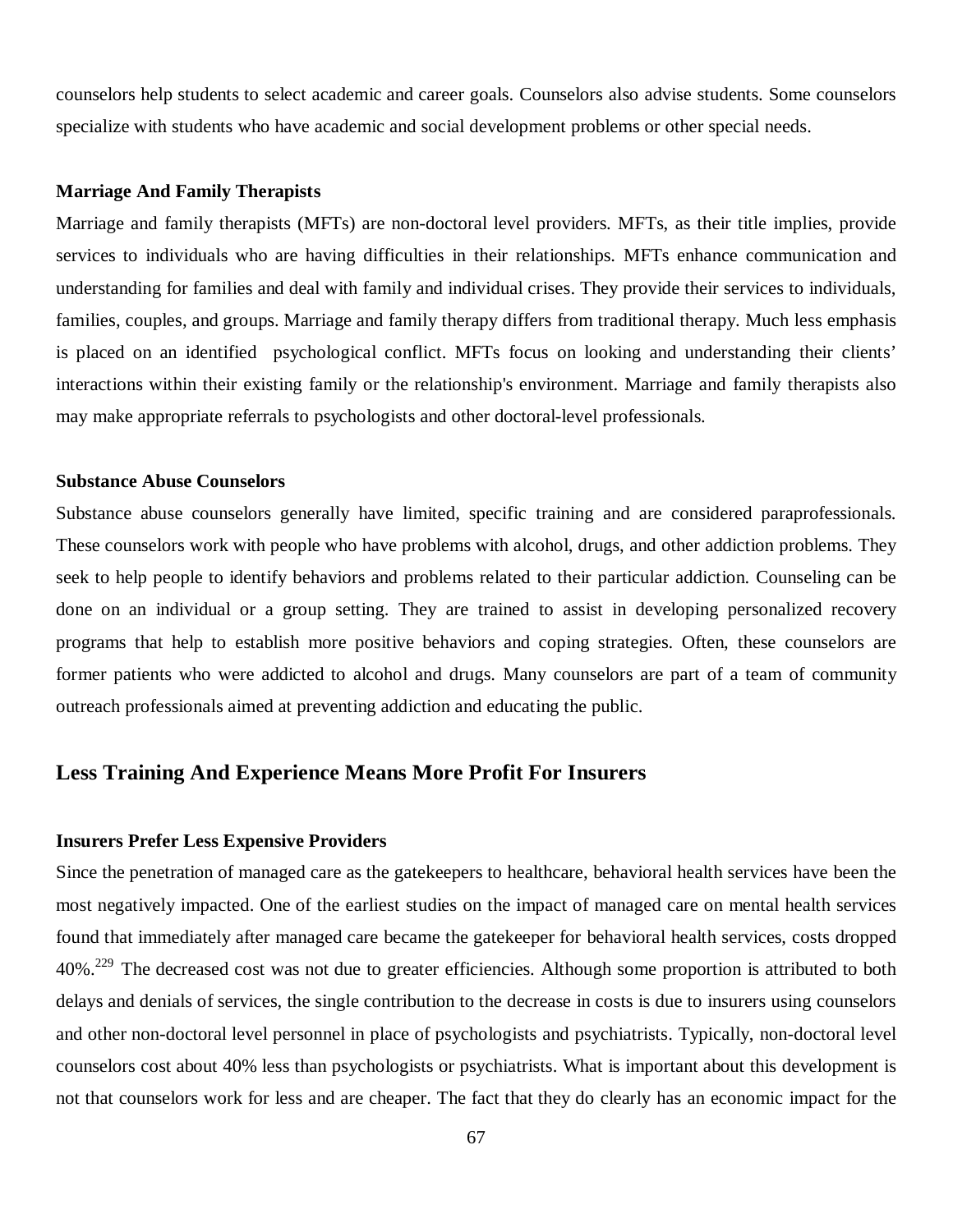profit status of the insurers. The real impact, however, is on quality patient care. Counselors have significantly less education, less training, and less experience. They are not legally able to provide a wide range of behavioral health services and, yes, they do cost less. It is not an unreasonable conclusion to state that much of insurer's profits are made from behaviorally ill patients as they employ cheaper labor for services.

As early as 1992, managed care companies and insurers began reducing behavioral health services using the concept of "utilization review".<sup>230</sup> The concept is simple. Hire a team of people who have never seen the patient and give them the authority to "review" and approve requests for services. Much of the time, the reviewers are not professionals in the area of expertise as the requestor of the services. Utilization reviewers have comprised counselors, clerical workers, nurses and primary care physicians. All of these groups have the authority to both challenge and approve behavioral health services requested by a psychologist or psychiatrist. From the very beginning, managed care and insurers have developed so many practices to reduce, deny, and delay behavioral health services, all at the expense of patients and for increased profit.<sup>231</sup>

These healthcare mega-companies continue to use these practices, citing the need to control costs. A U.S. Surgeon General report on mental health<sup>232</sup> states:

 "Private health insurance is generally more restrictive in coverage of mental illness than in coverage for somatic illness." (Chapter 6)

The question is why? The cost of healthcare for non-behavioral health services comprises 95% to 96% of total healthcare expenditures. In 1999, when managed care essentially completed its penetration into healthcare, that number was around 10%. It defies logic and mathematics to conclude that services that comprise 10% of expenditures require practices to reduce costs, while the remaining 90% is not subjected to the same level of cost-cutting. It is this type of behavior that has been the impetus for mental health parity legislation. A Rand Corporation study commissioned in 1998 to evaluate the real costs of mental health services to aid Congress in analyzing data for parity legislation concluded:

 "The assumptions used during the parity-legislation debate had substantially overstated the actual cost of mental health services under managed care. Unlimited mental health benefits under managed care cost virtually the same as capped benefits: The average increase was about \$1 per employee compared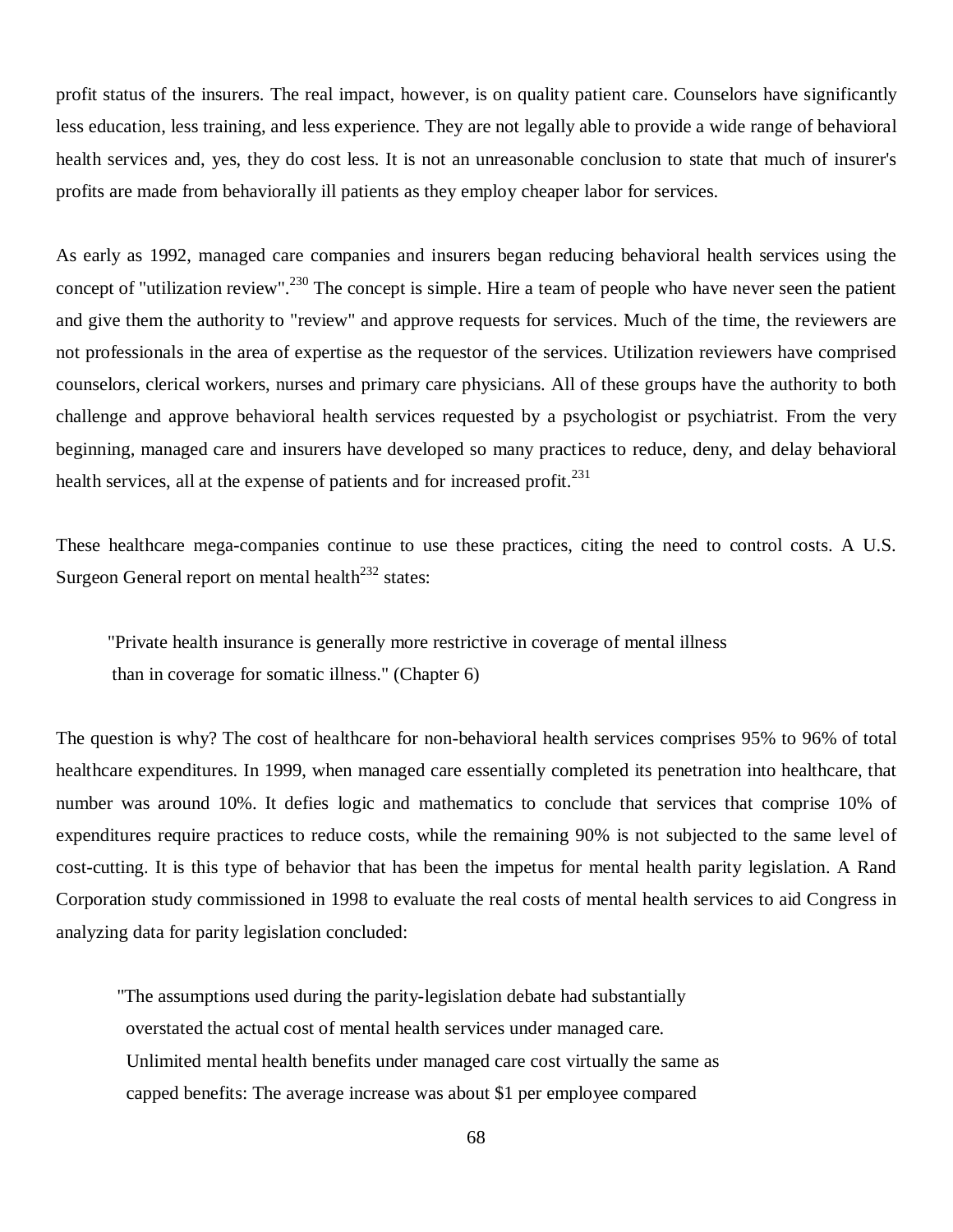with costs under a \$25,000 cap, which was a typical limit in other existing plans."<sup>233</sup>

Thus, employing less thoroughly trained counselors, utilization review teams, delays and denials of services are all unnecessary and have no relationship to cost containment. What these tactics do show, however, is that insurers and managed care companies engage in very complicated, albeit useless tactics that deny behavioral healthcare services to those in need for reasons unrelated to care, simply to increase their bottom line. They employ less-trained providers as part of their strategy to increase profit.

## **Delaying Services Through Phantom Panels**

One of the tactics managed care companies and insurers use to delay and deny services is the use of phantom panels of providers. These companies simply list names of providers who either have resigned from the panel or have never even requested to be on the list of providers.<sup>235</sup> Patients are given these lists when they request services. The problem is that phantom providers do not provide services because they are not available.

Patients are then forced to wait long times to be seen by the few real providers or abandon seeking treatment. When they persist, patients are forced to accept treatment by a non-doctoral level provider, which, of course is what the company really wants. These patients receive no real initial assessment because counselors are not able to provide these services. Social workers can do an adequate evaluation, but these companies typically do not authorize or reimburse for evaluations of behavioral health patients. As a result, patients are provided substandard care and these companies add to their bottom line through phantom panels. Many state agencies have looked into this practice and have warned these companies against their use. However, every company still uses phantom panels. Cummings, et al, produced an excellent analysis of the economics and history of behavioral healthcare and managed care.<sup>236</sup>

## **Doctoral-Level Providers Are More Qualified And Deliver Higher-Quality Services**

Managed care companies, in response to criticism of their use of non-doctoral level providers, routinely point out that there are no studies that show doctoral training leads to better treatment outcomes or higher quality care.<sup>234</sup> The problem, of course, with this type of notion and conclusion is that extensive, specialized training and education in any field is questionable. The entire education system is based on the assumption that the more years devoted to study, training, and experience, the better prepared an individual is to provide a higher level of service. The entire basis of medical specialty, for example, is based on extended periods of residency above the initial degree. Although every medical license issued by every state in the United States allows physicians to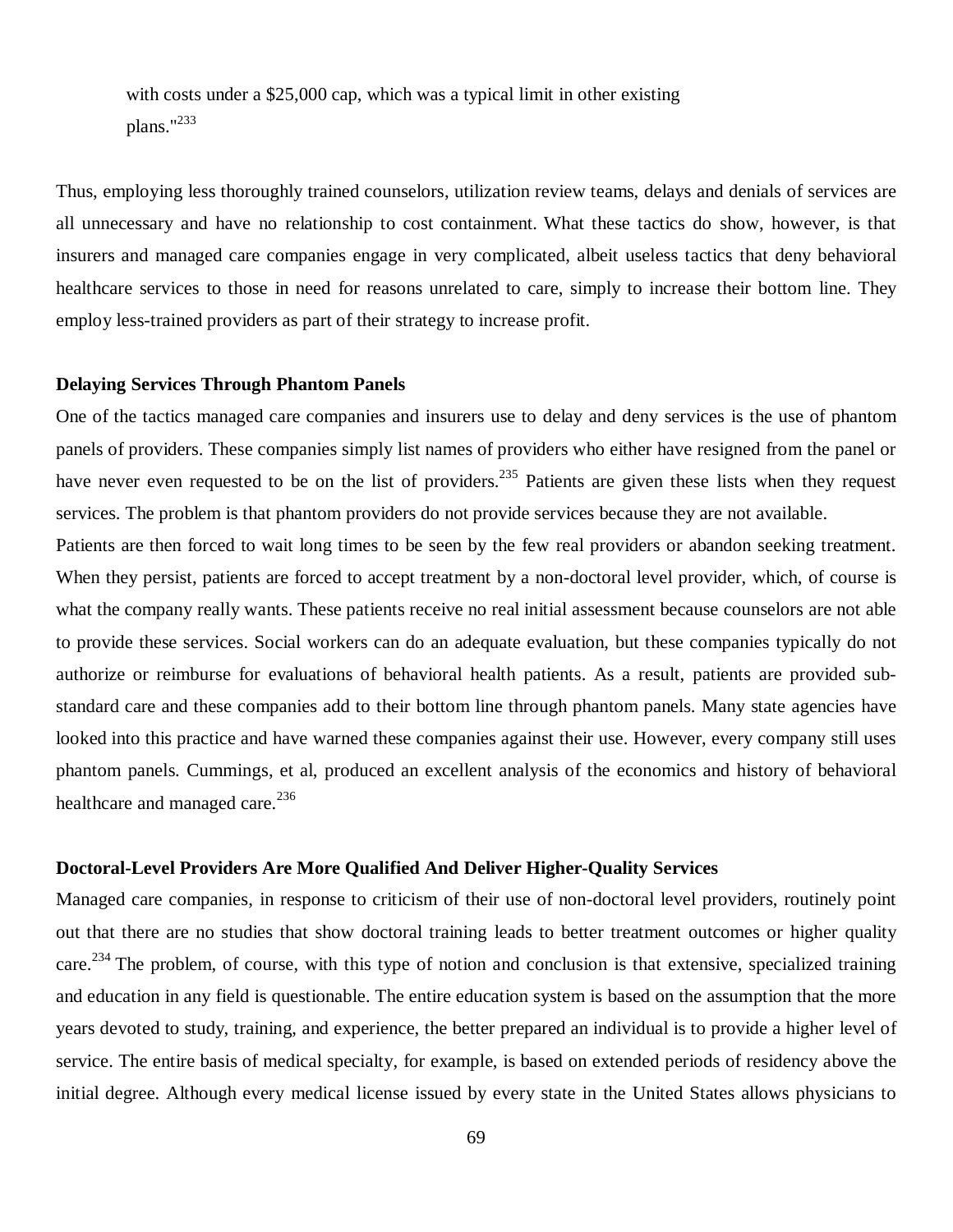perform surgery, would anyone seriously argue that, as a whole, physicians who devote 3-5 additional years learning surgery does not lead to better outcomes and higher-quality services? The same can be said of any other profession that requires additional training beyond a doctoral degree. We have found no studies that even address this issue outside of behavioral health. So, saying that doctoral level psychologists, who average five years post baccalaureate education with more than 4,000 hours of internships, additional years in post-doctoral fellowships obtaining specialty training, and experience both in inpatient and outpatient venues, can demonstrate no greater outcome in treatment than non-doctoral providers is both ludicrous and a deception. This deception is used simply to ration care and to increase profit.

Non-doctoral level providers do have a place in behavioral healthcare. They can provide many services that do not reach the level of seriousness requiring a psychologist or psychiatrist. As for cost-saving, many of the services that non-doctoral level practitioners provide are elective services and should really not be covered by insurance. Marriage and relationship issues, for example, should be an elective service. Typical adolescent rebellious behavior and academic issues should be viewed as elective services. Anxiety disorders, depression, behavioral issues related to a medical disorder, psychosis, acute and chronic mood disorders, and other serious behavioral conditions require doctoral level intervention. Using less-trained providers simply denies the seriousness of the patient's condition so that a company's profit can be maximized at the patient's expense. More highly trained professionals provide a more detailed and multifaceted assessment of a patient's condition. Doctoral-level psychologists have significant training in doing and understanding the important research related to understanding and treating behavioral conditions. This training benefits patients and this is the issue concerning healthcare.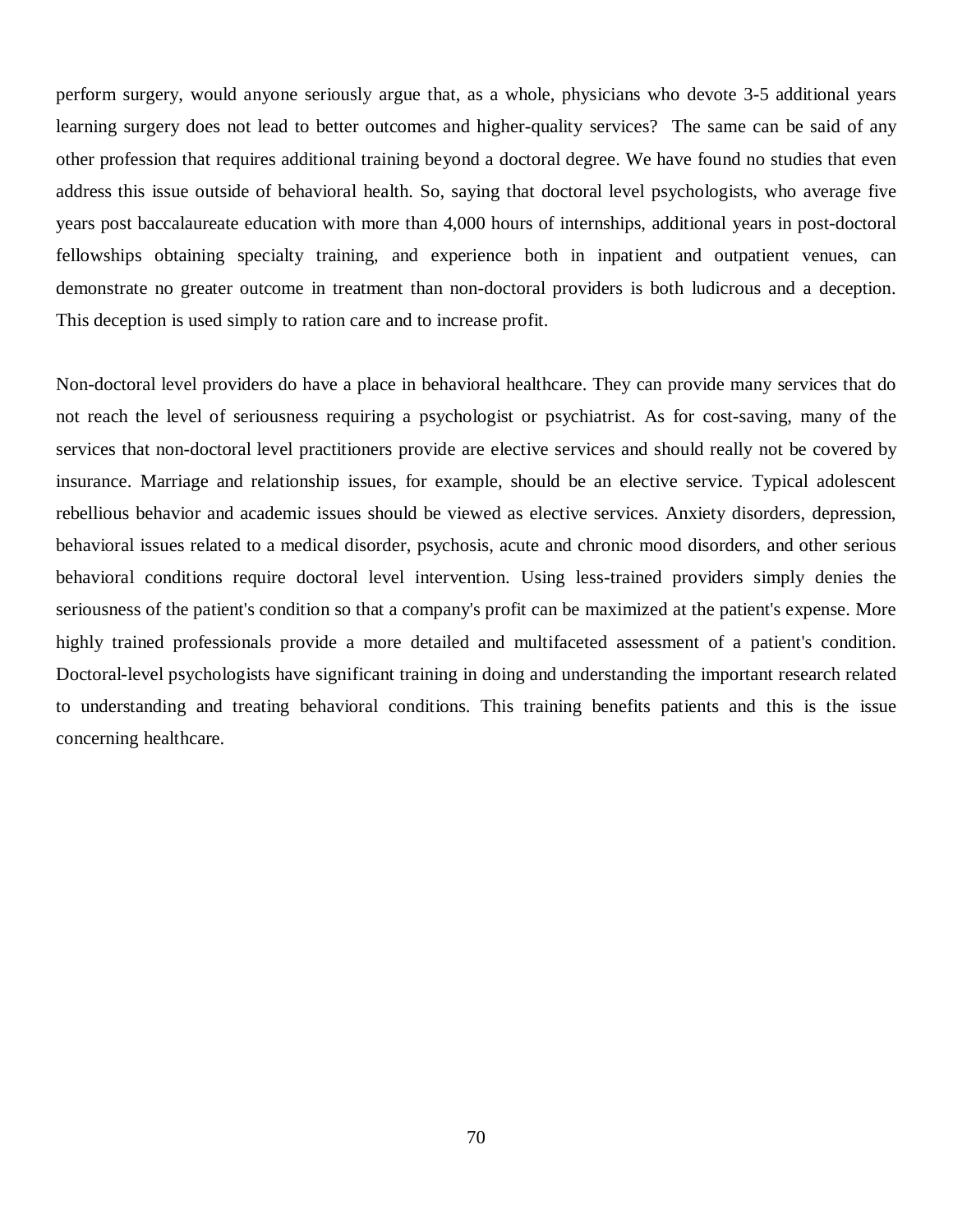## **IX. The Treatment of The Elderly In Long Term Care**

The services psychologists can provide patients in long-term care results in benefits to patients and the healthcare system. Prior to the Nursing Home Reform Act of 1987, the traditional model of care in nursing homes was referred to as the *custodial* model. When looking at the negative stereotype of the nursing home, the *custodial* model represents much of what was undesirable about these settings, and is much less common today than even a decade ago. The *custodial* care model provided for the basic needs of patients, their food, cleanliness, medication and whatever medical care was necessary. But, there were no expectations for keeping the patient at his or her highest level of functioning, or for individualizing the psychosocial care. Fortunately, with nursing home reform 1987, and the accompanying emphasis on patients' psychosocial needs and restraint reduction, that traditional *custodial* model has evolved into what is now called a *functional capacities* model. Here, in addition to the usual focus on patients' medical condition and requisite nursing care, we are also interested in looking at different areas of functioning of the residents and developing individually tailored, multi-disciplinary care plans that take into account patients' level of cognitive, psychological, and behavioral functioning.

This shift from *custodial* care to a model that emphasizes *functional capacities* has had a profound effect on the professional role of psychologists in these settings, and underscores the position that comprehensive care for older adults in nursing homes goes beyond medical and pharmacological approaches. Rather, it should include psychological assessment and treatment while also incorporating professional consultation, staff training and education, and care planning. In fact, NAPPP believes that treating patients only in the medical context constitutes under-treatment when the care team is not looking at patients' co-morbid psychological issues, or the patients' ability to recover from or better manage their medical conditions, or offering new ways to cope with an irreversible illness or disability. NAPPP advocates for the multi-dimensional role of psychologists in nursing homes, and how this role favorably impacts patients' well being as well as the cost of long term care.

## **Nursing Home Demographics and the Need for Psychological Treatment**

Data from the National Nursing Home Survey (2004) revealed that mental disorders were the second leading primary diagnoses among residents at time of admission (16.4%), second only to diseases of the circulatory system (23.7%). According to the American Geriatric Society  $^{237}$ , there are 1.5 million older adults in nursing homes, and anywhere from 65% to 91% have symptoms of a psychiatric disorder. An alternate look at the incidence of psychiatric illness in older adults reveals that 89% of this age group who have a diagnosed mental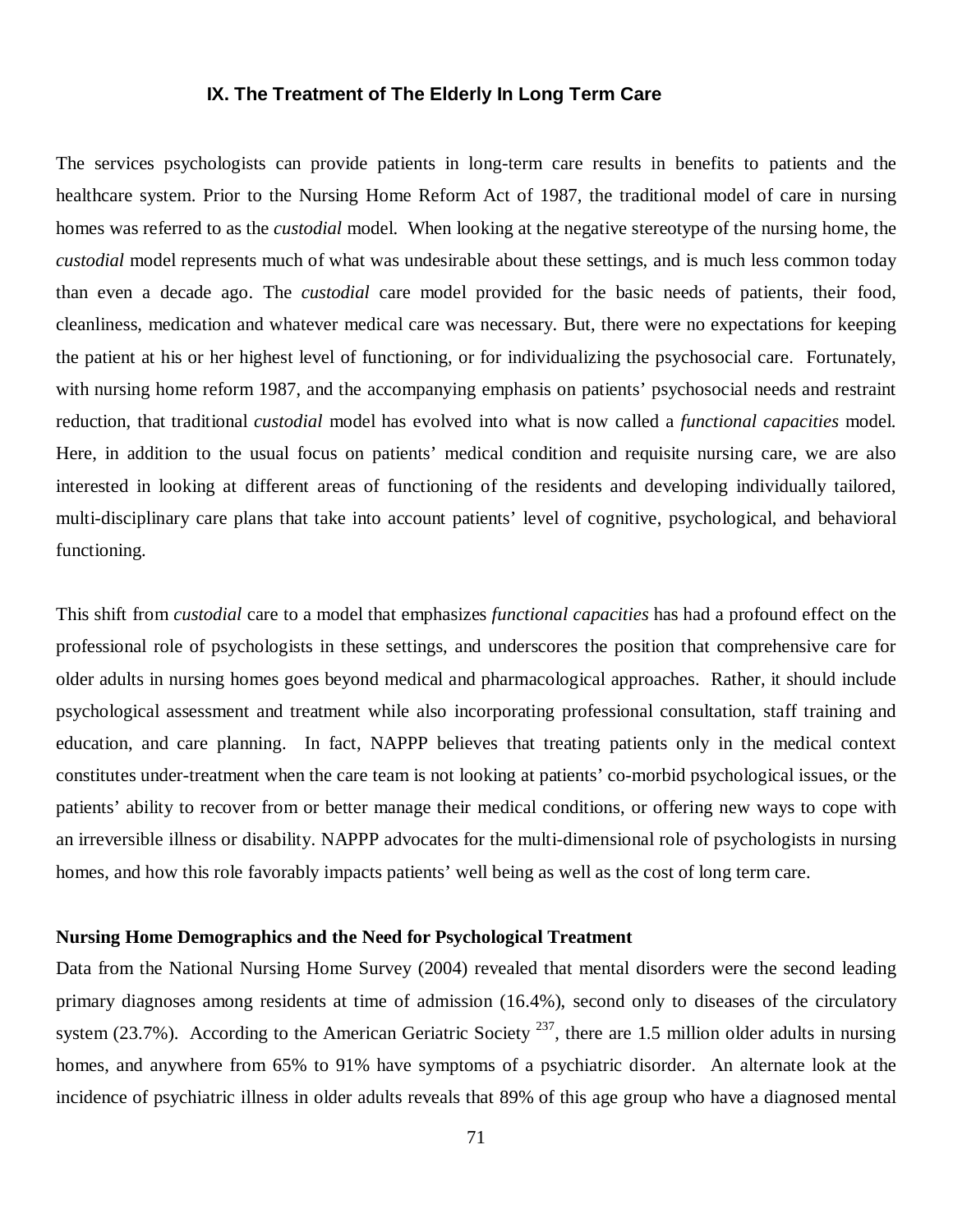illness resides in nursing homes, while only 11% are in psychiatric hospitals. This is attributed to the sharply reduced number of long-term psychiatric hospitals in the U.S., and the fact that nursing homes are now the setting of choice for the population with chronic psychiatric illness when they cannot be managed in community-based residences. In nursing homes, depression, behavioral symptoms, and dementia are the most common psychiatric problems.<sup>238</sup> Behavioral symptoms include verbal and physical aggression toward staff, other residents and visitors, non-compliance with nursing care, disruptive outbursts, inappropriate sexual behaviors, and agitation and wandering. Further, when psychiatric problems are present, these problems are associated with worse health outcomes, higher rates of hospitalization, higher emergency room use, and higher staff turnover.

In addition to the presence of depression, behavior disturbances and dementia noted in the AGS data, there are many other disorders that are psychological in nature, including adjustment disorders, grief and bereavement conditions, anxiety and other mood disorders, sleep and eating disturbances, chronic psychiatric conditions (e.g., schizophrenia and other psychotic disorders), and personality disturbances (e.g., paranoid, antisocial, borderline and obsessive-compulsive personality disorders). There are also many types of cognitive dysfunction caused by dementia (e.g., Alzheimer's, Parkinson's disease) and by delirium.

Beyond these primary psychiatric diagnoses, many of the medical conditions presented on admission have underlying psychological factors that contribute to or exacerbate the conditions. Examples include hypertension and high blood pressure, respiratory disease (e.g., chronic obstructive pulmonary disorder, emphysema), obesity, congestive heart failure, non-malignant pain, diabetes, and kidney failure. Management of each of these medical conditions, whether presenting in acute or long term care, can benefit from the contributions of a psychologist, particularly if the psychologist has a background in behavioral medicine or health psychology. We now know that approximately 133 million people have chronic conditions in the United States, according to the Disease Management Association of America (DMAA).<sup>243</sup> This is projected to increase to 157 million by the year 2020.

The DMAA proposes that the principle of disease management includes a system of coordinated healthcare interventions and communications for populations with conditions in which self-care efforts are significant. To the extent that this population with chronic diseases gets older and is placed in nursing homes, the need for the behavioral health psychology specialist will only increase. Compounding the incidence of chronic disease,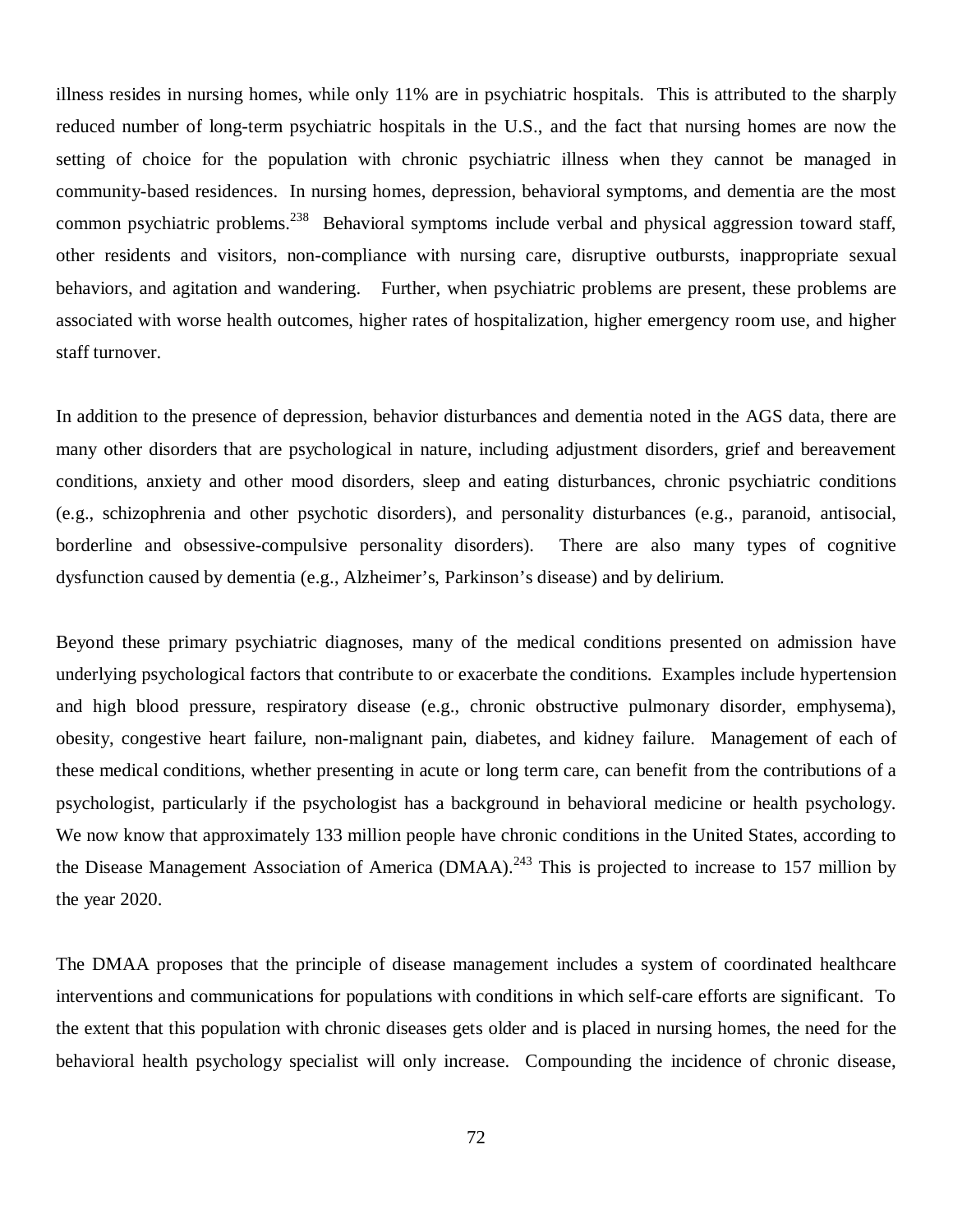many research studies have repeatedly shown that higher costs and reduced quality of life for medically ill individuals are associated with depression, stress, and negative future outlook.<sup>244,246,254</sup>

One additional – and major – factor to consider in addressing the need for psychological services is the shift in the nursing home admission pattern and the change in population. A study published by the National Hospital Discharge Survey<sup>240</sup> gives a contemporary picture of nursing home admissions, divided into the "short stayers" and the "long stayers." Short stay is defined as up to eight weeks; "long stayers" are generally over eight weeks, and on average, up to two years. "Short stayers" are considered sub-acute, with a variety of issues, usually very short-term rehab issues, but also some terminally ill conditions. These short-term admissions will receive intensive treatments and return to the community whenever possible. The "long stayers" are those who don't succeed in their rehab (if that was the plan), or they are known at the outset that long term placement will be necessary. Often, there may be other more serious conditions with the long-term, chronic care population, such as cognitive impairment or a combination of cognitive and physical impairment.

Many skilled nursing facilities are converting long-term care beds to these short-term, Medicare Part A beds. Medicare will pay for the rehabilitation portion of the nursing home stay, as long as the patient remains eligible to receive these benefits. Once the patient gets off Part A, no longer qualifies for Part A, or loses Part A eligibility, the patient either returns home or is transferred to a long-term care unit in the facility. The "short stayers", then, by definition, are in the Part A portion of their stay, and Medicare reimburses the facility for these Part A days.

The National Hospital Discharge Survey also reflected a trend that the admissions from hospitals are "quicker and sicker." The length of stay is shorter in the acute care hospitals. There are more transfers from the acute to the sub-acute, and there is a higher volume of patients passing through the system. And, of course, there is a higher medical acuity, but these patients end up in nursing homes, nonetheless. This means that we are seeing more admissions, and more discharge activity. Even the term "nursing home" is less in favor, and is being replaced by "rehabilitation center," and names with similar connotation.

The recommendations from the NHDS report strongly advocate greater interdisciplinary collaboration, including all different types of staff expertise and staff input. Again, the behavioral health professional is central to this collaboration, with an emphasis on interdisciplinary involvement, discussion, and participation in treatment planning with other team members.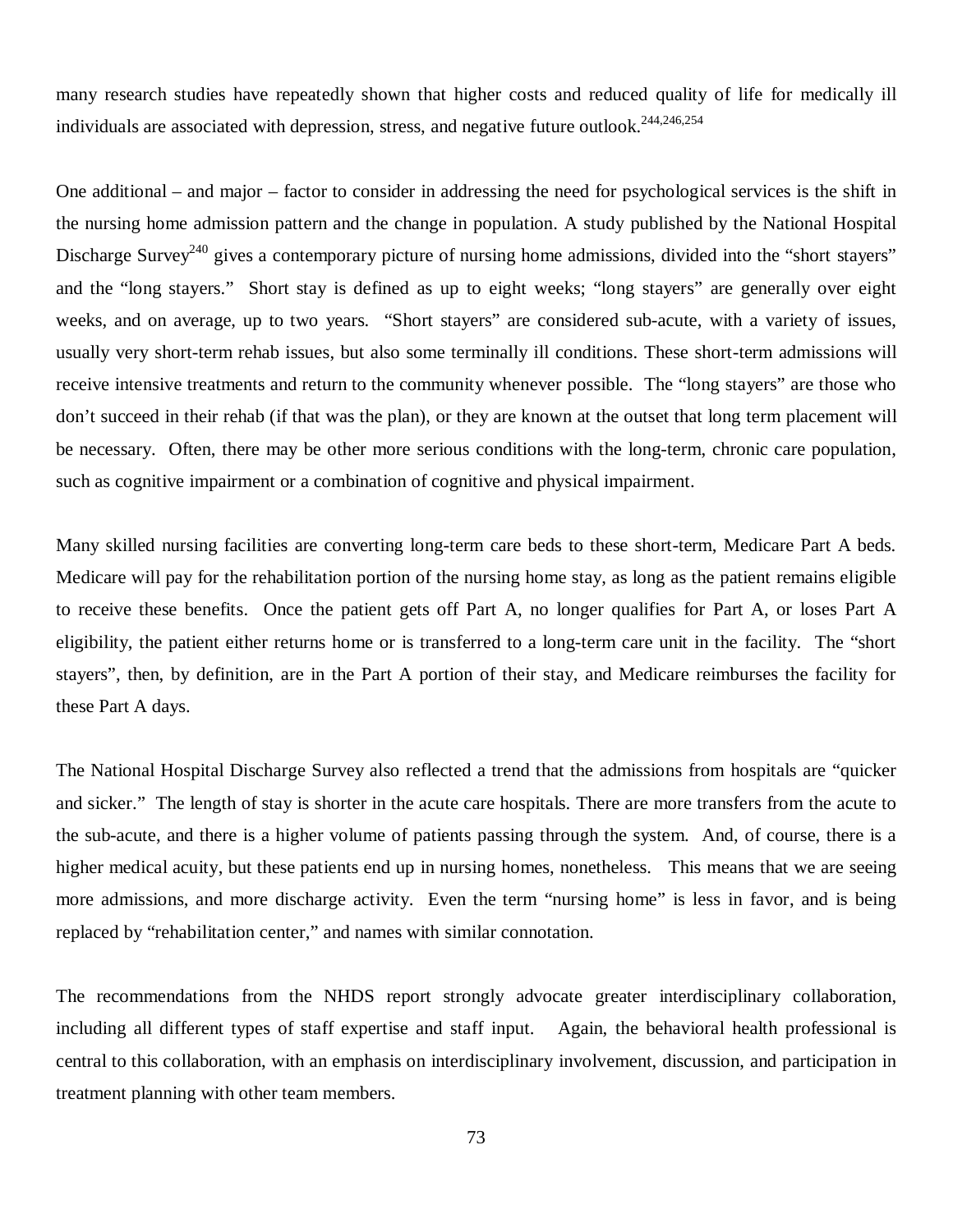#### **Shortage of Trained Professionals**

The Institute of Medicine (IOM) recently reported on the future health care workforce for older Americans in a publication, *Retooling for an Aging America: Building the HealthCare Workforce.*<sup>248</sup> The publication projects significant shortages of all health professionals with specialized training in geriatrics and aging. This shortage is attributed to a number of factors, including relatively fewer faculty and training institutions with expertise in aging (in contrast with other health care fields), aging of the workforce itself, and reduced financial incentives to provide professional services to older patients. In a landmark study, Jeste et al.<sup>249</sup> reported that the demand for trained mental health professionals far exceeded the supply, and that at the time of that publication, the number of psychologists to work with the elderly was only 10% of the total number needed, and that percentage would drop to 5% by 2030. (Psychiatrists were at 55% of the current demand, and licensed clinical social workers were at 18%.)

# **Clinical Role of Psychologists in Nursing Homes**

Many of the traditional professional services provided by psychologists in nursing homes address residents' adjustment disorders. These conditions are often precipitated by sudden placement in the facility, following an acute medical event, such as a stroke or fracture from a fall. Chronic medical conditions can also trigger a need for long-term placement, in which the patient now requires 24-hour nursing care, for diagnoses such as heart disease, severe respiratory disease, or progressive dementias such as Alzheimer's or Parkinson's disease. Other placements may be less sudden, but the adjustment difficulties are still exacerbated by a loss of independent functioning, separation from one's home and family, and becoming dependent on caregivers. Depression and generalized anxiety symptoms are frequently in the clinical picture, and manifested typically by withdrawal and isolation, eating and sleeping problems, non-compliance with treatment plans, and disruptive behaviors. Also, behavior problems often accompany the mental decline seen that accompanies dementia.

As stated earlier, many nursing home admissions may be medically triggered, but the patients can have coexisting psychiatric disorders that complicate the stay and require the interventions of a mental health specialist. Of course, the theme of death and dying must be included in the purview of the consulting nursing home psychologist, as well as counseling and support for the patient's family, and psychoeducation on a variety of clinical issues. Cognitive and psychological assessment is also essential with this older adult population. Brief measures of cognitive functioning, the presence and severity of psychological disturbances, decision-making capacity, and attitudes toward recovery, among many other factors that can be looked at, play an important role in treatment planning.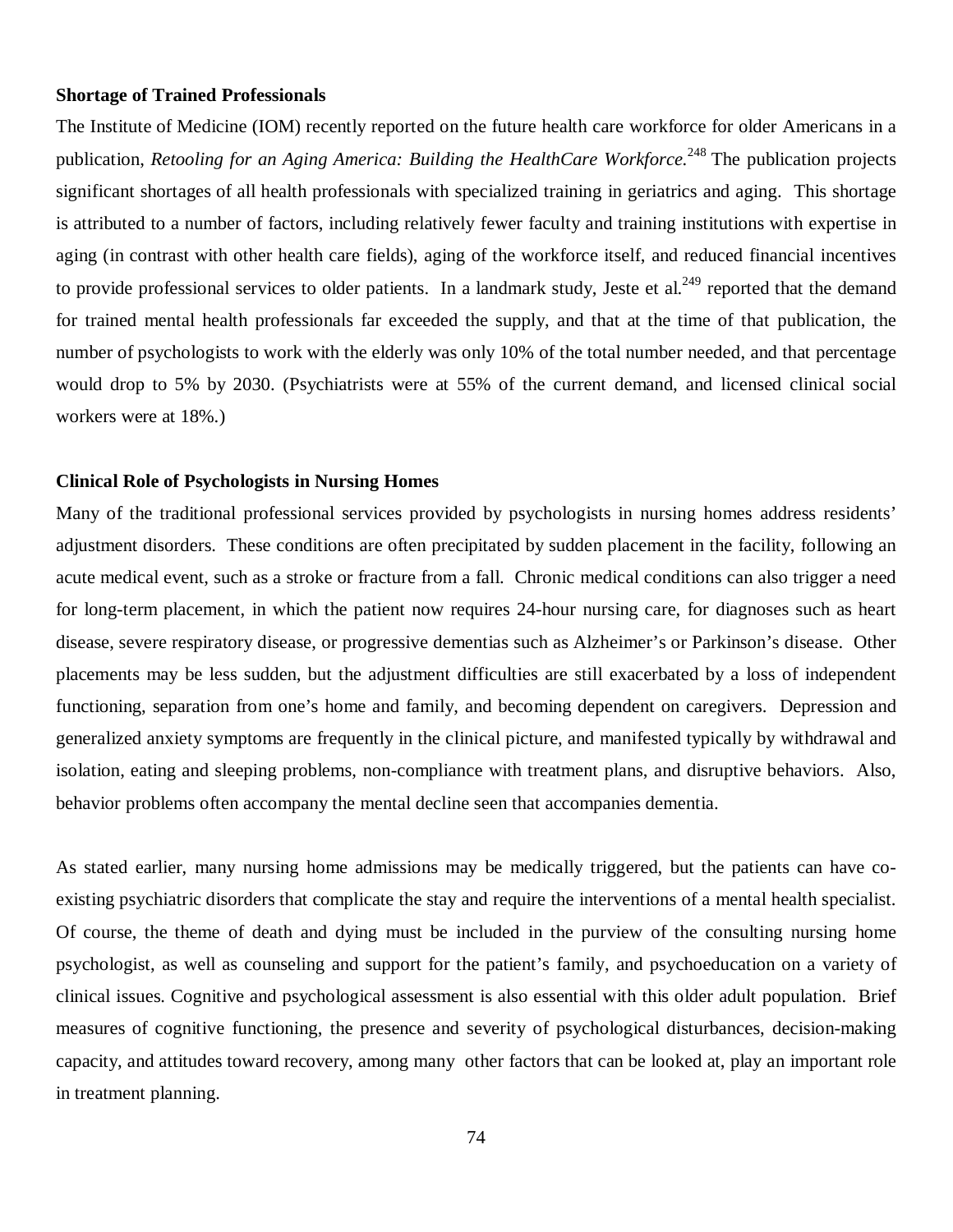#### **Limitations of the Biomedical Model**

Despite the prevalence of psychological disorders in nursing homes, psychological services have been impacted by the medicalization of behavioral health. Essentially, this biomedical model looks at disease in isolation from the patient. The disease is on the center stage. It is independent from the person suffering from it. Each disease has a specific cause and the cause can be correctly determined through enough diagnosis. Essentially, this biomedical model says the patient is a passive recipient in the process.<sup>250</sup>

Unfortunately, there are many, unfavorable consequences of this limited viewpoint. First, this does not allow us to address the psychological risk factors for morbidity, or the pathways that lead to over-utilization of medical services. We are just looking at the disease; we are not looking at the precipitating, or predisposing psychological risk factors. Secondly, the biomedical model does not allow us to look at the actual psychological impact of having a medical illness. A third consequence of this view is that typically a primary care physician is treating these psychological conditions because he is the one consulted by the patients, and behavioral health professionals are not consulted.

#### **NAPPP subscribes to an alternate model, the biopsychosocial model:**

The body does not function in a vacuum. The mind and body are closely related, such that an imbalance in one leads to symptoms or disease in the other. One interpretation of this model speculates that treating patients only in the biomedical context could constitute under or mal-treatment, if the psychological conditions are not being considered, including patient's attitudes about recovery, or their motivations that impact the onset or management of the medical condition. Without the behavioral health perspective, the patient is often being treated without taking into account the whole clinical picture. This contributes to uneven recovery, potential harm and increased healthcare costs.

#### **Costs Associated With The Biomedical Model**

We know there are significant financial health care costs that are unnecessary effects of medicalization because we are not addressing significant psychological factors influencing management of or recovery from medical conditions. The Department of Health and Human Services published a report  $242$  saying that seven out of the ten leading health and illness indicators are psychological, such as inactivity, obesity, smoking, substance abuse, behavioral illness, irresponsible sexual behavior, and violence. Further, early research on causes of death in the United States indicated that seven of the nine leading causes of death are psychological in nature.<sup>251</sup> This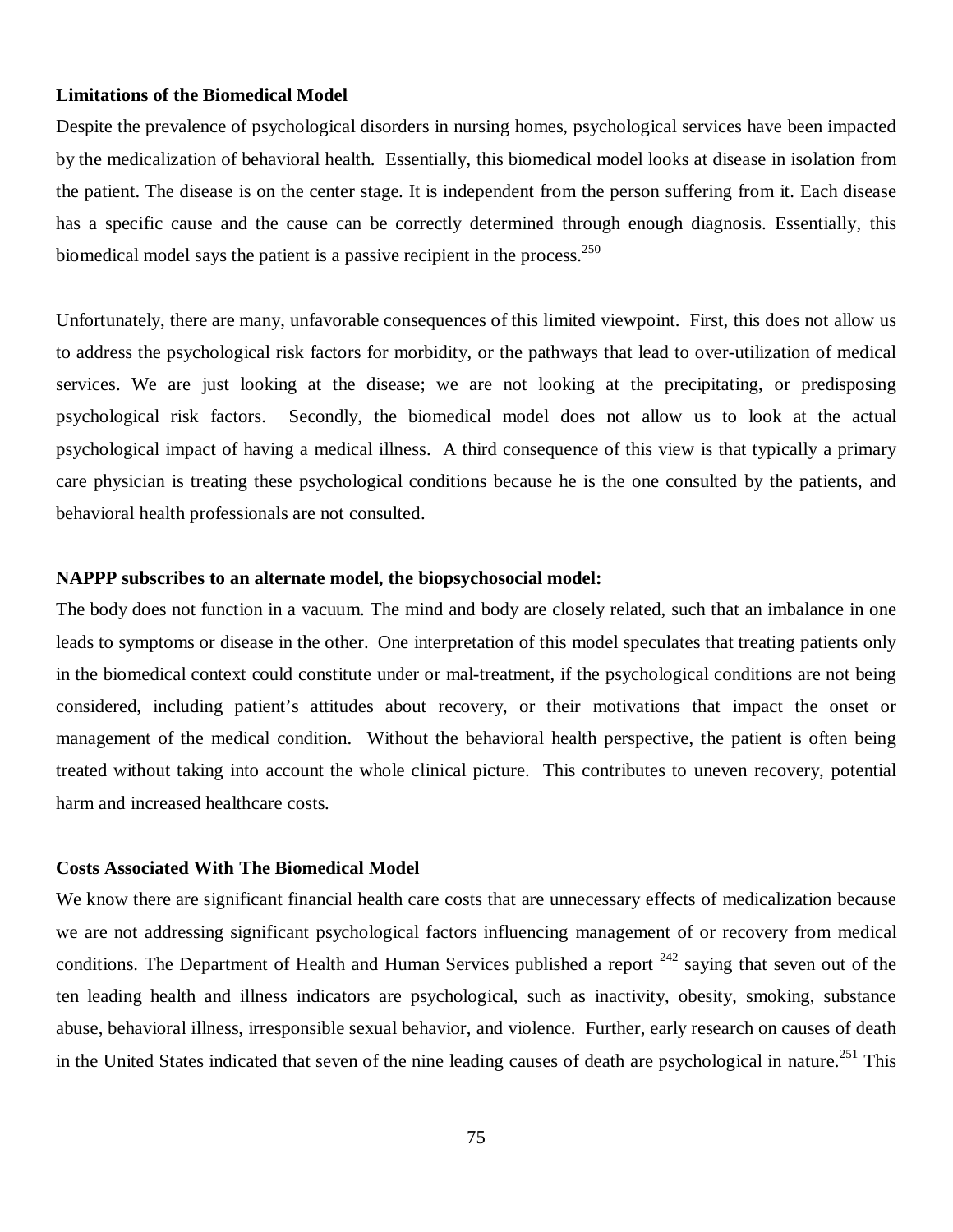is not new information, but it is related to the need to address the underlying psychological issues in the shortterm stay nursing home patient.

Moreover, there are numerous studies reporting the medical cost offset of behavioral health services with medical patients. Chiles, Lambert and Hatch conducted a meta-analysis of 91 studies, looking at the effect of psychological interventions on medical utilization, and found that of these 91 studies, 90% showed reduced medical utilization following some psychological intervention and a corresponding reduction in cost. This is further evidence that behavioral health approaches can reduce unnecessary utilization of health care services, and can improve the overall care of the individual.  $241$ 

Psychologists working with these patients can accomplish several objectives: Providing necessary psychoeducational information about the medical condition, its etiology and contributing factors, and steps toward selfmanagement. Psychologists are also able to reduce the high levels of psychological stress, and change unhealthy behaviors, or so-called health risk behaviors. Psychologists can provide social support and help to identify or mobilize new sources of social support. We can detect and treat under-diagnosed behavioral illness and we can also address the somatization issues where patients keep presenting with multiple, and often vague medical complaints, request frequent doctor visits and trips to the emergency room, and overall seek more attention from their medical providers.

What does the psychologist do with these primary medical conditions? With both the short- and the long-term nursing home admissions, the psychologist first helps the patient understand the emotional impact of the condition that led to his or her admission. The patient may have had a fall, but what are the accompanying emotional considerations that this person needs help with? Secondly, we assess the values and perceptions of the patient regarding his future. What is this person's outlook like?

Third, we identify what kinds of barriers there are in participating and benefiting from rehabilitation and help to overcome these barriers, collaborating closely with the rehabilitation team. Fourth, we offer therapeutic interventions that facilitate the safe and effective progress of rehabilitation, effectively, helping the patient to stay engaged once he does become involved in his physical therapy. And, fifth, psychologists trained in medical psychology, including psychopharmacology, can significantly reduce polypharmacy, adverse drug events and the significant costs associated with additional hospitalization as a result of inappropriate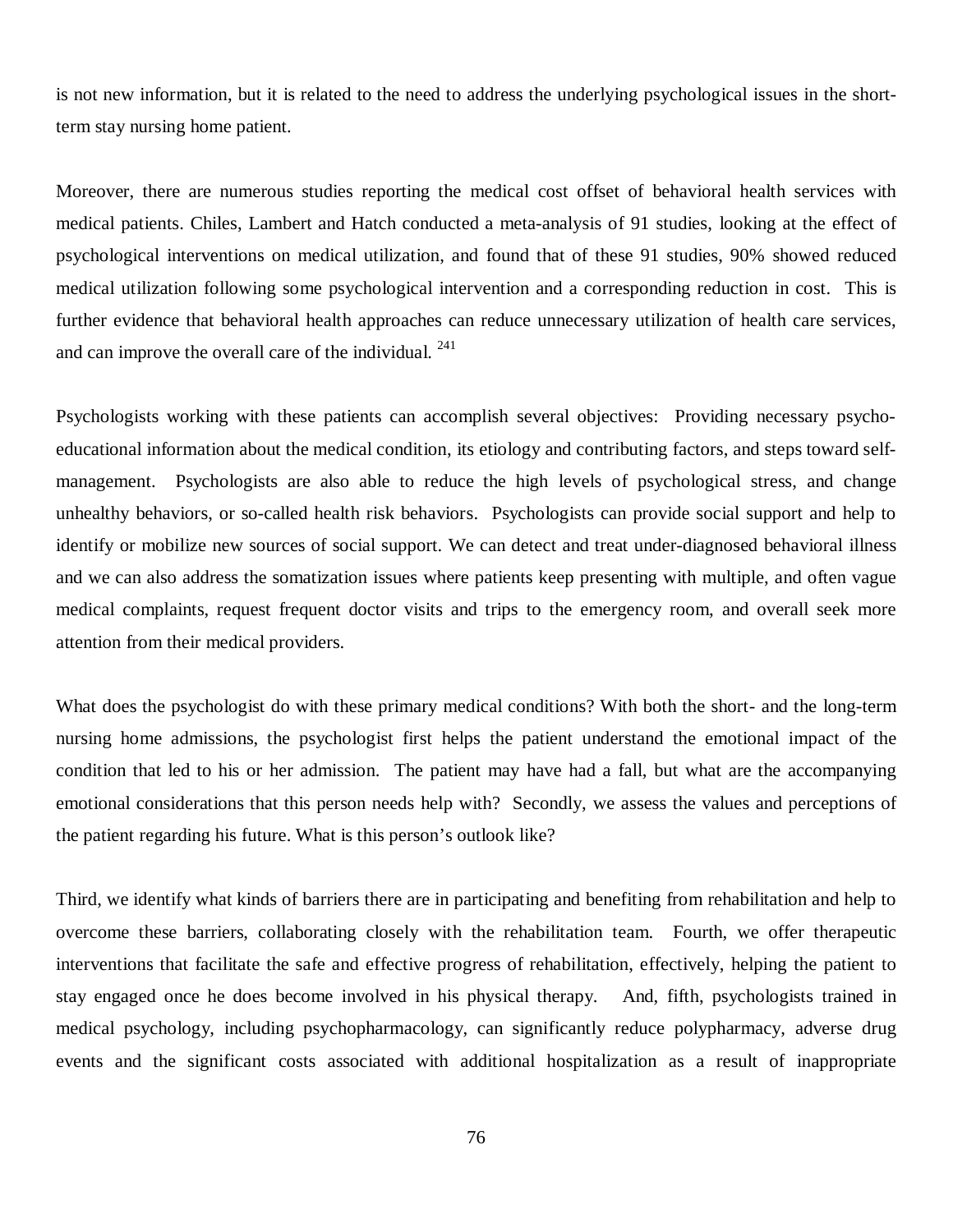prescribing. This means continually integrating the different approaches among the healthcare providers, to ensure these patients are involved in and maximize their benefit from their treatment.

The psychological approaches employed with the long-term, or chronic care patient, are different. With these cases, it is necessary to monitor depression and withdrawal, assist with adjusting to and accepting irreversible physical illness and debility, and identify positive sources of reward, support, and social involvement. This often takes place in the process of understanding an individual's resistance to treatment, and supporting his or her decision-making process, while informing the patient of other possible courses of action. Finally, it is necessary to address the person's thoughts and fears about death, whether imminent or not.

This brings the focus back to interdisciplinary collaboration, reiterating the major premise that the mind cannot be separated from the body. The more we can advocate this interdisciplinary collaboration, the better patients will be served and costs contained. This is done by being allowed to provide the services we are fully trained and experienced to do, while supporting and facilitating a culture of integrated care. It is necessary to keep reiterating the premise that patients are not isolated from their disease, while emphasizing the importance of the behavior health approaches in understanding, assessing and treating the patient, especially where the coping resources are limited or taxed. The treatment provided by psychologists in nursing home settings is characterized by brief, problem-focused interventions in which the emphasis is on shared understanding of treatment goals and barriers. Moreover, psychologists are trained to provide concise information and to provide the needed updates on a patient's condition. As part of an interdisciplinary team, this communication with medical professionals is mandatory and necessary. <sup>247</sup>

#### **Barriers to Effective Care**

There are several barriers to more effective care in nursing homes from the perspective of a practicing geropsychologist. Some have been alluded to already, namely, the tendency to separate the medical condition from the psychological condition, rendering attempts to treat the patient's physical problems, in the absence of understanding the emotional and attitudinal problems, frequently unsuccessful. This treatment pattern also leads to another complication, the tendency to over-rely on psychoactive medications to address psychological and behavioral problems before non-medication approaches are used. Psychotropic medications are drugs that affect an individual's mental processes and behavior, and are considered legally inappropriate if they are not used to ensure the physical safety of patients or of others. Federal law stipulates that each resident's drug regimen must be free from unnecessary drugs, defined as any drug used in excessive dose, for excessive duration, without adequate monitoring, without adequate indication for its use, or in the presence of adverse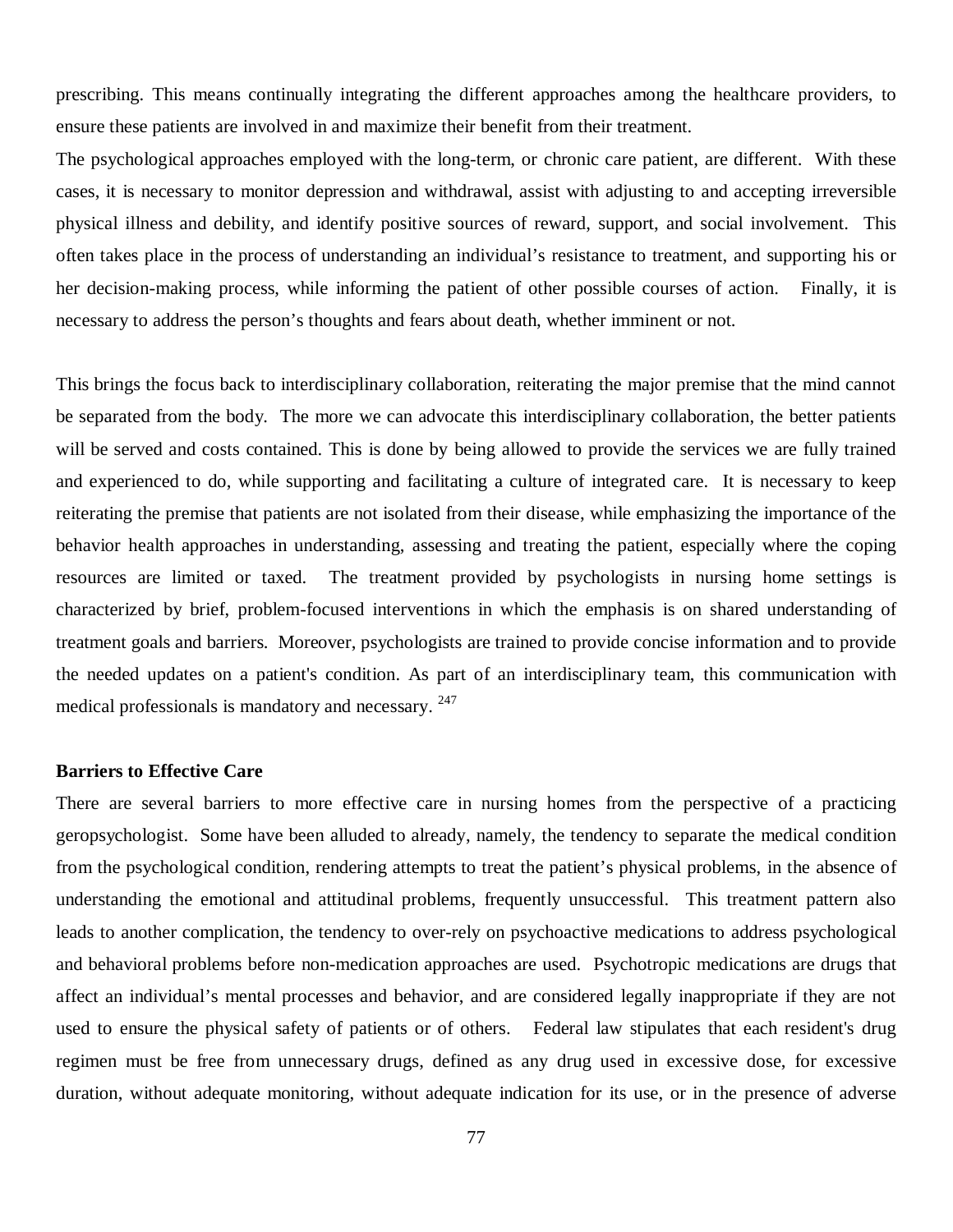consequences, which indicate the dosage should be reduced, or discontinued. This rule was implemented to reduce and eliminate drugs to chemically restrain patients.

There are generally four categories of psychotropic medications: anti-psychotic, antidepressant, anti-anxiety, and hypnotic sedatives. These medications are frequently prescribed to nursing home patients. Psychotropic medications have their place in nursing homes, and can be an effective adjunct in the overall treatment plan for many patients. However, psychologists should always be part of the intervention strategy with any patients on these medications, for two reasons.

First, the medications do not help the patient learn new ways to manage or cope with a stressor, but rather only serve to reduce the symptoms of the condition, such as tearfulness, agitation, or disordered thought processes. Psychological services include helping with the development of more effective coping skills, problem-solving, and affective expression. The second reason for including psychologists as a complement to the use of medications is to help with the patient engaging in non-purposeful, non-intentional but difficult, obstreperous behaviors. These patients are too confused to participate in or benefit from counseling and psychotherapy, or any one-on-one direction, but yet display problem behaviors. In these cases, the requisite approaches include milieu or environmental strategies to modify the problem behaviors. This is accomplished by developing behavior management programs and consulting with staff on optimum caregiving approaches for these residents. These behavior management strategies can shape or modify behavior by changing the environment that the patient is responding to, instead of resorting to higher or excessive dosages of the psycho-active medications.

The challenge with working with patients who are too cognitively impaired to benefit from psychological services is the lack of reimbursement. Most insurance plans, including Medicare, cover counseling and psychotherapy, and assessment, but these plans do not cover staff consultation, case conferences, supervision of behavioral interventions, or staff training. Consequently, these services are provided on a *pro bono* basis, and are not made available to the majority of dementia cases that would benefit from these psychological consultations. By not reimbursing for these services, Medicare and other insurers save money on one end but wind up paying much more on the other end. Patients, however, pay the highest price.

Another barrier that has been observed with this population is ageism, or stereotyped views of the older adult based on the person's age, and not on his or her functional abilities. These views are held by health care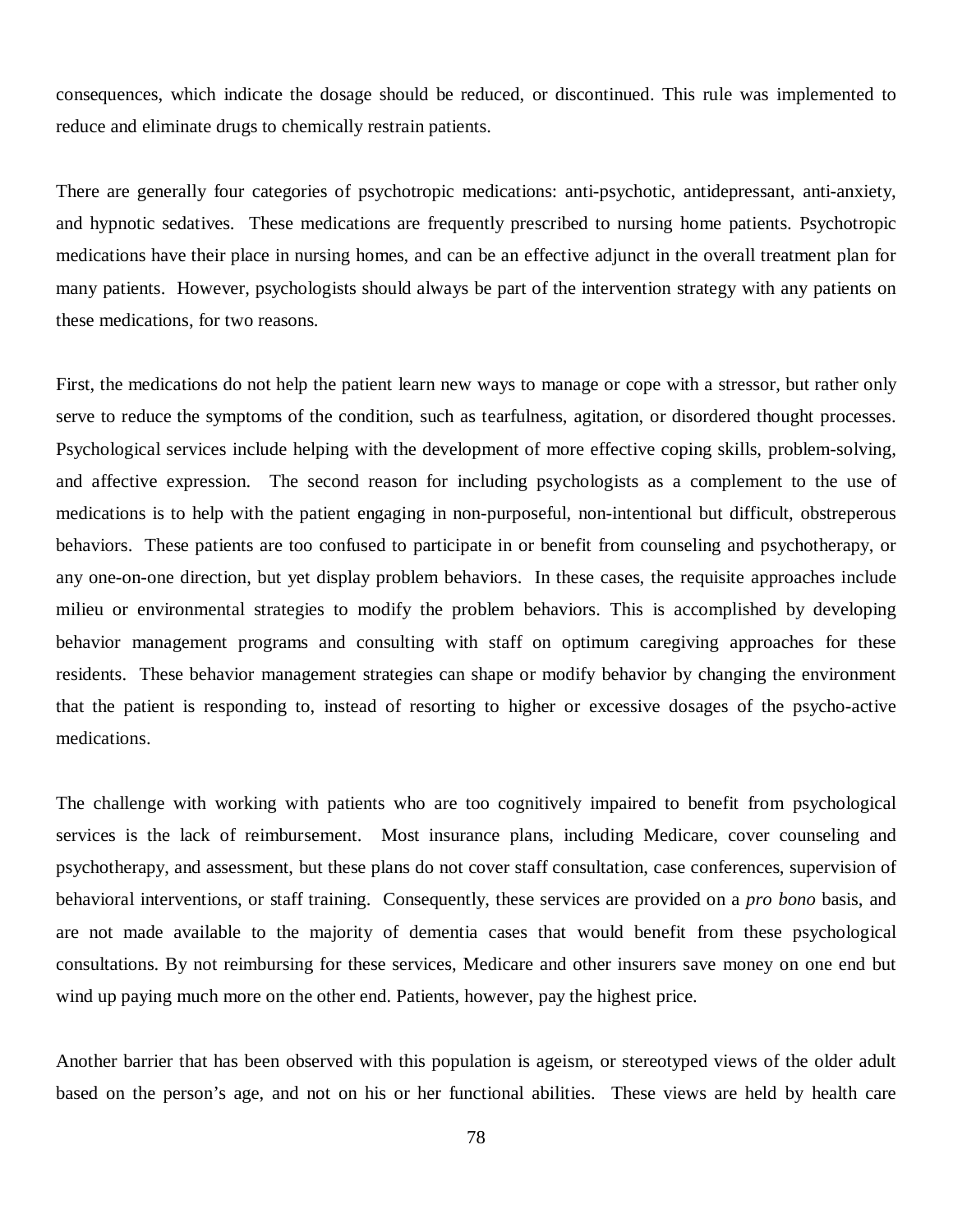professionals, insurers, family members, and even by elderly individuals themselves. The belief, for example, that depression or dementia is inevitable in advanced age is an ageist viewpoint, and creates additional barriers to contributions that psychologists can make. Depression in advanced age may be common, but it is never normal. To the extent that psychologists can promote a greater understanding of the role that behavioral health assessment and treatment approaches play in nursing homes, and can integrate these approaches with the rest of the health care team, true comprehensive care can take place.

#### **The Inappropriate Use Of Medications In The Elderly**

Inappropriate medications, in and of themselves, may not be the major cause of adverse drug reactions in the elderly. It is the inappropriate use of drugs that is the major problem when treating the elderly. Adverse drug events with this population can be prevented by reducing the number of drugs prescribed to this population.<sup>256</sup> It is not uncommon for patients in nursing homes being prescribed between 5 and 13 medications, $257$  according to a recent study of the elderly in nursing home. The researchers reported that the median number of prescribed medications was 5 and ranged up to 13 medications. Thirty-two percent of the patients studied received inappropriate medications. Patients prescribed more than 5 medications were 3.3 times more likely to receive an inappropriate medication than those taking 5 or less medications. Half of the patients studied with inappropriate prescriptions experienced significant adverse effects of the inappropriate medications. Sixteen per cent of all admissions to hospitals were associated with such adverse effects. The researchers defined an inappropriate medication based on the Beers list<sup>258</sup>, a list of medications agreed on by the majority of researchers.

Polypharmacy among the elderly is a serious problem, many times resulting in death and is a major factor in increased healthcare costs.<sup>259</sup> More than 770,000 people are harmed or die each year in hospitals from adverse drug events associated with polypharmacy.<sup>260-262</sup> The costs for these preventable hospitalizations adds up to \$5.6 million each year per hospital. These projective costs do not include the ancillary costs associated with malpractice and litigation costs, or the actual costs of the harm to patients. Total U.S. hospital expenses to treat patients who suffer adverse events associated with inappropriate prescribing and polypharmacy during hospitalization are estimated at between \$1.56 and \$5.6 billion annually.<sup>263-266</sup> These costs and the harm to patients can be significantly reduced when these patients are being followed and treated by a psychologist. The majority of these medications are prescribed by physicians who rarely see the patient and generally are prescribed at the request of a staff member of the nursing facility.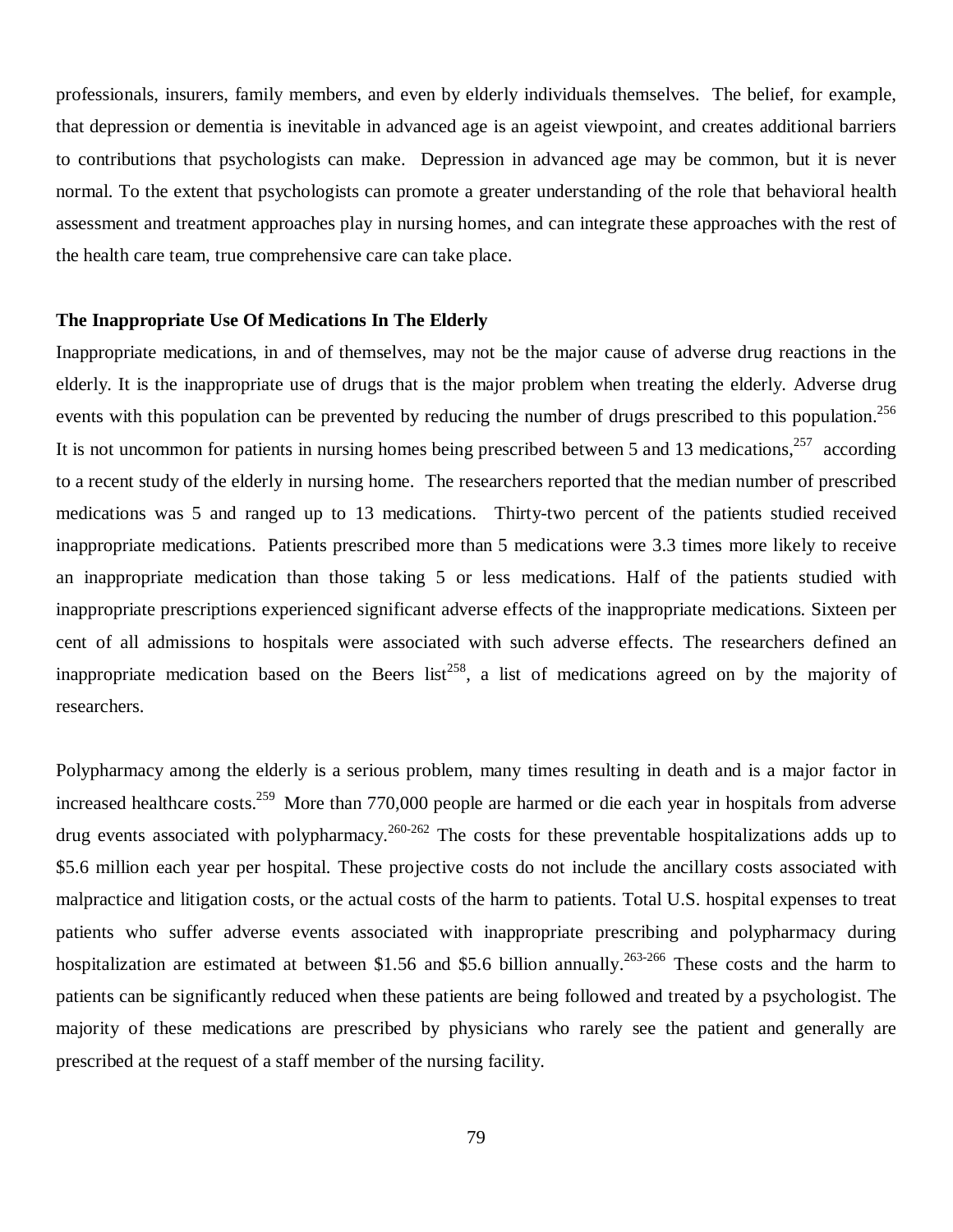## **Concluding Statements**

The care of the elderly in nursing facilities is a major concern and public interest issue. The costs for providing care to this population will only increase as the population ages. Medicare costs, a major concern for both legislators and policymakers, needs to be looked at from the perspective of "best service delivery" as opposed to the cost-cutting strategy that most advocate. It is clear from our analysis that better services can be provided as costs are decreased if medical care and decisions also include psychologists, nurses and other healthcare professionals.

The increasing costs for medications that clearly can be reduced if physicians, more often than not, would include behavioral interventions into the treatment plan. Policymakers, as they frequently tend to do, need to look at the whole picture instead of looking at the many, small details of eldercare. The message is clear, however, leaving physicians in charge of care can and will only lead to increasing costs for care and increased harm to patients. The best available data supports this conclusion.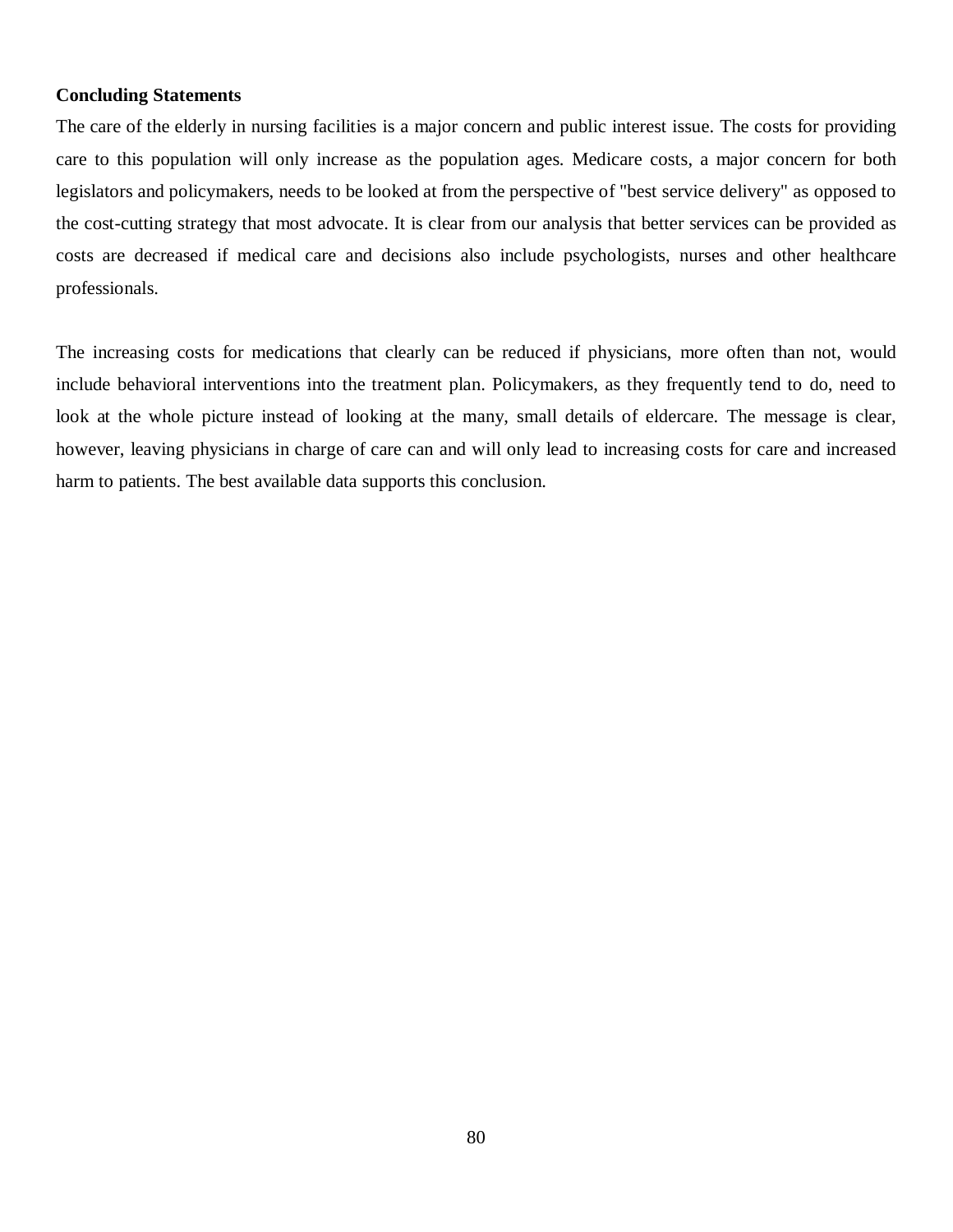# **X. Recommendations**

The recommendations that NAPPP is proposing are provided according to the issues discussed in each section of this report. Recommendations are presented by section topic.

#### **I. The Evidence Against Primary Care Physicians Providing Behavioral Healthcare**

#1. Except in emergency situations, NAPPP recommends that primary care physicians seek and obtain an evaluation and appropriate diagnosis from a doctoral-level psychologists before prescribing a psychotropic medication for patients whose condition is primarily behavioral in presentation. This includes, but is not limited to, patients whose main complaints are depression, anxiety, attention deficit symptoms, sleep disorders, stress, and substance abuse.

#2. When it has been determined that psychotropic medications are an appropriate part of a treatment plan for patients with behavioral disorders, primary care physicians must ensure that these patients are followed by a doctoral-level psychologist. This will ensure patient adherence to the medication regimen and provide the primary care physician with timely and important information on potential side effects if experienced by the patient.

#3. NAPPP recommends that primary care physicians engage doctoral-level psychologists in a collaborative relationship so that patients can be seen promptly and better served when they present with behavioral disorders.

#4. NAPPP recommends that primary care physicians provide all patients with 100% of the standard of care required for their specific, diagnosed condition. Anything less is inconsistent with providing the highest-quality of care and denies patients their right to healthcare. The standards of care for specific conditions are the "floor" for treatment and not the "ceiling".

#5. As the visits to emergency rooms related to the abuse of pain medications and sedatives now outpace visits due to illegal drugs, NAPPP recommends that patients receiving these medications be evaluated and followed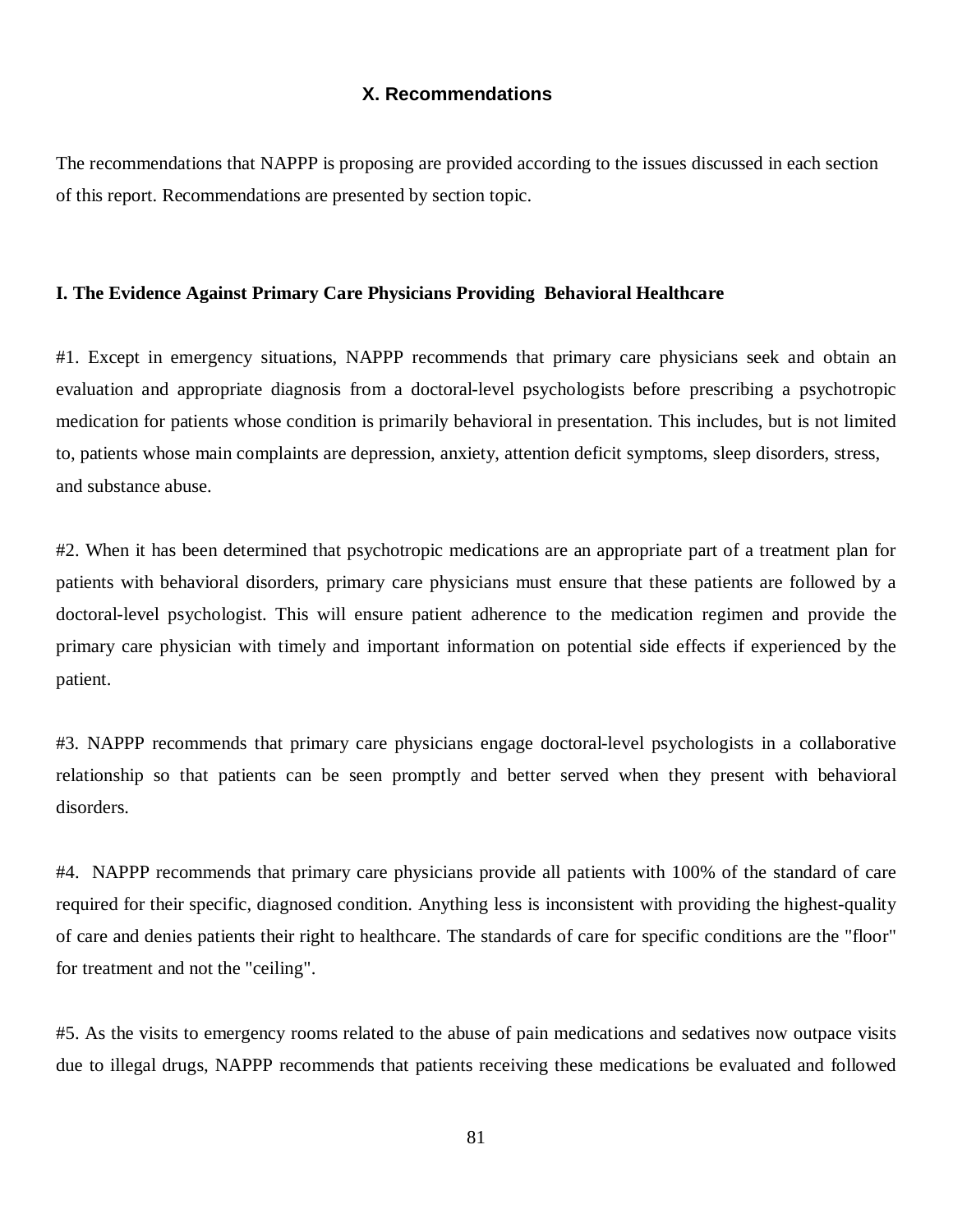by a doctoral-level psychologist both before a prescription is written and before prescriptions for these drugs are refilled. This will save untold dollars that are now being spent on emergency room visits and will significantly decrease addiction from these drugs and the related costs of treating substance abuse.

#### **II. Reducing Adverse Drug Events From Physician Error**

#1. NAPPP recommends that all prescribing health care providers use the many computer programs now available to record and transmit prescriptions. Research and experience demonstrates that many errors are a result of poorly written and misunderstood handwritten prescriptions.

#2. NAPPP recommends that primary care physicians keep current on the latest research with respect to all medications, but specifically with the research on psychotropic medications.

#3. NAPPP recommends that primary care physicians do not prescribe psychotropic medications new to the market. Waiting for a least one year before prescribing newly approved medications by the FDA will enable physicians to obtain a clearer understanding about how a new medication works in comparison to older, betterunderstood medications. Patients should not be guinea pigs for drug manufacturers, which consistently bring to market "new" drugs based on fast, but typically small samples of unrepresentative patient populations and may perform no better than an existing medication.

#4. The manner in which clinical trials are conducted must be reformed. NAPPP recommends that medications under study be compared to the existing "gold standard" in the medication class and to a placebo. This procedure will allow for meaningful comparisons and will eliminate drugs that offer little, if any, benefit over existing drugs. This procedure also will reduce the cost of drugs by eliminating non-beneficial drugs being brought to market.

## **III. Psychiatry In Crisis: Impacts on Primary Care, Patient Safety and Public Healthcare Policy**

#1. NAPPP recommend that primary care physicians seek and establish a collaborative relationship with psychologists trained and specializing in health and medical psychology. These specially trained psychologists can provide physicians with many services to patients whose conditions have a behavioral relationship. Medical and health psychologists specifically treat patients with medical conditions related to coronary problems, stress,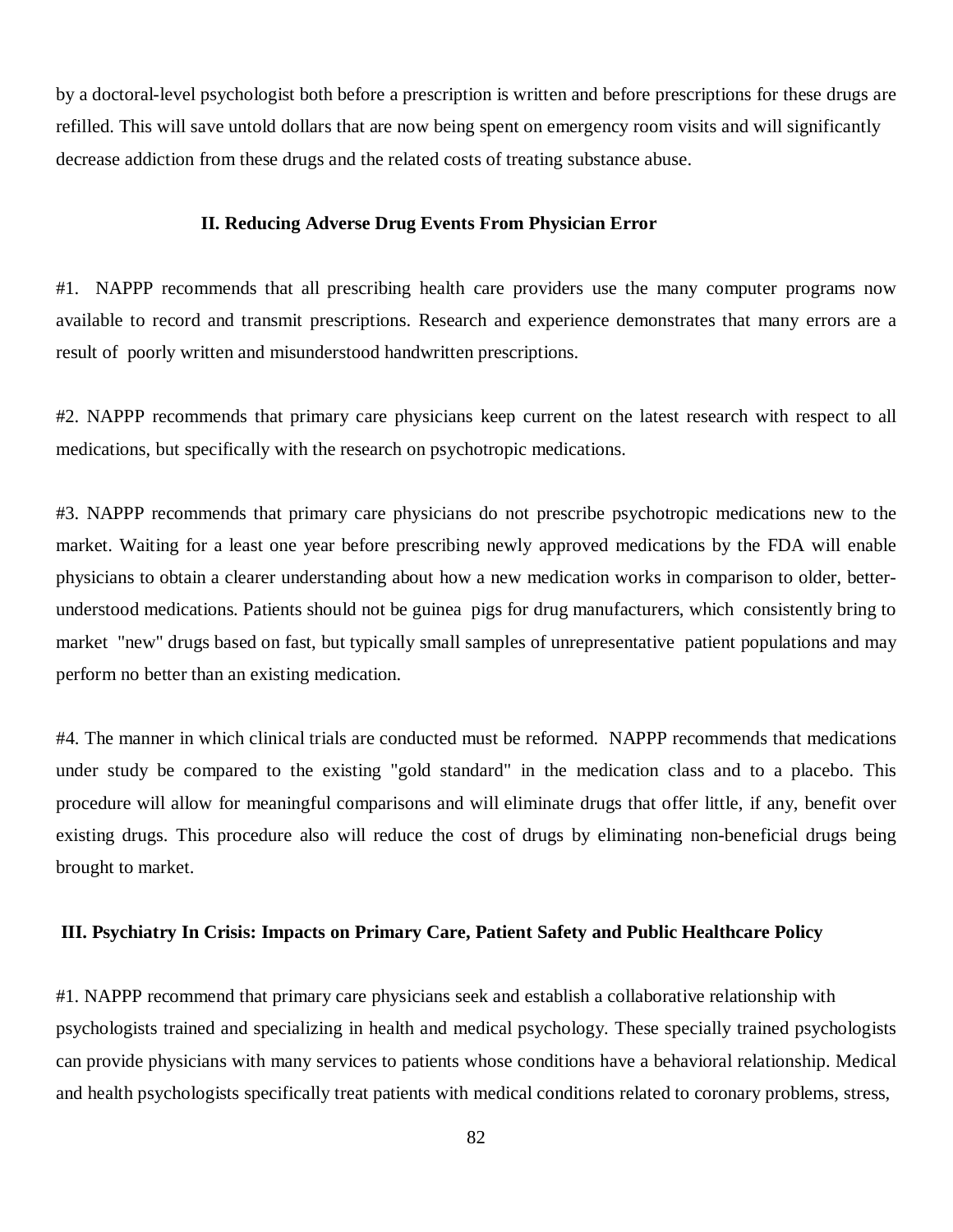life and health impacting issues such as obesity, substance abuse, chronic pain syndrome*,* eating disorders, smoking, adherence to treatment and medication regimens, and life-changing strategies.

#2. NAPPP recommends that primary care physicians use the services of a medical psychologist trained in clinical psychopharmacology when considering a new psychotropic medication for their patients. Medical psychologists do not have any financial relationships with drug companies and can provide physicians with an objective evaluation of these medications.

#3. NAPPP recommends that The American Board of Medical Specialties, organized medicine's agency that regulates specialty certification, adopt rules that require psychiatrists to complete training in behavioral interventions. Psychiatrists whose sole practice is providing medications is not in the patient's interest, not in the public interest, and has established an unethical tie between psychiatry and drug manufactures. There already exists doctors of pharmacy whose specialty is providing recommendation on psychotropic medications. Psychiatrists whose sole practice is providing medication consultations duplicates this service and contributes to the shortage of psychiatrists.

#4. NAPPP recommends that states no longer allow medical doctors to practice as psychiatrists without specialty training in the diagnosis and treatment of behavioral disorders*.* Patients deserve to be treated by qualified practitioners.

#5. NAPPP recommends that all healthcare providers be required to demonstrate the ability to communicate clearly and effectively with patients. Effective communication reduces errors and increase patient care and outcome. It is particularly important that physicians and all healthcare providers demonstrate the ability to communicate with patients in the language that the patient speaks and understands.

#6. NAPPP recommends that psychiatrists who provide patients with psychotropic medications be required to provide behavioral treatment as long as the patient is on medication. Psychiatrists who are not trained to provide behavioral interventions should be required to refer the patient to a licensed, doctoral-level psychologist who can provide the needed treatment and management. Outcome research clearly shows that patients on psychotropic medications do best when they concurrently receive behavioral interventions.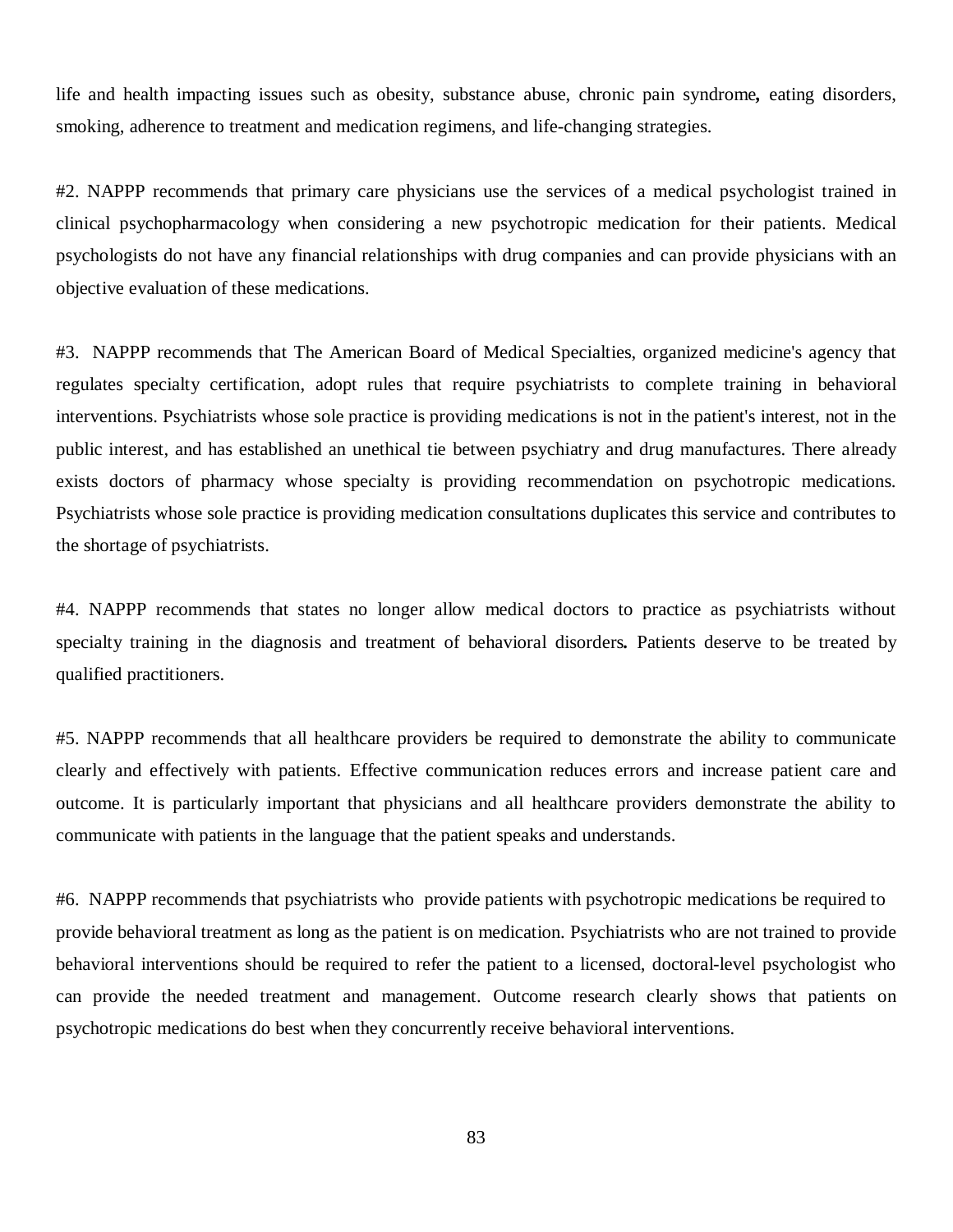#7. NAPPP recommends that the American Psychiatric Association formulate and adopt rules for their members prohibiting gifts from the pharmaceutical industry, receipt of medical samples, attendance at industry-sponsored events, consulting for industry, contact with pharmaceutical representatives, and disclosure of relationships with pharmaceutical companies. Every other major medical association, except psychiatry, has adopted similar rules. Patients require their providers to be objective and to work in their best interests and not as extenders for drug manufacturers who provide perks to prescribe their brand of medications.

# **IV. Antidepressant Medications Are Ineffective And Claims Are Misleading**

#1. NAPPP recommends that physicians re-evaluate the general notion that behavioral disorders are a result of genetic, hormonal, or chemical imbalances that are lifelong and need to be treated solely with medications. The most current research does not support any cause-effect relationship between these factors and behavioral disorders. This will allow physicians to better assess the needs of their patients and to arrive at better treatment outcomes. This will also reduce healthcare costs resulting from irrelevant treatment and unneeded medication costs.

#2. NAPPP recommends that primary care physicians adopt a medication policy for antidepressant medications that recognizes antidepressant medications are less likely to perform as the length of time patients take these drugs increases. Patients on long-term antidepressants require routine monitoring and re-evaluation before prescriptions are renewed. This can best be accomplished when the patient is being managed and concurrently seen by a licensed, doctoral-level psychologist. If the patient's behavioral condition is accompanied by a serious medical condition, a consultation with a medical psychologist trained in clinical psychopharmacology would benefit the patient and provide the physician with the information to help in making further decisions on continuing the medication, if indicated.

#3. NAPPP recommends that physicians adopt a medication policy for antidepressant medications based on unbiased research demonstrating efficacy for the specific patient demographic being treated, and for the specific dosages and length of time of treatment.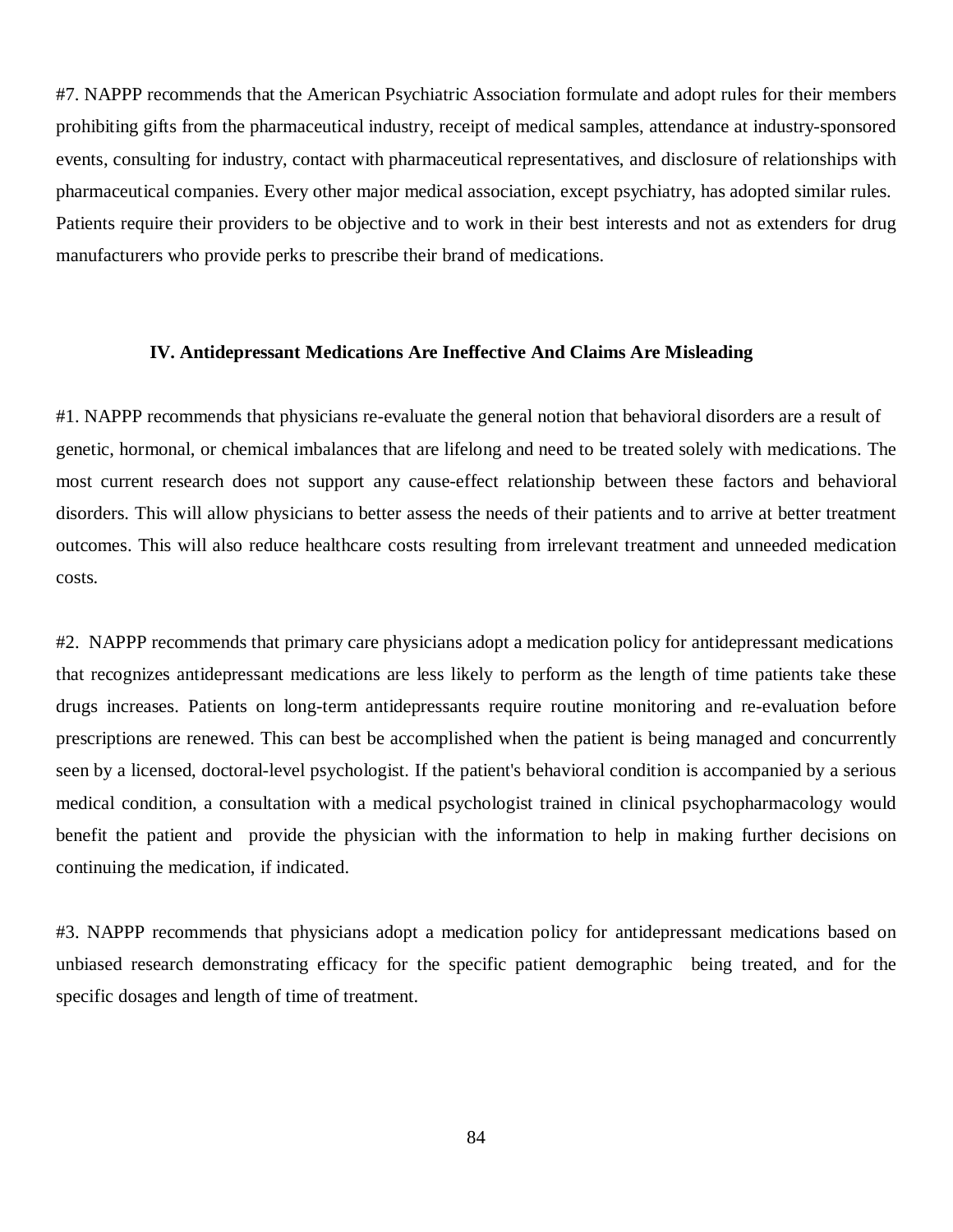#4. NAPPP recommends that primary care physicians minimize the off-label use of psychotropic medications. Off-label use of this class of medications is potentially dangerous to the patient and increases the potential risk due to drug-drug interactions.

#5. NAPPP recommends that all prescribing health care providers reduce and/or eliminate polypharmacy as much as possible. It is important that prescribing providers understand the dangers of polypharmacy as it relates to psychotropic medications.

# **V. Physicians Often Do Not Provide Patients With Important Information When Prescribing Medications**

#1. Direct communication to patients about their medications is an important part of increasing patient adherence of their medication regimens. NAPPP recommends that primary care physicians and other prescribing providers either devote a reasonable amount of time to accomplish this important function, or provide patients with a consultation with a healthcare professional who can provide this information.

#2. There are many computer-based and online services available to prescribing health care providers that provide objective data about medications. NAPPP recommends that physicians utilize these services to obtain information on medications that is more objective than that received from drug company representatives.

#3. NAPPP recommends that all prescribing health care providers refrain from accepting gifts or any other perks from drug company manufacturers.

## **VI. Reducing Harm and Healthcare Costs: A Review Of A Physician's Unlimited License To Practice**

#1. NAPPP recommends that state licensure for all health care providers be based on a limited license and that unlimited licensure be eliminated. Limited licensure mandates that healthcare professionals should only provide services within their specific area of education, training, and experience. It is clear that specialty training and certification does not protect patients from health care professionals who provide services in areas where they do not have training or sufficient experience.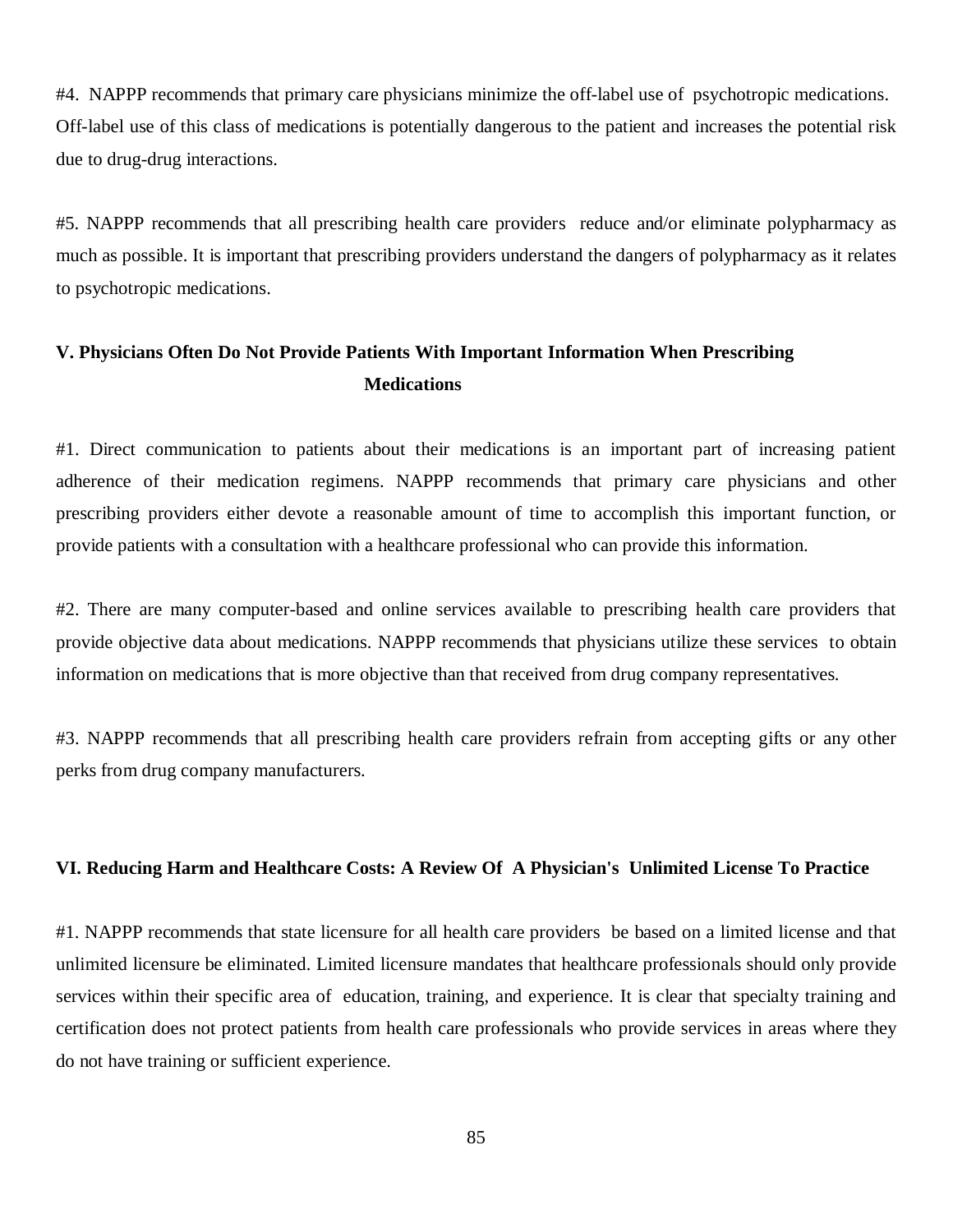#2. NAPPP recommends that all prescribing health care providers should be restrained from prescribing psychotropic medications without formal education and training in the diagnosis and treatment of behavioral disorders. This class of medications carries risk to patients even under the best of circumstances, but that risk is increased when the medications are prescribed by a physician who has no or little training in the pharmacology and recommended uses of these drugs. In the absence of obtaining a consultation from a psychiatrist due to the ongoing shortage of psychiatrists, NAPPP recommends that primary care physicians obtain the services of a medical psychologist who is specifically trained in clinical psychopharmacology.

#3. Since prescribing medicines has become a ubiquitous part of medical practice, NAPPP recommends that medical schools establish a reasonable number of hours for training physicians in pharmacology and including psychopharmacology. Training in pharmacology in most medical schools rarely exceeds 40 hours over a fouryear curriculum. This level of training is insufficient and places patients at risk. NAPPP suggests no fewer than 120 hours of pharmacology be provided to physicians in their training programs.

#4. The Medical Home Model is a flawed model for delivering quality and effective healthcare, because this model presupposes primary care physicians are qualified and trained to be supervisors of other specialists and healthcare professionals. The data suggests that this simply is not the case. NAPPP recommends that the limited licensure of physicians precede the medical home model. Until this is achieved, any implementation of the medical home model most likely will fail and provide patients with substandard healthcare.

# **VII. Medicating America's Children**

#1. NAPPP recommends that primary care physicians do not prescribe psychostimulant medications for children and adolescents who present with attention-deficit symptoms without first referring the patient for an appropriate evaluation by a doctoral-level psychologist, and not before the patient has completed a behavioral intervention program.

#2. Too many young children and adolescents are being prescribed a wide array of psychotropic medications with little justification or evidence of their efficacy in this population of patients. NAPPP recommends that primary care physicians halt the over-prescribing that clearly is a result of drug company marketing. Physicians need to self-regulate their prescribing practices. Should self-regulation fail, states should consider legislating prescribing standards as they apply to children and adolescents.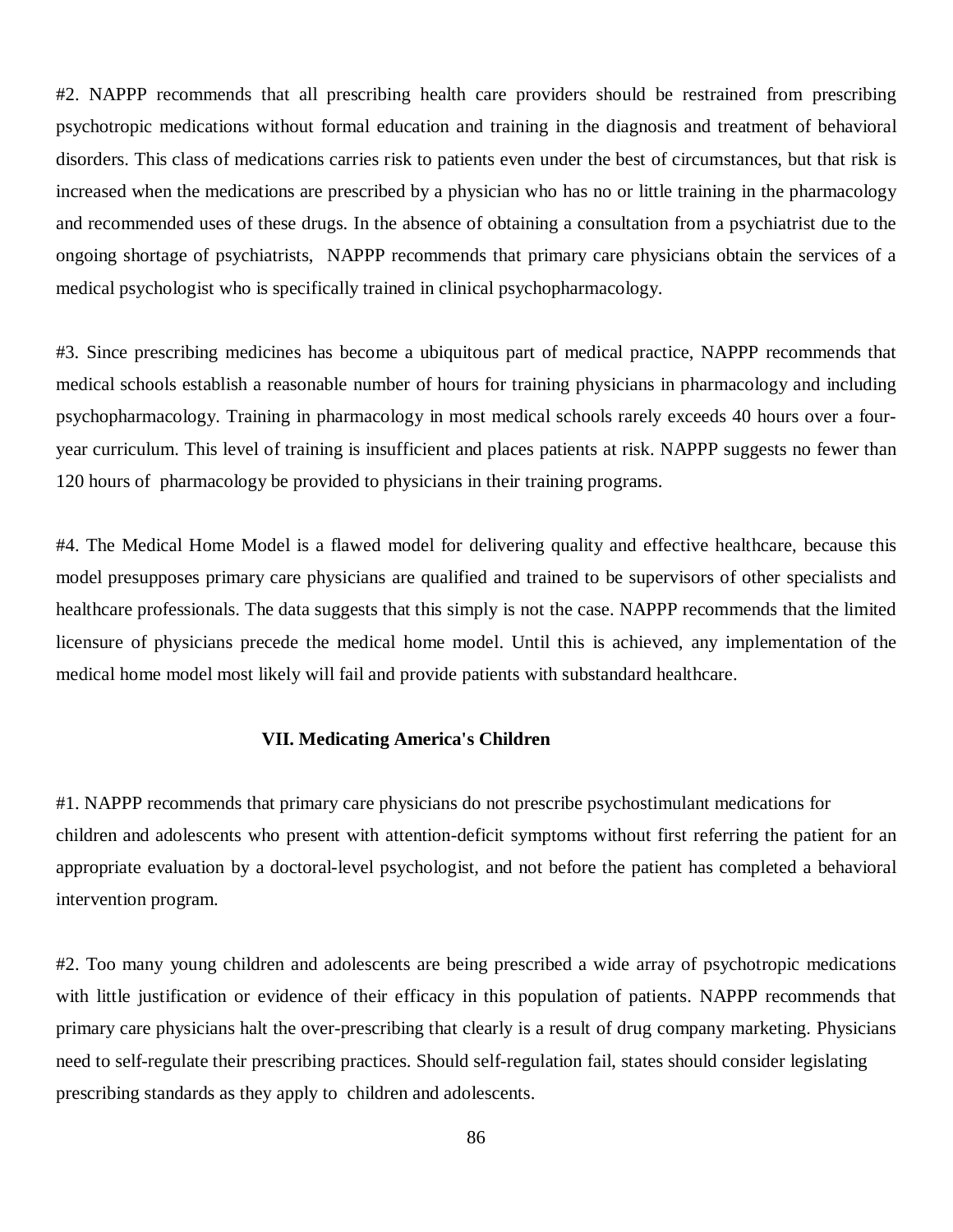#3. Since children are not part of clinical trials, physicians need to limit off-label prescribing to this population. Off-label prescribing of drugs is a product of drug company marketing that typically skirts the edge of the law against such marketing. Only physicians are in a position to protect these patients from the potential harm from off-label prescribing.

#4. Given the potential danger to children and adolescents prescribed psychostimulant medications, NAPPP recommends that any child or adolescent prescribed these drugs also be under the care of a doctoral-level psychologist so these patients can receive the regular follow up care that cannot be provided in a primary care setting.

#5. The sale of psychostimulant drugs on school grounds by adolescents is a growing problem. NAPPP recommends that prescriptions for psychostimulant medications be closely monitored by physicians. One way to control this type of drug trafficking is to ensure that patients are not faking their symptoms to obtain these medications.

#6. The over-diagnosing of bipolar disorder is a real concern and public policy issue. Those appropriately diagnosed with bipolar disorder require intensive initial treatment and regular follow-up care that is long-term and costly. The problem of over-diagnosing appears to be a problem in psychiatry in that many psychiatrists make this diagnosis on subjective symptoms and do not seek or obtain a formal assessment by a doctoral level psychologist. The largest increase in this diagnosis is on children between the ages of five to nine years old. NAPPP recommends that before patients are prescribed any medication based on a diagnosis of bipolar disorder, there needs to be a formal psychological assessment by a doctoral psychologist.

## **VIII. Patients Deserve To Be Evaluated And Treated By Real Doctors**

#1. NAPPP recommends that due to the complex nature of behavioral disorders and the need for collaboration with physicians, any behavioral disorder that requires an Axis I diagnosis, that is, any diagnosis found in the most recent version of the Diagnostic and Statistical Manual (DSM) published by the American Psychiatric Association, requires that the provider be a doctoral-level psychologist, psychiatrist or, when indicated, a licensed clinical social worker. Non-doctoral providers should be utilized for elective services such as marital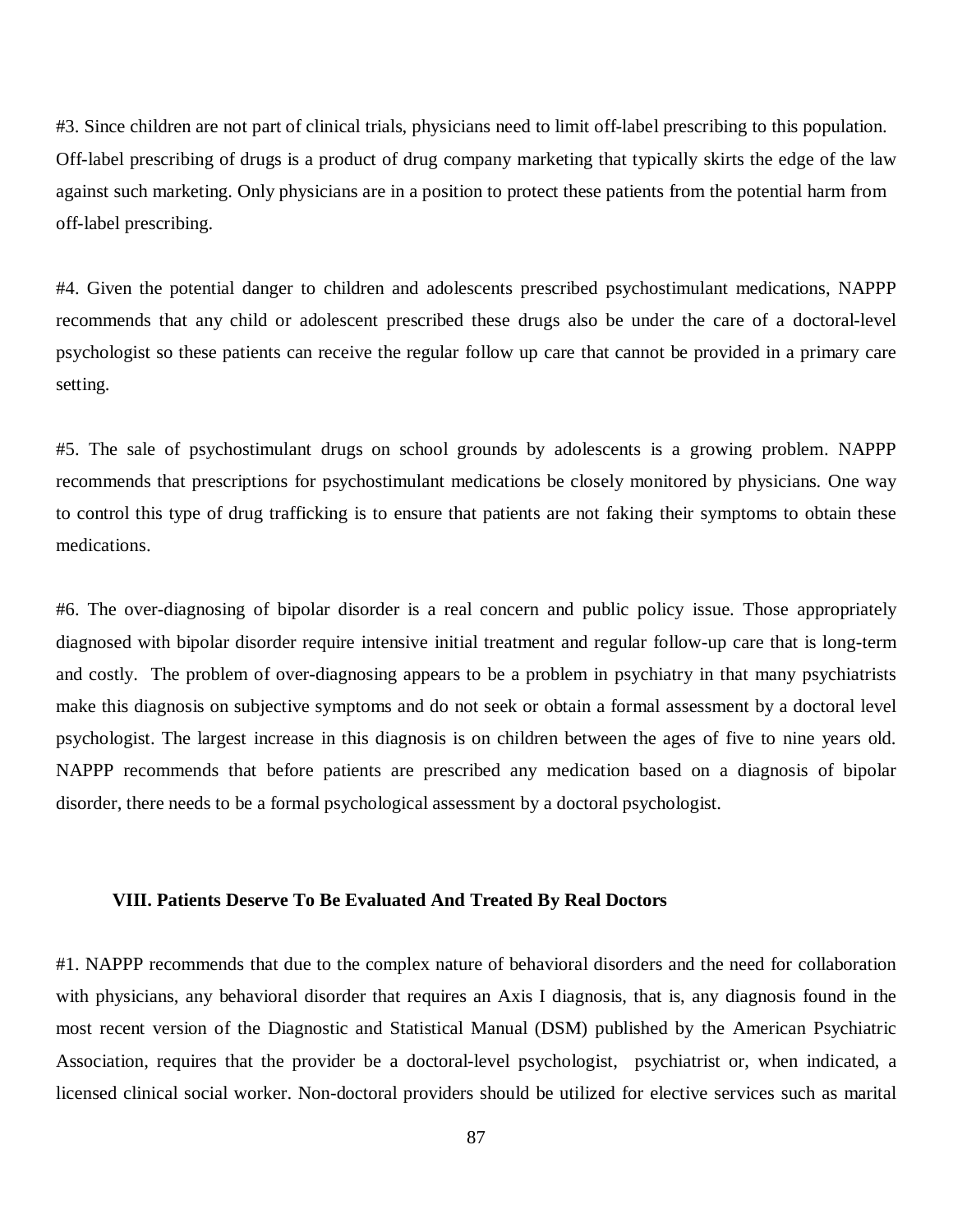and relationship counseling, academic counseling, child-parent conflicts, and other non-problems not associated with those diagnoses specified in the DSM.

#2. With the passage of the Healthcare Reform Act, after which about 32 million people will be covered by insurance, managed care companies and third-party behavioral healthcare companies need to expand their panels of providers. Consistent with the provisions of the bill, NAPPP recommends that these companies adopt an "any willing provider" policy for doctoral level psychologists and psychiatrists. Failure to address this issue will result in many patients facing delayed treatment or being denied the right to quality care.

# **IX. The Treatment of The Elderly In Long Term Care**

Given the barriers to effective care by psychologists in nursing homes, there are several recommendations that can improve the psychological well-being and quality of life of the residents in these settings, reduce the incidence of unnecessary psychotropic medications, and reduce health care costs. These recommendations include:

**Expand the availability of psychologists in nursing homes:** Just as facilities of a minimum bed size require the services of a social worker consultant, a comparable requirement for psychologists should be implemented in all state-licensed, Medicare-approved facilities. The scope of mental health issues among current and newly admitted residents, including the prevalence of mental disorders, warrants serious consideration of this requirement by the Centers for Medicare and Medicaid Services. Beyond patient care, consulting or staff psychologists can help with program development, crisis management, hiring and staff development activities, community outreach, and family education.

**Psychological screening of all residents on admission:** The federal government, as part of the Nursing Home Reform legislation, enacted programs that require pre-admission screening of new admissions to identify those with a primary psychiatric diagnosis and to locate other placement possibilities in lieu of the nursing facility. This is the PASSAR system. However, it does not necessarily identify patients who may have underlying subclinical depression or anxiety, a potential for behavioral acting out, or potential difficulty adjusting to placement or to their rehabilitation program.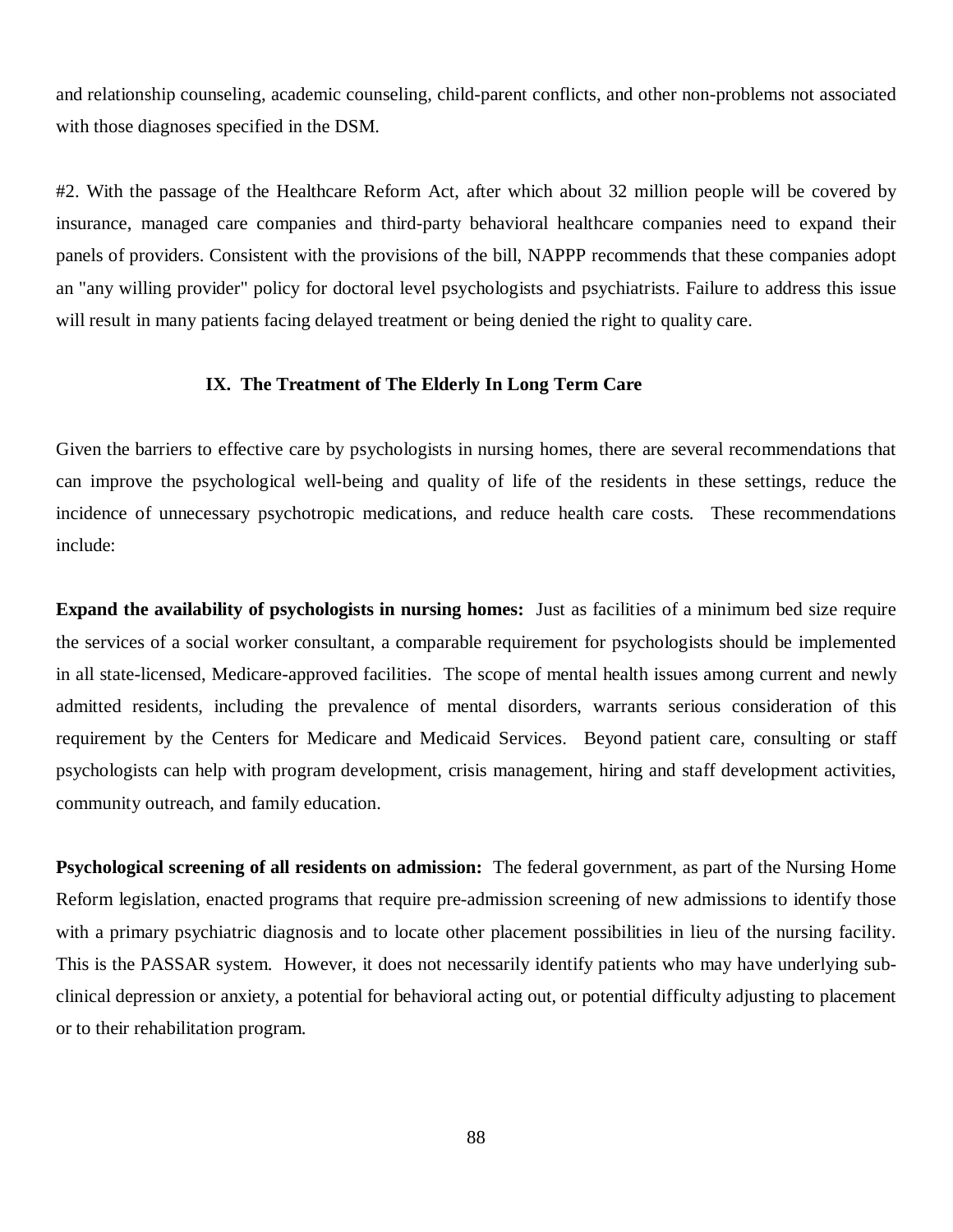**Triaging new admissions will place individuals in three groups**: Those who may need mental health services and will likely benefit, those who may need services but are inappropriate for treatment (and warrant alternative programming), or those who do not need services. Just as new admissions are currently screened to identify whether a rehabilitation program is indicated, the same benefits would accrue from use of triaging for psychological services. This process will be instrumental in ensuring that residents have access to necessary care, and also serves as a preventive measure to avoid more serious emotional disorders and behavior disturbances several months after admission.

**Reimbursement for case conferences and staff training:** A considerable amount of time spent by the behavioral health consultant is not billable to the patient's insurance. This professional time could be spent on case conferences, developing behavior management plans and supervising staff during the implementation of these plans, reviewing records for psychotropic medication management, and telephone consultation. It is highly recommended that insurance plans, especially Medicare and Medicaid, be expanded to include procedures that are reimbursable for these events.

**Training for nursing home staff:** As in any medical institution, there is a wide array of staffing and many levels of education among nursing home employees, from the nurses' aide who may have not completed high school to the department heads, with undergraduate and, often, graduate degrees. Directors of staff development are responsible to ensure that the staff maintain its required certifications and is trained in a core body of knowledge. Beyond these subject matter basics, however, there is a continued demand that more indepth information is taught on behavioral health topics, topics that address patient uniqueness and resistance to care, non-compliance, and complex behaviors that add an extra burden to staff caregiving practices. In addition to learning to better individualize care, added staff training has been shown to improve staff retention and reduce turnover.<sup>254</sup> To the extent that psychologists can promote a greater understanding of the role that mental health assessment and treatment approaches play in nursing homes, and can integrate these approaches with the rest of the health care team, true comprehensive care can take place.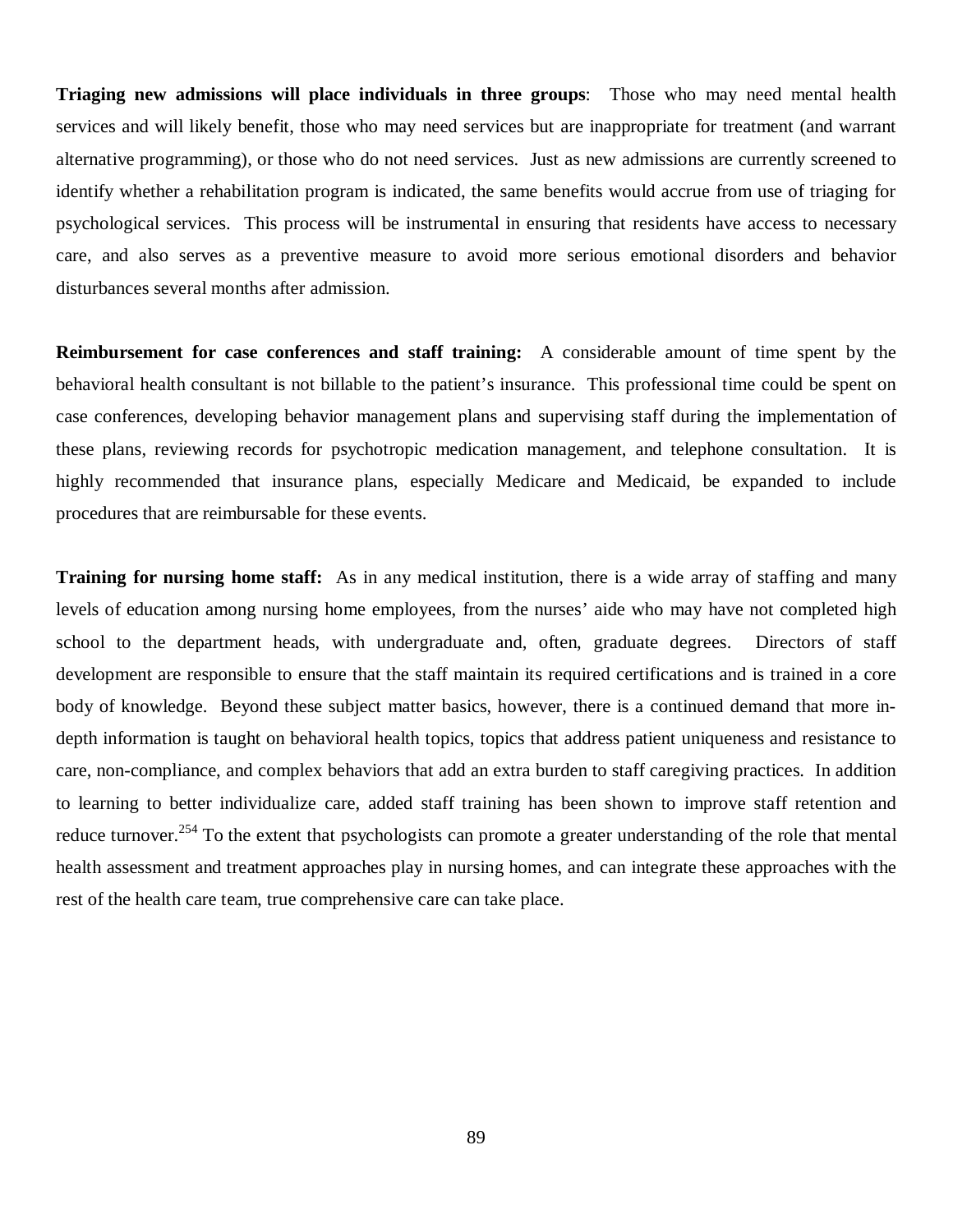## **XI. References**

1. Congressional Budget Office. *Research on the Comparative Effectiveness of Medical Treatments: Issues and Options for an Expanded Federal Role*. December, 2007.

2. Assessing the Efficacy and Safety of Medical Technologies September 1978 NTIS order #PB-286929

3. McGlyn, EA., Asch, SM., Adams, J., Keesey, J., Hicks, J., Cristofaro, A., & Kerr, EA. (2003).The quality of health care delivered to adults in the united states. *The New England Journal of Medicine*, 348, 26, 2635-2645.

4. Kunen, S., Niederhauser, R., Smith, P., Morris, J. A., & Marx, B. (2005). Race disparities in psychiatric rates in emergency departments. *Journal of Consulting and Clinical Psychology, 73* (1), pp. 116-126.

5. Morris, J. A. (Ed.) (1997). Practicing Psychology in the Rural Setting: Hospital Privileges and Collaborative Care. Washington, DC: *American Psychological Association*.

6. Morris, J.A. (2007). Caring for the Poor, NAPPP Home Page/Position Papers, <http://www.nappp.org/positions.html>2010

7. Kroenke, K., & Manglesdorff, D. (1989). Common symptoms in ambulatory care: Incidence, evaluation, therapy, and outcome. *American Journal of Medicine, 86*, pp. 262-266.

8. Antonuccio, D. O., Burns, D. D., & Danton, W. G. (2002). Antidepressants: A triumph of marketing over science? *Prevention & Treatment*, *5*, Article 25. Available on the World Wide Web: <http://www.journals.apa.org/prevention/volume5/pre525c.html.>

9. Kirsch I, Deacon BJ, Huedo-Medina TB, Scoboria A, Moore TJ, Johnson (2008). Initial severity and antidepressant benefits: a meta -analysis of data submitted to the Food and Drug Administration. *PLoS Med*;5:e45.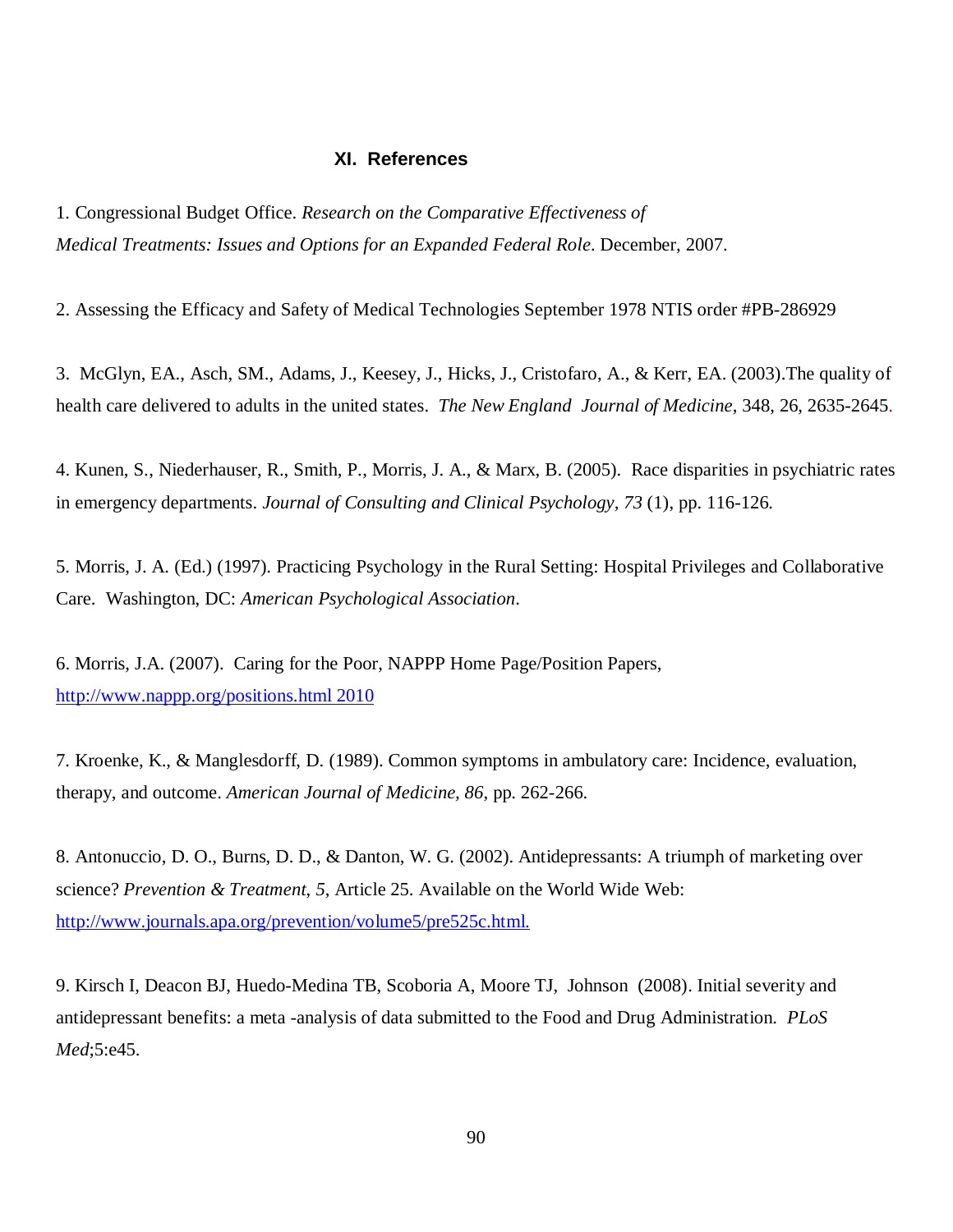10. Turner EH, Matthews AM, Linardatos E, Tell RA, Rosenthal R (2008). Selective 2 publication of antidepressant trials and its influence on apparent efficacy. *N Engl J Med*;358:252-60.

11. Thase ME, Friedman ES, Berman SR, et al (2000). Is cognitive behavior therapy just a 'nonspecific' intervention for depression? A retrospective comparison of consecutive cohorts treated with cognitive behavior therapy or supportive counseling and pill placebo. *J Affect Disord.;* 57: 63-71

12. Antonuccio, D. O., Danton, W. G., DeNelsky, G. Y., Greenberg, R. P., & Gordon, J. S. (1999). Raising questions about antidepressants. *Psychotherapy and Psychosomatics*, *68*, 3–14.

13. Institute of Medicine (U.S.), (2006). National Academies of Science, Advising the Nation. Improving Health. *Improving the Quality of Health Care for Mental and Substance-Use Conditions: Quality Chasm Series.* [http://www.nap.edu/catlog/11470.](http://www.nap.edu/catlog/11470) Pages 1-504.

14. Greenfield, Susan, (1995). Journey to the Centers of the Mind. W. H. freeman and Company, New York, New York.

15. Schwartz, Jeffery, and Begley, Sharon (2002). The Mind & The Brain: Neuroplasticity and the Power of Mental force. HarperCollins Publishers, New York, New York.

16. Szasz, Thomas (1920). Schizophrenia: The Sacred Symbol of Psychiatry. Basic Books, Inc., New York, New York.

16. Hobson, J. A., and Leonard, J. A. (2001). Out of Its Mind: Psychiatry in Crisis, A Call for Reform. Perseus Books Group, Cambridge MA.

17. Stein, D. B. (1999). Ritalin is Not the Answer: A Drug-Free, Practical Program for Children Diagnosed with ADD or ADHD. John Wiley & Sons, Inc, New York, New York.

18. Glasser, William (2003). Warning: Psychiatry Can Be Hazardous to Your Mental Health. HarperCollins Publishers Inc., New York, New York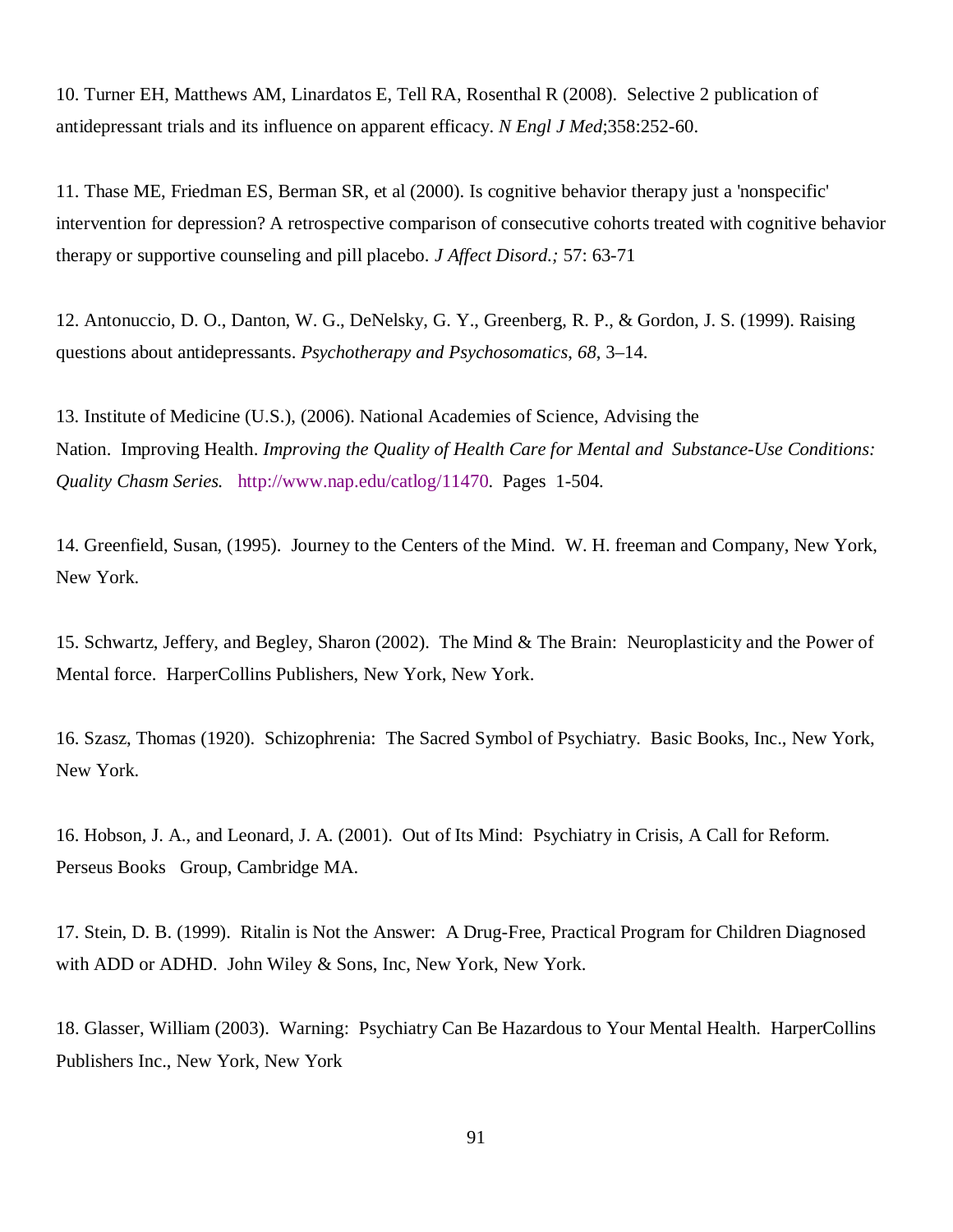19. Glasser, William (1984). Control Theory: Anew Explanation of How We Control Our Lives Harper & Row Publishers Inc., New York, New York.

20. Cohen, C. I. (1993). The biomedicalization of psychiatry: A critical over view. *Community mental Health Journal*, 29, 509-521.

21. Cornwell, John (1996). The Power to Harm: Mind, Medicine, and Murder on Trial. Penguin Books USA Inc., New York, New York.

22. Goozner, Merrill (2004). The \$800 Million Pill: The Truth Behind the cost of New Drugs. University of California Press, Berkley and Los Angeles, California.

23. Volpicelli, J. R., Pettinati, H. M., McLellan, A. T., O'Brien, C. P. (2001). Combining Medication and Psychosocial Treatment for Addictions. Guillford Press, New York, New York.

24. Prosky, P. S., and Keith, D. V. (Eds., 2003). Family Therapy as an Alternative to Medication: An Appraisal of Pharmland. Brunner-Routledge, New York, New York.

25. Miklowitz, David (2006). Psychosocial Interventions in Bipolar Disorders: Rationale and Effectiveness. In Bipolar Psychopharmacotherapy: Caring for the Patient. John Wiley & Sons, Ltd., West Sussex, England. Page: 313-345.

25a. CDC report:<http://www.cdc.gov/mmwr>

26. Sink, K. M., Holden, K. F., & Yaffe, K. (2005). Pharmacological Treatment of Neuropsychiatric Symptoms of Dementia. *JAMA*, *293(5)*, 596-608.

27. Reed, G. A., & Del Ponte, P. (2002). Medical Never-Never Land: 10 Reasons Why America is Not Ready for the Coming Age Boom. *The Alliance For Aging Research*. Retrieved April 20, 2002. Retrieved from <http://www.agingresearch.org/contentarticle/detail/898>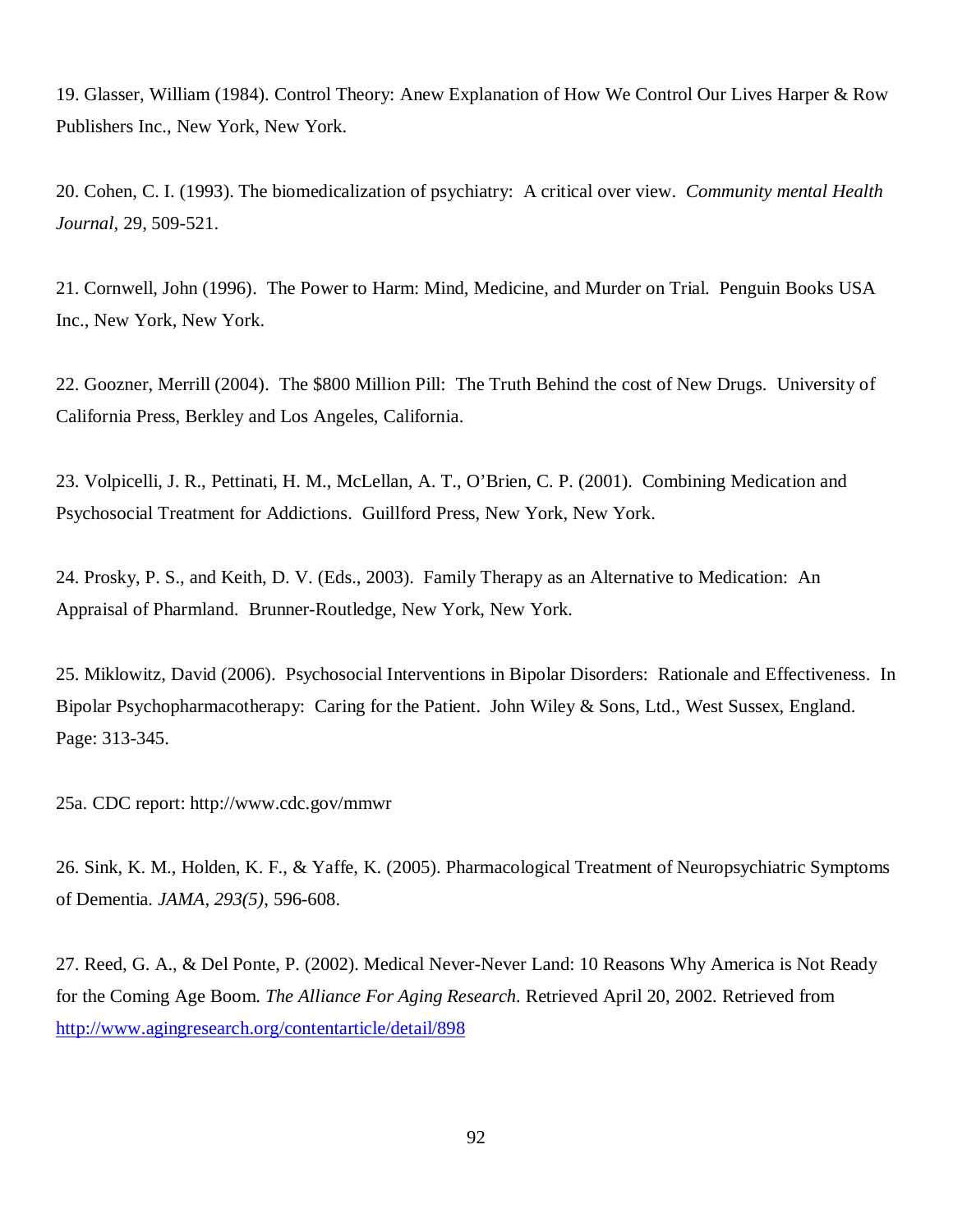28. United States Senate Special Committee on Aging. (2009, Wednesday, January 14, 2009). *Bolstering Workforce Will Be Integral Part of National Health Care Reform* [Press release]. Retrieved from <http://aging.sena>

29. Comin, Linda (2009). Geriatric State of Emergency. The Clinical Practitioner. April, 2010. Published by the National Alliance of Professional Psychology Providers.

30. Morris, J.A. (2008). The War on Psychotherapy. The Clinical Practitioner. February , 2010. Published by the National Alliance of Professional Psychology Providers.

31. Agency for Healthcare Research and Quality. Reducing and preventing adverse drug events to decrease hospital costs. Research in Action, 2001; Issue 1. Number 01-0020, March, Agency for Healthcare Research and Quality, Rockville, MD.

32. Woodcock, J. Testimony on medical errors: Understanding adverse drug events. Before the senate Committee on Health, Education, Labor, and Pensions. February 1, 2000.

33. Wachter, RM. Making health care safer: A critical analysis of patient safety practices. 1997; University of California at San Francisco-Stanford University Evidence-Based Practice Center, AHRQ Contract No. 290- 0013.

34. Quality of Health care in America: Institute of Medicine.(2000). To Err Is Human: Building a safer health system. Washington, D.C., National Academy Press.

35. Schenkel, S. (2001). Promoting patient safety and preventing medical error in emergency departments. *Academic Emergency Medicine*, 7, 1204-1222.

36. Aparasu, RR. (1999). Visits to office-based physicians in the United States for medication-related morbidity. *Journal of the American Pharmacy Association*, 39, 3, 332-337.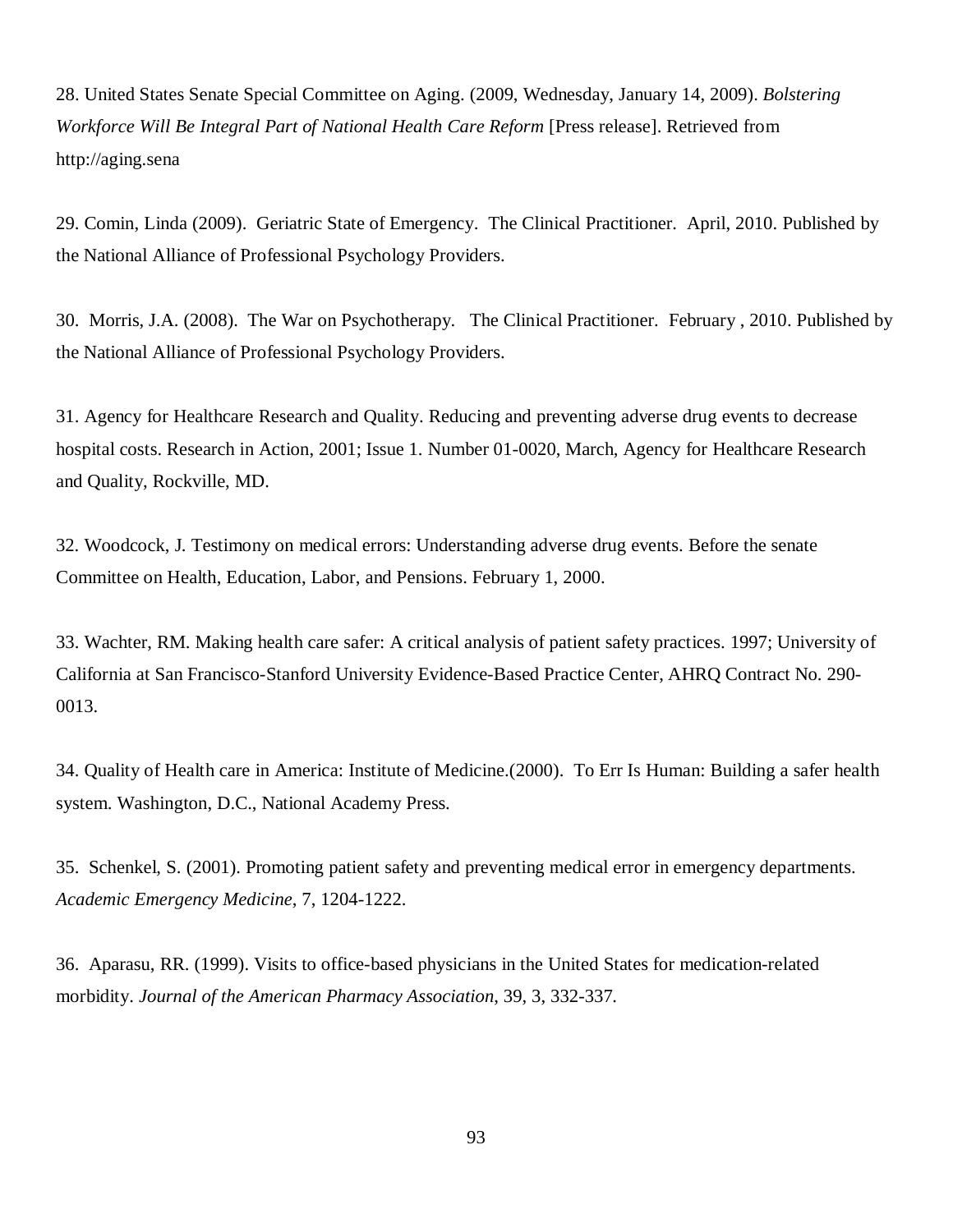37. Tamblyn, RM., McLeod, PJ., Abrahamowicz, M., & Laprise, R. (1996). Do too many cooks spoil the broth? Multiple physician involvement in medical management of elderly patients and potential inappropriate drug combinations. *CMAJ*, 154, 8, 1177-1184.

38. Brennan TA, Leape LL & Laird, NM. (1991). Incidence of adverse events and negligence in hospitalized patients. *New England Journal of Medicine*, 324, 370 -376.

39. Leape LL, Lawthers AG, Brennan TA, Johnson WG. (1993). Preventing medical injury. QRB Quality R*eview Bulletin*,19,144 –149.

40. McIntyre, J., Conroy, S., Avery, A., Corns, H., & Choonara, I. (2000). Unlicensed and off label prescribing of drugs in general practice. *Ar*c*h Dis Child*, 83, 498-501.

41. Aparasu, RR., & Fliginger, SE.(1997). Inappropriate medication prescribing for the elderly by office-based phsyicians. *Annals of Pharmacotherapy*, 31, 7-8, 823-829.

42. Page, J., & Henry, D.(2000). Consumption of NSAIDs and the development of congestive heart failure in elderly patients: An under recognized public health problem. *Archives of Internal Medicine*, 160, 6, 777-784.

43. Singh, G. (1998). Recent considerations in nonsteroidal anti-inflammatory drug gastropathy*. American Journal of Medicine*, 105, 31S- 38S.

44. Graber, M, Gordon, R., & Franklin, N. (2002). Reducing diagnostic errors in medicine: What's the goal? *Quality and Safe Health Care*, 11, 258-260.

45. Gebhart, F.(2002). Is standard dosing to blame for adverse drug reactions? *Drug Topics*, January Issue.

46. Borzo, G.(2000). Medication errors initiative spotlights physicians. *OB/GYN News*, November 15, 2000.

47. Lesar, TS., Lomaestro, BM., & Pohl H.(1997). Medication prescribing errors in a teaching hospital: A 9 year experience. *Archives of Internal Medicine*, 157, 14, 1589-1576.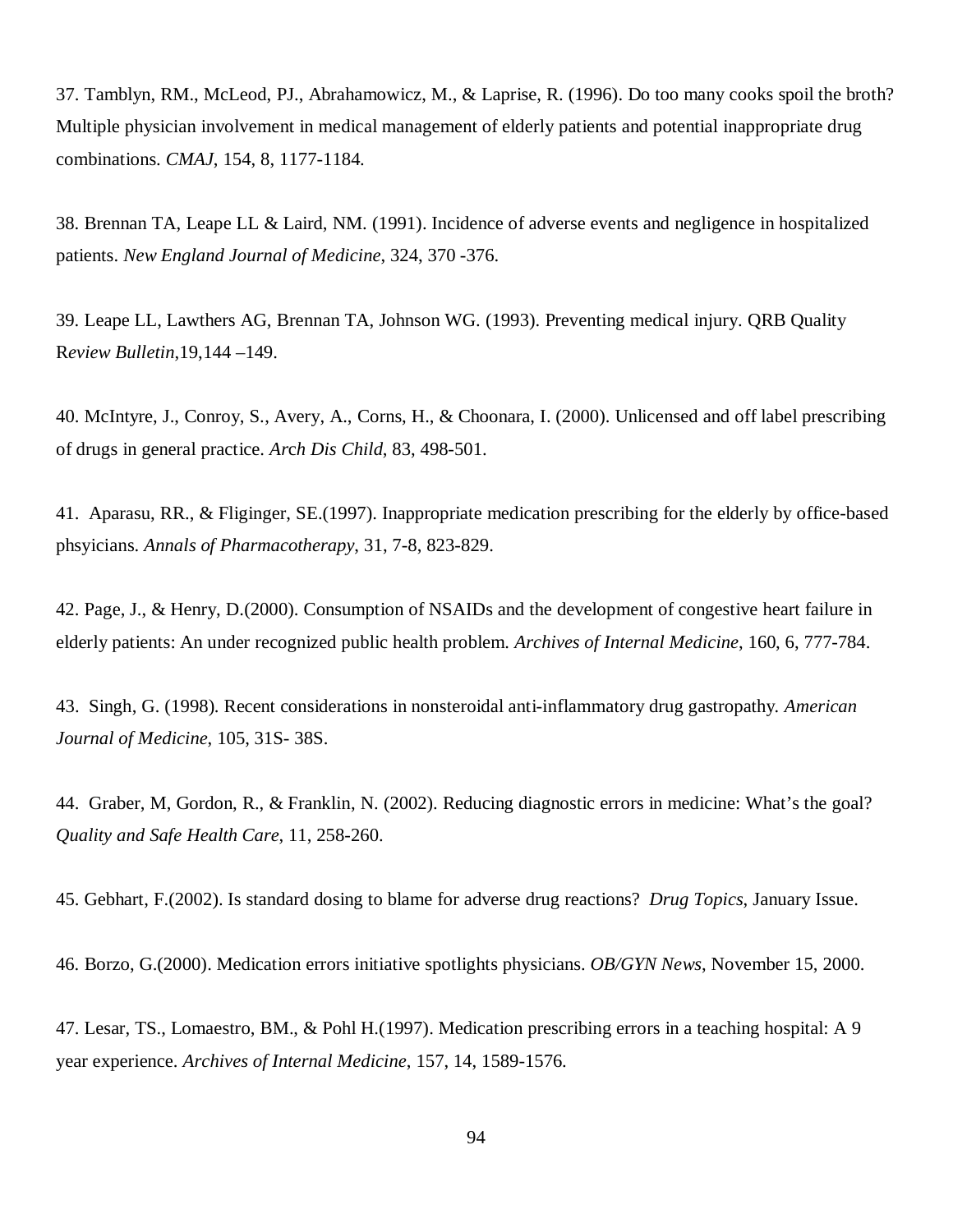48. Hughes, CM., Honig, P., Phillips, J., Woodcock, J., Anderson, RE., McDonald, CJ., Weiner,M., & Hui, SL. (2002). How Many Deaths Are Due to Medical Errors? *Journal of The American Medical Association*, 284: 2187.

49. Epstein, RM. & Hundert, EM., (2002). Defining and Assessing Professional Competence. *Journal of The American Medical Association,* 287, 226-235.

50. McDonald, CJ., Weiner, M., & Hui, SL. (2002). Deaths Due to Medical Errors Are Exaggerated in Institute of Medicine Report, *Journal of The American Medical Association*, 284, 93-95.

51. Selim, K. & Kaplowitz, N. (1999). Hepatotoxicity of psychotropic drugs. *Hepatology*, 29, 5, 1347-1351.

52. Thomas, EJ & Brennan, TA. (2000). Incidence and types of preventable adverse events in elderly patients: Population based review of medical records. *British Medical Journal*, 320, 741-744.

53. Chakos, M., Lieberman, J., Hoffman, E., Bradford, D., & Sheitman, B. (2001). Effectiveness of second generation antipsychotics in patients with treatment resistant schizophrenia: A review and meta-analysis of randomized trials. *American Journal of Psychiatry*, 158, 4, 518-526.

54. Volvavka, J., Czobor, B., Sheitman, J, Lindenmayer, L., Citrome, J., & Lieberman, J. (2002). Clozapine, olanzapine, risperidone, and haloperidol in the treatment of patients with chronic schizophrenia and schizoaffective disorder. *American Journal of Psychiatry*, 159, 2, 255-262.

55. Moynihan, R. (2003). The making of a disease: Female sexual dysfunction. British Medical Journal, 326, 45-47.

56. Sclar, DA.( 1998). Trends in the prescribing of antidepressant pharmacotherapy: Office based visits, 1990- 1995. Clinical Therapy, 20, 4, 871-874.

57. McCarthy, AM. (2000). School medication errors. Journal of School Health, 70, 9, 371-376.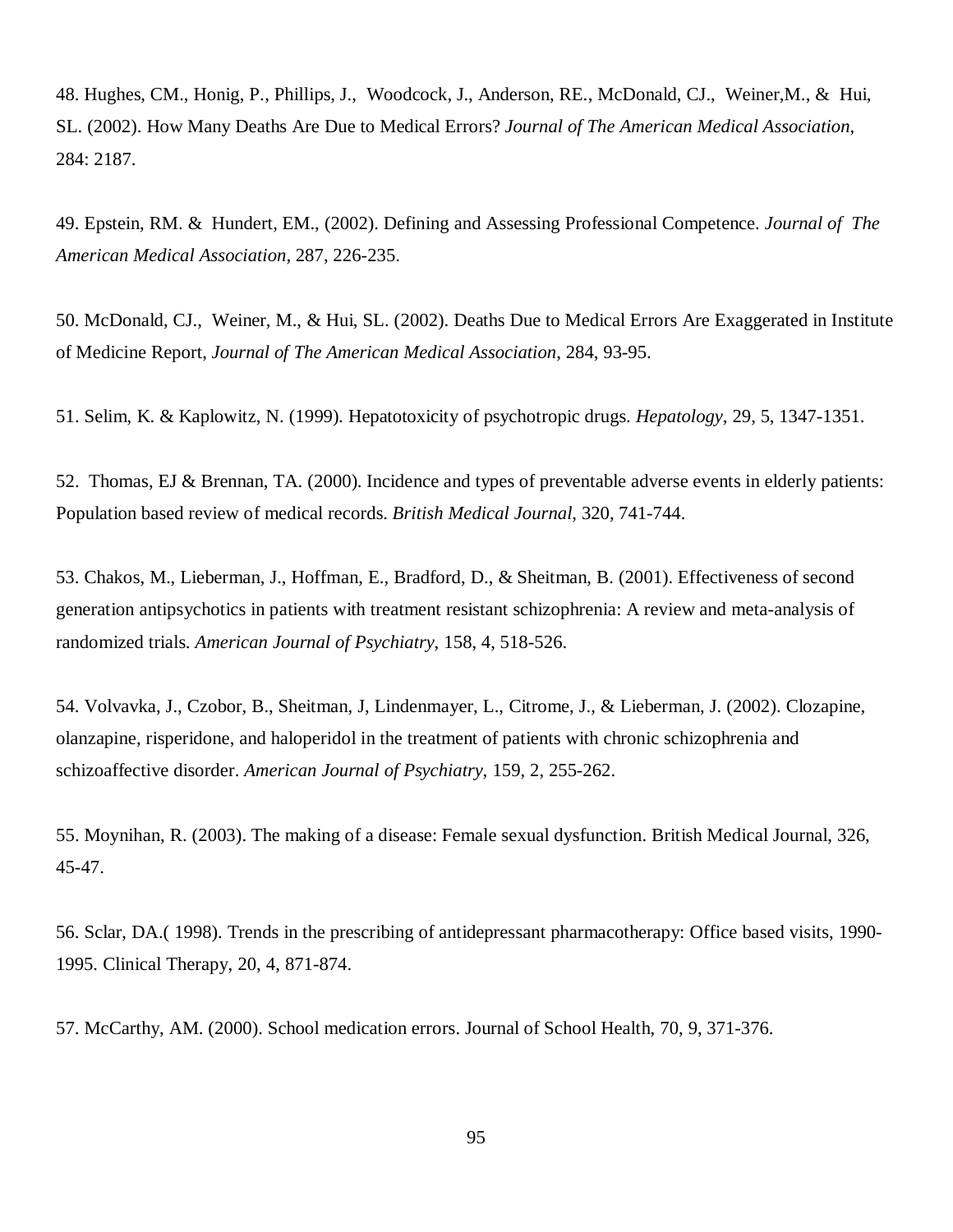58. Honigfield, G. (1996). Effects of the clozapine national registry system on incidence of deaths related to agranulocytosis. General Psychiatric Service, 47, 1, 52-56

59. Mossman, D., & Lehrer, DS.(2000). Conventional and atypical antipsychotics and the evolving standard of care. Psychiatric Service, 51, 12, 1528-1535.

60. Glassman, AH & Bigger, JT.(2001). Antipsychotic drugs: Prolonged QT interval, torsade de pointes, and sudden death. American Journal of Psychiatry, 158, 1774-1782.

61. Steel, K. (2004). The time to act is now. Archive Internal Medicine, 164, 1603-1604.

62. Wiggins, JG. & Cummings, NA. (1998) National study of the experience of psychologists with psychotropic medication and psychotherapy. Professional Practice, 29, 6, 549-552.

63. American College of Neuropsychopharmacology (1998). DoD prescribing psychologists: External analysis, monitoring, and evaluation of the program and its participants. Final Report, May, 1998.

64. Bissinger, RL.(1997). A cost effectiveness analysis of neonatal nurse practitioners. Nursing Economics, 15, 92-99.

65. Giacalone, MB (1995). Practice model: Development of a nurse-managed unit and the advanced practitioner role. Critical Care Nursing Clinics of North America, 7, 35-40.

66. Martin, B, Coniglio, J. (1996). The acute care nurse practitioner in collaborative practice. AACN Clinical Issues, 7, 309-314.

67. Goldberg, D. P., T. Jenkins, T. Millar, and E. B. Faragher.(1993). The ability of trainee general practitioners to identify psychological distress among their patients. Psychological Medicine, 23, 1, 185-93.

68. Yasuda, S.( 2002). Adverse drug reaction curriculum missing at many medical schools. Psychopharmacology Update, April, 2002.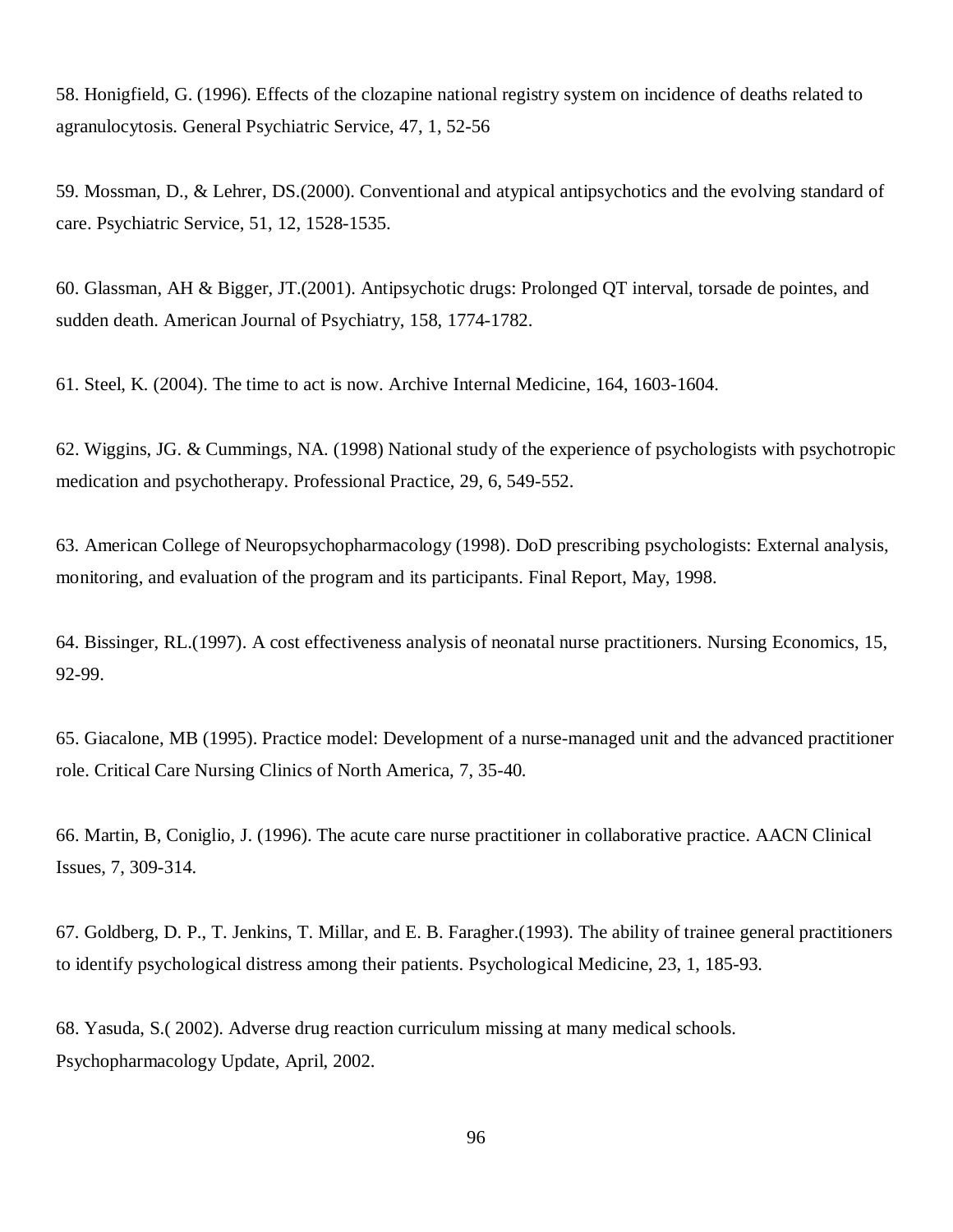69. Curtis, L.H., Ostbye, T., Sendensky, V., Hutchinson, S., Dans, P.E., Wright, A., Woosley, R.L., & Schulman, K.A. (2004). Inappropriate prescribing for elderly Americans in a large outpatient population. Archives Internal Medicine, 164, 1621-1625.

70. Norfleet, MA (2002). Responding to societies needs: Prescription privileges for psychologists. Journal of Clinical Psychology, 58, 6, 599-610.

71. Harris Interactive (2004). Therapy in America Survey. Psychology Today, April Issue.

72. Cassano, GB. (1999). Suicide prevention—The global context. American Journal of Psychiatry, 156, 966a-967a.

73. Clark D, Horton-Deutsch S. (1992). Assessment in absentia: the value of the psychological autopsy method for studying antecedents of suicide and predicting future suicides. In: Assessment and Prediction of Suicide, Maris RW, Berman AL, Maltsberger JT, Yufit RI, eds. New York, Guilford, pp 144-182.

74. Caccavale, J. (2002). Opposition to prescriptive authority: Is this the case of the tail wagging the dog? Journal of Clinical Psychology. 2002; 58, 6:623-633.

75. Erlangsen1, A, Canudas-Romo, V, and Conwell, Y. Increased use of antidepressants and decreasing suicide rates: a population-based study using Danish register data. Epidemiol Community Health 2008;62:448-454 doi:10.1136/jech.2007.061580.

76. National Center for Health Statistics (NCHS), Self-Inflicted Injury/Suicide (Hyattsville, MD: NCHS, 2006), accessed online at [www.cdc.gov,](http://www.cdc.gov,) on July 17, 2006.

77. Scully JH. Why be concerned about recruitment? *Am J Psychiatry.* Oct 1995;152(10):1413-1414.

78. Sierles FS, Taylor MA. Decline of U.S. medical student career choice of psychiatry and what to do about it. *Am J Psychiatry.* Oct 1995;152(10):1416-1426.

79. Hales D. Recruiting psychiatrists seen as vital issue. *Psychiatr News.* Apr 4 1980;15(7):1, 4-5, 27.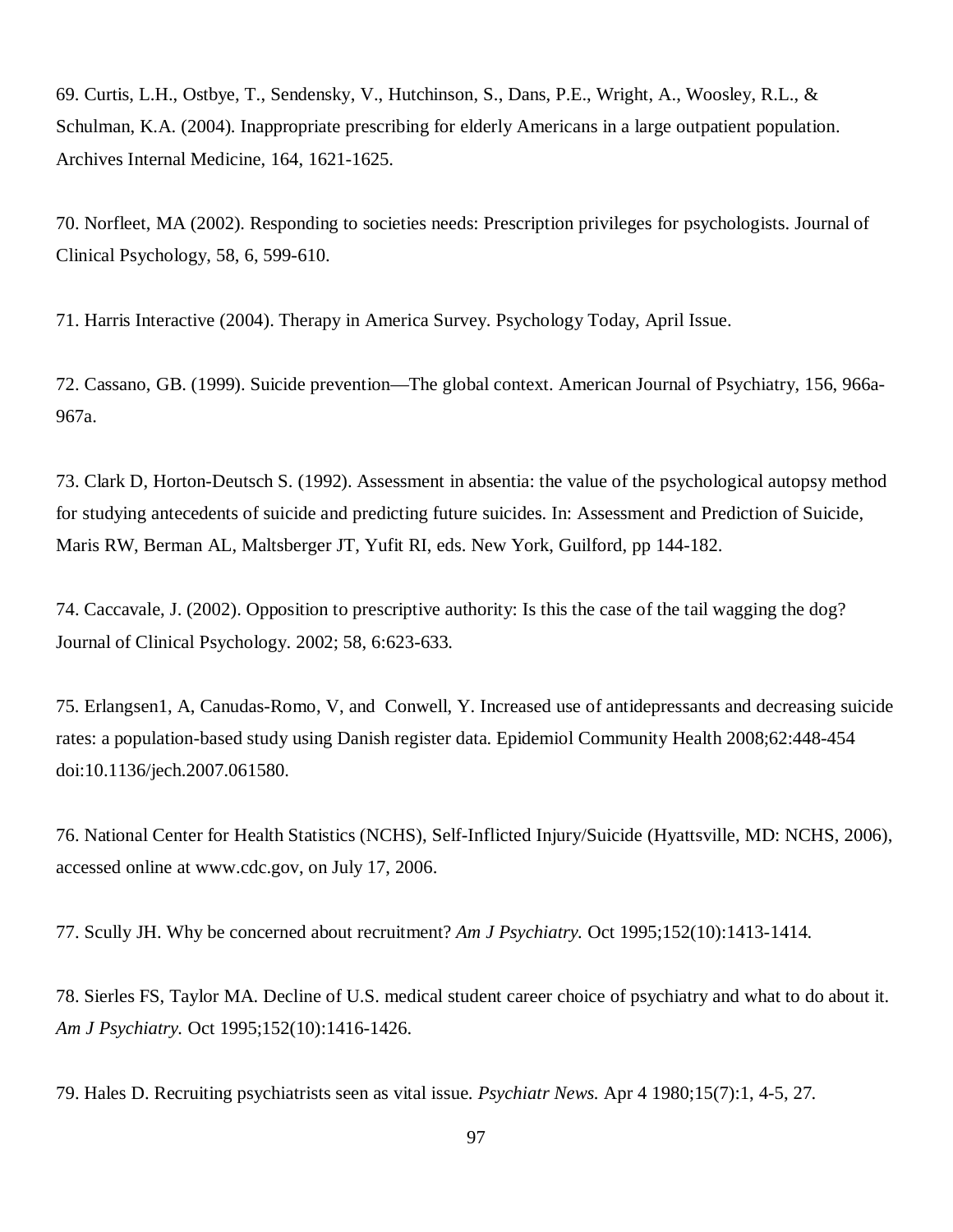80. Bacon TJ, Stallings KD. Workforce demands of mental health reform. *N C Med J.* Sep-Oct 2003;64(5):231- 232.

81. Goldman W. Economic grand rounds: Is there a shortage of psychiatrists? *Psychiatr Serv.* Dec 2001;52(12):1587-1589.

82. APA Resident Census. Washington D, American Psychiatric Association, 1990-1999.

83. Many psychiatrists wouldn't choose medicine again-growing frustration, shrinking net pay creates 'Silent Shortage' of psychiatrist *Medical News Today.* 12 January 2006.

84. Scully JH, Wilk JE. Selected characteristics and data of psychiatrists in the United States, 2001-2002. *Acad Psychiatry.* Winter 2003;27(4):247-251.

85. Talbott C. Shortage of doctors affect rural U.S. *Associated Press.* July 21 2007.

86. McRee T, Dower C, Biggance B, Vance J, Keane D, O'Neil E. *The mental health workforce: Who's meeting California's needs? Workforce Initiative at UCSF Center for the Health Professions.* San Francisco: Univerity of California, San Francisco; 2003.

87. Therapy in America. *Psychology Today.* 2004(August).

88. Eisenberg D, Bellows N, Brown T. *Measuring mental health in California's Counties: What can we learn? The Nicolas C. Petris Center on Health Care Markets and Consumer Welfare.* Berkeley: University of California, Berkeley 2005.

89. *California Health Planning Council. Projected Fulltime Equivalent Positions and Vacancies. Statewide Overview Table.* 2004.

90. Kanapaux W. Child Psychiatry Faces Workforce Shortage. *Psychiatric Times.* 2004;XXI(3).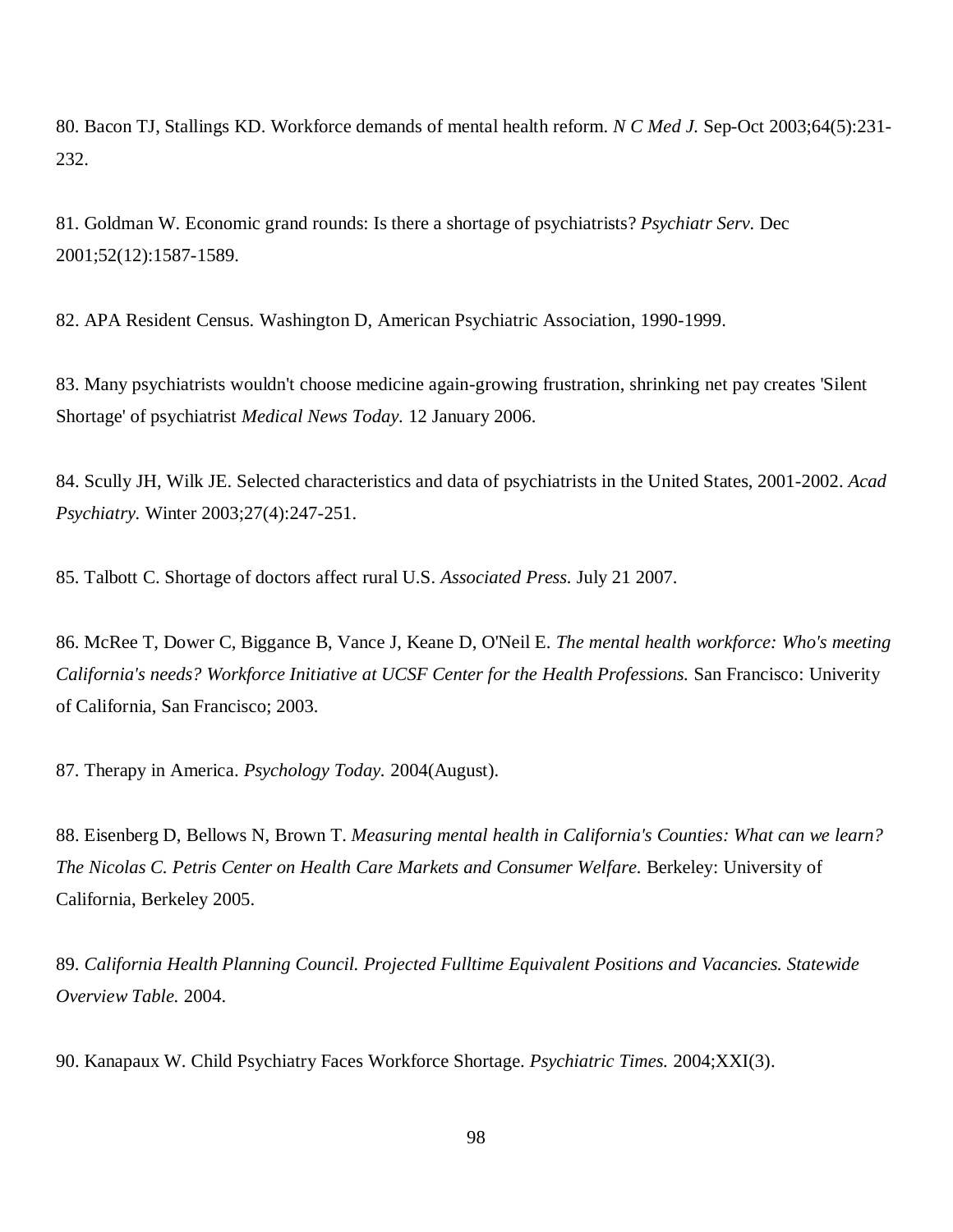91. Child, Geriatric Psychiatrists Worry About Workforce. *Psychiatric News.* 2003;38(7).

92. Olfson M, Shea S, Feder A, et al. Prevalence of anxiety, depression, and substance use disorders in an urban general medicine practice. *Arch Fam Med.* Sep-Oct 2000;9(9):876-883.

93. Lieberman JA. History of the use of antidepressants in primary care. *Journal of Clincal Psychiatry.* 2003;5(Sppl 7):6-10.

94. Leon AC, Portera L, Olfson M, et al. Diagnostic errors of primary care screens for depression and panic disorder. *Int J Psychiatry Med.* 1999;29(1):1-11.

95. Lefevre F, Reifler D, Lee P, et al. Screening for undetected mental disorders in high utilizers of primary care services. *J Gen Intern Med.* Jul 1999;14(7):425-431.

96. Beardsley RS, Gardocki GJ, Larson DB, Hidalgo J. Prescribing of psychotropic medication by primary care physicians and psychiatrists. *Arch Gen Psychiatry.* Dec 1988;45(12):1117-1119.

97. Pincus HA, Tanielian TL, Marcus SC, et al. Prescribing trends in psychotropic medications: primary care, psychiatry, and other medical specialties. *JAMA.* Feb 18 1998;279(7):526-531.

98. Jick H, Kaye JA, Jick SS. Antidepressants and the risk of suicidal behaviors. *JAMA.* Jul 21 2004;292(3):338-343.

99. Hodges B, Inch C, Silver I. Improving the psychiatric knowledge, skills, and attitudes of primary care physicians, 1950-2000: a review. *Am J Psychiatry.* Oct 2001;158(10):1579-1586.

100. Jones LR, Badger LW, Ficken RP, Leeper JD, Anderson RL. Inside the hidden mental health network. Examining mental health care delivery of primary care physicians. *Gen Hosp Psychiatry.* Jul 1987;9(4):287- 293.

101. Giron M, Sanchez Garcia E, Fernandez Fernandez-Yanez A. [Efficacy of a clinical interview training technique and psychodiagnostic ability of the physician]. *Aten Primaria.* Feb 15 1998;21(2):115-116.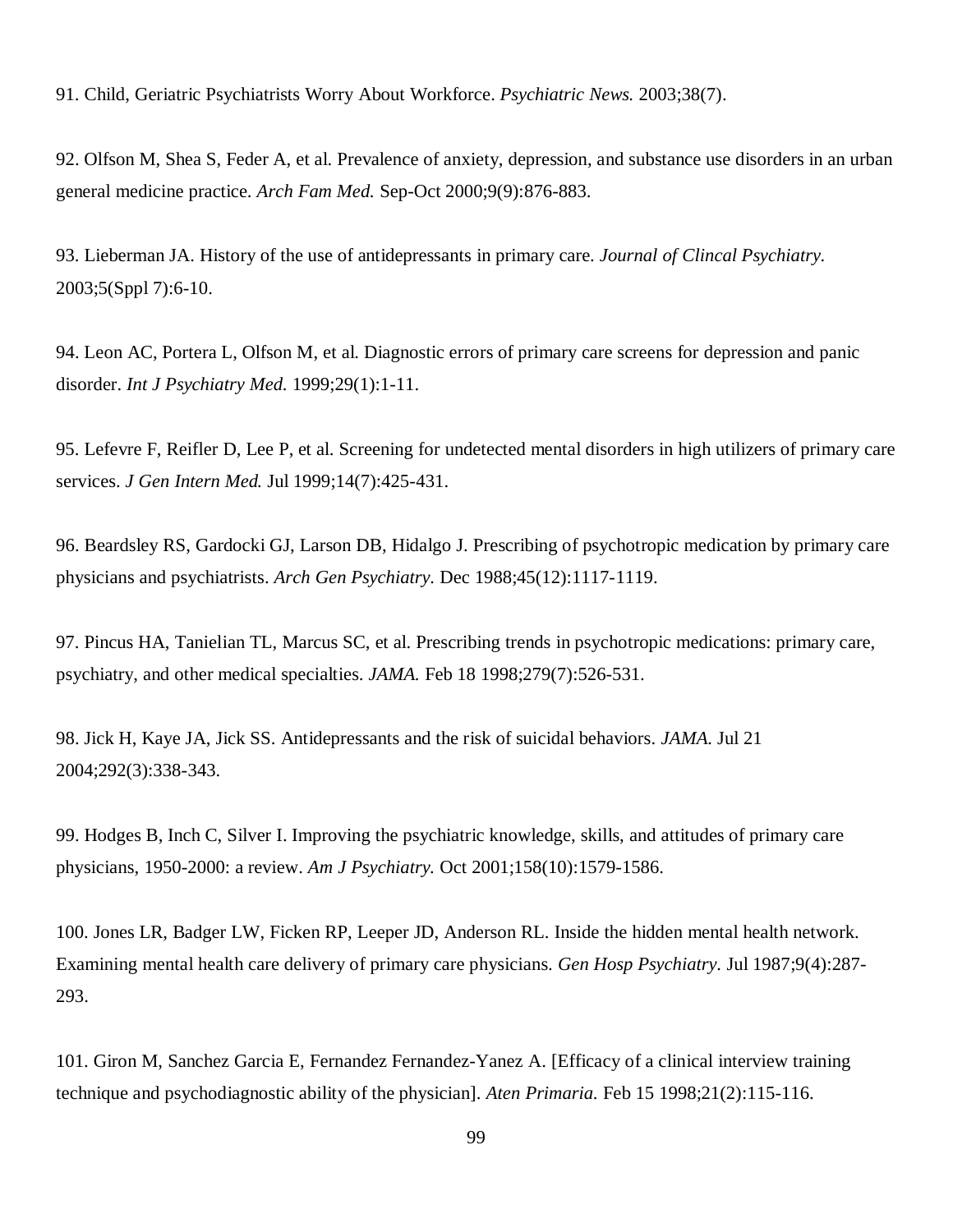102. Schwenk T. Depression: overcoming barriers to diagnosis. *Consultant.* 1994;34:1553-1559.

103. Alarcon FJ, Isaacson JH, Franco-Bronson K. Diagnosing and treating depression in primary care patients: looking beyond physical complaints. *Cleve Clin J Med.* May 1998;65(5):251-260

104. Sierles FS, Dinwiddie SH, Patroi D, Atre-Vaidya N, Schrift MJ, Woodard JL. Factors affecting medical student career choice of psychiatry from 1999 to 2001. *Acad Psychiatry.* Winter 2003;27(4):260-268.

105. Sierles FS, Yager J, Weissman SH. Recruitment of U.S. medical graduates into psychiatry: reasons for optimism, sources of concern. *Acad Psychiatry.* Winter 2003;27(4):252-259.

106. California Psychiatric Association: Policy Statement on Access to Psychiatric Services. 6/29/2002.

107. Rosack J. SSRI Prescriptions to Youth On Decline Since February. *Psychiatr News.* October 15, 2004 2004;39(20):9-32.

107a. Oxman TE, Dietrich AJ, Schulberg HC. Evidence-based models of integrated management of depression in primary care. *Psychiatr Clin North Am.* Dec 2005;28(4):1061-1077.

108. Rubino A, Roskell N, Tennis P, Mines D, Weich S, Andrews E. Risk of suicide during treatment with venlafaxine, citalopram, fluoxetine, and dothiepin: retrospective cohort study. *Bmj.* Feb 3 2007;334(7587):242.

109. Dubicka B, Hadley S, Roberts C. Suicidal behaviour in youths with depression treated with newgeneration antidepressants: meta-analysis. *Br J Psychiatry.* Nov 2006;189:393-398.

110. Gibbons RD, Brown CH, Hur K, Marcus SM, Bhaumik DK, Mann JJ. Relationship between antidepressants and suicide attempts: an analysis of the Veterans Health Administration data sets. *Am J Psychiatry.* Jul 2007;164(7):1044-1049.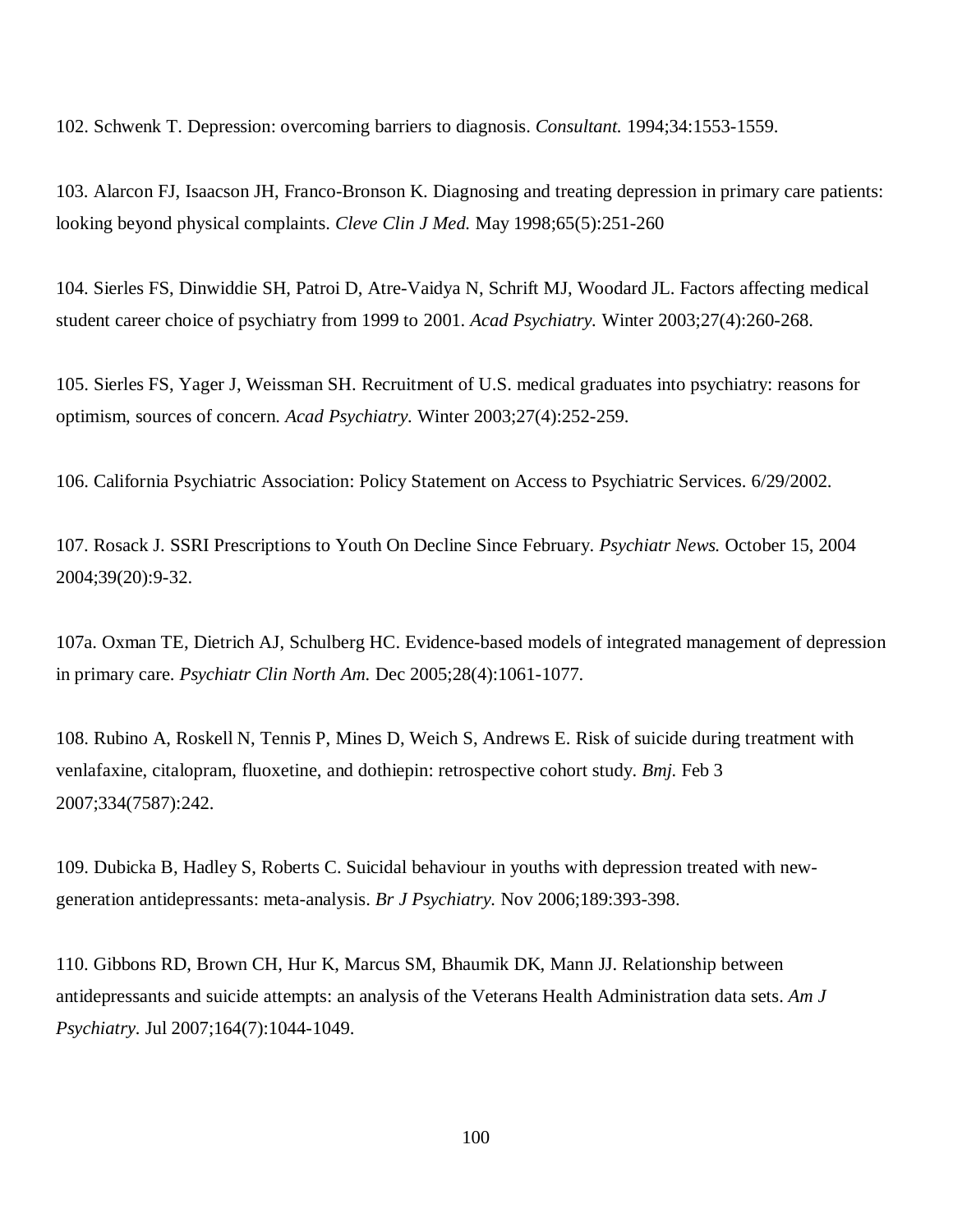111. Gibbons RD, Hur K, Bhaumik DK, Mann JJ. The relationship between antidepressant prescription rates and rate of early adolescent suicide. *Am J Psychiatry.* Nov 2006;163(11):1898-1904.

112. Jick H, Kaye JA, Black C. Incidence and prevalence of drug-treated attention deficit disorder among boys in the UK. *Br J Gen Pract.* May 2004;54(502):345-347.

113. Olfson M, Gameroff MJ, Marcus SC, Jensen PS. National trends in the treatment of attention deficit hyperactivity disorder. *Am J Psychiatry.* Jun 2003;160(6):1071-1077.

114. Safer DJ. Changing patterns of psychotropic medications prescribed by child psychiatrists in the 1990s. *J Child Adolesc Psychopharmacol.* 1997;7(4):267-274.

115. Wysowski DK. Surveillance of prescription drug-related mortality using death certificate data. *Drug Saf.* 2007;30(6):533-540.

116. Agelink MW, Majewski T, Wurthmann C, et al. Effects of newer atypical antipsychotics on autonomic neurocardiac function: a comparison between amisulpride, olanzapine, sertindole, and clozapine. *J Clin Psychopharmacol.* Feb 2001;21(1):8-13.

117. Leslie DL, Rosenheck RA. Incidence of newly diagnosed diabetes attributable to atypical antipsychotic medications. *Am J Psychiatry.* Sep 2004;161(9):1709-1711.

123. Newcomer JW. Metabolic considerations in the use of antipsychotic medications: a review of recent evidence. *J Clin Psychiatry.* 2007;68 Suppl 1:20-27.

118. Conley RR, Kelly DL. Drug-drug interactions associated with second-generation antipsychotics: considerations for clinicians and patients. *Psychopharmacol Bull.* 2007;40(1):77-97.

119. Neuroleptics: increased rate of venous thromboembolic events. *Prescrire Int.* Dec 2006;15(86):224.

120. Gareri P, De Fazio P, De Fazio S, Marigliano N, Ferreri Ibbadu G, De Sarro G. Adverse effects of atypical antipsychotics in the elderly: a review. *Drugs Aging.* 2006;23(12):937-956.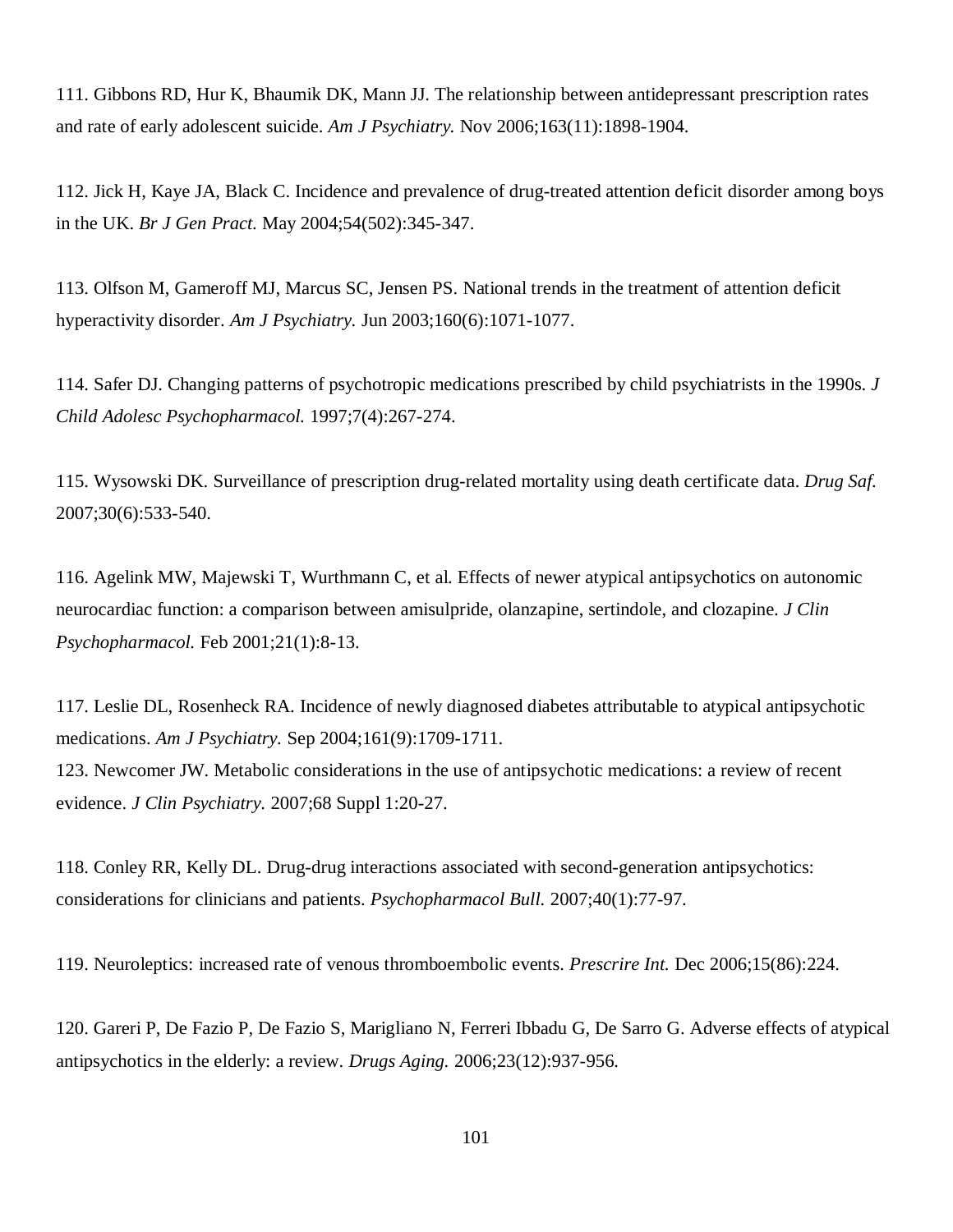121. Ried LD, Renner BT, McConkey JR, Bengtson MA, Lopez LM. Increased cardiovascular risk with second-generation antipsychotic agent switches. *J Am Pharm Assoc (2003).* Jul-Aug 2006;46(4):491-498; quiz 499-501.

122. Correll CU, Frederickson AM, Kane JM, Manu P. Metabolic syndrome and the risk of coronary heart disease in 367 patients treated with second-generation antipsychotic drugs. *J Clin Psychiatry.* Apr 2006;67(4):575-583.

123. Olsen KM. Pharmacologic agents associated with QT interval prolongation. *J Fam Pract.* Jun 2005; Suppl:S8-S14.

124. Findling RL, Kusumakar V, Daneman D, Moshang T, De Smedt G, Binder C. Prolactin levels during longterm risperidone treatment in children and adolescents. *J Clin Psychiatry.* Nov 2003;64(11):1362-1369.

125. Holroyd KA, O'Donnell FJ, Stensland M, Lipchik GL, Cordingley GE, Carlson BW. Management of chronic tension-type headache with tricyclic antidepressant medication, stress management therapy, and their combination: a randomized controlled trial. *JAMA.* May 2 2001;285(17):2208-2215.

126. Paykel ES. Psychotherapy, medication combinations, and compliance. *J Clin Psychiatry.* 1995;56 Suppl 1:24-30.

127. Walsh BT, Wilson GT, Loeb KL, et al. Medication and psychotherapy in the treatment of bulimia nervosa. *Am J Psychiatry.* Apr 1997;154(4):523-531.

128. Dimidjian S, Hollon SD, Dobson KS, et al. Randomized trial of behavioral activation, cognitive therapy, and antidepressant medication in the acute treatment of adults with major depression. *J Consult Clin Psychol.* Aug 2006;74(4):658-670.

129. Jacobson NS, Hollon SD. Cognitive-behavior therapy versus pharmacotherapy: Now that the jury's returned its verdict, it's time to present the rest of the evidence. *J Consult Clin Psychol.* Feb 1996;64(1):74-80.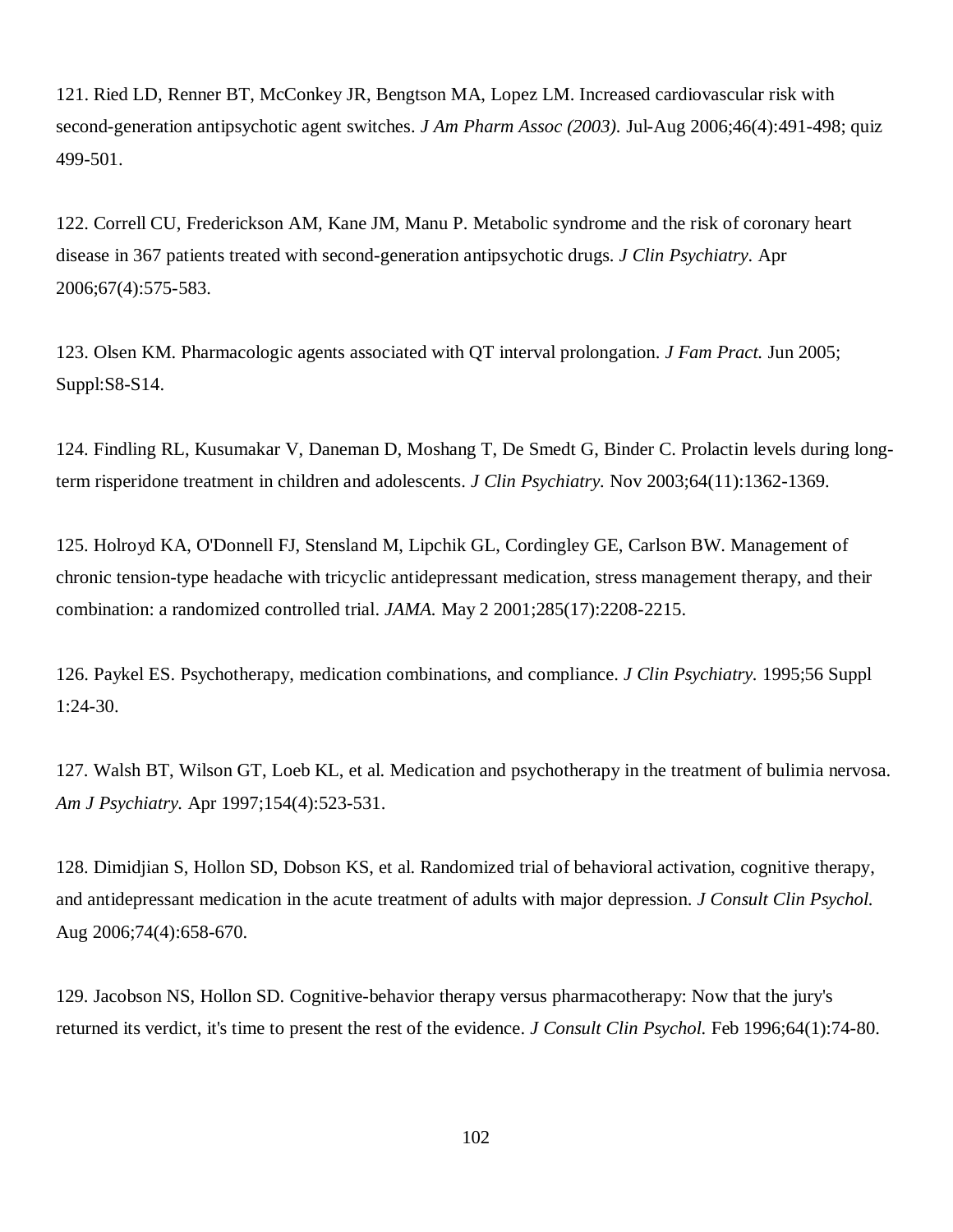130. Weisz JR, Jensen PS. Efficacy and effectiveness of child and adolescent psychotherapy and pharmacotherapy. *Ment Health Serv Res.* Sep 1999;1(3):125-157.

131. Drake RE, Mercer-McFadden C, Mueser KT, McHugo GJ, Bond GR. Review of integrated mental health and substance abuse treatment for patients with dual disorders. *Schizophr Bull.* 1998;24(4):589-608.

132. Goldman W, McCulloch J, Cuffel B, Zarin DA, Suarez A, Burns BJ. Outpatient utilization patterns of integrated and split psychotherapy and pharmacotherapy for depression. *Psychiatr Serv.* Apr 1998;49(4):477- 482.

133. DoD prescribing psychologists: External analysis, ACNP Evaluation Panel Report. May 1998.

134. Sammons MT, Gorny SW, Zinner ES, Allen RP. Prescriptive authority for psychologists: A consensus of support. *Prof Psycholo: Resea Practice.* 2000;31(6):604-609.

135. Ramirez BJ. Opinions and attitudes of psychologists on obtaining prescription privileges. *Unpublished Doctoral Dissertation.* 2002;Wright State University, School of Professional Psychology, Dayton Ohio.

136. Sechrest L, Coan JA. Preparing psychologists to prescribe. *J Clin Psychol.* Jun 2002;58(6):649-658.

137. American Psychological Association (1992). Report of Ad Hoc Task Force on Psychopharmacology. Washington DC.

138. Probst, J.C., Laditka, S., Moore, C.G., Harun, N. and Powell, M.P. (2005). Depression in rural populations: Prevalence, effects on life quality and treatment-seeking behavior. Office of Rural Health Policy, US Department of Health and Human Services, Rockville, MD.

139. Babyak, M., Blumenthal, J. A., et al. (2000). Exercise treatment for major depression: Maintenance of therapeutic benefit at 10 months. *Psychosomatic Medicine,* 62, 644-638.

140. Begley, S. The Depressing News About Antidepressants. Newsweek, January 9, 2010.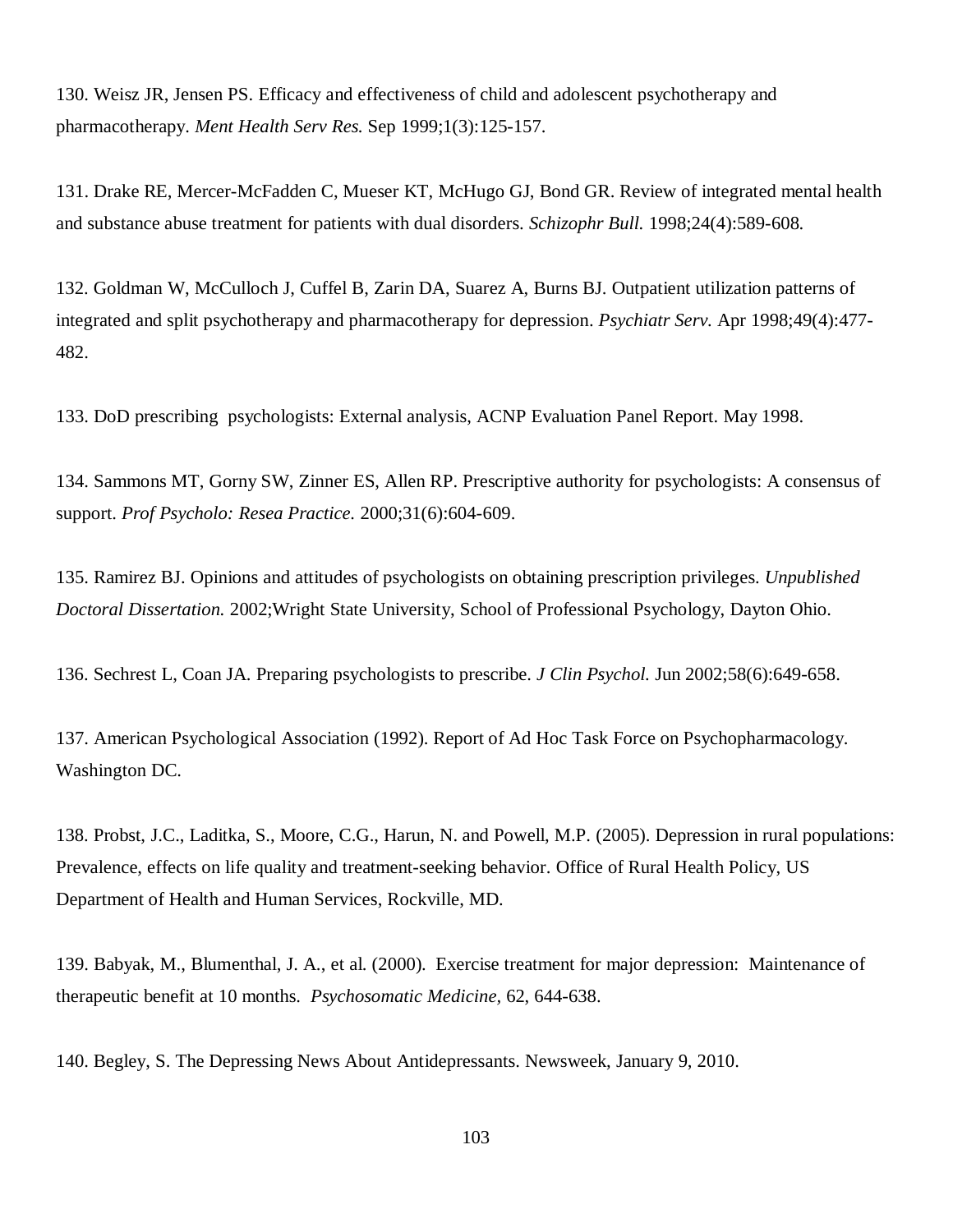141. Benmansour, S., Cecchi, M., Morilak, D. A., Gerhardt, G. A., Javors, M. A., Gould, G. G., & Frazer, A., (1999). Effects of Chronic Antidepressant treatment on Serotonin Transporter Function, Density, and mRNA Level. *Journal of Neuroscience.* 19: 10494-10501*.*

142. Brown, E. S., Vigil, L., et al. (2005). A randomized trial of Citalopram versus placebo in outpatients with asthma and major depressive disorder: A proof of concept study. *Biological Psychiatry.*

143. Craighead, W. E., Craighead, L. W., Ilardi, S. S. (1998). Psychosocial Treatments fo Major Depressive Disorder. In, Nathan, P., & Gorman, J. M. (Eds), A guide to treatments that work. Oxford University Press, New York.

144. Dobson, K.S. & Jackman-Cram, S. (1996). Common change Processes in Cognitive-Behavioral Therapies for Depression. In Dobson, K.S., & Craig, K.D. (Eds.), Advances in Cognitive Behavioral Therapy. Sage Publications, London.

145. Dobson, K.S. (1989). A meta-analysis of the efficacy of cognitive therapy for depression. *Journal of Consulting and Clinical Psychology,* 57: 414-419.

146. Elkin, I. (1990). NIMH treatment of depression collaborative research program. *Archives of General Psychiatry. 47: 682-688.*

147. Elkin, I., Shea, T., Watkins, J.T., Imber, S.D., Sotsky, S.M., Watkins, J.T., Collins, J.F., Glass, D.R., Pilkonis, P.A., Leber, W.R., Docherty, J.P., Fiester, S.J., & Parloff, M.B. (1992). Course of depressive symptoms over follow-up: Findings from the national institute of mental health treatment of Depression Collaborative Research Program. *Archives of General Psychiatry.* 41: 33-41.

148. Fava, G., (2003). Can long-term treatment with antidepressant drugs worsen the course of depression? *Journal of Clinical Psychiatry.* 64: 57-61

149. Fava, G. (1999). Potential sensitizing effects of antidepressant drugs on depression. *CNS Drugs.* 12: 247- 256.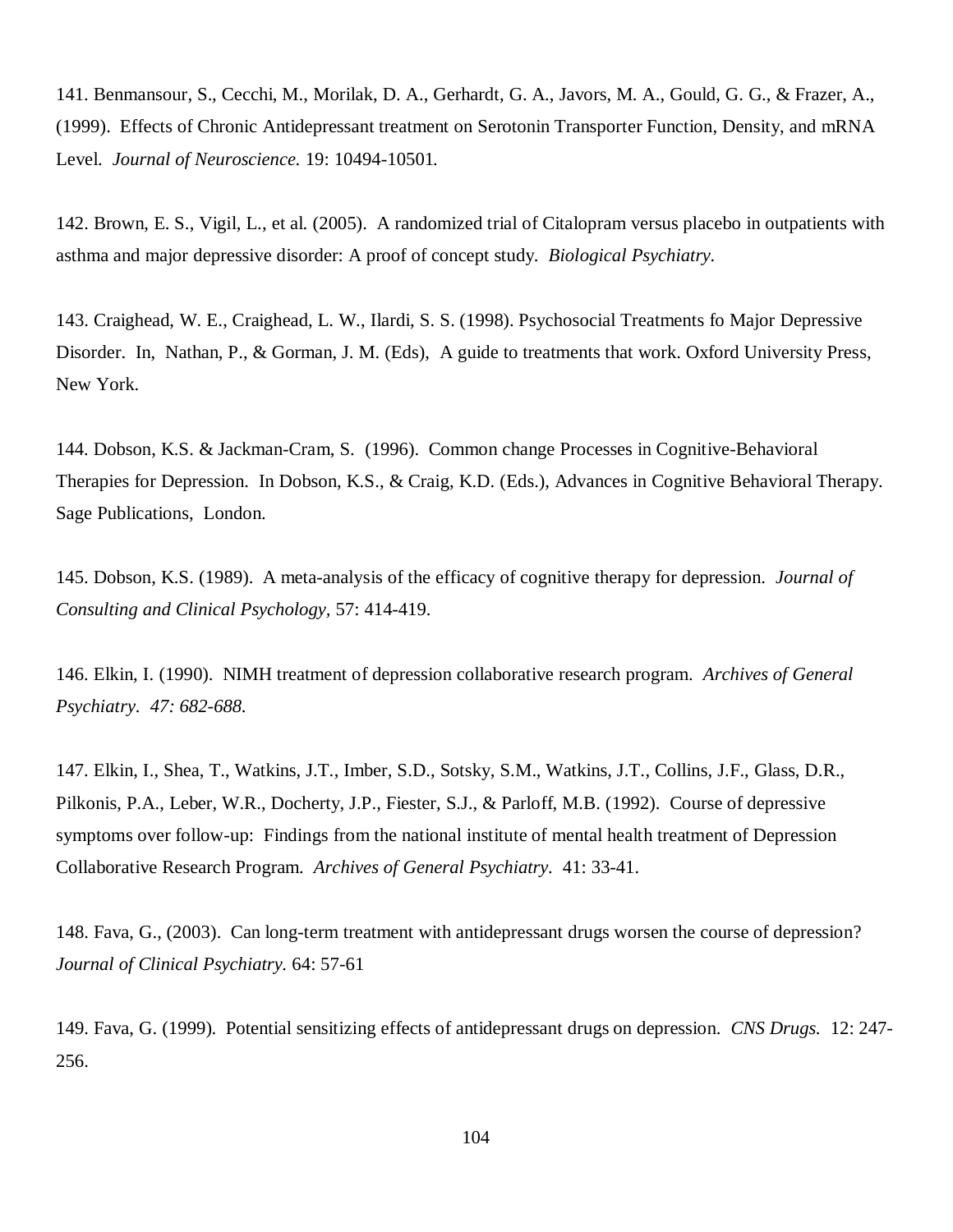150. Fournier, J, DeRubeis, RJ, Hollon, Amsterdam, JD; Shelton, RC, & Fawcett,J.(2010). Antidepressant Drug Effects and Depression Severity A Patient-Level Meta-analysis. JAMA, Vol. 303 No. 1, January 6, 2010.

151. Greenberg, R. P.; Dornstein, R., et al (1994). A meta-analysis of fluoxetine outcome in the treatment of depression*. Journal of Nervous & Mental Disorder*, 182, 547-551m o, 549.

152. Greenfield, Susan, (1995). Journey to the Centers of the Mind. W. H. freeman and Company, New York, New York.

153. Haddad, P., (1998). Antidepressants discontinuation reactions. *British medical Journal.* 316: 1105-1106.

154. Hales, R. (1999). Editor, *Textbook of Psychiatry.* Washington, D.C.: American Psychiatric Press, 525.

155. Hobson, J. A., and Leonard, J. A. (2001). Out of Its Mind: Psychiatry in Crisis, A Call for Reform. Perseus Books Group, Cambridge MA.

156. Imel, Z.E., Melante, B.M., McKay, K.M., & Wampold, B.E. (2008). A Meta-Analysis of Psychotherapy and Medication in Unipolar Depression and Dysthymia. *Journal of Affective Disorders.* 110: 197-206*.*

157. Khan, A., Warner, H. A., & Brown, W. A. (2000). Symptom reduction and suicide risk in patients treated with placebo in antidepressant clinical trials: An analysis of the Food and Drug Administration database. *Archives of General Psychiatry, 57, 311-317.*

158. Khan, W., & Brown, W. A. (2002). Are placebo controls necessary to test new antidepressants and anxiolytics: *International Journal of Neuropsychopharmacology,* 5, 193-197.

159. Kirsch, I. (2010). The Emperor's New Drugs: Exploding the Antidepressant Myth. Basic Books, New York.

160. Kline, D. (1994). Editorial, Psychiatric News, May 20, 1994.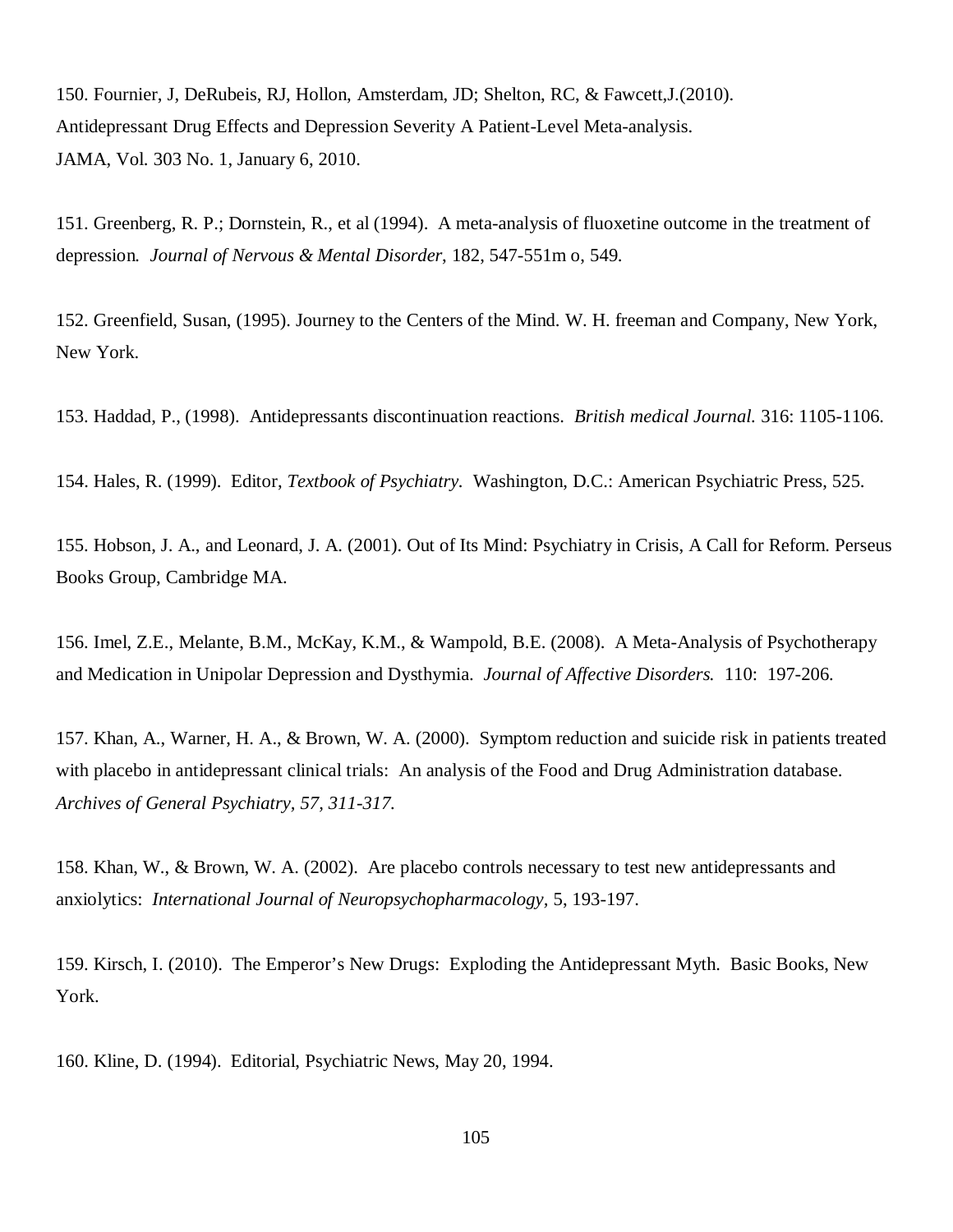161. Jackson, G. E. (2005). Rethinking Psychiatric Drugs: A guide for informed consent. Authorhouse, Bloomingtion, Indiana.

162. Laughren, T. P. (March 26, 1998). Recommendations for approval action for Celexa (Citalopram) for the treatment of depression: Memorandum: Department of Health and Human Services, Public Health Service, Food and Drug Administration, Center for drug evaluation Research, Washington, D. C. p. 9.

163. Leuchter, A. F., Cook, I. A., Witte, E. A., Morgan, M., & Abrams, M. (2002). Changes in brain function of depressed subjects during treatment with placebo. American Journal of Psychiatry, 159, 122-129.

164. Lesch, K.P., Aulakh, C.S., Wolozin, B.L., Tolliver, T.J., Hill, J.L., (1993). Regional brain expression of serotonin transporter mRNA and its regulation by reuptake inhibiting antidepressants. *Molecular Brain Research. 17: 31-35.*

165. Parker, G. (2009). Antidepressants on trial, British Journal of Psychiatry. 194: 1-3.

166. Prator, B.C. (2006). Serotonin Syndrome. *Journal of Neuroscience Nursing.* 38: no. 2, 102-105.

167. Prien, R. (1984). Drug therapy in the prevention of recurrences in unipolar and bipolar affective disorders. *Archives of General psychiatry.* 41: 1096-1104.

168. Raskin, A. (1970). Differential response to chlorpromazine, imipramine, and placebo. *Archives of General Psychiatry. 23; 164-173.*

169. Roose, S. P., Sackeim, H. A., et al. (2004). Antidepressant pharmacotherapy in the treatment of depression in the very old: A randomized, placebo-controlled trial. *American Journal of Psychiatry,* 161, 2050-2059, p. 2050.

170. Schneider, L. S., Nelson, J. C, et al. (2003). An 8-week multicenter, parallel-group, double-blind, placebocontrolled study of sertraline in elderly outpatients with major depression. *American Journal of Psychiatry,* 160, 1277-1285.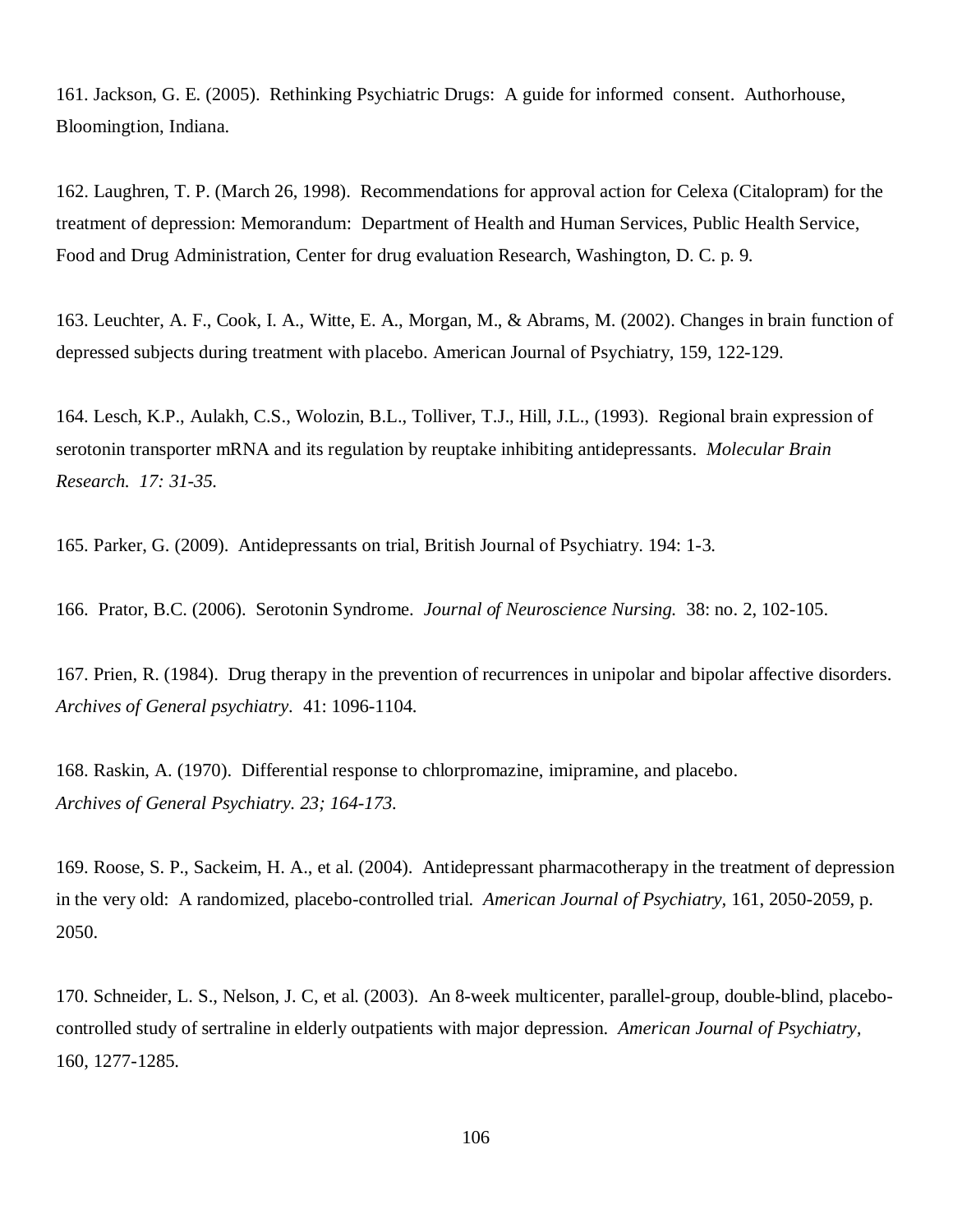171. Scott, T. (2006). Americal Fooled: The Truth About Antidepressants, Antipsychotics, and Howe We've been Deceived. Argo Publishing, LLC., Victoria Texas.

172. Shea, M. (1992). Course of depressive symptoms over follow-up. *Archives of General Psychiatry. 49*: 782-787.

173. Shea, M.T., Elkin, I., Imber, S.D., Sotsky, S.M., Watkins, J.T., Collins, J.F., Pilkonis, P.A., Beckham, E., Glass, D.R., Dolan, R.T., & Parloff, M.B. (1992). Course of depressive symptoms over follow-up: Findings from the National Institute of Mental Health Treatment of Depression Collaborative Research Program. *Archives of General Psychiatry.* 46: 971-982*.*

174. Smith, A. (1969). Studies on the effectiveness of antidepressant drugs. *Psychopharmacology Bulletin 5, 1-53.*

175. Stein, M. (1980). Maintenance therapy with amitriptyline. *Archives of General Psychiatry.* 49: 782-787.

176. Schwartz, Jeffery, and Begley, Sharon (2002). The Mind & The Brain: Neuroplasticity and the Power of Mental force. HarperCollins Publishers, New York, New York.

177. Thomson, R., (1982). Side effects and placebo amplification. *British Journal of Psychiatry 140: 64-68.*

178. Turner, E. (2008). Selective publication of antidepressant trials and its influence on apparent efficacy. *New England Journal of Medicine.* 358: 252-260.

179. U.S. Congress. House of Representatives. Committee on Energy and Commerce. *Publication and Disclosure Issues in Antidepressant Pedicatric Clinical Trials: Hearing Before the Subcommittee on Oversight and Investigations.* 99<sup>th</sup> Congress,  $2<sup>nd</sup>$  Session, Sept. 9, 2004, p. 7. Available at web site <http://www.access.gpo.gov/congress/house.>

180. Turner EH, Matthews AM, Linardatos E, Tell RA, Rosenthal R (2008). Selective publication of antidepressant trials and its influence on apparent efficacy. N Engl J Med;358:252-60.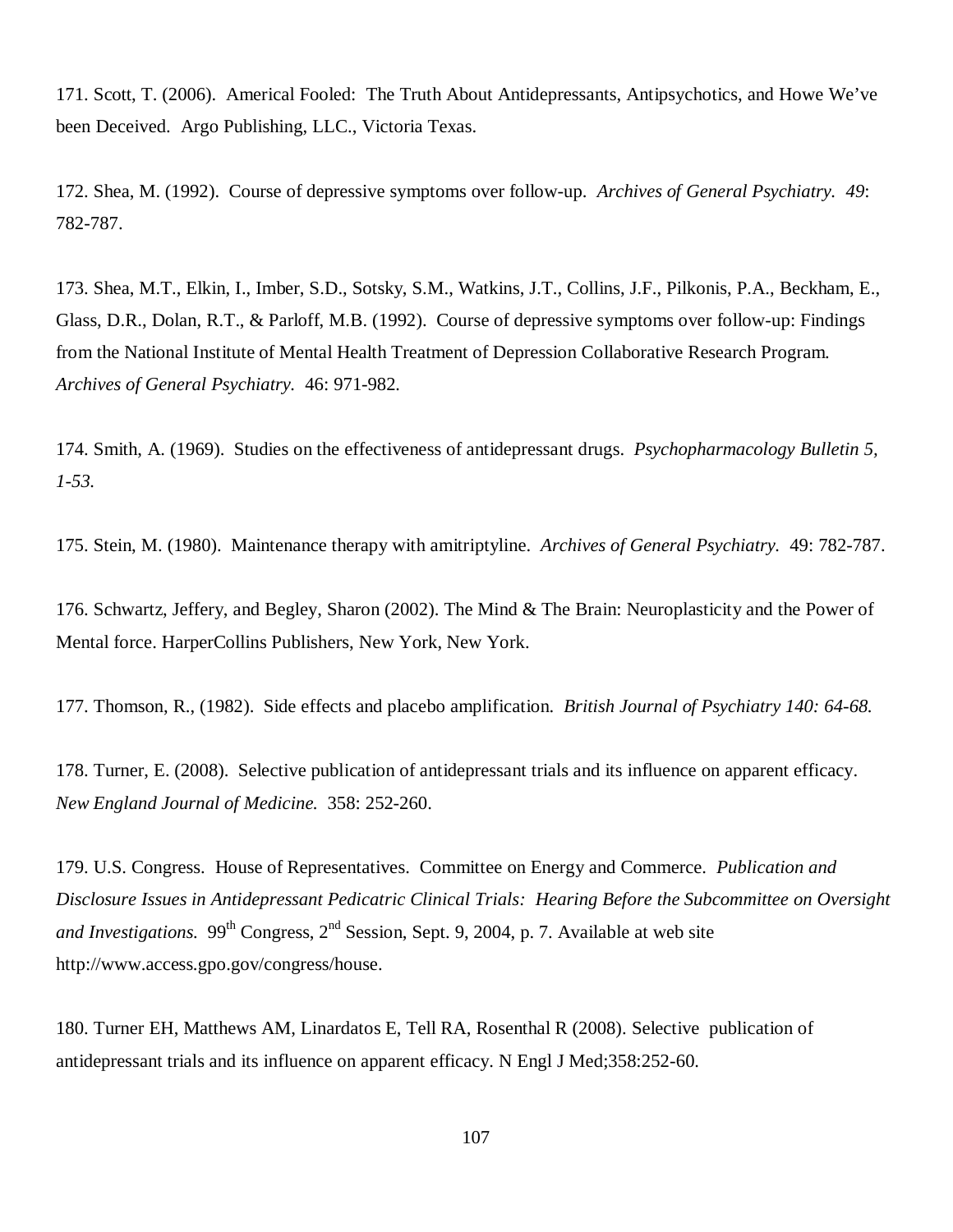181. United States Senate Special Committee on Aging. (2009, Wednesday, January 14, 2009). Bolstering Workforce Will Be Integral Part of National Health Care Reform [Press release]. Retrieved from <http://aging.sena>

182. Van Scheyen, J.D. (1973). Recurrent vital depressions. *Psychiatria, Neurologia, Neurochirurgia.* 76: 93-112.

183. Wagner, K. D., Ambrosini, P, et al. (2003). Efficacy of Sertraline in the treatment of children and adolescents with major depressive disorder. *Journal of the American Medical Association,* 290, 1033-1041.

184. Whitaker, R., (2010). Anatomy of an Epidemic. Crown Publishers, New York.

185. Tarn, Dm; Paterniti, DA; Heritage, J; Hays, RH; Kravitz, RL; and Wenger, N. Physician Communication About the Cost and Acquisition of Newly Prescribed Medications. Arch Intern Med 2006;1855-1862.

186. Femrite v. Abbot NW Hospital (1997 Minn.) 568 N.W.2d 535, 540; 51 in Nightingale, S.L., Use of Drugs for Unlabeled Indications, American Family Physician, 269 September 1986, Nightingales, S.L., Unlabeled Use of Approved Drugs, Drug Information Journal, 26:141-147, 1992.

187. FDA Drug Bulletin (1982) 12:4-5.

188. For The Media. JAMA/Archives Journals, News release, Nov. 23, 2009

189. Kessler D, Lloyd K, Lewis G, Gray DPG, Heath I. Cross sectional study of symptom attribution and recognition of depression and anxiety in primary care. BMJ 1999; 318: 436-440.

190. Lewis G, Pelosi A, Glover E. The development of a computerised assessment for minor psychiatric disorder. Psychol Med 1988; 18: 737-745.

191. Baik, S.Y., Gonzales, JJ, Bowers, BJ, Anthony, B, Tidjani, B, and Susman, JL. Reinvention of Depression Instruments by Primary Care Clinicians. Annals of Family Medicine 8:224-230 (2010).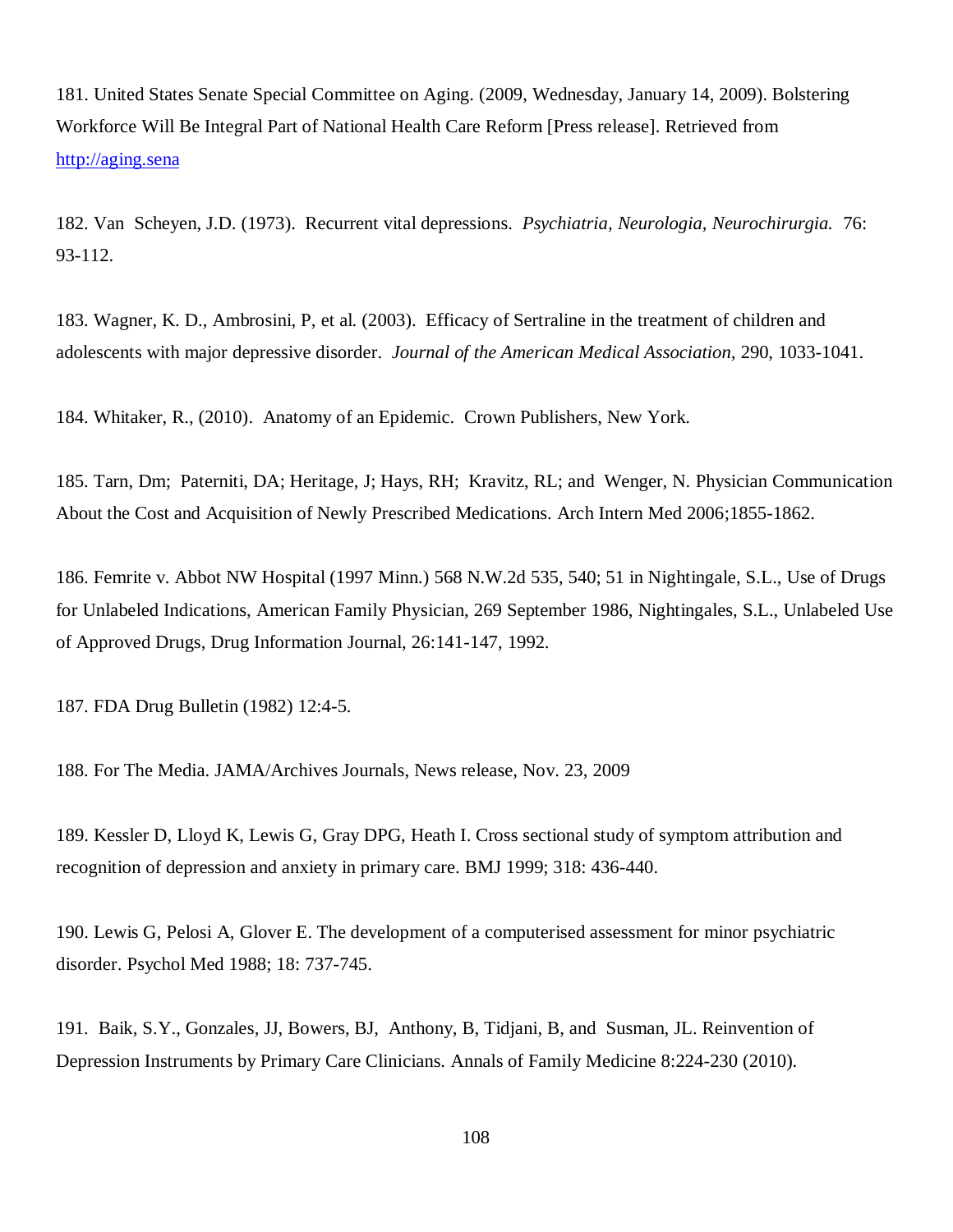192. Website at [www.fsmb.org,](http://www.fsmb.org,)

193. Federation of State Medical Boards Special Committee on Maintenance of Licensure. Draft Report. Available at: [http://www.fsmb.org/grpol\\_SpecialCommittee.html.](http://www.fsmb.org/grpol_SpecialCommittee.html.) Accessed Jan 29, 2008.

194. Alliance for Physician Competence. Good Medical Practice-USA, Draft #1, Jan 10, 2007. Presented for discussion at the Physician Accountability for Physician Competence Summit IV, St. Petersburg, Fla., Jan 14- 16, 2007. Available at:<http://www.innovationlabs.com/>summit/summit4/. Accessed Jan 29, 2008.

195. National licensure? AAPS News 2007;63(3):2.

195a. [http://www.acponline.org/running\\_practice/pcmh/understanding/index.html](http://www.acponline.org/running_practice/pcmh/understanding/index.html)

195b. Turner, E., Matthews, AM, Linardatos, Tell, RA, and Rosenthal, R. Selective Publication of Antidepressant Trials and Its Influence on Apparent Efficacy. *NEJM,* Volume 358:252-260, January 17, 2008, Number 3.

195c. McGauran, N, et al. Reporting Bias in Medical Research - A Narrative Review. Institute for Quality and Efficiency in Health Care*, Trials,* April 2010, 11:37.

196. AAPS. Comments on Draft report of the Special Committee on Maintenance of Licensure, Jan 7, 2007. Available at: http:// [www.aapsonline.org/licensure/fsmbmol.php.](http://www.aapsonline.org/licensure/fsmbmol.php.) Accessed Jan 29, 2008.

197. Tarn, DM; Paterniti, DA; Heritage, J; Hays, RH; Kravitz, RL; and Wenger, N. Physician Communication About the Cost and Acquisition of Newly Prescribed Medications. Arch Intern Med 2006;1855-1862. 198. Olfson M, Crystal S, Huang C, Gerhard T. Trends in antipsychotic use by very young, privately insured children. J Am Acad Child Psy 2010;49:13-23.

199. Crystal S, Olfson M, Huang C, Pincus H, Gerhard T. Broadened use of atypical antipsychotics: safety, effectiveness, and policy challenges. Health Aff (Millwood) 2009;28:w770-781.

200. Moore, T. J. (1999, October 17). No prescription for happiness. Boston Globe, E01. Retrieved February 1,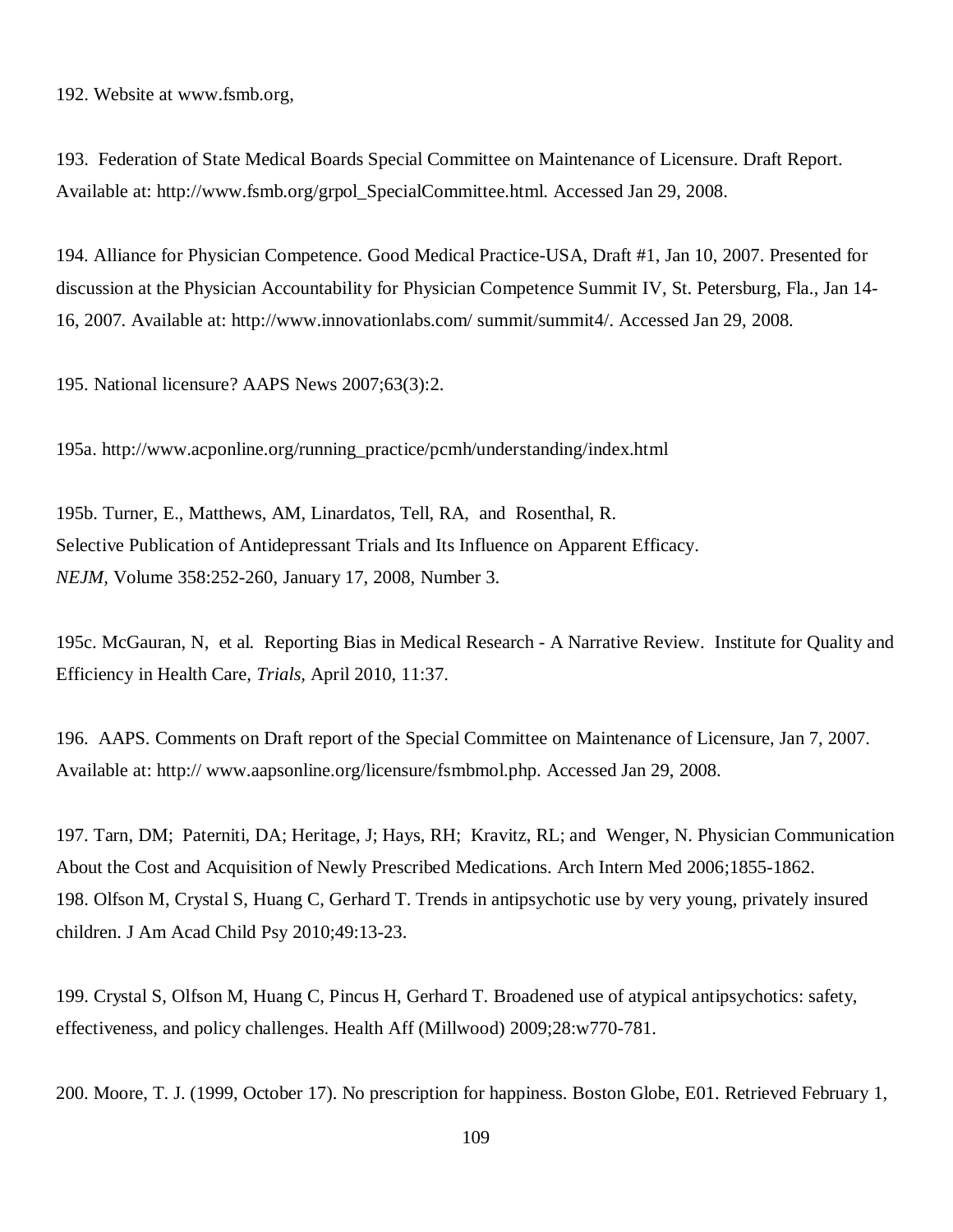2003, from<http://www.thomasjmoore.com/pages/prozpop.html.>

201. Rosenthal, R. (1979). The "file drawer problem" and tolerance for null results. Psychological Bulletin, 86, 638-641.

202. O'Brien, LM, Holbrook, CR, Mervis, CB, Klaus, CJ, Bruner, JB, Raffield, TJ, Rutherford, J, Mehl, RC, Wang, M, Tuell, A, Hume, BC, and Gozal, D. Sleep and Neurobehavioral Characteristics of 5- to 7-Year-Old Children With Parentally Reported Symptoms of Attention-Deficit/Hyperactivity Disorder. PEDIATRICS Vol. 111 No. 3 March 2003, pp. 554-563.

203. Sadeh, A, Raviv, R, and Gruber, R. Sleep Patterns and Sleep Disruptions in School-Age Children. Developmental Psychology, Vol. 36, No. 3, 2008.

204. Gruber, R. Instability of Sleep Patterns in Children With Attention-Deficit . Journal of the American Academy of Child & Adolescent Psychiatry, Volume 39, Issue 4, Pages 495-501, April 2000

205. Committee on Quality Improvement, Subcommittee on Attention Deficit/Hyperactivity Disorder, American Academy of Pediatrics. Clinical Practice Guideline: Diagnosis and Evaluation of a child with ADHD. *Pediatrics* 2000;105(5):1158-70.

206. Marchetti, A, Magar, R,, Lau H, Murphy, EL, Jensen , PS, Conners, K, Findling, R, Wineburg, E, Carotenuto, I, Einarson, TR, and Iskedjian,M. Pharmacotherapies for attention-deficit/hyperactivity disorder: expected-cost analysis. Clinical Therapeutics, Volume 23, Issue 11, November 2001, Pages 1904-1921.

207. Pharma Analysis. [http://m.industry.bnet.com/pharma/10005981/facing-stunted-growth-in-adhd-market](http://m.industry.bnet.com/pharma/10005981/facing-stunted-growth-in-adhd-market-)shire-clicks-on-twitter/.

208. Weiss M, Safren SA, Solanto MV, Hechtman L, Rostain AL, Ramsay JR, Murray C. Research forum on psychological treatment of adults with ADHD. Journal of Attention Disorders 2008; 11(6): 642-651.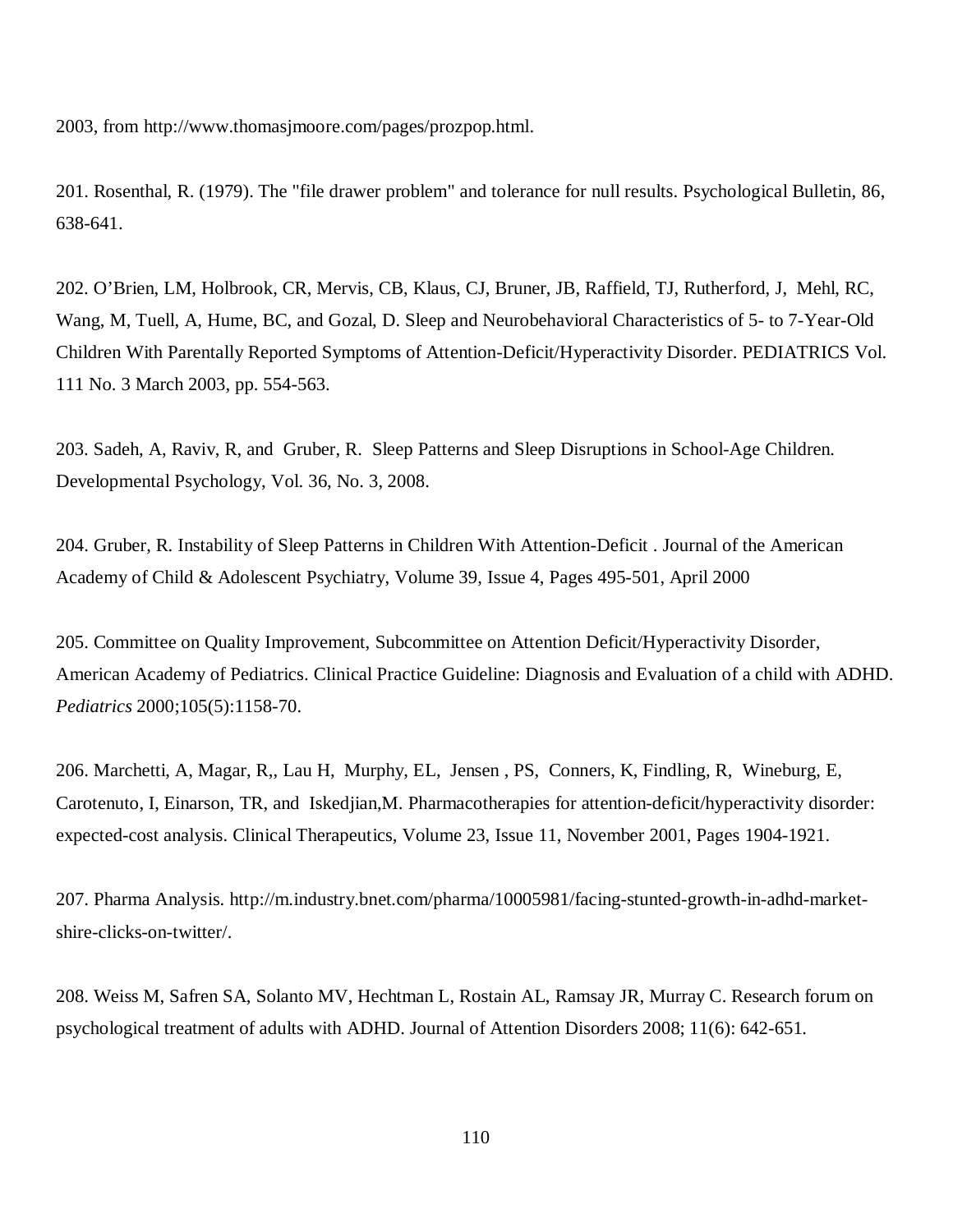209. Solanto MV, Schachar R, Ickowicz A. The Psychopharmacology of ADHD. In: Fitzgerald M, Bellgrove MA, Gill M, editors. Handbook of Attention Deficit Hyperactivity Disorder. West Sussex, England, John Wiley & Sons, Ltd; pp269-314.

210. Mannuzza S, Klein RG, Bessler A, Malloy P, LaPadula M. Adult outcome of hyperactive boys: educational achievement, occupational rank, and psychiatric status. Arch Gen Psychiatry 1993;50:565-576.

211. Vanderschuren, LJM, Schmidt, ED, De Vries, TJ, Van Moorsel, CP, Tilders, F, and Schoffelmeer, A. A Single Exposure to Amphetamine Is Sufficient to Induce Long-Term Behavioral, Neuroendocrine, and Neurochemical Sensitization in Rats. The Journal of Neuroscience, November 1, 1999, 19(21):9579-9586.

212. Gainetdinov, RJ, Wetsel, WC, Jones, SR, Levin, ED, Jaber, M, and Caron, MC. Role of Serotonin in the Paradoxical Calming Effect of Psychostimulants on Hyperactivity. Science 15 January 1999: Vol. 283. no. 5400, pp. 397 - 401.

213. Ford, AJ. Nonmedical Prescription Drug Use Among Adolescents: The Influence of Bonds to Family and School. Youth Society, March 1, 2009; 40(3): 336 - 352.

214. Alemagno, SA, Stephens, P., Shaffer-King, P., and Teasdale, B. Prescription Drug Abuse Among Adolescent Arrestees: Correlates and Implications Journal of Correctional Health Care, January 1, 2009; 15(1): 35 - 46.

214a. Cummings, NA and Wiggins, JG. A Collaborative Primary Care/Behavioral Health Model for the Use of Psychotropic Medication With Children and Adolesccents. *Issues In Interdisciplinary Care,* Vol. 3, No. 2, April 2001, 121-128.

215. Ellison, K. Medical Marijuana Prescribed to Kids with ADHD. *New York Times*; November 22, 2009.

216. Grinspoon, L. & Bakalar, J.B. Marihuana: The Forbidden Medicine*. Yale University Press*; 1997.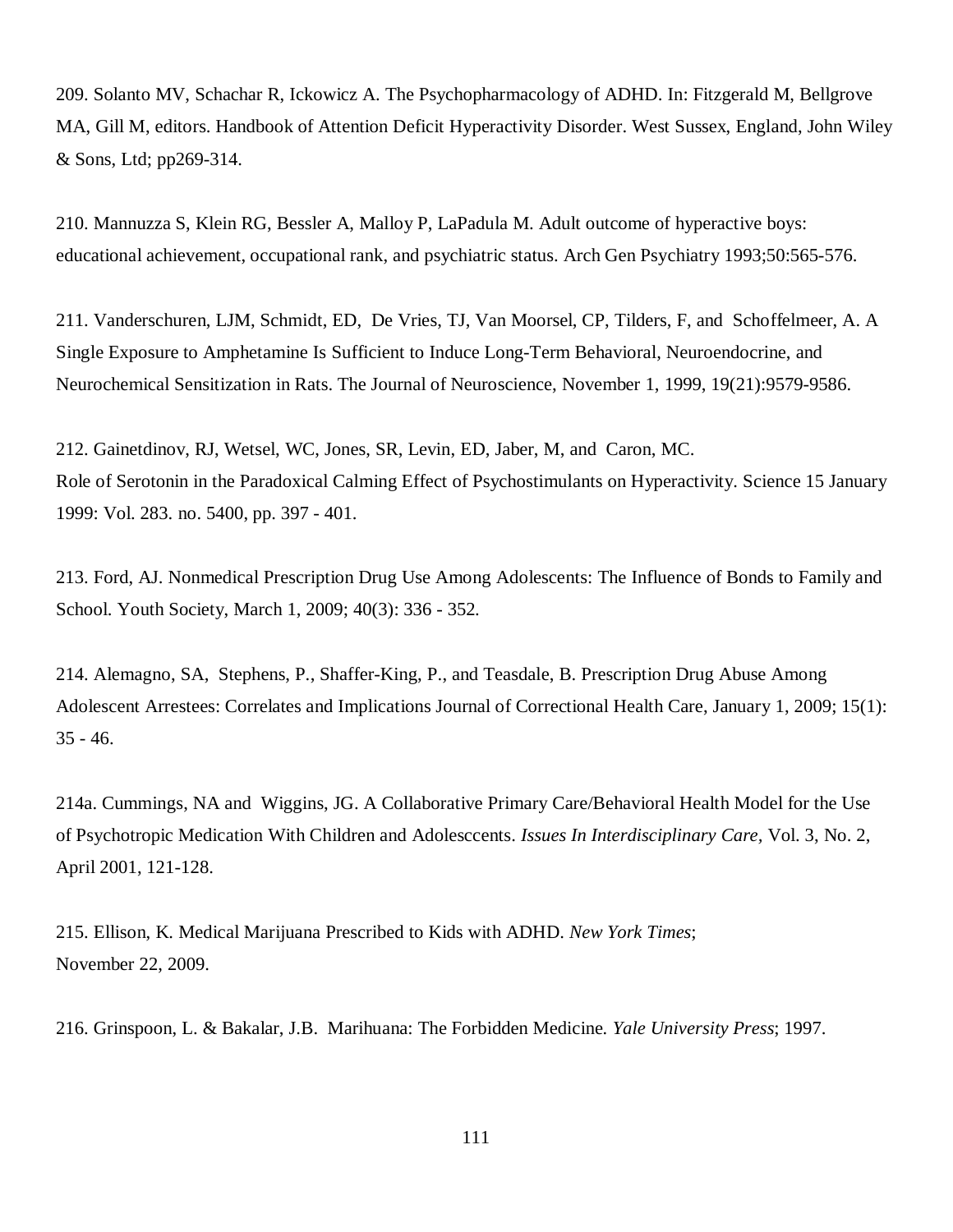217. Caccavale, JL. Should Marijuana Be Considered An Appropriate Treatment For ADD/ADHD In Children and Adolescents? National Psychologist, February, 2010.

218. Harris, J. Child & Adolescent Psychiatry: The Increased Diagnosis of "Juvenile Bipolar Disorder": What Are We Treating? Psychiatr Serv 56:529-531, May 2005.

219. Barbara Geller, Betsy Zimerman, Marlene Williams, Melissa P. DelBello, Jeanne Frazier, Linda Beringer. Journal of Child and Adolescent Psychopharmacology. March 2002, 12(1): 3-9. doi:10.1089/10445460252943524.

220. L. Faedda, Ross J. Baldessarini, Trisha Suppes, Leonardo Tondo, Ina Becker, and Deborah S. Lipschitz. diatric-Onset Bipolar Disorder: A Neglected Clinical and Public Health Problem. Harvard Review of Psychiatry, 1995, Vol. 3, No. 4, Pages 171-195.

221. Berard, A, Einarson, A, and Yasin, S. Risk of Miscarriage Linked to Antidepressants. Canadian Medical Association Journal, May, 2010.

222. Stopping antidepressant use while pregnant may pose risks. National Institute of Mental Health. [http://www.nimh.nih.gov/science-news/2006/stopping-antidepressant-use-while-pregnant-may-pose](http://www.nimh.nih.gov/science-news/2006/stopping-antidepressant-use-while-pregnant-may-pose-)risks.shtml. Accessed Aug. 20, 2009.

223. Louik C, et al. First-trimester use of selective serotonin reuptake inhibitors and the risk of birth defects. The New England Journal of Medicine. 2007;356:2675.

224. Suri R, et al. Effects of antenatal depression and antidepressant treatment on gestational age at birth and preterm birth. *The American Journal of Psychiatry.* 2007;164:1206.

225. Sackett JC, et al. Selective serotonin reuptake inhibitor use during pregnancy and possible neonatal complications. *Current Psychiatry Reports*. 2009;11:253.

226. The American College of Obstetricians and Gynecologists Committee on Practice Bulletins - Obstetrics. Use of psychiatric medications during pregnancy and lactation. *ACOG Practice Bulletin.* 2008;92:1.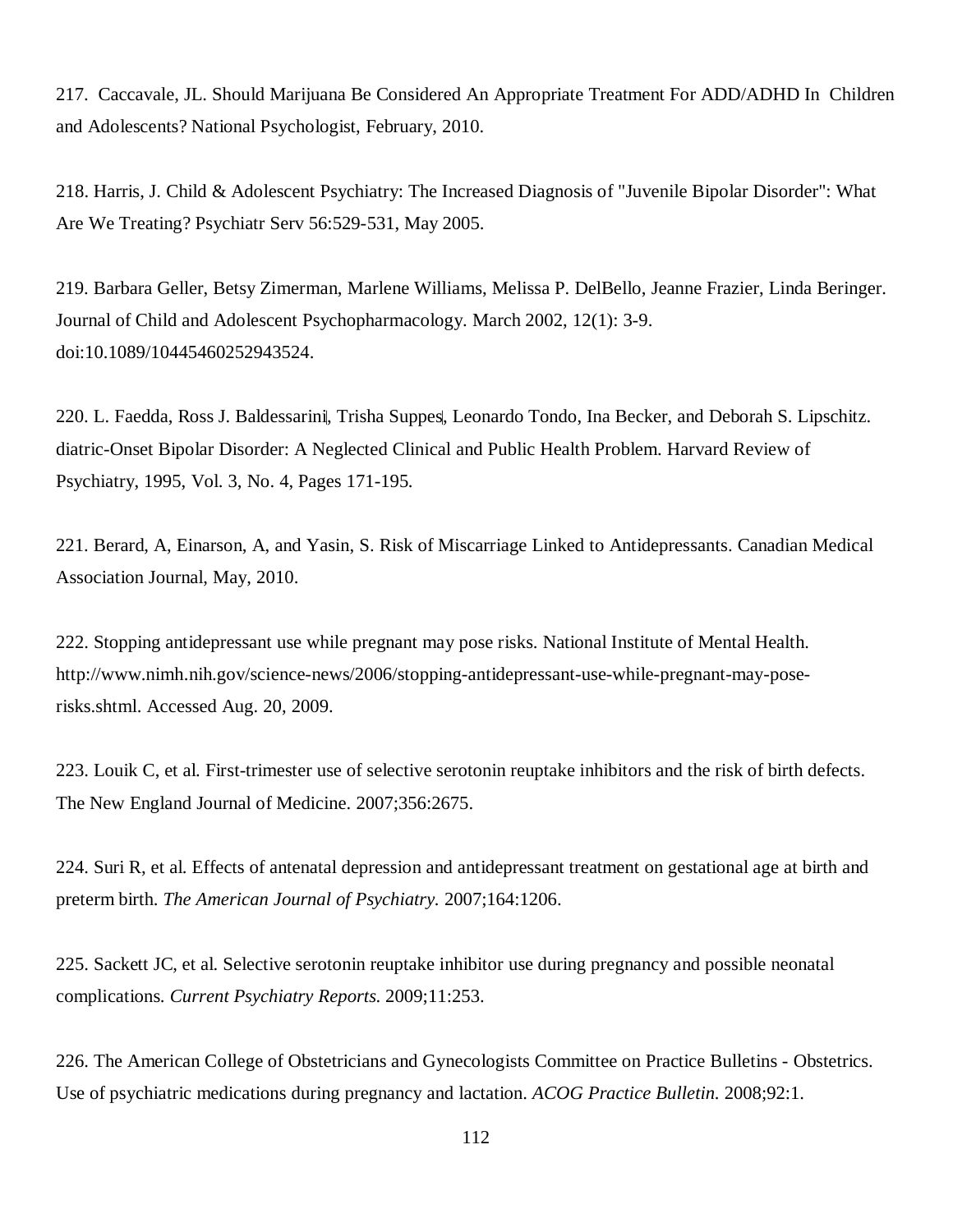227. Clemens, N.A. New Parity, Same Old Attitude Towards Psychotherapy? *Journal of Psychiatric Practice*: March 2010 - Volume 16 - Issue 2 - pp 115-119.

228. Los Angeles Times, Psychotherapy Use On The Wane; Psychiatrists Increasingly Turning To Antidepressants And Other Prescription Medications. August 5, 2008.

229. Goldman, W., McCulloch,J., and Sturm, R. Costs And Use Of Mental Health Services Before And After Managed Care. Healthaffairs, Vol. 17, No. 2. 1998.

230. S.S. Sharfstein, "Utilization Management: Managed or Mangled Psychiatric Care?" *American Journal of Psychiatry* 147, no. 8 (1990): 965–966; and G.L. Tischler, "Utilization Management of Mental Health Services by Private Third Parties," *American Journal of Psychiatry* 147, no. 8 (1990): 967–973.

231. Frank, R. G., & Shore, M. F. (1996). Performance measures for managed behavioral healthcare programs: PERMS 1.0. Washington, DC: American Behavioral Healthcare Association.

232. Mental Health: A Report of The Surgeon General. 1999.

233. Rand Corporation. Research Highlights. How Does Managed Care Affect the Cost of Mental Health Services? RB-4515, (1998).

234. McPherson, RH, Elman, NS, Crosbie-Burnett, M, and Sayger, TV. The Counseling Psychologist, Vol. 28 No. 5, September 2000 687-700.

235. Carroll, J. Phantom' Provider Panels Get Attention of States, NCQA. Managed Care Magazine, July, 2002.

236. Cummings, NA, O'Donohue, WO, and Cummings, JL. The Financial Dimension of Integrated Behavioral/Primary Care. J Clin Psychol Med Settings, January 2009.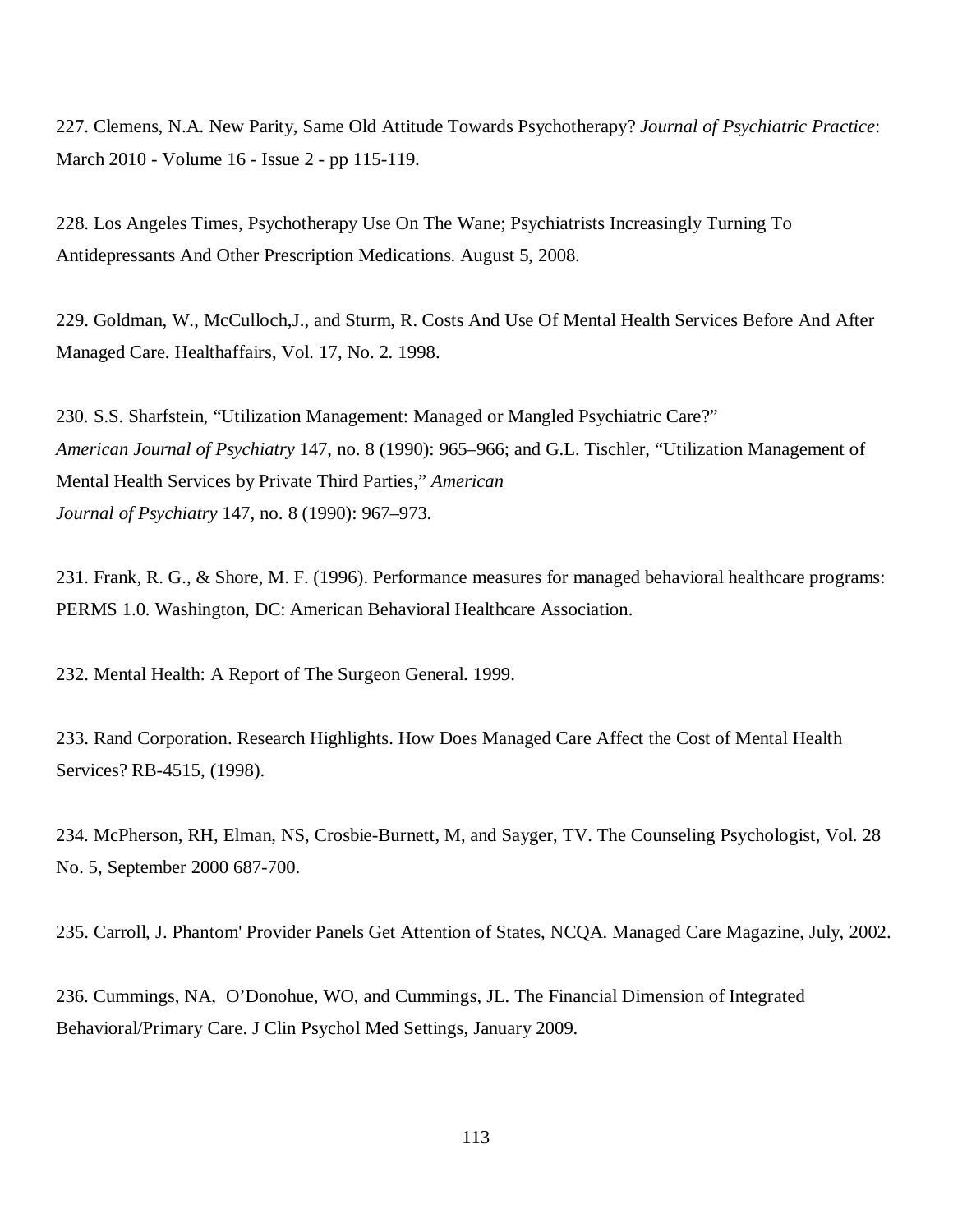237. American Geriatrics Society and American Association for Geriatric Psychiatry, (2003). The American Geriatrics Society and American Association for Geriatric Psychiatry recommendations for policies in support of quality mental health care in U.S. nursing homes. *Journal of the American Geriatrics Society*, 51, 1299- 1304.

238. AHCA, [http://www.ahcancal.org/research\\_data/staffing/Documents/WorkforceAtAGlance.pdf](http://www.ahcancal.org/research_data/staffing/Documents/WorkforceAtAGlance.pdf) 239. American Hospital Association, <http://www.aha.org/aha/research-and-trends/index.html>

240. Centers for Disease Control and Prevention. (2004). *National hospital discharge survey*. (NCHS Data Set CC36.NHDS04). Hyattsville, MD: National Center for Health Statistics

241. Chiles, J.A., Lambert, M.J., Hatch, A.L. (1999). The impact of psychological interventions on medical cost offset: A meta-analytic review. *Clinical Psychology: Science and Practice*, 6, 204-220.

242. Department of Health and Human Services, Office of Inspector General. (2001). *Psychotropic Drug Use in Nursing Homes*, Nov. 2001, OEI 02-00-00490

243. Disease Management Association of America, <http://www.dmaa.org/>

244. Fan, V.S., Ramsey, S.D., Giardino, N.D., Make, B.J., Emery, C.F., Diaz, P.T., Benditt, J.O., Mosenifar, Z., McKenna, R., Curtis, J.L., Fishman, A.P., & Martinez, F.J. (2007). Sex, depression, and risk of hospitalization and mortality in chronic obstructive pulmonary disease. *Archives of Internal Medicine*, 167, 2345 - 2353.

245. Gatz, M., Karel, J.J., & Wolkenstein, B. (1991). Survey of providers of psychological services to older adults. *Professional Psychology: Research and Practice*, 22, 413-415.

246. Golden, S.H., Lazo, M., Carnethon, M., Bertoni, A.G., Schreiner, P.J., Diez Roux, A.V., Lee, H.B., Lyketos, C. (2008). Examining a bidirectional association between depressive symptoms and diabetes. *Journal of the American Medical Association*, 299(23), 2751-2759.

247. Hamberger, L.K., Ovide, C.R., Weiner, E.L. (1999). *Making Collaborative Connections with Medical Providers*. New York: Springer.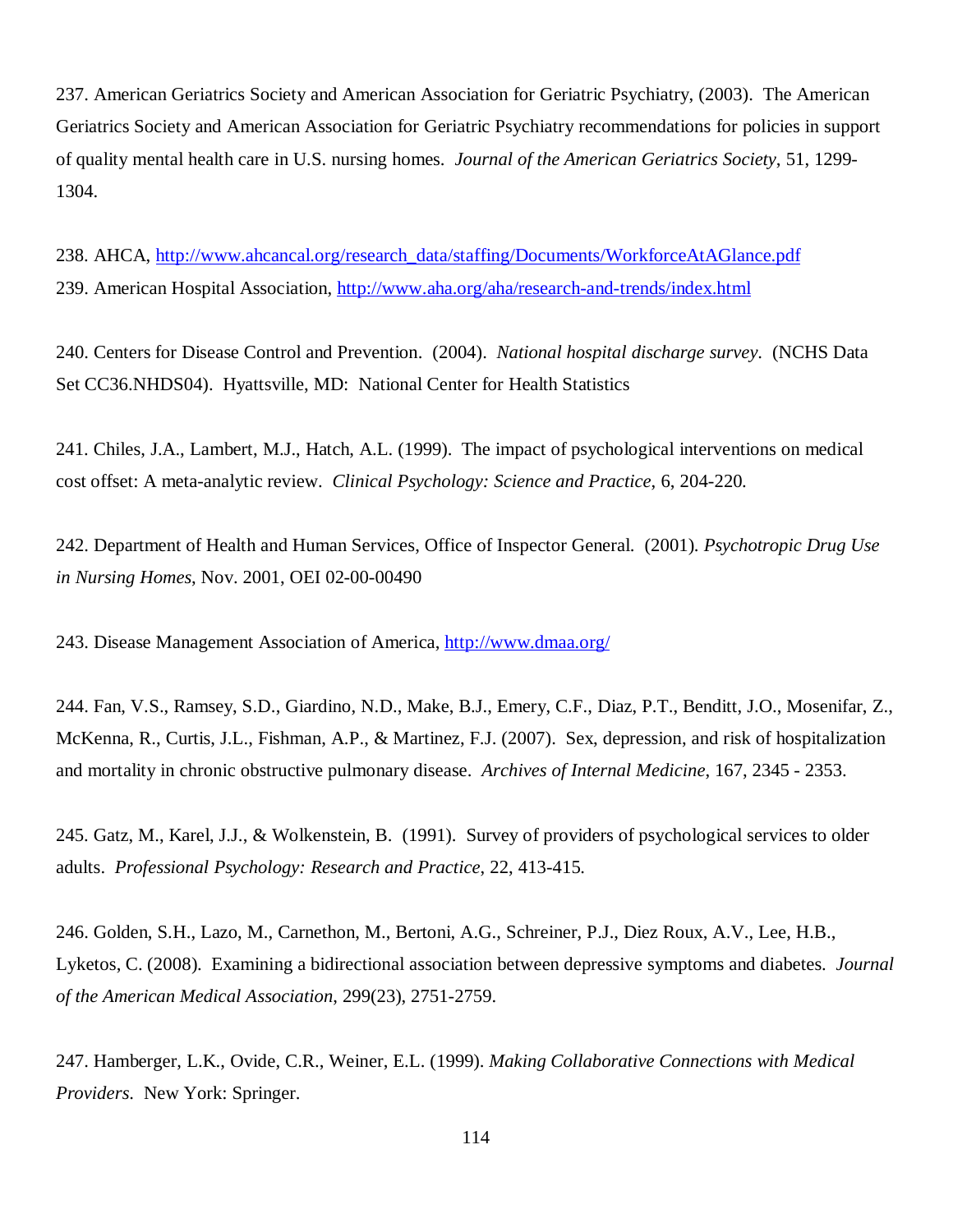248. Institute of Medicine. 2008. *Retooling for an aging America: Building the health care workforce.* Washington, D.C.: National Academies Press.

249. Jeste, D.V., Alexopoulos, G.S., Barrels, S.J. (1999). Consensus statement on the upcoming crisis in geriatric mental health: Research agenda for the next 2 decades. *Archives of General Psychiatry*, 56, 848-853.

250. Levant, R.F. (2005). Psychological approaches to the management of health and disease: Health care for the whole person. In N.A. Cummings, W.T. O'Donohue, & E.V. Naylor (Eds.), *Psychological Approaches to Chronic Disease Management*. Reno, Nevada: Context Press.

251. McGinnis, J.M., & Foege, W.H. (1993). Actual causes of death in the United States. *Journal of the American Medical Association*, 270, 2207-2212.

252. National Center for Health Statistics. (June, 2009). *National Nursing Home Survey 2004 Overview*, U.S. Department of Health and Human Services, Centers for Disease Control.

253. Prevention. DHHS Publication No. (PHS) 2009–1738.

254. Sbordone, R.J. and Sterman, L.T. (1983). The psychologist as a consultant in a nursing home; Effect on staff morale and turnover. *Professional Psychology Research and Practice*, 14, 240-250.

255. Thombs, B.D., Ziegelstein, R.C., Stewart, D.E., Abbey, S.E., Parakh, K., Grace, S.L. (2007). Usefulness of persistent symptoms of depression to predict physical health status 12 months after an acute coronary syndrome. *American Journal of Cardiology*, 101(1), 15-19.

256. Laroche, ML, Charmes,JP, Nouaille, Y, Picard, N, and Merle, L. Is inappropriate medication use a major cause of adverse drug reactions in the elderly? *Br J Clin Pharmacol.* 2007 February; 63(2): 177–186.

257. Gallagher, PF, Barry, PJ, Ryan, C, Hartigan, I, and O'Mahony,D. Inappropriate prescribing in an acutely ill population of elderly patients as determined by Beers' Criteria. Age and Aging 2008 37(1):96-101.